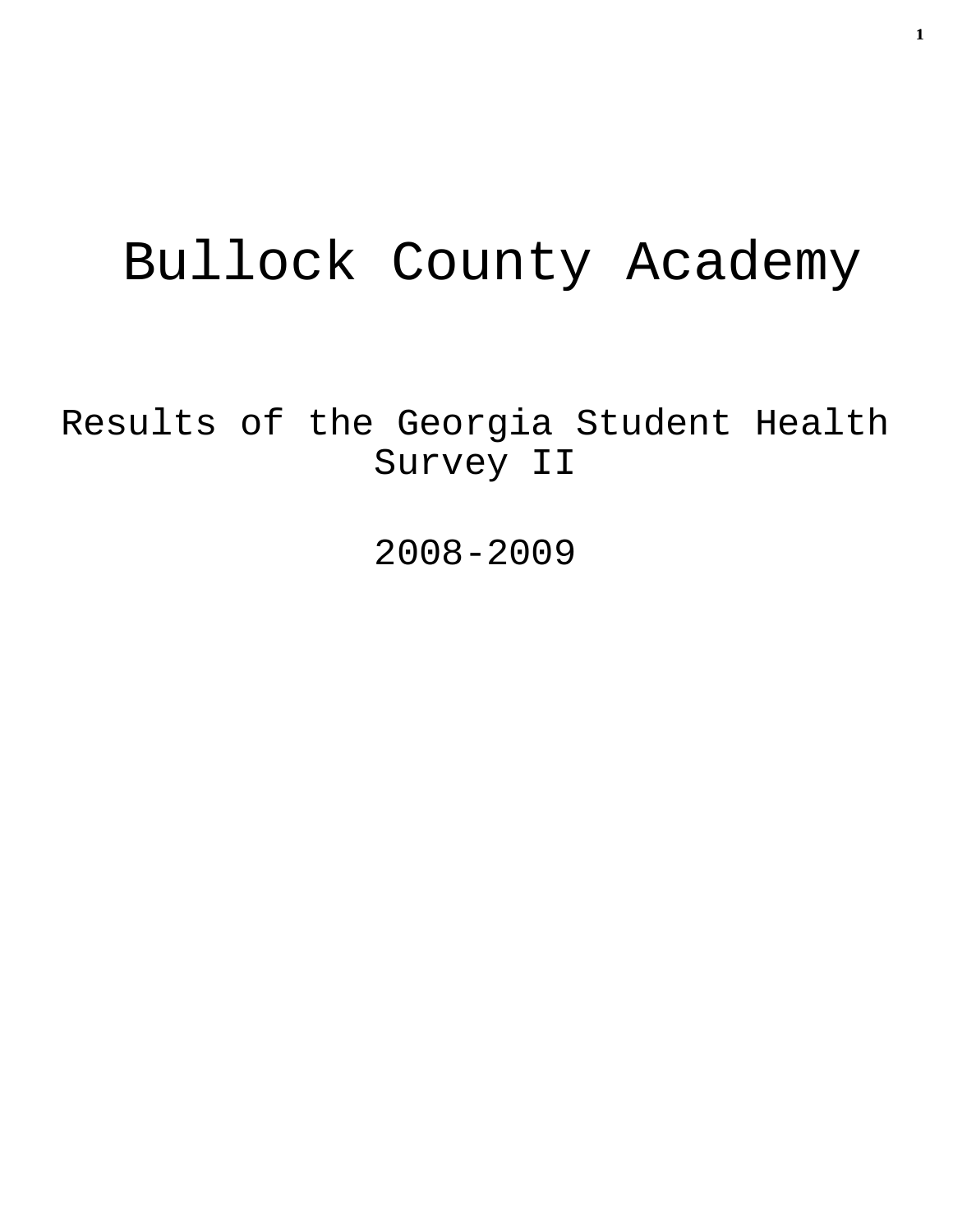## *Demographics* **2**

| <b>Grade</b>              |    |  |  |  |  |
|---------------------------|----|--|--|--|--|
| Grade<br><b>Frequency</b> |    |  |  |  |  |
| 6                         | 33 |  |  |  |  |
| 8                         | 39 |  |  |  |  |
| 10                        | 25 |  |  |  |  |
| 12                        | 14 |  |  |  |  |

| <b>Frequency</b> | <b>Table of Gender by Grade</b> |              |             |             |            |              |  |
|------------------|---------------------------------|--------------|-------------|-------------|------------|--------------|--|
| <b>Col Pct</b>   |                                 | Grade(Grade) |             |             |            |              |  |
|                  | Gender(Gender)                  | 6            | 8           | 10          | 12         | <b>Total</b> |  |
|                  | <b>Female</b>                   | 13<br>39.39  | 22<br>56.41 | 10<br>40.00 | 5<br>35.71 | 50           |  |
|                  | <b>Male</b>                     | 20<br>60.61  | 17<br>43.59 | 15<br>60.00 | 9<br>64.29 | 61           |  |
|                  | <b>Total</b>                    | 33           | 39          | 25          | 14         |              |  |

| <b>Frequency</b> | <b>Table of Ethnicity by Grade</b> |                  |                  |              |             |              |
|------------------|------------------------------------|------------------|------------------|--------------|-------------|--------------|
| <b>Col Pct</b>   |                                    |                  | Grade(Grade)     |              |             |              |
|                  | <b>Ethnicity</b> (Ethnicity)       | 6                | 8                | 10           | 12          | <b>Total</b> |
|                  | <b>Black</b>                       | $\Omega$<br>0.00 | $\Omega$<br>0.00 | 0<br>0.00    | 7.14        |              |
|                  | <b>White</b>                       | 32<br>96.97      | 39<br>100.00     | 25<br>100.00 | 13<br>92.86 | 109          |
|                  | Asian                              | 3.03             | $\Omega$<br>0.00 | 0<br>0.00    | 0<br>0.00   |              |
|                  | <b>Total</b>                       | 33               | 39               | 25           | 14          | 111          |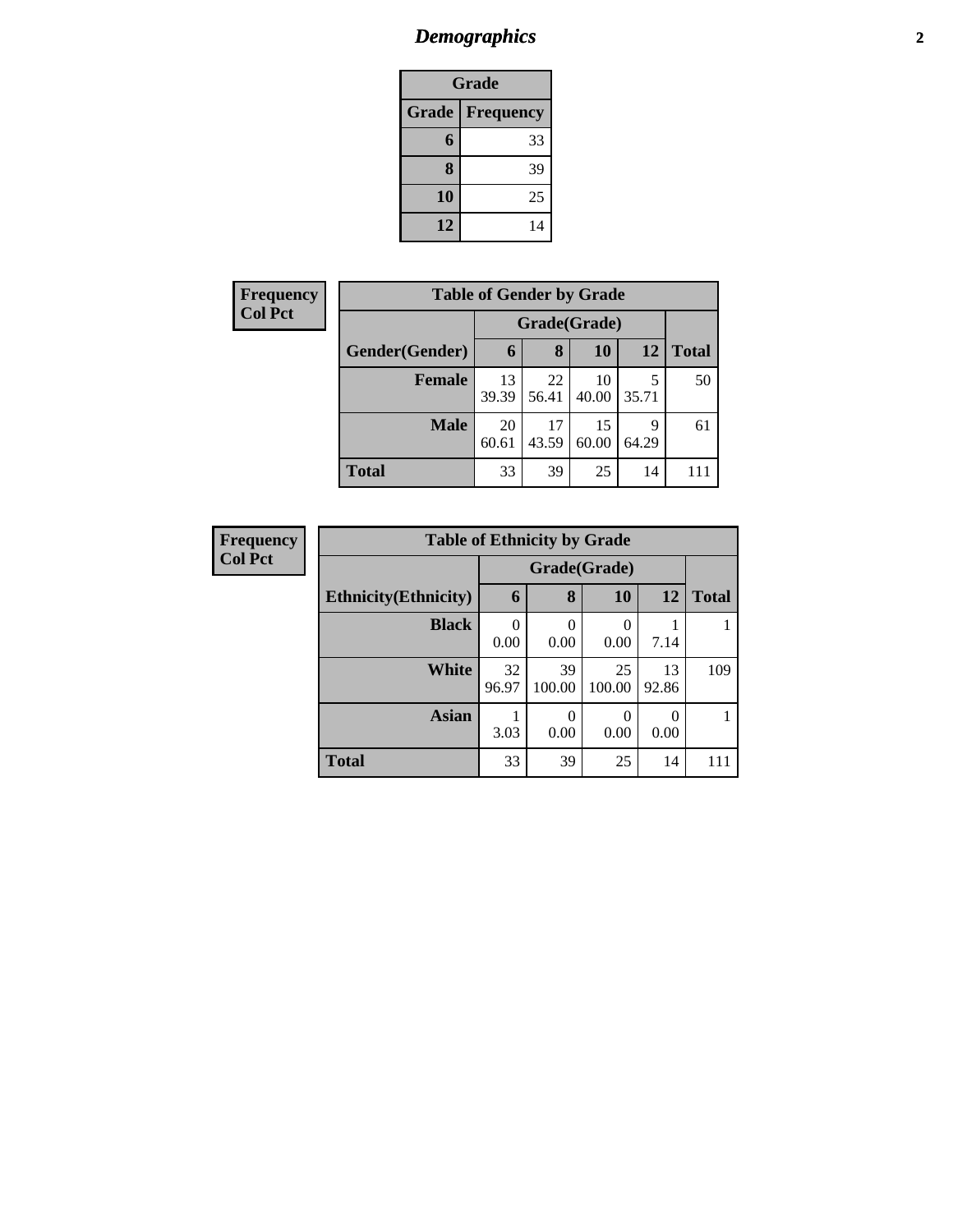#### *Title IV, Part A, Schedule A* **3** *Goal 1: Ensure that all schools are drug-free Baseline Data: Year 2008-2009 Prevalence of Drug Use*

| <b>Frequency</b><br><b>Col Pct</b> | <b>Table of AlcoholAlt by Grade</b> |                  |              |             |             |              |  |  |
|------------------------------------|-------------------------------------|------------------|--------------|-------------|-------------|--------------|--|--|
|                                    | AlcoholAlt(Alcohol                  |                  | Grade(Grade) |             |             |              |  |  |
|                                    | use, past 30 days)                  | 6                | 8            | 10          | 12          | <b>Total</b> |  |  |
|                                    | <b>Yes</b>                          | $\theta$<br>0.00 | 2<br>5.13    | 5<br>20.00  | 4<br>28.57  |              |  |  |
|                                    | N <sub>0</sub>                      | 33<br>100.00     | 37<br>94.87  | 20<br>80.00 | 10<br>71.43 | 100          |  |  |
|                                    | <b>Total</b>                        | 33               | 39           | 25          | 14          |              |  |  |

| <b>Frequency</b> | <b>Table of TobaccoAny by Grade</b> |              |              |             |             |               |  |
|------------------|-------------------------------------|--------------|--------------|-------------|-------------|---------------|--|
| <b>Col Pct</b>   | TobaccoAny(Tobacco                  |              | Grade(Grade) |             |             |               |  |
|                  | use, past 30 days)                  | 6            | 8            | 10          | 12          | <b>Total</b>  |  |
|                  | <b>Yes</b>                          | 0.00         | 2.56         | 2<br>8.00   | 3<br>21.43  | 6             |  |
|                  | N <sub>o</sub>                      | 33<br>100.00 | 38<br>97.44  | 23<br>92.00 | 11<br>78.57 | 105           |  |
|                  | <b>Total</b>                        | 33           | 39           | 25          | 14          | $\mathbf{11}$ |  |

| Frequency<br><b>Col Pct</b> | <b>Table of MarijuanaAlt by Grade</b> |              |              |                  |                         |                |  |
|-----------------------------|---------------------------------------|--------------|--------------|------------------|-------------------------|----------------|--|
|                             | MarijuanaAlt(Marijuana                | Grade(Grade) |              |                  |                         |                |  |
|                             | use, past 30 days)                    | h            | 8            | 10               | 12                      | <b>Total</b>   |  |
|                             | <b>Yes</b>                            | 0.00         | 0.00         | $\Omega$<br>0.00 | $\overline{c}$<br>14.29 | $\mathfrak{D}$ |  |
|                             | N <sub>o</sub>                        | 33<br>100.00 | 39<br>100.00 | 25<br>100.00     | 12<br>85.71             | 109            |  |
|                             | Total                                 | 33           | 39           | 25               | 14                      |                |  |

| <b>Frequency</b> | <b>Table of OtherDrugAny by Grade</b>  |                  |              |             |                         |              |
|------------------|----------------------------------------|------------------|--------------|-------------|-------------------------|--------------|
| <b>Col Pct</b>   | <b>OtherDrugAny(Other</b><br>drug use, |                  | Grade(Grade) |             |                         |              |
|                  | past 30 days)                          | 6                | 8            | 10          | 12                      | <b>Total</b> |
|                  | <b>Yes</b>                             | $\Omega$<br>0.00 | 2<br>5.13    | 4.00        | $\overline{2}$<br>14.29 | 5            |
|                  | N <sub>o</sub>                         | 33<br>100.00     | 37<br>94.87  | 24<br>96.00 | 12<br>85.71             | 106          |
|                  | <b>Total</b>                           | 33               | 39           | 25          | 14                      | 111          |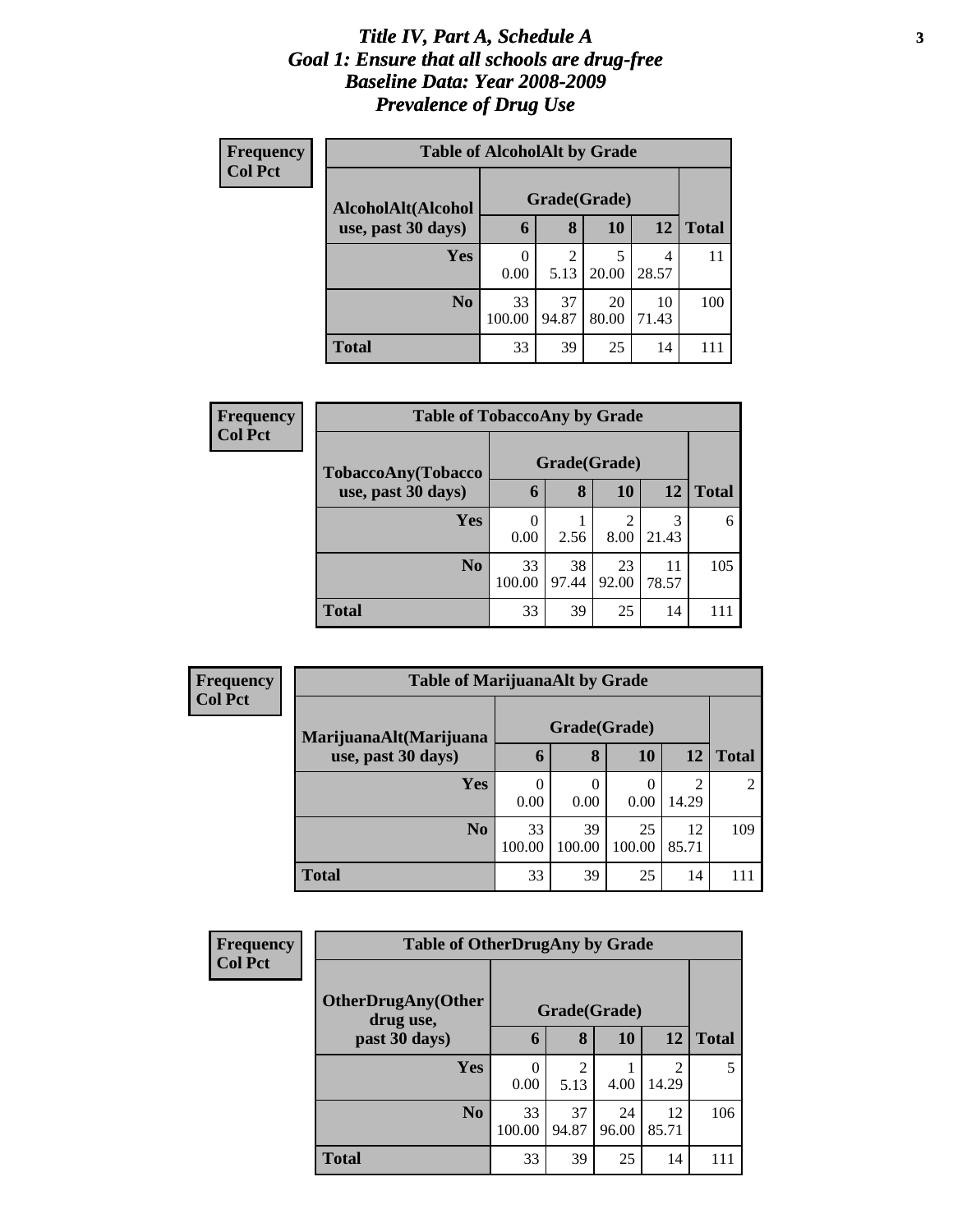#### *Average Age of Onset of Use* **4** *Results for "Average Age of Onset of Use" questions exclude students who said they did not use that substance*

| <b>Variable</b>    | Label                                                              | <b>Mean</b> |
|--------------------|--------------------------------------------------------------------|-------------|
| Alcoholinit2       | I started using alcohol when I was                                 | 13.94       |
| Cigarettesinit2    | I started smoking tobacco when I was                               | 15.14       |
| Smokelessinit2     | I started chewing tobacco when I was                               | 15.00       |
| Marijuanainit2     | I started using marijuana when I was                               | 15.60       |
| Cocaineinit2       | I started using cocaine when I was                                 | 15.50       |
| Inhalantsinit2     | I started using inhalants when I was                               | 12.50       |
| Steroidsinit2      | I started using steroids when I was                                |             |
| Ecstasyinit2       | I started using ecstasy when I was                                 |             |
| Methinit2          | I started using methamphetamines when I was                        |             |
| Hallucinogensinit2 | I started using hallucinogens when I was                           |             |
| Prescriptioninit2  | I started using prescription drugs not prescribed to me when I was | 12.00       |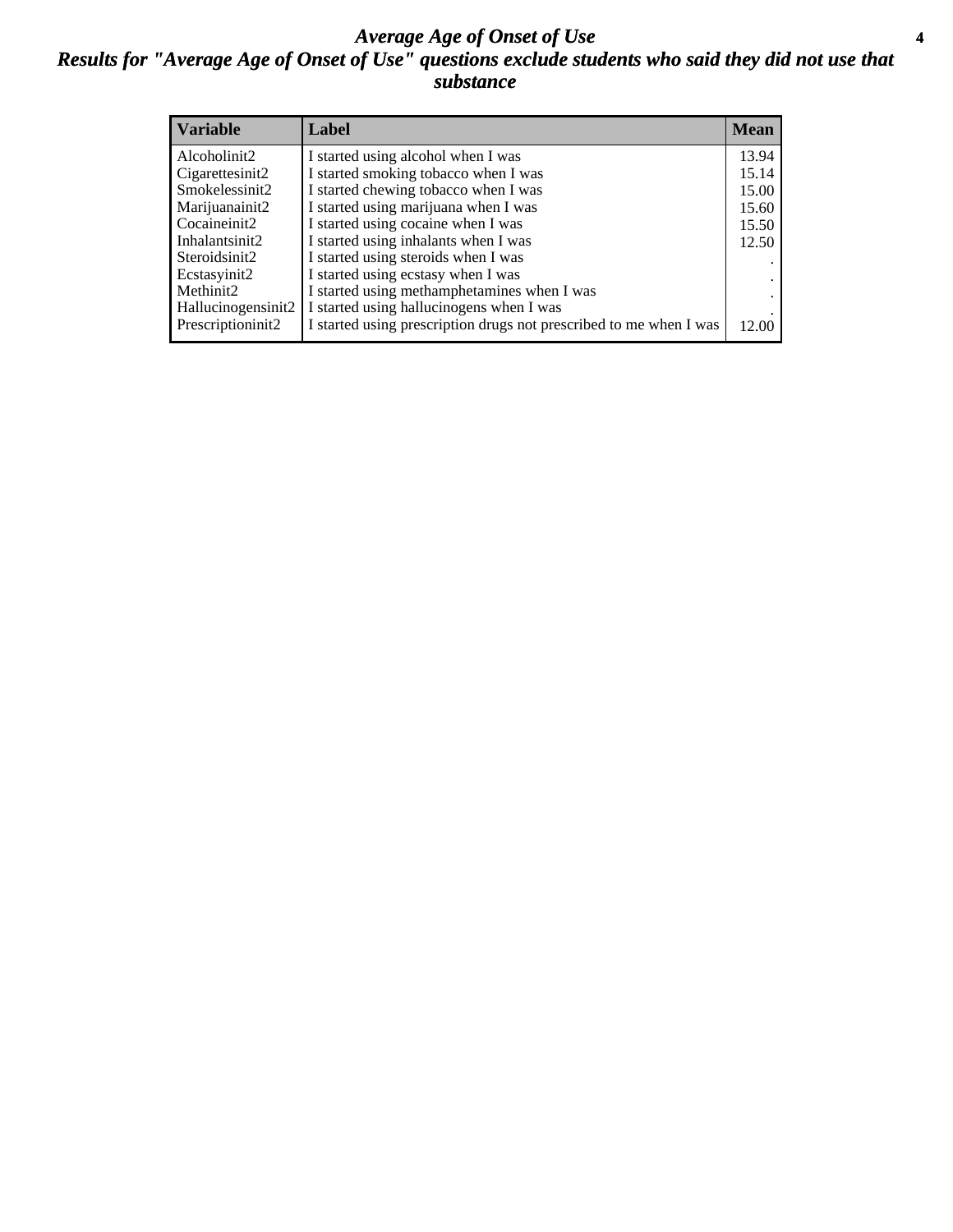### *Perception of Health Risk* **5**

| <b>Frequency</b> | <b>Table of Alcoholharmdich by Grade</b> |             |                        |             |            |              |
|------------------|------------------------------------------|-------------|------------------------|-------------|------------|--------------|
| <b>Col Pct</b>   | Alcoholharmdich(I<br>think alcohol is    |             | Grade(Grade)           |             |            |              |
|                  | harmful)                                 | 6           | 8                      | <b>10</b>   | 12         | <b>Total</b> |
|                  | <b>Yes</b>                               | 30<br>90.91 | 37<br>94.87            | 20<br>80.00 | 9<br>64.29 | 96           |
|                  | N <sub>o</sub>                           | 3<br>9.09   | $\overline{2}$<br>5.13 | 5<br>20.00  | 5<br>35.71 | 15           |
|                  | <b>Total</b>                             | 33          | 39                     | 25          | 14         | 111          |

| Frequency      | <b>Table of Tobaccoharmdich by Grade</b> |                        |              |             |              |              |  |  |
|----------------|------------------------------------------|------------------------|--------------|-------------|--------------|--------------|--|--|
| <b>Col Pct</b> | Tobaccoharmdich(I<br>think tobacco is    |                        | Grade(Grade) |             |              |              |  |  |
|                | harmful)                                 | 6                      | 8            | 10          | 12           | <b>Total</b> |  |  |
|                | <b>Yes</b>                               | 31<br>93.94            | 38<br>97.44  | 24<br>96.00 | 14<br>100.00 | 107          |  |  |
|                | N <sub>0</sub>                           | $\overline{c}$<br>6.06 | 2.56         | 4.00        | 0.00         | 4            |  |  |
|                | <b>Total</b>                             | 33                     | 39           | 25          | 14           |              |  |  |

| Frequency      | <b>Table of Marijuanaharmdich by Grade</b> |             |              |                        |            |              |
|----------------|--------------------------------------------|-------------|--------------|------------------------|------------|--------------|
| <b>Col Pct</b> | Marijuanaharmdich(I<br>think marijuana is  |             | Grade(Grade) |                        |            |              |
|                | harmful)                                   | 6           | 8            | 10                     | 12         | <b>Total</b> |
|                | <b>Yes</b>                                 | 31<br>93.94 | 38<br>97.44  | 23<br>92.00            | 9<br>64.29 | 101          |
|                | N <sub>0</sub>                             | 2<br>6.06   | 2.56         | $\mathfrak{D}$<br>8.00 | 5<br>35.71 | 10           |
|                | <b>Total</b>                               | 33          | 39           | 25                     | 14         | 111          |

| Frequency      | <b>Table of Otherdrugharmdich by Grade</b>   |                        |              |             |              |                |
|----------------|----------------------------------------------|------------------------|--------------|-------------|--------------|----------------|
| <b>Col Pct</b> | Otherdrugharmdich(I<br>think other drugs are |                        | Grade(Grade) |             |              |                |
|                | harmful)                                     | 6                      | 8            | 10          | 12           | <b>Total</b>   |
|                | <b>Yes</b>                                   | 31<br>93.94            | 38<br>97.44  | 24<br>96.00 | 14<br>100.00 | 107            |
|                | N <sub>0</sub>                               | $\overline{2}$<br>6.06 | 2.56         | 4.00        | 0.00         | $\overline{4}$ |
|                | <b>Total</b>                                 | 33                     | 39           | 25          | 14           | 111            |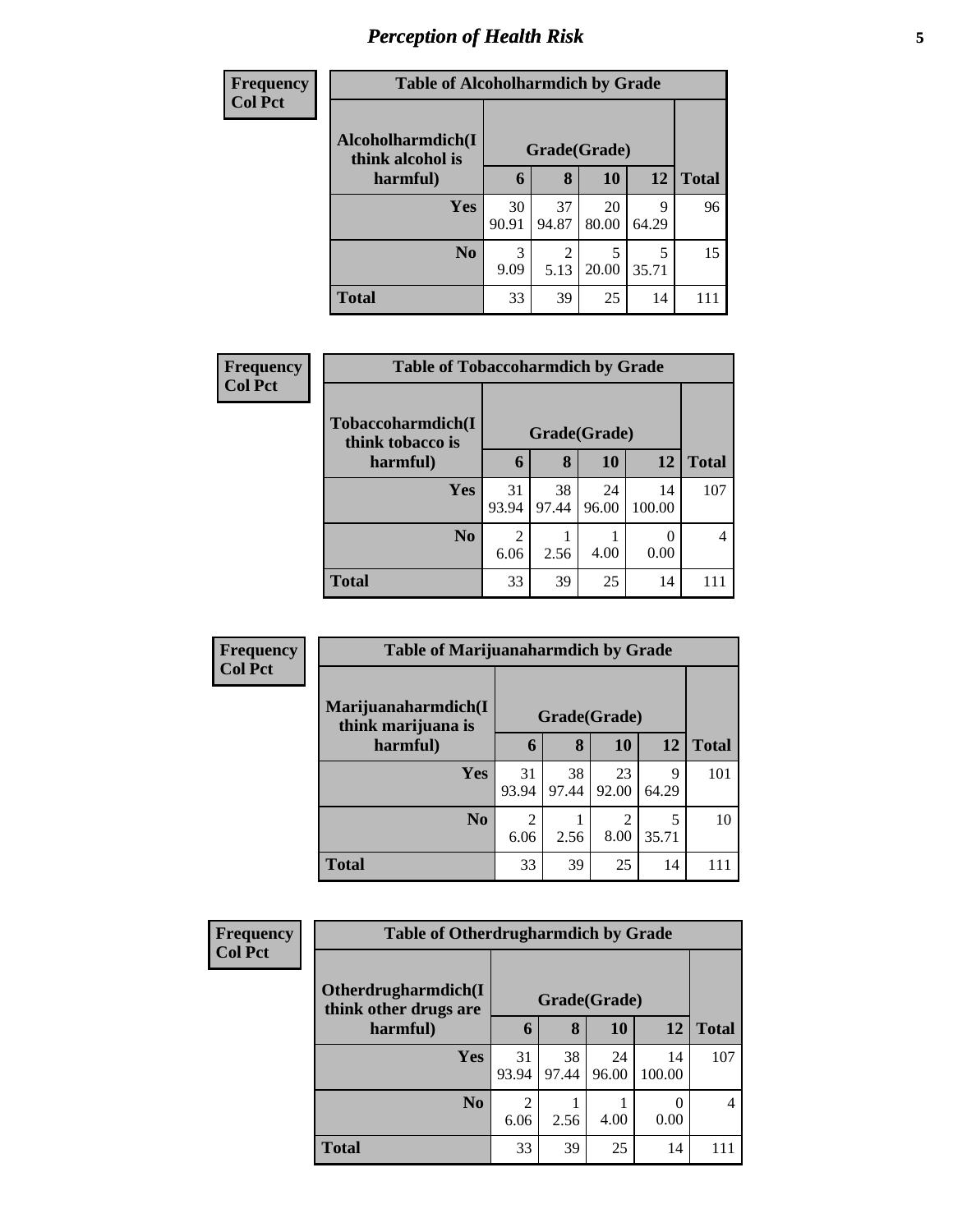### *Social Disapproval* **6**

| <b>Frequency</b> | <b>Table of Alcoholpeerdich by Grade</b>                    |             |                        |              |             |              |  |
|------------------|-------------------------------------------------------------|-------------|------------------------|--------------|-------------|--------------|--|
| <b>Col Pct</b>   |                                                             |             |                        |              |             |              |  |
|                  | Alcoholpeerdich(My<br>friends would<br>disapprove if I used |             |                        | Grade(Grade) |             |              |  |
|                  | alcohol)                                                    | 6           | 8                      | <b>10</b>    | <b>12</b>   | <b>Total</b> |  |
|                  | Yes                                                         | 28<br>84.85 | 37<br>94.87            | 17<br>68.00  | 3<br>21.43  | 85           |  |
|                  | N <sub>0</sub>                                              | 5<br>15.15  | $\mathfrak{D}$<br>5.13 | 8<br>32.00   | 11<br>78.57 | 26           |  |
|                  | <b>Total</b>                                                | 33          | 39                     | 25           | 14          |              |  |

| <b>Frequency</b> | <b>Table of Tobaccopeerdich by Grade</b>                    |             |              |             |            |              |  |
|------------------|-------------------------------------------------------------|-------------|--------------|-------------|------------|--------------|--|
| <b>Col Pct</b>   | Tobaccopeerdich(My<br>friends would<br>disapprove if I used |             | Grade(Grade) |             |            |              |  |
|                  | tobacco)                                                    | 6           | 8            | 10          | 12         | <b>Total</b> |  |
|                  | <b>Yes</b>                                                  | 28<br>84.85 | 35<br>89.74  | 22<br>88.00 | 6<br>42.86 | 91           |  |
|                  | N <sub>o</sub>                                              | 5<br>15.15  | 4<br>10.26   | 3<br>12.00  | 8<br>57.14 | 20           |  |
|                  | <b>Total</b>                                                | 33          | 39           | 25          | 14         | 111          |  |

| <b>Frequency</b> |                                                               | <b>Table of Marijuanapeerdich by Grade</b> |              |             |            |              |  |  |
|------------------|---------------------------------------------------------------|--------------------------------------------|--------------|-------------|------------|--------------|--|--|
| <b>Col Pct</b>   | Marijuanapeerdich(My<br>friends would<br>disapprove if I used |                                            | Grade(Grade) |             |            |              |  |  |
|                  | marijuana)                                                    | 6                                          | 8            | <b>10</b>   | 12         | <b>Total</b> |  |  |
|                  | <b>Yes</b>                                                    | 28<br>84.85                                | 37<br>94.87  | 24<br>96.00 | 8<br>57.14 | 97           |  |  |
|                  | N <sub>o</sub>                                                | 5<br>15.15                                 | 2<br>5.13    | 4.00        | 6<br>42.86 | 14           |  |  |
|                  | <b>Total</b>                                                  | 33                                         | 39           | 25          | 14         | 111          |  |  |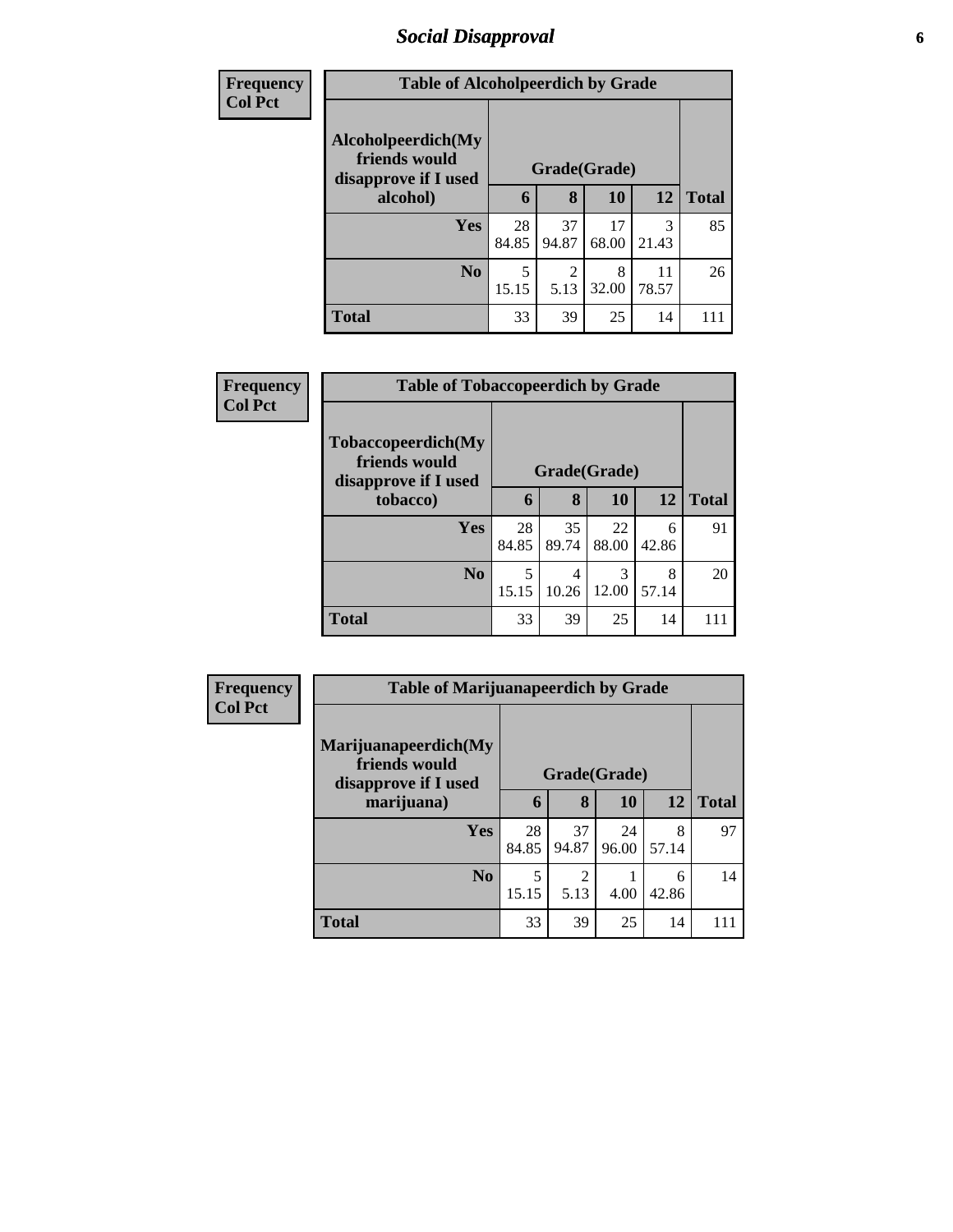### *Social Disapproval* **7**

| <b>Frequency</b> |                                                               | <b>Table of Otherdrugpeerdich by Grade</b> |              |             |             |              |  |  |
|------------------|---------------------------------------------------------------|--------------------------------------------|--------------|-------------|-------------|--------------|--|--|
| <b>Col Pct</b>   | Otherdrugpeerdich(My<br>friends would<br>disapprove if I used |                                            | Grade(Grade) |             |             |              |  |  |
|                  | other drugs)                                                  | 6                                          | 8            | <b>10</b>   | <b>12</b>   | <b>Total</b> |  |  |
|                  | Yes                                                           | 28<br>84.85                                | 37<br>94.87  | 24<br>96.00 | 11<br>78.57 | 100          |  |  |
|                  | N <sub>0</sub>                                                | 5<br>15.15                                 | 2<br>5.13    | 4.00        | 3<br>21.43  | 11           |  |  |
|                  | <b>Total</b>                                                  | 33                                         | 39           | 25          | 14          | 111          |  |  |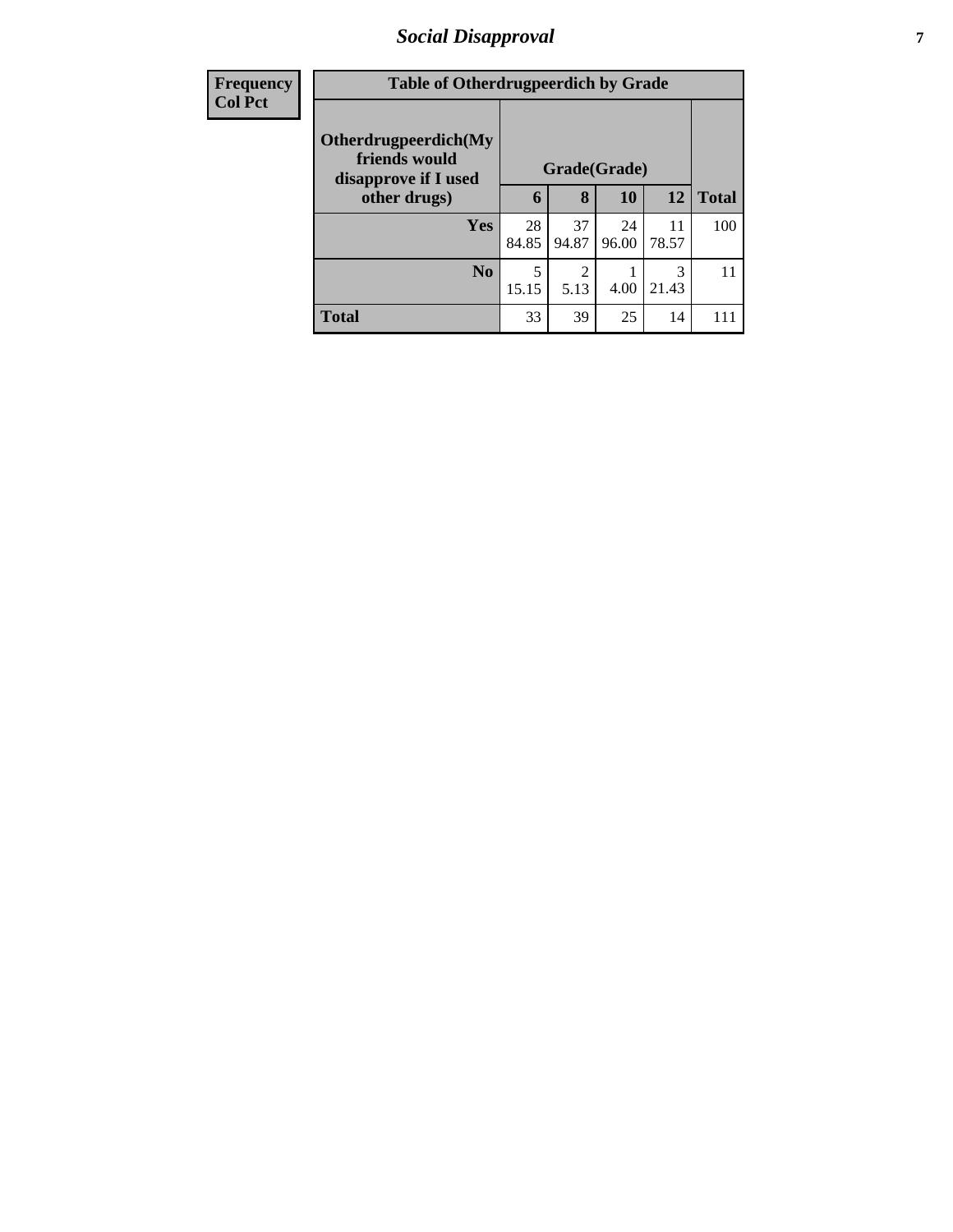#### Title IV, Part A, Schedule A **8** *Goal 2: To help ensure that all schools are safe and disciplined Baseline Data: Year 2008-2009 Student Involvement in Gang Activity*

| <b>Frequency</b> |                                                                                                   |                  | <b>Table of Gangself by Grade</b> |             |              |              |
|------------------|---------------------------------------------------------------------------------------------------|------------------|-----------------------------------|-------------|--------------|--------------|
| <b>Col Pct</b>   | Gangself(I<br>have<br>participated<br>in illegal<br>gang<br>activities in<br>the past 30<br>days) | 6                | Grade(Grade)<br>8                 | 10          | 12           | <b>Total</b> |
|                  | Yes                                                                                               | $\Omega$<br>0.00 | $\Omega$<br>0.00                  | 4.00        | 0<br>0.00    |              |
|                  | N <sub>0</sub>                                                                                    | 33<br>100.00     | 39<br>100.00                      | 24<br>96.00 | 14<br>100.00 | 110          |
|                  | <b>Total</b>                                                                                      | 33               | 39                                | 25          | 14           | 111          |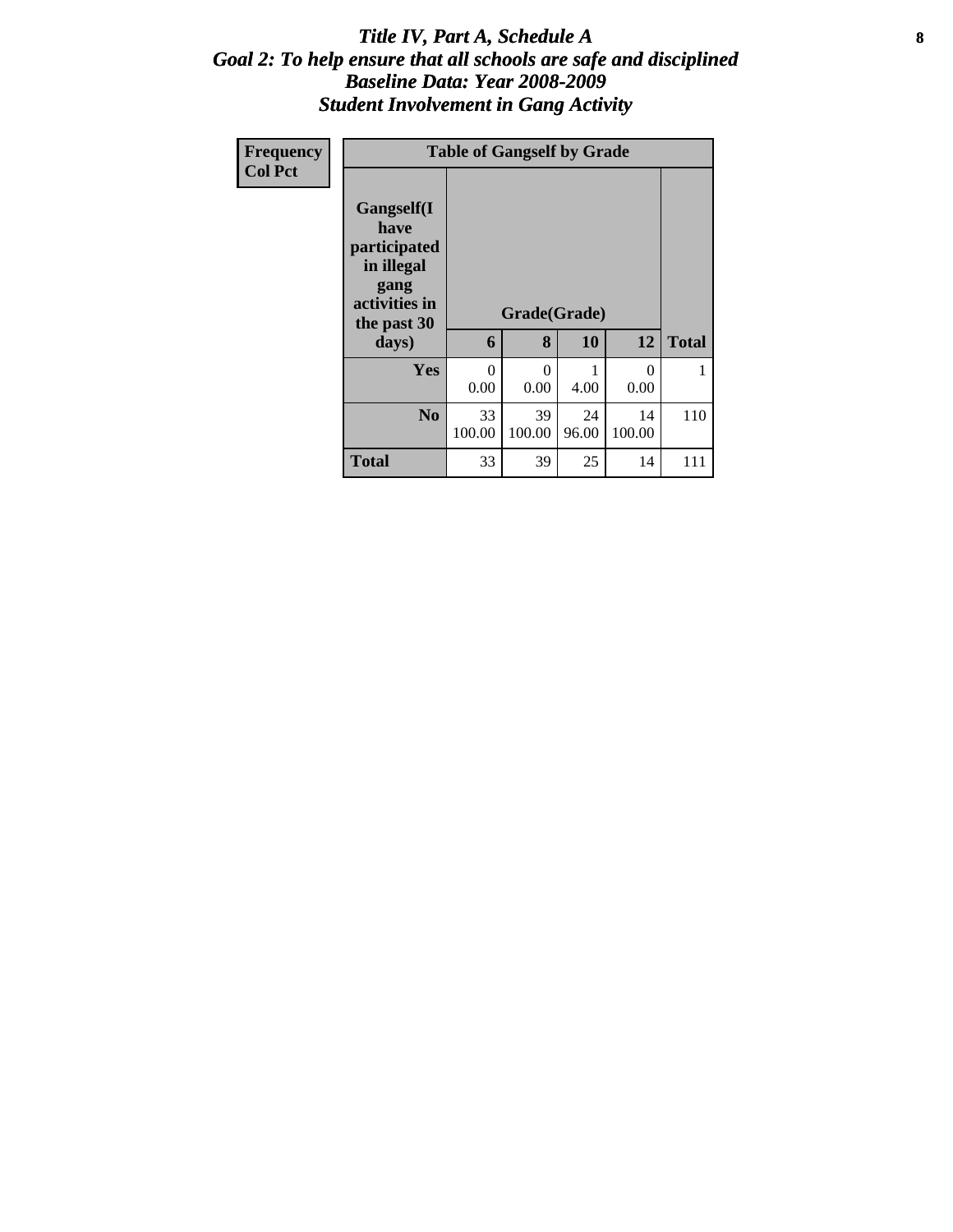### *Student Perception of School Safety* **9**

| <b>Frequency</b><br>Row Pct |
|-----------------------------|
|                             |

| <b>Table of Grade by Safeschool</b> |                          |                                                        |                                    |                                    |              |  |  |  |  |  |
|-------------------------------------|--------------------------|--------------------------------------------------------|------------------------------------|------------------------------------|--------------|--|--|--|--|--|
|                                     |                          | Safeschool (School is a place at which I feel<br>safe) |                                    |                                    |              |  |  |  |  |  |
| Grade(Grade)                        | <b>Strongly</b><br>Agree | <b>Somewhat</b><br>Agree                               | <b>Somewhat</b><br><b>Disagree</b> | <b>Strongly</b><br><b>Disagree</b> | <b>Total</b> |  |  |  |  |  |
| 6                                   | 27<br>81.82              | 6<br>18.18                                             | $\Omega$<br>0.00                   | $\mathbf{\Omega}$<br>0.00          | 33           |  |  |  |  |  |
| 8                                   | 25<br>64.10              | 13<br>33.33                                            | 2.56                               | ∩<br>0.00                          | 39           |  |  |  |  |  |
| 10                                  | 16<br>64.00              | 6<br>24.00                                             | $\mathfrak{D}$<br>8.00             | 4.00                               | 25           |  |  |  |  |  |
| 12                                  | 6<br>42.86               | 8<br>0<br>0<br>57.14<br>0.00<br>0.00                   |                                    |                                    |              |  |  |  |  |  |
| <b>Total</b>                        | 74                       | 33                                                     | 3                                  |                                    |              |  |  |  |  |  |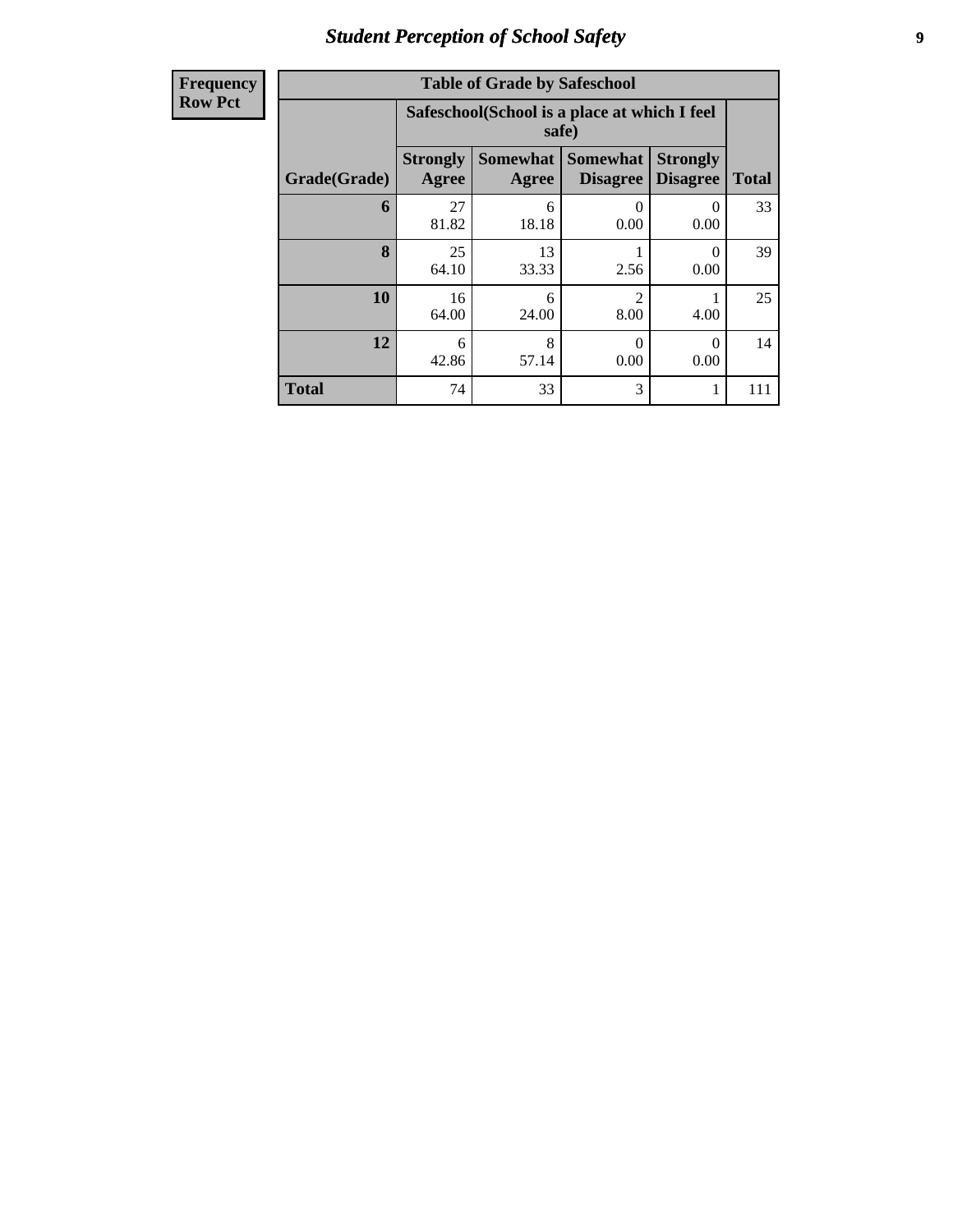#### *Students Who Have Been Bullied* **10**

| <b>Frequency</b> | <b>Table of Grade by Bullied</b> |      |       |                                                                         |                      |
|------------------|----------------------------------|------|-------|-------------------------------------------------------------------------|----------------------|
| <b>Row Pct</b>   |                                  |      | days) | <b>Bullied</b> (I have been bullied by<br>other students in the past 30 |                      |
|                  |                                  | 1 or | 6 to  | 20<br>to<br>29                                                          | Al<br>3 <sub>0</sub> |

|              |                                 | $\mathbf{u}\mathbf{u}$ , $\mathbf{v}$ |                   |                        |                   |              |  |  |  |  |
|--------------|---------------------------------|---------------------------------------|-------------------|------------------------|-------------------|--------------|--|--|--|--|
| Grade(Grade) | $\boldsymbol{0}$<br><b>Days</b> | 1 or<br>2<br>days                     | 6 to<br>9<br>days | 20<br>to<br>29<br>days | All<br>30<br>days | <b>Total</b> |  |  |  |  |
| 6            | 28<br>84.85                     | 4<br>12.12                            | 3.03              | $\theta$<br>0.00       | 0<br>0.00         | 33           |  |  |  |  |
| 8            | 38<br>97.44                     | $\Omega$<br>0.00                      | 2.56              | $\Omega$<br>0.00       | $\Omega$<br>0.00  | 39           |  |  |  |  |
| 10           | 23<br>92.00                     | $\Omega$<br>0.00                      | $\theta$<br>0.00  | 1<br>4.00              | 4.00              | 25           |  |  |  |  |
| 12           | 11<br>78.57                     | $\Omega$<br>0.00                      | 2<br>14.29        | 7.14                   | 0<br>0.00         | 14           |  |  |  |  |
| <b>Total</b> | 100                             | 4                                     | $\overline{4}$    | 2                      | 1                 | 111          |  |  |  |  |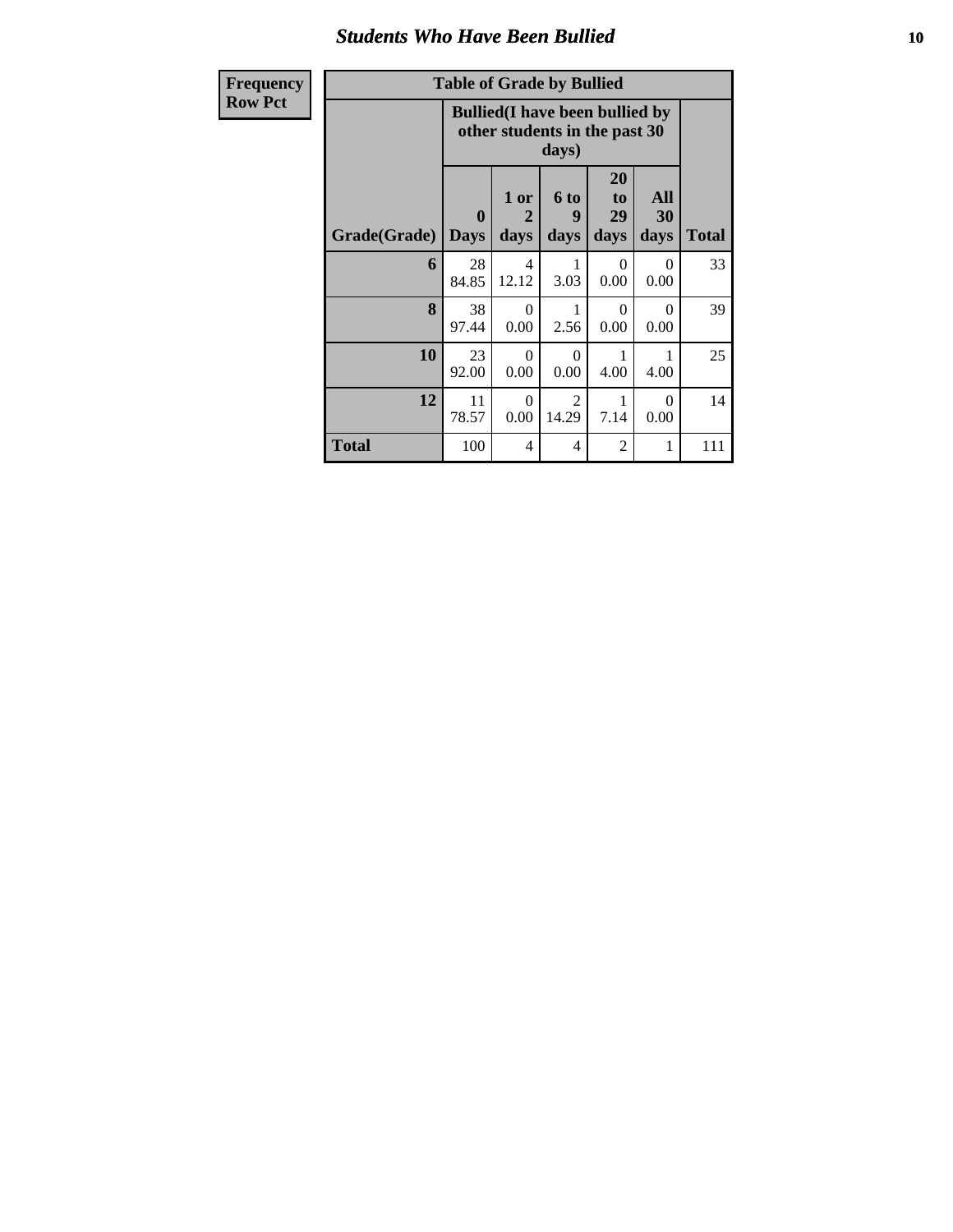#### *School Climate* **11**

| Frequency      | <b>Table of SchoolClimate1 by Grade</b> |              |                  |             |            |              |  |  |
|----------------|-----------------------------------------|--------------|------------------|-------------|------------|--------------|--|--|
| <b>Col Pct</b> | SchoolClimate1(I                        | Grade(Grade) |                  |             |            |              |  |  |
|                | like school)                            | 6            | 8                | 10          | 12         | <b>Total</b> |  |  |
|                | <b>Strongly Agree</b>                   | 12<br>36.36  | 8<br>20.51       | 3<br>12.00  | 7.14       | 24           |  |  |
|                | <b>Somewhat Agree</b>                   | 16<br>48.48  | 24<br>61.54      | 11<br>44.00 | 50.00      | 58           |  |  |
|                | <b>Somewhat Disagree</b>                | 3<br>9.09    | 17.95            | 6<br>24.00  | 5<br>35.71 | 21           |  |  |
|                | <b>Strongly Disagree</b>                | 2<br>6.06    | $\Omega$<br>0.00 | 5<br>20.00  | 7.14       | 8            |  |  |
|                | <b>Total</b>                            | 33           | 39               | 25          | 14         | 111          |  |  |

| <b>Frequency</b> |                                        | <b>Table of SchoolClimate2 by Grade</b> |             |                        |                        |              |  |  |  |
|------------------|----------------------------------------|-----------------------------------------|-------------|------------------------|------------------------|--------------|--|--|--|
| <b>Col Pct</b>   | SchoolClimate2(I<br>feel successful at | Grade(Grade)                            |             |                        |                        |              |  |  |  |
|                  | school)                                | 6                                       | 8           | 10                     | 12                     | <b>Total</b> |  |  |  |
|                  | <b>Strongly Agree</b>                  | 21<br>63.64                             | 19<br>48.72 | 6<br>24.00             | 50.00                  | 53           |  |  |  |
|                  | <b>Somewhat Agree</b>                  | 11<br>33.33                             | 19<br>48.72 | 17<br>68.00            | 5<br>35.71             | 52           |  |  |  |
|                  | <b>Somewhat Disagree</b>               | 3.03                                    | 2.56        | $\mathfrak{D}$<br>8.00 | $\mathcal{D}$<br>14.29 | 6            |  |  |  |
|                  | <b>Total</b>                           | 33                                      | 39          | 25                     | 14                     | 111          |  |  |  |

| <b>Frequency</b> | <b>Table of SchoolClimate3 by Grade</b>                                      |                        |                   |             |            |              |  |
|------------------|------------------------------------------------------------------------------|------------------------|-------------------|-------------|------------|--------------|--|
| <b>Col Pct</b>   | <b>SchoolClimate3(My</b><br>school has high<br>standards for<br>achievement) | 6                      | Grade(Grade)<br>8 | 10          | 12         | <b>Total</b> |  |
|                  | <b>Strongly Agree</b>                                                        | 26<br>78.79            | 26<br>66.67       | 15<br>60.00 | 5<br>35.71 | 72           |  |
|                  | <b>Somewhat Agree</b>                                                        | 5<br>15.15             | 12<br>30.77       | 8<br>32.00  | 8<br>57.14 | 33           |  |
|                  | <b>Somewhat Disagree</b>                                                     | $\overline{2}$<br>6.06 | 2.56              | 2<br>8.00   | 7.14       | 6            |  |
|                  | <b>Total</b>                                                                 | 33                     | 39                | 25          | 14         | 111          |  |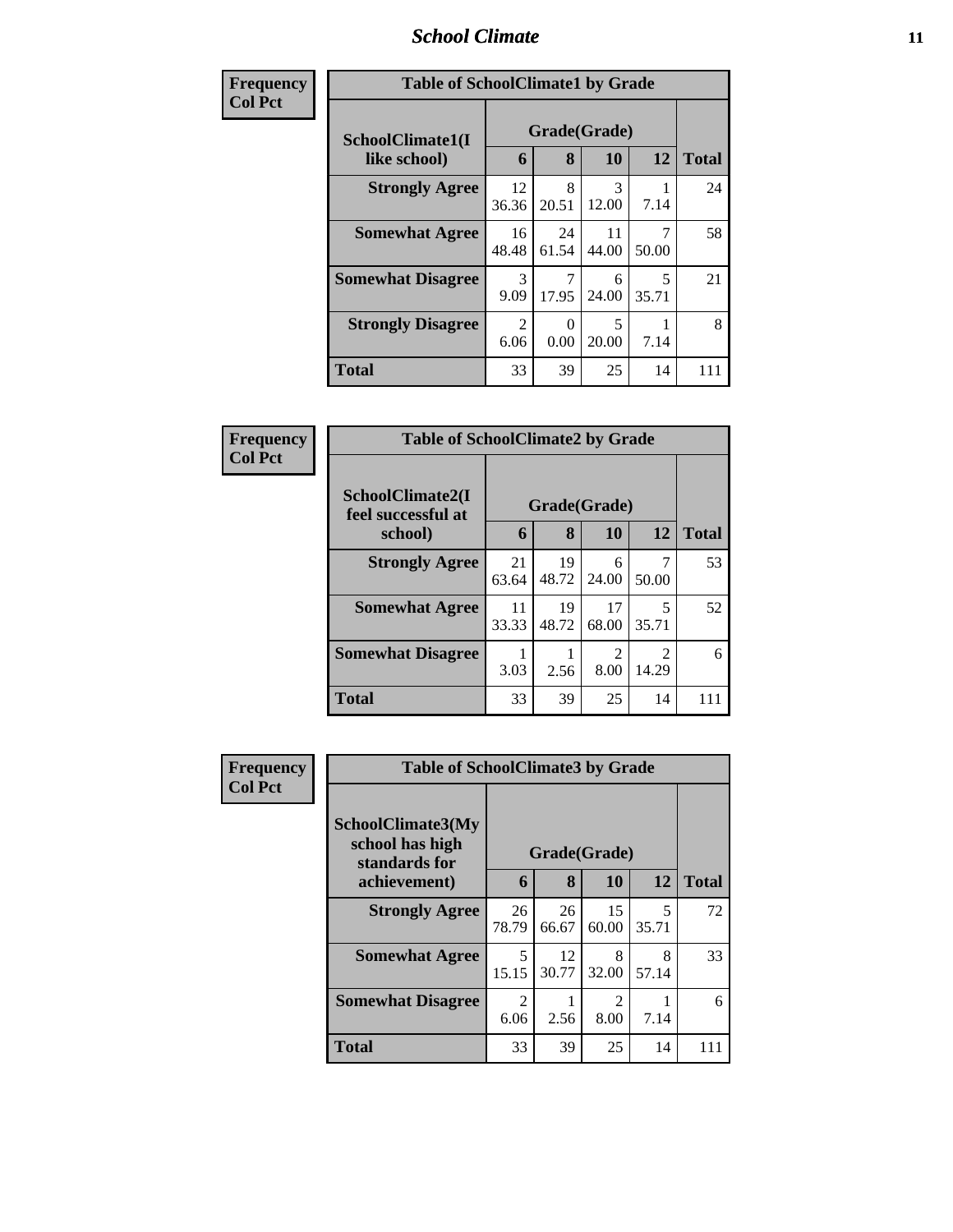#### *School Climate* **12**

| Frequency      | <b>Table of SchoolClimate4 by Grade</b>                              |                  |                       |             |                                      |                |
|----------------|----------------------------------------------------------------------|------------------|-----------------------|-------------|--------------------------------------|----------------|
| <b>Col Pct</b> | <b>SchoolClimate4(My</b><br>school sets clear<br>rules for behavior) | 6                | Grade(Grade)<br>8     | 10          | 12                                   | <b>Total</b>   |
|                | <b>Strongly Agree</b>                                                | 30<br>90.91      | 23<br>58.97           | 14<br>56.00 | 7<br>50.00                           | 74             |
|                | <b>Somewhat Agree</b>                                                | 3<br>9.09        | 13<br>33.33           | 8<br>32.00  | 7.14                                 | 25             |
|                | <b>Somewhat Disagree</b>                                             | 0<br>0.00        | $\mathcal{R}$<br>7.69 | 3<br>12.00  | 4<br>28.57                           | 10             |
|                | <b>Strongly Disagree</b>                                             | $\Omega$<br>0.00 | $\Omega$<br>0.00      | 0<br>0.00   | $\mathcal{D}_{\mathcal{L}}$<br>14.29 | $\overline{c}$ |
|                | <b>Total</b>                                                         | 33               | 39                    | 25          | 14                                   | 111            |

| Frequency<br><b>Col Pct</b> | <b>Table of SchoolClimate5 by Grade</b>                   |                  |              |             |                  |                |
|-----------------------------|-----------------------------------------------------------|------------------|--------------|-------------|------------------|----------------|
|                             | SchoolClimate5(I<br>know what to do in<br>an emergency at |                  | Grade(Grade) |             |                  |                |
|                             | school)                                                   | 6                | 8            | 10          | 12               | <b>Total</b>   |
|                             | <b>Strongly Agree</b>                                     | 24<br>72.73      | 24<br>61.54  | 7<br>28.00  | 10<br>71.43      | 65             |
|                             | <b>Somewhat Agree</b>                                     | 9<br>27.27       | 13<br>33.33  | 11<br>44.00 | 4<br>28.57       | 37             |
|                             | <b>Somewhat Disagree</b>                                  | 0<br>0.00        | 2<br>5.13    | 3<br>12.00  | $\Omega$<br>0.00 | 5              |
|                             | <b>Strongly Disagree</b>                                  | $\Omega$<br>0.00 | 0<br>0.00    | 4<br>16.00  | 0<br>0.00        | $\overline{4}$ |
|                             | Total                                                     | 33               | 39           | 25          | 14               | 111            |

| Frequency      | <b>Table of SchoolClimate6 by Grade</b>                  |             |                        |             |             |              |  |
|----------------|----------------------------------------------------------|-------------|------------------------|-------------|-------------|--------------|--|
| <b>Col Pct</b> | <b>SchoolClimate6(Teachers</b><br>treat me with respect) | 6           | Grade(Grade)<br>8      | <b>10</b>   | 12          | <b>Total</b> |  |
|                | <b>Strongly Agree</b>                                    | 23<br>69.70 | 25<br>64.10            | 10<br>40.00 | 10<br>71.43 | 68           |  |
|                | <b>Somewhat Agree</b>                                    | 9<br>27.27  | 12<br>30.77            | 11<br>44.00 | 3<br>21.43  | 35           |  |
|                | <b>Somewhat Disagree</b>                                 | 3.03        | $\mathfrak{D}$<br>5.13 | 4<br>16.00  | 0<br>0.00   |              |  |
|                | <b>Strongly Disagree</b>                                 | 0<br>0.00   | 0<br>0.00              | 0.00        | 7.14        |              |  |
|                | <b>Total</b>                                             | 33          | 39                     | 25          | 14          | 111          |  |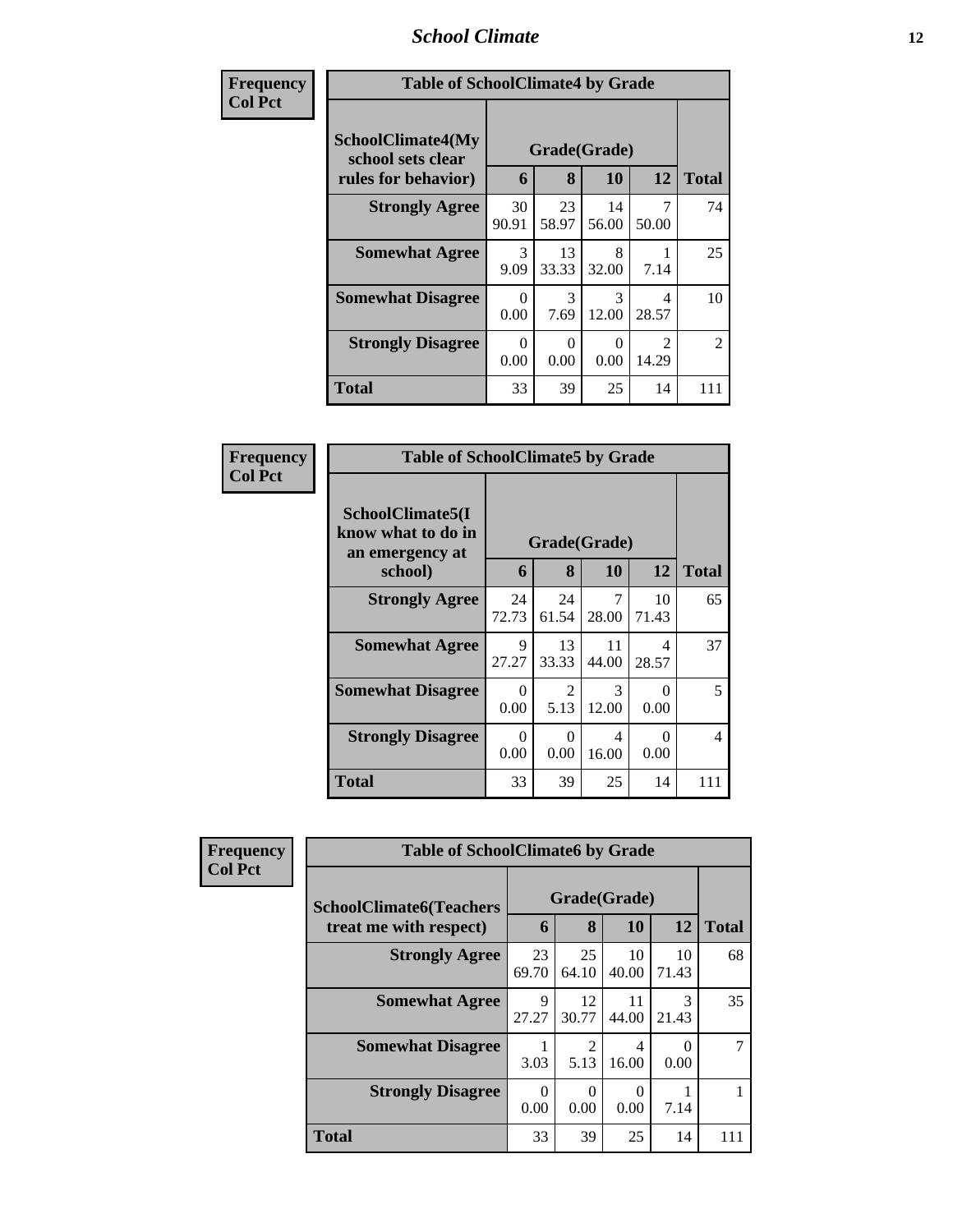#### *School Climate* **13**

| <b>Frequency</b> |
|------------------|
| <b>Col Pct</b>   |

| ncy | <b>Table of SchoolClimate7 by Grade</b>                  |             |                        |                  |            |              |  |  |
|-----|----------------------------------------------------------|-------------|------------------------|------------------|------------|--------------|--|--|
|     | <b>SchoolClimate7(Behaviors</b><br>in my class allow the |             | Grade(Grade)           |                  |            |              |  |  |
|     | teacher to teach)                                        | 6           | 8                      | 10               | 12         | <b>Total</b> |  |  |
|     | <b>Strongly Agree</b>                                    | 15<br>45.45 | 20<br>51.28            | 4<br>16.00       | 5<br>35.71 | 44           |  |  |
|     | <b>Somewhat Agree</b>                                    | 14<br>42.42 | 17<br>43.59            | 17<br>68.00      | 8<br>57.14 | 56           |  |  |
|     | <b>Somewhat Disagree</b>                                 | 3<br>9.09   | $\mathfrak{D}$<br>5.13 | 4<br>16.00       | 7.14       | 10           |  |  |
|     | <b>Strongly Disagree</b>                                 | 3.03        | 0<br>0.00              | $\Omega$<br>0.00 | ∩<br>0.00  |              |  |  |
|     | <b>Total</b>                                             | 33          | 39                     | 25               | 14         | 111          |  |  |

| Frequency      | <b>Table of SchoolClimate8 by Grade</b>                                 |             |                        |              |                         |              |  |
|----------------|-------------------------------------------------------------------------|-------------|------------------------|--------------|-------------------------|--------------|--|
| <b>Col Pct</b> | <b>SchoolClimate8(Students</b><br>are frequently<br>recognized for good |             |                        | Grade(Grade) |                         |              |  |
|                | behavior)                                                               | 6           | 8                      | 10           | 12                      | <b>Total</b> |  |
|                | <b>Strongly Agree</b>                                                   | 6<br>18.18  | 8<br>20.51             | 28.00        | $\mathfrak{D}$<br>14.29 | 23           |  |
|                | <b>Somewhat Agree</b>                                                   | 20<br>60.61 | 21<br>53.85            | 8<br>32.00   | 6<br>42.86              | 55           |  |
|                | <b>Somewhat Disagree</b>                                                | 6<br>18.18  | 8<br>20.51             | 6<br>24.00   | 5<br>35.71              | 25           |  |
|                | <b>Strongly Disagree</b>                                                | 3.03        | $\overline{2}$<br>5.13 | 4<br>16.00   | 7.14                    | 8            |  |
|                | <b>Total</b>                                                            | 33          | 39                     | 25           | 14                      | 111          |  |

| Frequency<br><b>Col Pct</b> | <b>Table of SchoolClimate9 by Grade</b>                            |                  |                                     |            |                        |              |  |  |
|-----------------------------|--------------------------------------------------------------------|------------------|-------------------------------------|------------|------------------------|--------------|--|--|
|                             | SchoolClimate9(School<br>counselor would be<br>helpful if I needed |                  | Grade(Grade)                        |            |                        |              |  |  |
|                             | assistance)                                                        | 6                | 8                                   | 10         | 12                     | <b>Total</b> |  |  |
|                             | <b>Strongly Agree</b>                                              | 27<br>81.82      | 21<br>53.85                         | 9<br>36.00 | $\mathcal{R}$<br>21.43 | 60           |  |  |
|                             | <b>Somewhat Agree</b>                                              | 5<br>15.15       | 13<br>33.33                         | 6<br>24.00 | 5<br>35.71             | 29           |  |  |
|                             | <b>Somewhat Disagree</b>                                           | $\Omega$<br>0.00 | 3<br>7.69                           | 7<br>28.00 | 0<br>0.00              | 10           |  |  |
|                             | <b>Strongly Disagree</b>                                           | 3.03             | $\mathcal{D}_{\mathcal{L}}$<br>5.13 | 3<br>12.00 | 6<br>42.86             | 12           |  |  |
|                             | <b>Total</b>                                                       | 33               | 39                                  | 25         | 14                     | 111          |  |  |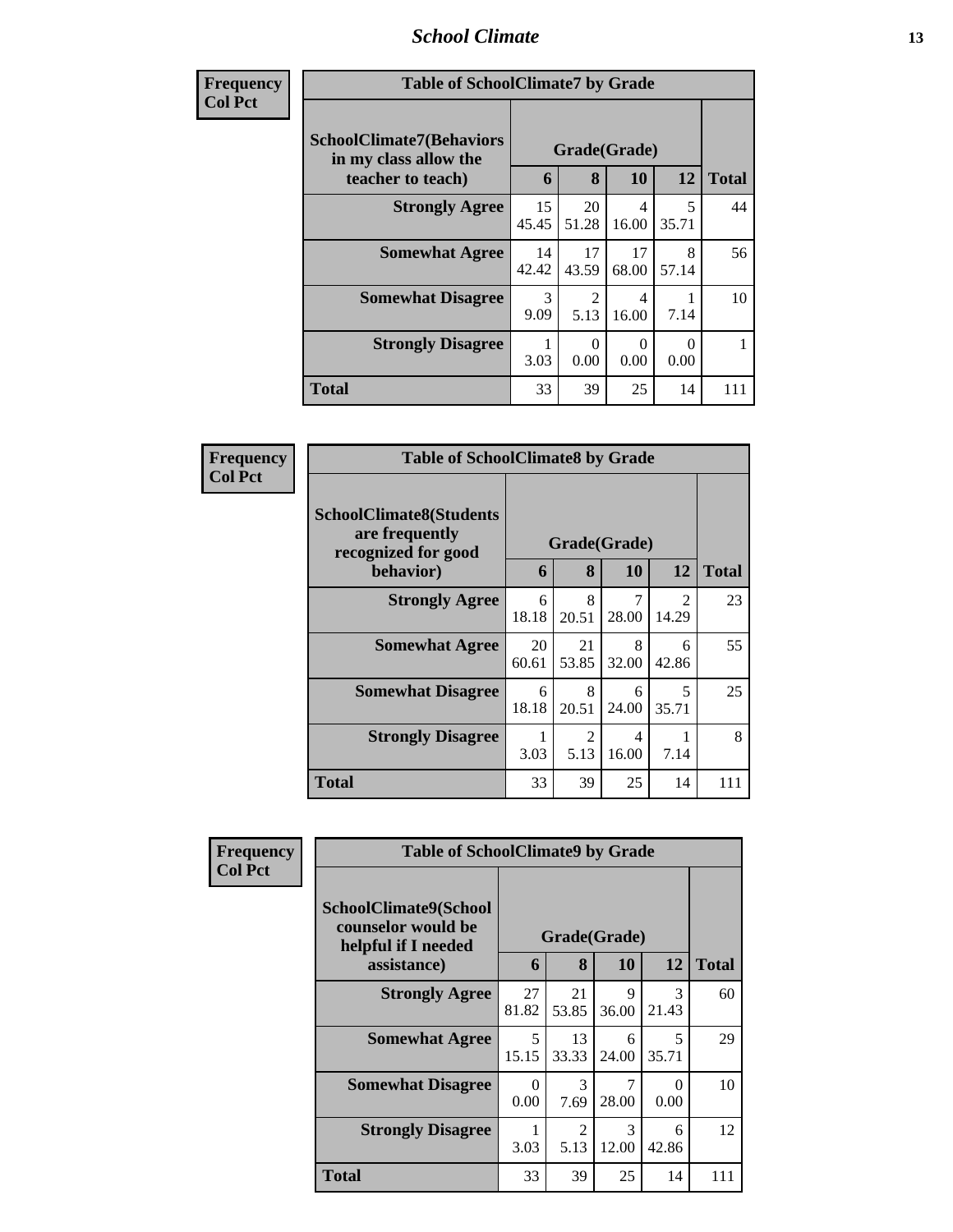# *Reasons for Dropping Out* **14**

| <b>Frequency</b> | <b>Table of Dropoutreason by Grade</b>                                   |                        |                  |                        |                                   |                |
|------------------|--------------------------------------------------------------------------|------------------------|------------------|------------------------|-----------------------------------|----------------|
| <b>Col Pct</b>   | Dropoutreason(If<br>I dropped out the<br>reason would<br>most likely be) | 6                      | 8                | Grade(Grade)<br>10     | 12                                | <b>Total</b>   |
|                  | <b>Won't Drop out</b>                                                    | 19<br>57.58            | 29<br>74.36      | 15<br>60.00            | 8<br>57.14                        | 71             |
|                  | <b>Bored</b>                                                             | 4<br>12.12             | 10<br>25.64      | 7<br>28.00             | $\overline{\mathcal{L}}$<br>35.71 | 26             |
|                  | <b>Family Reasons</b>                                                    | $\mathfrak{D}$<br>6.06 | $\Omega$<br>0.00 | $\Omega$<br>0.00       | 0<br>0.00                         | $\overline{2}$ |
|                  | <b>Being Bullied</b>                                                     | 3.03                   | $\Omega$<br>0.00 | 0<br>0.00              | $\Omega$<br>0.00                  | 1              |
|                  | <b>Other</b>                                                             | 7<br>21.21             | $\Omega$<br>0.00 | $\mathcal{R}$<br>12.00 | 7.14                              | 11             |
|                  | Total                                                                    | 33                     | 39               | 25                     | 14                                | 111            |

| Frequency      |                                                             |                        | <b>Table of Dropout by Grade</b> |             |             |              |
|----------------|-------------------------------------------------------------|------------------------|----------------------------------|-------------|-------------|--------------|
| <b>Col Pct</b> | Dropout(I<br>have<br>thought<br>about<br>dropping<br>out of |                        | Grade(Grade)                     |             |             |              |
|                | school)                                                     | 6                      | 8                                | 10          | 12          | <b>Total</b> |
|                | Yes                                                         | $\overline{2}$<br>6.06 | 2<br>5.13                        | 28.00       | 3<br>21.43  | 14           |
|                | N <sub>0</sub>                                              | 31<br>93.94            | 37<br>94.87                      | 18<br>72.00 | 11<br>78.57 | 97           |
|                | <b>Total</b>                                                | 33                     | 39                               | 25          | 14          | 111          |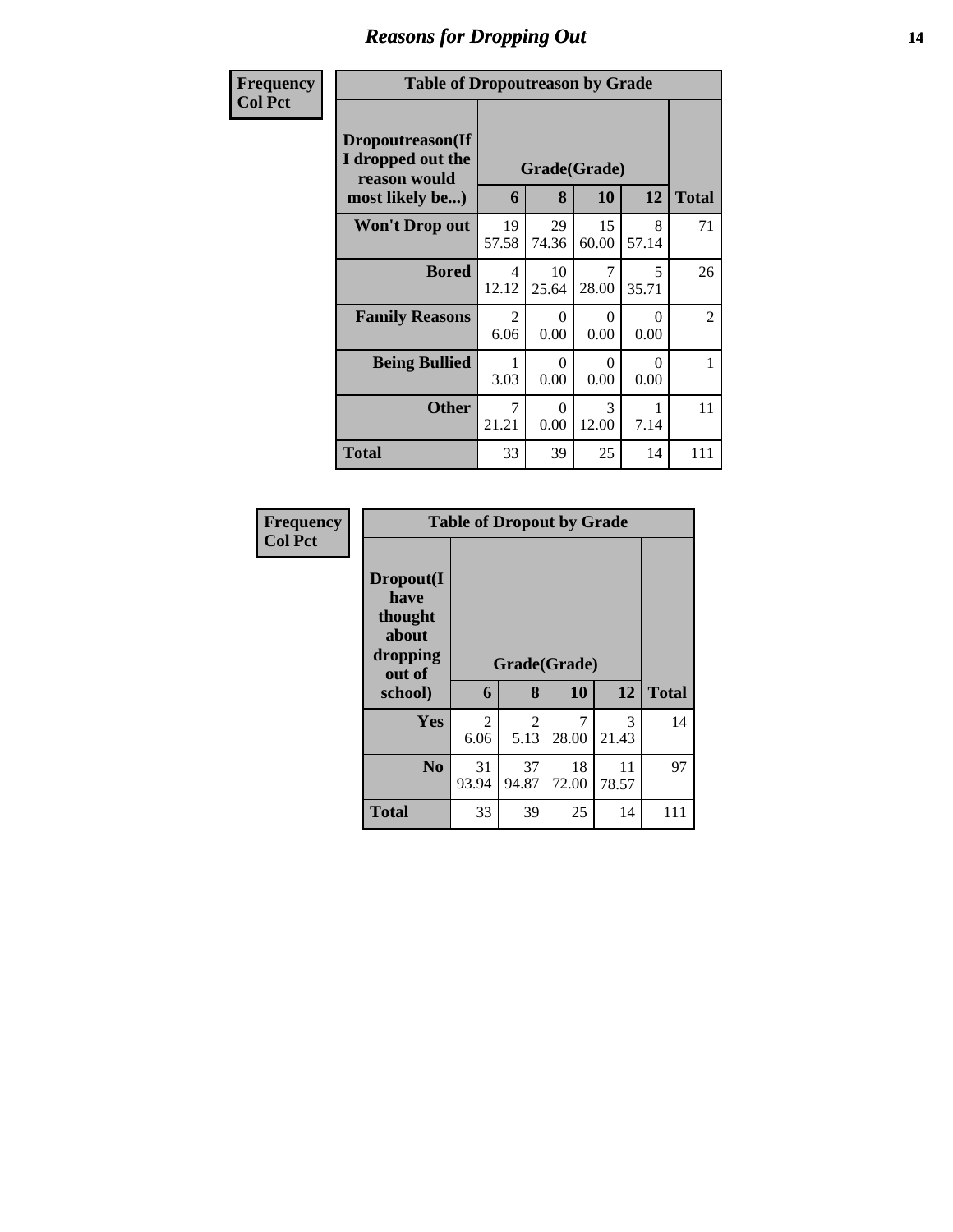*School Safety* **15**

| Frequency<br><b>Col Pct</b> |                                                                                                   | <b>Table of Gangself by Grade</b> |                   |             |                  |              |  |  |  |
|-----------------------------|---------------------------------------------------------------------------------------------------|-----------------------------------|-------------------|-------------|------------------|--------------|--|--|--|
|                             | Gangself(I<br>have<br>participated<br>in illegal<br>gang<br>activities in<br>the past 30<br>days) | 6                                 | Grade(Grade)<br>8 | 10          | 12               | <b>Total</b> |  |  |  |
|                             | <b>Yes</b>                                                                                        | 0<br>0.00                         | $\Omega$<br>0.00  | 4.00        | $\theta$<br>0.00 | 1            |  |  |  |
|                             | N <sub>o</sub>                                                                                    | 33<br>100.00                      | 39<br>100.00      | 24<br>96.00 | 14<br>100.00     | 110          |  |  |  |
|                             | <b>Total</b>                                                                                      | 33                                | 39                | 25          | 14               | 111          |  |  |  |

| Frequency<br><b>Col Pct</b> |                                                                                                                                | <b>Table of Gangpeers by Grade</b> |                   |             |             |              |
|-----------------------------|--------------------------------------------------------------------------------------------------------------------------------|------------------------------------|-------------------|-------------|-------------|--------------|
|                             | <b>Gangpeers</b> (I<br>have friends<br>who have<br>participated<br>in illegal<br>gang<br>activities in<br>the past 30<br>days) | 6                                  | Grade(Grade)<br>8 | 10          | 12          | <b>Total</b> |
|                             | Yes                                                                                                                            | $\Omega$<br>0.00                   | 1<br>2.56         | 1<br>4.00   | 1<br>7.14   | 3            |
|                             | N <sub>0</sub>                                                                                                                 | 33<br>100.00                       | 38<br>97.44       | 24<br>96.00 | 13<br>92.86 | 108          |
|                             | Total                                                                                                                          | 33                                 | 39                | 25          | 14          | 111          |

| Frequency<br><b>Col Pct</b> | <b>Table of Pickedon by Grade</b>                                   |            |              |             |                                      |              |
|-----------------------------|---------------------------------------------------------------------|------------|--------------|-------------|--------------------------------------|--------------|
|                             | <b>Pickedon</b> (I have<br>been picked on or<br>teased at school in |            | Grade(Grade) |             |                                      |              |
|                             | the past 30 days)                                                   | 6          | 8            | 10          | 12                                   | <b>Total</b> |
|                             | <b>Strongly Agree</b>                                               | 5<br>15.15 | 2<br>5.13    | 4<br>16.00  | $\mathcal{D}_{\mathcal{L}}$<br>14.29 | 13           |
|                             | <b>Somewhat Agree</b>                                               | 6<br>18.18 | 6<br>15.38   | 5<br>20.00  | $\mathcal{D}_{\mathcal{L}}$<br>14.29 | 19           |
|                             | <b>Somewhat Disagree</b>                                            | 21.21      | 11<br>28.21  | 10<br>40.00 | $\mathcal{D}$<br>14.29               | 30           |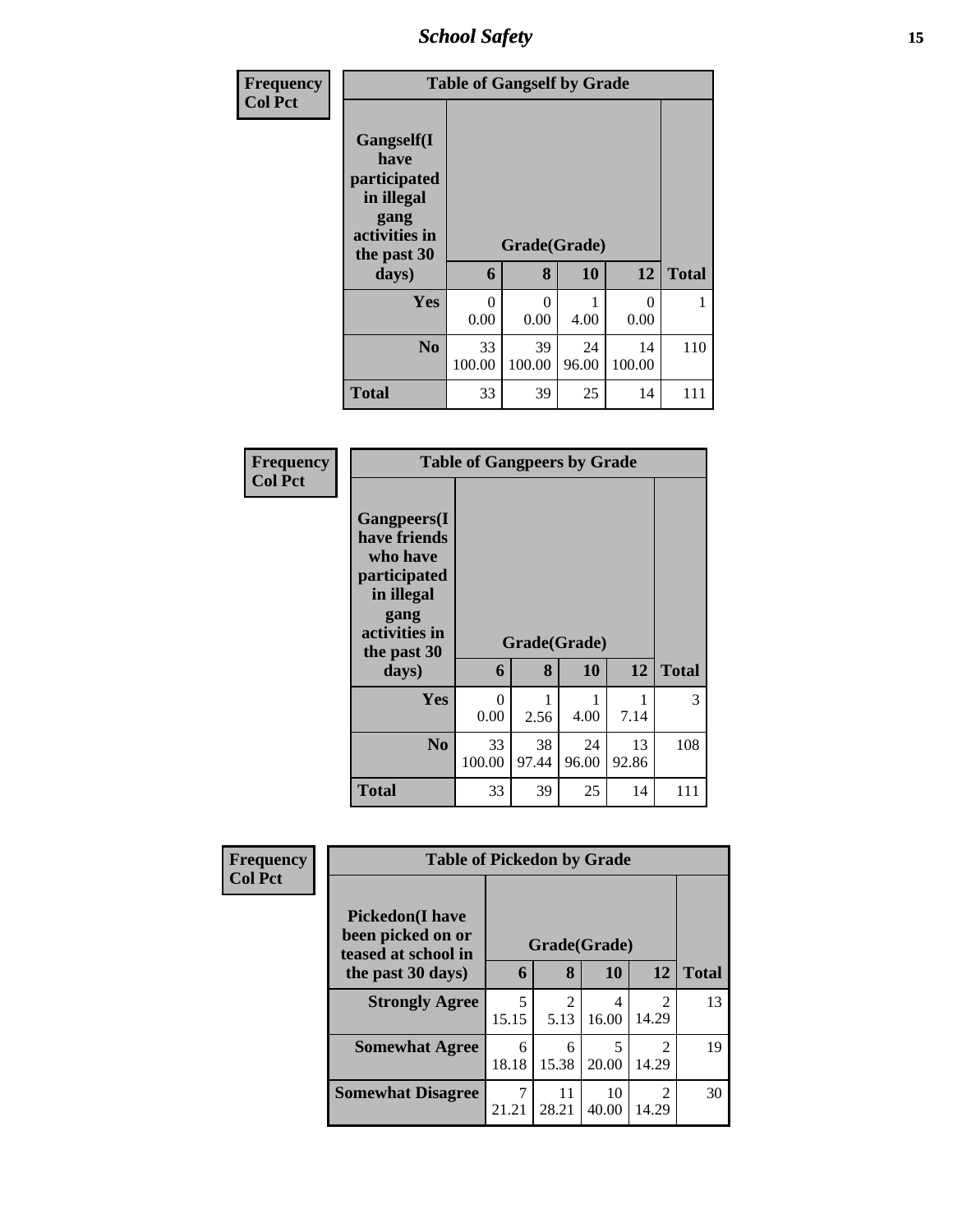# *School Safety* **16**

| <b>Frequency</b> | <b>Table of Pickedon by Grade</b>        |              |             |            |            |              |
|------------------|------------------------------------------|--------------|-------------|------------|------------|--------------|
| <b>Col Pct</b>   | <b>Pickedon(I have</b>                   |              |             |            |            |              |
|                  | been picked on or<br>teased at school in | Grade(Grade) |             |            |            |              |
|                  | the past 30 days)                        | 6            | 8           | 10         | 12         | <b>Total</b> |
|                  | <b>Strongly Disagree</b>                 | 15<br>45.45  | 20<br>51.28 | 6<br>24.00 | 8<br>57.14 | 49           |
|                  | <b>Total</b>                             | 33           | 39          | 25         | 14         |              |

| Frequency      | <b>Table of Safeschool by Grade</b>        |                  |             |                        |            |               |
|----------------|--------------------------------------------|------------------|-------------|------------------------|------------|---------------|
| <b>Col Pct</b> | Safeschool(School<br>is a place at which I | Grade(Grade)     |             |                        |            |               |
|                | feel safe)                                 | 6                | 8           | 10                     | 12         | <b>Total</b>  |
|                | <b>Strongly Agree</b>                      | 27<br>81.82      | 25<br>64.10 | 16<br>64.00            | 6<br>42.86 | 74            |
|                | <b>Somewhat Agree</b>                      | 6<br>18.18       | 13<br>33.33 | 6<br>24.00             | 8<br>57.14 | 33            |
|                | <b>Somewhat Disagree</b>                   | $\Omega$<br>0.00 | 2.56        | $\mathfrak{D}$<br>8.00 | ∩<br>0.00  | $\mathcal{R}$ |
|                | <b>Strongly Disagree</b>                   | $\Omega$<br>0.00 | 0<br>0.00   | 4.00                   | ∩<br>0.00  |               |
|                | <b>Total</b>                               | 33               | 39          | 25                     | 14         | 111           |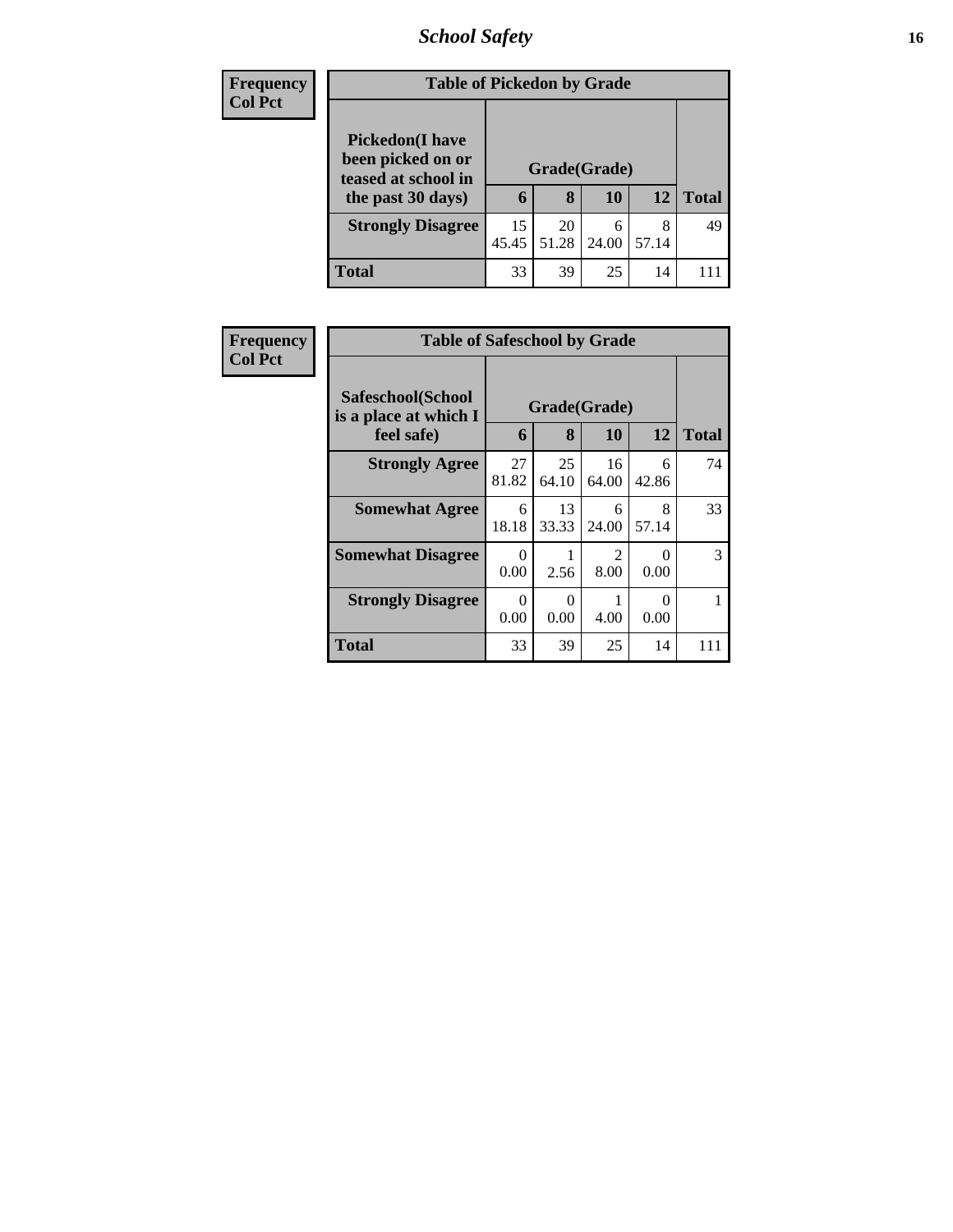*School Safety* **17**

| <b>Frequency</b> |                     | <b>Table of Grade by Bullied</b>                                                 |                                   |                         |                                    |                   |              |
|------------------|---------------------|----------------------------------------------------------------------------------|-----------------------------------|-------------------------|------------------------------------|-------------------|--------------|
| <b>Row Pct</b>   |                     | <b>Bullied</b> (I have been bullied by<br>other students in the past 30<br>days) |                                   |                         |                                    |                   |              |
|                  | Grade(Grade)   Days | $\mathbf{0}$                                                                     | 1 or<br>$\overline{2}$<br>days    | 6 to<br>9<br>days       | 20<br>t <sub>o</sub><br>29<br>days | All<br>30<br>days | <b>Total</b> |
|                  | 6                   | 28<br>84.85                                                                      | $\overline{\mathcal{A}}$<br>12.12 | 3.03                    | $\Omega$<br>0.00                   | $\Omega$<br>0.00  | 33           |
|                  | 8                   | 38<br>97.44                                                                      | $\Omega$<br>0.00                  | 1<br>2.56               | $\Omega$<br>0.00                   | $\Omega$<br>0.00  | 39           |
|                  | 10                  | 23<br>92.00                                                                      | $\Omega$<br>0.00                  | 0<br>0.00               | 1<br>4.00                          | 1<br>4.00         | 25           |
|                  | 12                  | 11<br>78.57                                                                      | $\Omega$<br>0.00                  | $\overline{2}$<br>14.29 | 7.14                               | $\Omega$<br>0.00  | 14           |
|                  | <b>Total</b>        | 100                                                                              | 4                                 | 4                       | 2                                  | 1                 | 111          |

| Frequency      |              | <b>Table of Grade by Bulliedothers</b> |                                                                |                   |                        |                               |                   |              |  |  |
|----------------|--------------|----------------------------------------|----------------------------------------------------------------|-------------------|------------------------|-------------------------------|-------------------|--------------|--|--|
| <b>Row Pct</b> |              |                                        | <b>Bulliedothers</b> (I bullied others in the<br>past 30 days) |                   |                        |                               |                   |              |  |  |
|                | Grade(Grade) | $\mathbf{0}$<br><b>Days</b>            | 1 or<br>2<br>days                                              | 3 to<br>5<br>days | 10<br>to<br>19<br>days | <b>20</b><br>to<br>29<br>days | All<br>30<br>days | <b>Total</b> |  |  |
|                | 6            | 31<br>93.94                            | 3.03                                                           | 1<br>3.03         | $\Omega$<br>0.00       | $\Omega$<br>0.00              | $\Omega$<br>0.00  | 33           |  |  |
|                | 8            | 39<br>100.00                           | 0<br>0.00                                                      | $\Omega$<br>0.00  | $\Omega$<br>0.00       | $\Omega$<br>0.00              | $\Omega$<br>0.00  | 39           |  |  |
|                | 10           | 22<br>88.00                            | 0<br>0.00                                                      | 4.00              | 4.00                   | $\Omega$<br>0.00              | 4.00              | 25           |  |  |
|                | 12           | 12<br>85.71                            | 1<br>7.14                                                      | $\Omega$<br>0.00  | $\Omega$<br>0.00       | 1<br>7.14                     | $\Omega$<br>0.00  | 14           |  |  |
|                | <b>Total</b> | 104                                    | 2                                                              | $\overline{c}$    | 1                      | 1                             | 1                 | 111          |  |  |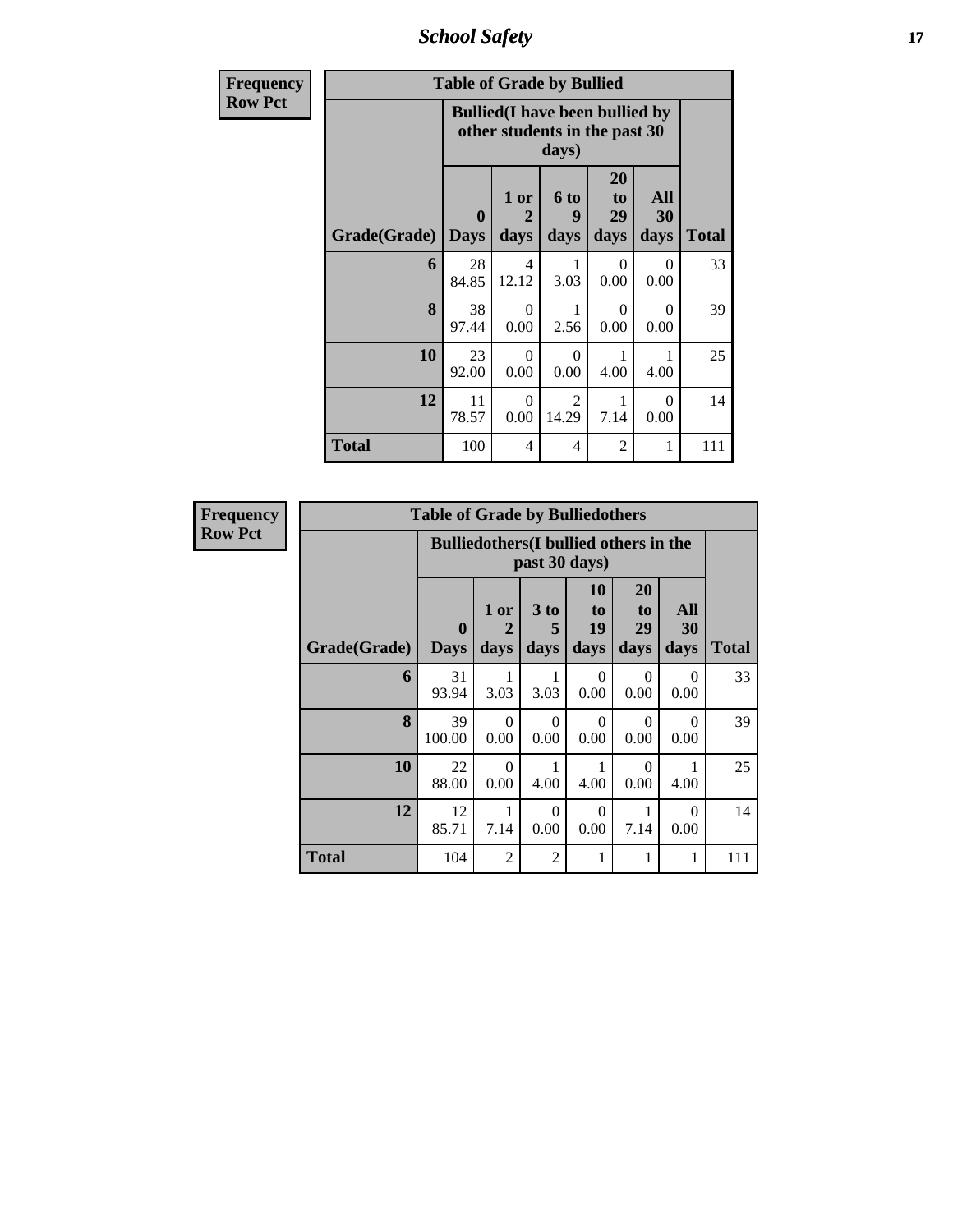*School Safety* **18**

| Frequency      |              | <b>Table of Grade by Weaponschool</b> |                                                                                 |                              |                        |              |  |  |  |
|----------------|--------------|---------------------------------------|---------------------------------------------------------------------------------|------------------------------|------------------------|--------------|--|--|--|
| <b>Row Pct</b> |              |                                       | <b>Weaponschool</b> (I<br>brought a weapon to<br>school in the past 30<br>days) |                              |                        |              |  |  |  |
|                | Grade(Grade) | 0<br><b>Days</b>                      | 1 or<br>2<br>days                                                               | 3 <sub>to</sub><br>5<br>days | 10<br>to<br>19<br>days | <b>Total</b> |  |  |  |
|                | 6            | 33<br>100.00                          | $\Omega$<br>0.00                                                                | $\Omega$<br>0.00             | $\Omega$<br>0.00       | 33           |  |  |  |
|                | 8            | 39<br>100.00                          | 0<br>0.00                                                                       | 0<br>0.00                    | $\Omega$<br>0.00       | 39           |  |  |  |
|                | 10           | 22<br>88.00                           | 4.00                                                                            | 4.00                         | 1<br>4.00              | 25           |  |  |  |
|                | 12           | 14<br>100.00                          | $\Omega$<br>0.00                                                                | $\Omega$<br>0.00             | $\theta$<br>0.00       | 14           |  |  |  |
|                | <b>Total</b> | 108                                   | 1                                                                               | 1                            | 1                      | 111          |  |  |  |

| Frequency      | <b>Table of Grade by Absentunsafe</b> |                                                                                             |              |  |  |
|----------------|---------------------------------------|---------------------------------------------------------------------------------------------|--------------|--|--|
| <b>Row Pct</b> |                                       | Absentunsafe(I<br>have missed<br>school because<br>I felt unsafe in<br>the past 30<br>days) |              |  |  |
|                | Grade(Grade)                          | 0 Days                                                                                      | <b>Total</b> |  |  |
|                | 6                                     | 33<br>100.00                                                                                | 33           |  |  |
|                | 8                                     | 39<br>100.00                                                                                | 39           |  |  |
|                | 10                                    | 25<br>100.00                                                                                | 25           |  |  |
|                | 12                                    | 14<br>100.00                                                                                | 14           |  |  |
|                | <b>Total</b>                          | 111                                                                                         | 111          |  |  |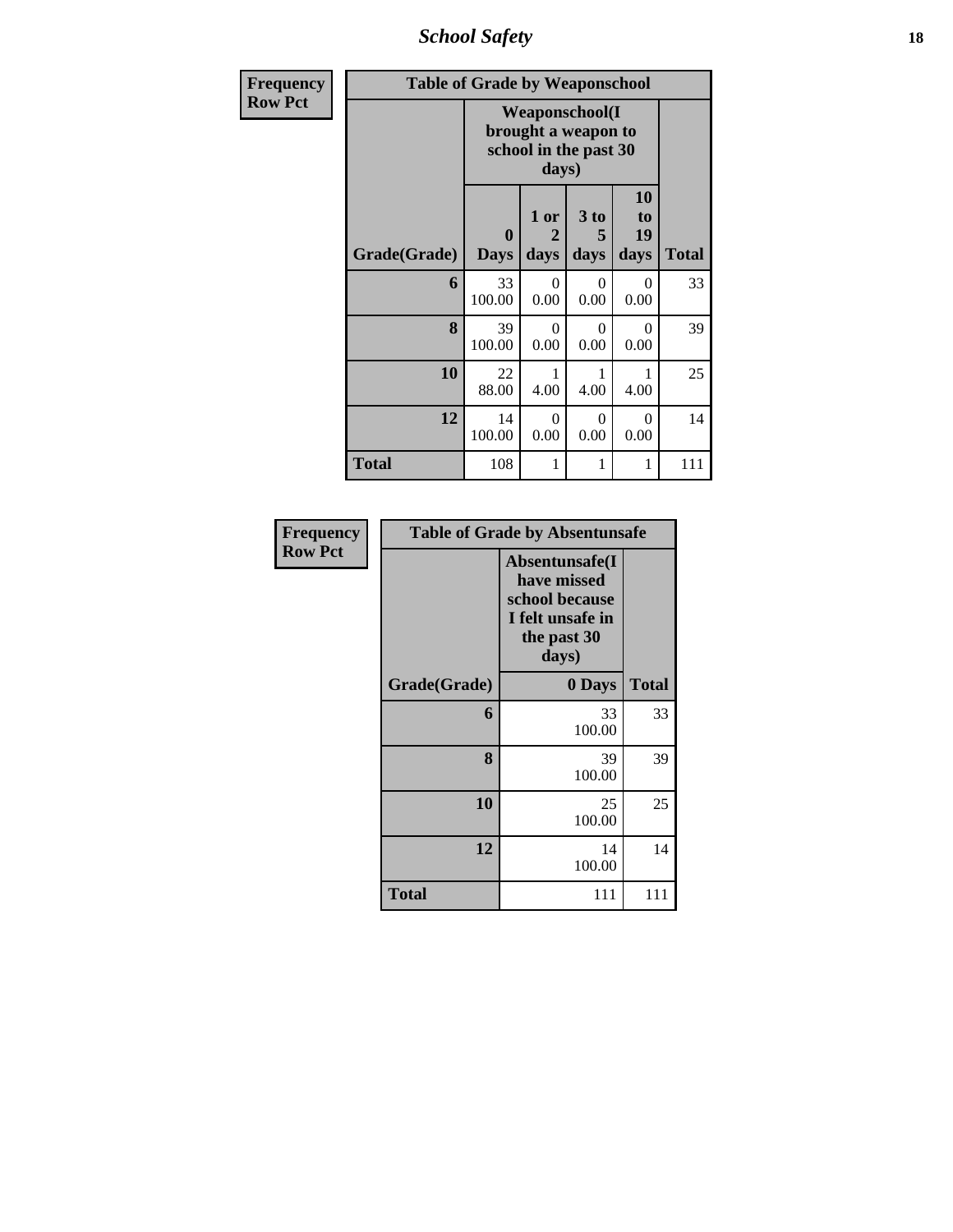### *Drug Use During Last 30 Days* **19**

**Frequency Row Pct**

| <b>Table of Grade by Alcohol</b> |                                                                         |                                                                                                             |                  |                  |                  |                        |     |  |  |  |
|----------------------------------|-------------------------------------------------------------------------|-------------------------------------------------------------------------------------------------------------|------------------|------------------|------------------|------------------------|-----|--|--|--|
|                                  |                                                                         | Alcohol(Alcohol use, past 30 days)                                                                          |                  |                  |                  |                        |     |  |  |  |
| Grade(Grade)                     | <b>Did</b><br>not<br><b>use</b>                                         | $10-19$<br>20-29<br>$1-2$<br>$3 - 5$<br><b>Every</b><br><b>Total</b><br>days<br>days<br>day<br>days<br>days |                  |                  |                  |                        |     |  |  |  |
| 6                                | 33<br>100.00                                                            | 0<br>0.00                                                                                                   | 0<br>0.00        | 0<br>0.00        | $\Omega$<br>0.00 | $\theta$<br>0.00       | 33  |  |  |  |
| 8                                | 37<br>94.87                                                             | 2.56                                                                                                        | 1<br>2.56        | $\theta$<br>0.00 | $\Omega$<br>0.00 | 0<br>0.00              | 39  |  |  |  |
| 10                               | 20<br>80.00                                                             | 3<br>12.00                                                                                                  | $\Omega$<br>0.00 | $\theta$<br>0.00 | $\Omega$<br>0.00 | $\overline{2}$<br>8.00 | 25  |  |  |  |
| 12                               | 10<br>1<br>1<br>1<br>0<br>71.43<br>7.14<br>7.14<br>7.14<br>7.14<br>0.00 |                                                                                                             |                  |                  |                  |                        |     |  |  |  |
| <b>Total</b>                     | 100                                                                     | 5                                                                                                           | $\overline{2}$   | 1                | 1                | 2                      | 111 |  |  |  |

| Frequency      |              | <b>Table of Grade by Cigarettes</b>                         |                 |                     |              |  |  |  |  |
|----------------|--------------|-------------------------------------------------------------|-----------------|---------------------|--------------|--|--|--|--|
| <b>Row Pct</b> |              | <b>Cigarettes</b> (Smoking<br>tobacco use,<br>past 30 days) |                 |                     |              |  |  |  |  |
|                | Grade(Grade) | <b>Did</b><br>not<br><b>use</b>                             | $3 - 5$<br>days | <b>Every</b><br>day | <b>Total</b> |  |  |  |  |
|                | 6            | 33<br>100.00                                                | 0<br>0.00       | $\theta$<br>0.00    | 33           |  |  |  |  |
|                | 8            | 39<br>100.00                                                | 0<br>0.00       | 0<br>0.00           | 39           |  |  |  |  |
|                | 10           | 23<br>92.00                                                 | 4.00            | 4.00                | 25           |  |  |  |  |
|                | 12           | 12<br>85.71                                                 | 0<br>0.00       | 2<br>14.29          | 14           |  |  |  |  |
|                | <b>Total</b> | 107                                                         | 1               | 3                   | 111          |  |  |  |  |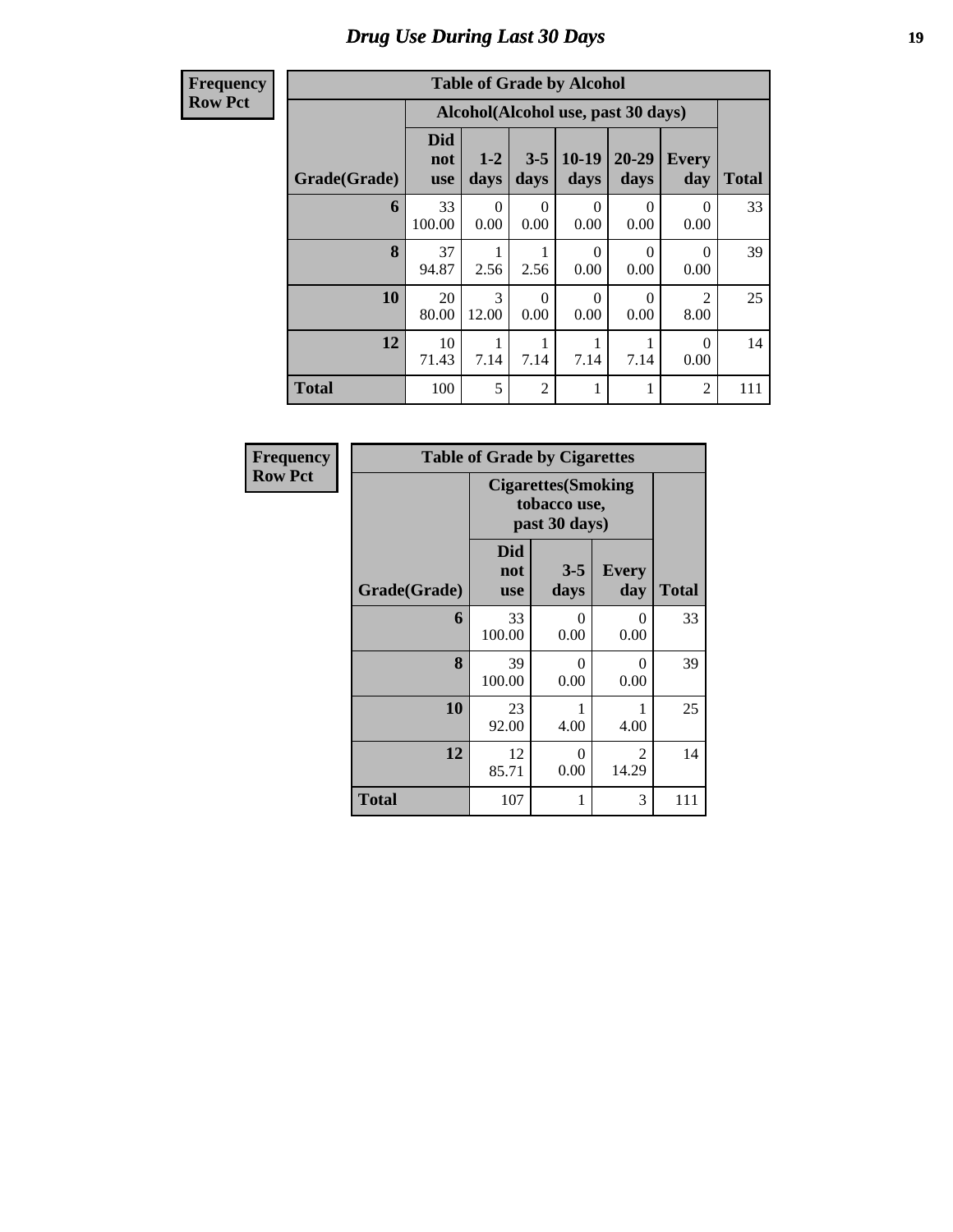### *Drug Use During Last 30 Days* 20

| Frequency      | <b>Table of Grade by Smokeless</b> |                                                           |                  |                         |              |  |  |  |
|----------------|------------------------------------|-----------------------------------------------------------|------------------|-------------------------|--------------|--|--|--|
| <b>Row Pct</b> |                                    | <b>Smokeless(Chewing</b><br>tobacco use,<br>past 30 days) |                  |                         |              |  |  |  |
|                | Grade(Grade)                       | Did<br>not<br><b>use</b>                                  | $1 - 2$<br>days  | 20-29<br>days           | <b>Total</b> |  |  |  |
|                | 6                                  | 33<br>100.00                                              | 0<br>0.00        | 0<br>0.00               | 33           |  |  |  |
|                | 8                                  | 38<br>97.44                                               | 2.56             | 0<br>0.00               | 39           |  |  |  |
|                | 10                                 | 25<br>100.00                                              | $\Omega$<br>0.00 | 0<br>0.00               | 25           |  |  |  |
|                | 12                                 | 12<br>85.71                                               | $\Omega$<br>0.00 | $\mathfrak{D}$<br>14.29 | 14           |  |  |  |
|                | Total                              | 108                                                       | 1                | 2                       | 111          |  |  |  |

| <b>Frequency</b> |              | <b>Table of Grade by Marijuana</b> |                                            |                     |              |  |  |
|------------------|--------------|------------------------------------|--------------------------------------------|---------------------|--------------|--|--|
| <b>Row Pct</b>   |              |                                    | Marijuana (Marijuana<br>use, past 30 days) |                     |              |  |  |
|                  | Grade(Grade) | <b>Did</b><br>not use              | $20 - 29$<br>days                          | <b>Every</b><br>day | <b>Total</b> |  |  |
|                  | 6            | 33<br>100.00                       | $\Omega$<br>0.00                           | 0<br>0.00           | 33           |  |  |
|                  | 8            | 39<br>100.00                       | $\theta$<br>0.00                           | 0<br>0.00           | 39           |  |  |
|                  | 10           | 25<br>100.00                       | $\Omega$<br>0.00                           | 0<br>0.00           | 25           |  |  |
|                  | 12           | 12<br>85.71                        | 1<br>7.14                                  | 7.14                | 14           |  |  |
|                  | <b>Total</b> | 109                                | 1                                          |                     | 111          |  |  |

| Frequency      |              | <b>Table of Grade by Cocaine</b>                |              |
|----------------|--------------|-------------------------------------------------|--------------|
| <b>Row Pct</b> |              | <b>Cocaine(Cocaine</b><br>use,<br>past 30 days) |              |
|                | Grade(Grade) | Did not use                                     | <b>Total</b> |
|                | 6            | 33<br>100.00                                    | 33           |
|                | 8            | 39<br>100.00                                    | 39           |
|                | 10           | 25<br>100.00                                    | 25           |
|                | 12           | 14<br>100.00                                    | 14           |
|                | <b>Total</b> | 111                                             | 111          |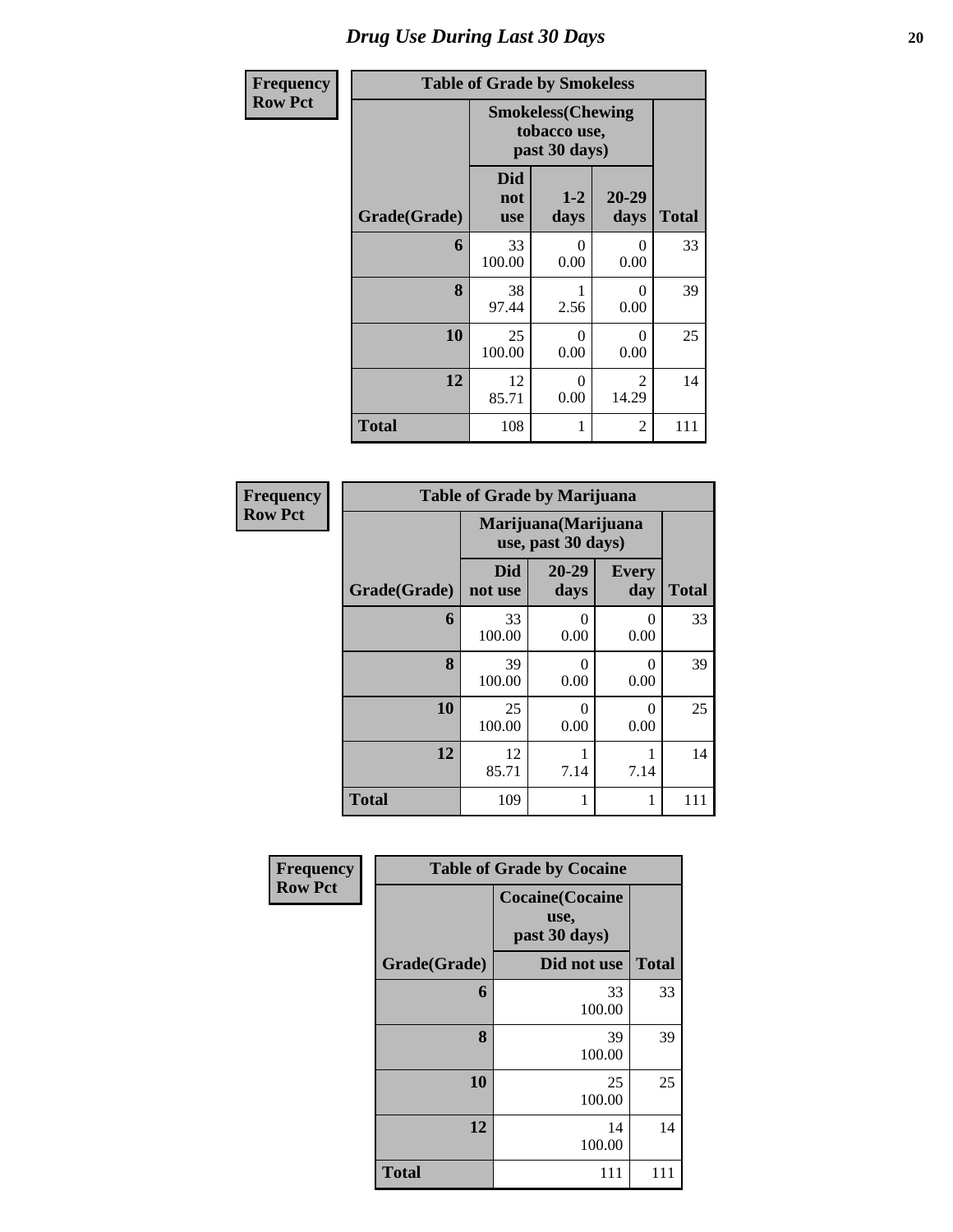### *Drug Use During Last 30 Days* **21**

| Frequency      |              |                                 | <b>Table of Grade by Inhalants</b>               |                  |              |  |
|----------------|--------------|---------------------------------|--------------------------------------------------|------------------|--------------|--|
| <b>Row Pct</b> |              |                                 | <b>Inhalants</b> (Inhalant<br>use, past 30 days) |                  |              |  |
|                | Grade(Grade) | <b>Did</b><br>not<br><b>use</b> | $3 - 5$<br>days                                  | 20-29<br>days    | <b>Total</b> |  |
|                | 6            | 33<br>100.00                    | 0<br>0.00                                        | $\Omega$<br>0.00 | 33           |  |
|                | 8            | 37<br>94.87                     | 2.56                                             | 1<br>2.56        | 39           |  |
|                | 10           | 25<br>100.00                    | $\Omega$<br>0.00                                 | $\Omega$<br>0.00 | 25           |  |
|                | 12           | 14<br>100.00                    | 0<br>0.00                                        | $\Omega$<br>0.00 | 14           |  |
|                | <b>Total</b> | 109                             | 1                                                | 1                | 111          |  |

| Frequency      |              | <b>Table of Grade by Steroids</b>                 |              |
|----------------|--------------|---------------------------------------------------|--------------|
| <b>Row Pct</b> |              | <b>Steroids</b> (Steroid<br>use,<br>past 30 days) |              |
|                | Grade(Grade) | Did not use                                       | <b>Total</b> |
|                | 6            | 33<br>100.00                                      | 33           |
|                | 8            | 39<br>100.00                                      | 39           |
|                | 10           | 25<br>100.00                                      | 25           |
|                | 12           | 14<br>100.00                                      | 14           |
|                | Total        | 111                                               | 111          |

| Frequency      |              | <b>Table of Grade by Ecstasy</b>                 |              |
|----------------|--------------|--------------------------------------------------|--------------|
| <b>Row Pct</b> |              | <b>Ecstasy</b> (Ecstasy<br>use,<br>past 30 days) |              |
|                | Grade(Grade) | Did not use                                      | <b>Total</b> |
|                | 6            | 33<br>100.00                                     | 33           |
|                | 8            | 39<br>100.00                                     | 39           |
|                | 10           | 25<br>100.00                                     | 25           |
|                | 12           | 14<br>100.00                                     | 14           |
|                | <b>Total</b> | 111                                              | 111          |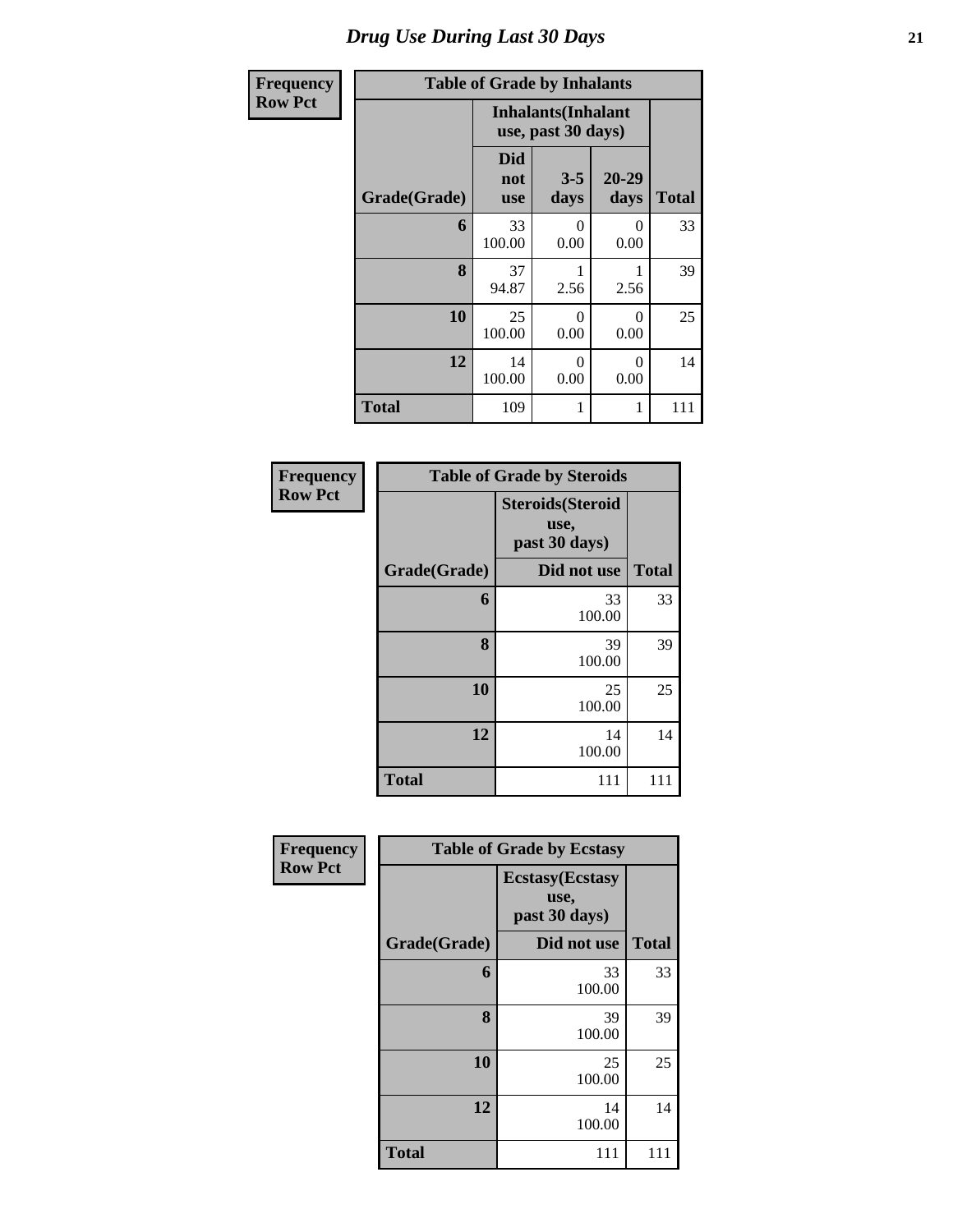| <b>Frequency</b> | <b>Table of Grade by Meth</b> |                                                    |              |  |  |
|------------------|-------------------------------|----------------------------------------------------|--------------|--|--|
| <b>Row Pct</b>   |                               | <b>Meth</b> (Methamphetamine<br>use, past 30 days) |              |  |  |
|                  | Grade(Grade)                  | Did not use                                        | <b>Total</b> |  |  |
|                  | 6                             | 33<br>100.00                                       | 33           |  |  |
|                  | 8                             | 39<br>100.00                                       | 39           |  |  |
|                  | 10                            | 25<br>100.00                                       | 25           |  |  |
|                  | 12                            | 14<br>100.00                                       | 14           |  |  |
|                  | <b>Total</b>                  | 111                                                | 111          |  |  |

| Frequency      |              | <b>Table of Grade by Hallucinogens</b>            |              |  |  |  |  |  |
|----------------|--------------|---------------------------------------------------|--------------|--|--|--|--|--|
| <b>Row Pct</b> |              | Hallucinogens (Hallucinogen<br>use, past 30 days) |              |  |  |  |  |  |
|                | Grade(Grade) | Did not use                                       | <b>Total</b> |  |  |  |  |  |
|                | 6            | 33<br>100.00                                      | 33           |  |  |  |  |  |
|                | 8            | 39<br>100.00                                      | 39           |  |  |  |  |  |
|                | 10           | 25<br>100.00                                      | 25           |  |  |  |  |  |
|                | 12           | 14<br>100.00                                      | 14           |  |  |  |  |  |
|                | <b>Total</b> | 111                                               | 111          |  |  |  |  |  |

| <b>Frequency</b> |              | <b>Table of Grade by Prescription</b>                            |                  |                  |                  |       |
|------------------|--------------|------------------------------------------------------------------|------------------|------------------|------------------|-------|
| <b>Row Pct</b>   |              | <b>Prescription</b> (Prescription<br>drugs not prescribed to me, |                  |                  |                  |       |
|                  | Grade(Grade) | <b>Did</b><br>not<br><b>use</b>                                  | $1 - 2$<br>days  | $3 - 5$<br>days  | $6 - 9$<br>days  | Total |
|                  | 6            | 33<br>100.00                                                     | 0<br>0.00        | $\Omega$<br>0.00 | 0<br>0.00        | 33    |
|                  | 8            | 39<br>100.00                                                     | 0<br>0.00        | $\Omega$<br>0.00 | 0<br>0.00        | 39    |
|                  | 10           | 24<br>96.00                                                      | 4.00             | $\Omega$<br>0.00 | $\Omega$<br>0.00 | 25    |
|                  | 12           | 12<br>85.71                                                      | $\Omega$<br>0.00 | 7.14             | 7.14             | 14    |
|                  | <b>Total</b> | 108                                                              | 1                |                  | 1                | 111   |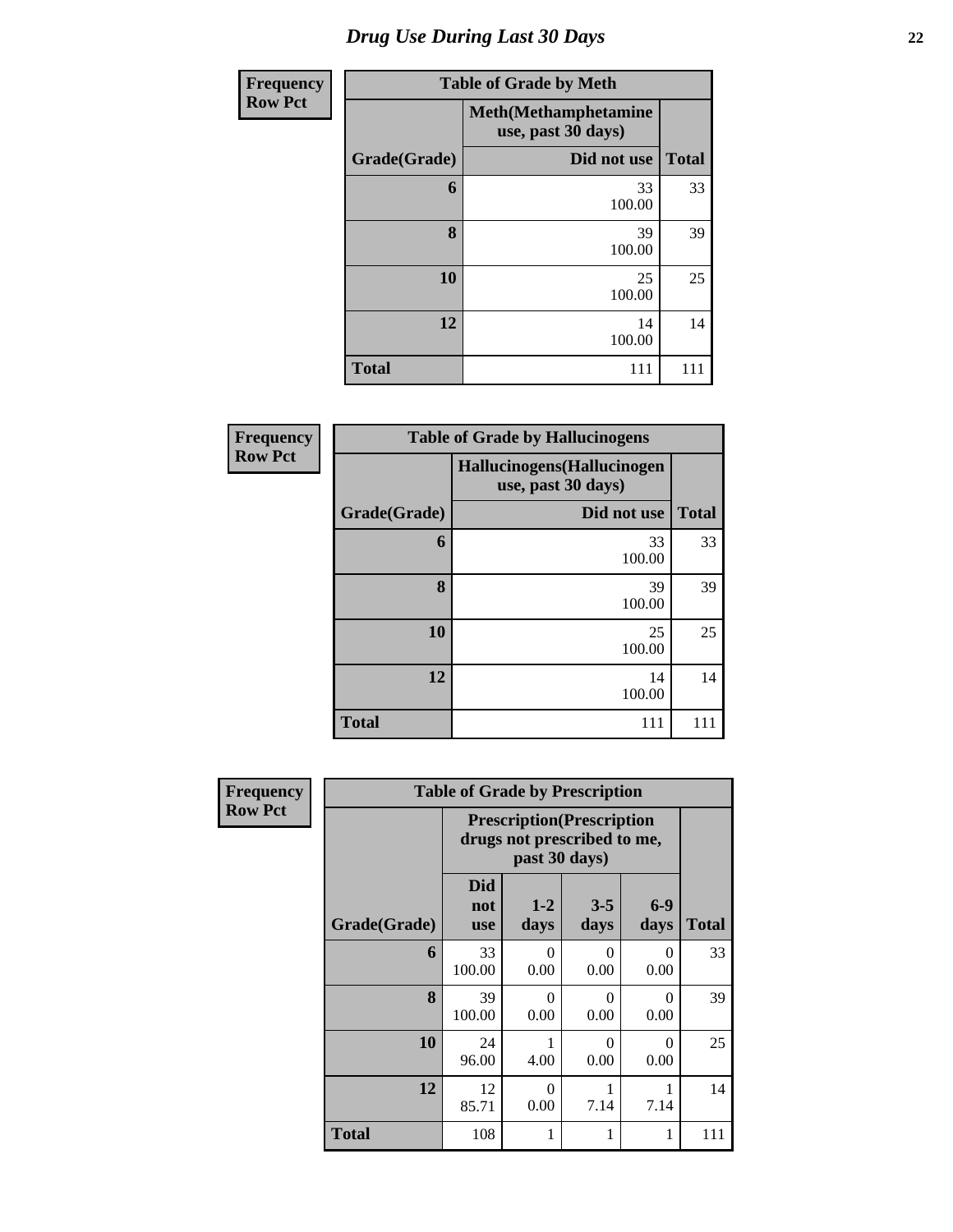#### **Frequen Col Pct**

| <b>cy</b> | <b>Table of Alcoholease by Grade</b> |                       |             |                        |                      |              |  |  |  |  |  |
|-----------|--------------------------------------|-----------------------|-------------|------------------------|----------------------|--------------|--|--|--|--|--|
|           | Alcoholease(It is                    | Grade(Grade)          |             |                        |                      |              |  |  |  |  |  |
|           | easy to get alcohol)                 | 6                     | 8           | 10                     | 12                   | <b>Total</b> |  |  |  |  |  |
|           | <b>Strongly Agree</b>                | 11<br>33.33           | 10<br>25.64 | 5<br>20.00             | 6<br>42.86           | 32           |  |  |  |  |  |
|           | <b>Somewhat Agree</b>                | 3<br>9.09             | 13<br>33.33 | 12<br>48.00            | 7<br>50.00           | 35           |  |  |  |  |  |
|           | <b>Somewhat Disagree</b>             | $\mathcal{F}$<br>9.09 | 4<br>10.26  | 6<br>24.00             | 7.14                 | 14           |  |  |  |  |  |
|           | <b>Strongly Disagree</b>             | 16<br>48.48           | 12<br>30.77 | $\mathfrak{D}$<br>8.00 | $\mathbf{0}$<br>0.00 | 30           |  |  |  |  |  |
|           | <b>Total</b>                         | 33                    | 39          | 25                     | 14                   | 111          |  |  |  |  |  |

| Frequency      | <b>Table of Cigarettesease by Grade</b>                 |             |                   |             |            |              |
|----------------|---------------------------------------------------------|-------------|-------------------|-------------|------------|--------------|
| <b>Col Pct</b> | Cigarettesease(It is<br>easy to get smoking<br>tobacco) | 6           | Grade(Grade)<br>8 | <b>10</b>   | 12         | <b>Total</b> |
|                | <b>Strongly Agree</b>                                   | 7<br>21.21  | 5<br>12.82        | 6<br>24.00  | 9<br>64.29 | 27           |
|                | <b>Somewhat Agree</b>                                   | 5<br>15.15  | 10<br>25.64       | 11<br>44.00 | 5<br>35.71 | 31           |
|                | <b>Somewhat Disagree</b>                                | 3.03        | 17.95             | 6<br>24.00  | 0<br>0.00  | 14           |
|                | <b>Strongly Disagree</b>                                | 20<br>60.61 | 17<br>43.59       | 2<br>8.00   | 0<br>0.00  | 39           |
|                | <b>Total</b>                                            | 33          | 39                | 25          | 14         | 111          |

| <b>Frequency</b> | <b>Table of Smokelessease by Grade</b>                         |                        |                   |             |            |              |
|------------------|----------------------------------------------------------------|------------------------|-------------------|-------------|------------|--------------|
| <b>Col Pct</b>   | <b>Smokelessease</b> (It is<br>easy to get chewing<br>tobacco) | 6                      | Grade(Grade)<br>8 | 10          | 12         | <b>Total</b> |
|                  | <b>Strongly Agree</b>                                          | 9<br>27.27             | 3<br>7.69         | 4<br>16.00  | 9<br>64.29 | 25           |
|                  | <b>Somewhat Agree</b>                                          | 3<br>9.09              | 13<br>33.33       | 11<br>44.00 | 4<br>28.57 | 31           |
|                  | <b>Somewhat Disagree</b>                                       | $\overline{2}$<br>6.06 | 6<br>15.38        | 8<br>32.00  | 7.14       | 17           |
|                  | <b>Strongly Disagree</b>                                       | 19<br>57.58            | 17<br>43.59       | 2<br>8.00   | 0<br>0.00  | 38           |
|                  | <b>Total</b>                                                   | 33                     | 39                | 25          | 14         | 111          |

ı,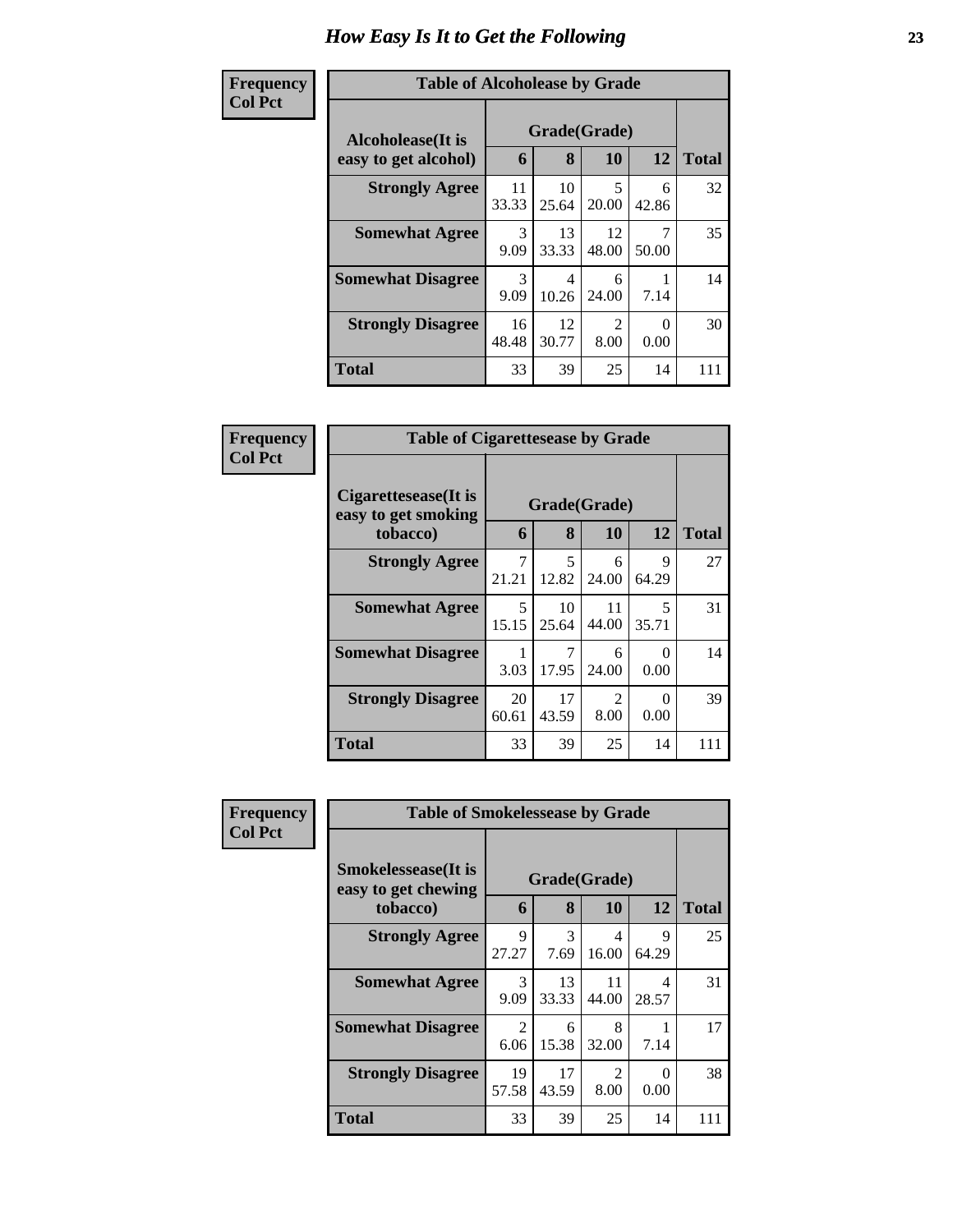| Frequency<br><b>Col Pct</b> | <b>Table of Marijuanaease by Grade</b>           |                                     |             |                           |                                  |              |
|-----------------------------|--------------------------------------------------|-------------------------------------|-------------|---------------------------|----------------------------------|--------------|
|                             | Marijuanaease(It is<br>easy to get<br>marijuana) | 6                                   | 8           | Grade(Grade)<br><b>10</b> | 12                               | <b>Total</b> |
|                             | <b>Strongly Agree</b>                            | 3<br>9.09                           | 0<br>0.00   | 4.00                      | $\overline{5}$<br>35.71          | 9            |
|                             | <b>Somewhat Agree</b>                            | $\mathcal{R}$<br>9.09               | 4<br>10.26  | 3<br>12.00                | 4<br>28.57                       | 14           |
|                             | <b>Somewhat Disagree</b>                         | $\mathcal{D}_{\mathcal{L}}$<br>6.06 | 4<br>10.26  | 11<br>44.00               | $\overline{\mathbf{z}}$<br>35.71 | 22           |
|                             | <b>Strongly Disagree</b>                         | 25<br>75.76                         | 31<br>79.49 | 10<br>40.00               | $\Omega$<br>0.00                 | 66           |
|                             | Total                                            | 33                                  | 39          | 25                        | 14                               | 111          |

| Frequency      | <b>Table of Cocaineease by Grade</b>              |                        |             |                                     |                         |              |
|----------------|---------------------------------------------------|------------------------|-------------|-------------------------------------|-------------------------|--------------|
| <b>Col Pct</b> | <b>Cocaineease</b> (It is<br>easy to get cocaine) | 6                      | 8           | Grade(Grade)<br>10                  | 12                      | <b>Total</b> |
|                | <b>Strongly Agree</b>                             | 4<br>12.12             | 2<br>5.13   | 0<br>0.00                           | $\mathfrak{D}$<br>14.29 | 8            |
|                | <b>Somewhat Agree</b>                             | $\mathfrak{D}$<br>6.06 | 2.56        | $\mathcal{D}_{\mathcal{L}}$<br>8.00 | $\mathcal{R}$<br>21.43  | 8            |
|                | <b>Somewhat Disagree</b>                          | $\mathfrak{D}$<br>6.06 | 7<br>17.95  | 10<br>40.00                         | 6<br>42.86              | 25           |
|                | <b>Strongly Disagree</b>                          | 25<br>75.76            | 29<br>74.36 | 13<br>52.00                         | $\mathcal{R}$<br>21.43  | 70           |
|                | <b>Total</b>                                      | 33                     | 39          | 25                                  | 14                      | 111          |

| <b>Frequency</b> | <b>Table of Inhalantsease by Grade</b> |             |              |            |                                      |              |
|------------------|----------------------------------------|-------------|--------------|------------|--------------------------------------|--------------|
| <b>Col Pct</b>   | Inhalantsease(It is<br>easy to get     |             | Grade(Grade) |            |                                      |              |
|                  | inhalants)                             | 6           | 8            | 10         | 12                                   | <b>Total</b> |
|                  | <b>Strongly Agree</b>                  | 4<br>12.12  | 10<br>25.64  | 8<br>32.00 | 6<br>42.86                           | 28           |
|                  | <b>Somewhat Agree</b>                  | 7<br>21.21  | 7<br>17.95   | 9<br>36.00 | 6<br>42.86                           | 29           |
|                  | <b>Somewhat Disagree</b>               | 2<br>6.06   | 3<br>7.69    | 4<br>16.00 | $\Omega$<br>0.00                     | $\mathbf Q$  |
|                  | <b>Strongly Disagree</b>               | 20<br>60.61 | 19<br>48.72  | 4<br>16.00 | $\mathcal{D}_{\mathcal{L}}$<br>14.29 | 45           |
|                  | <b>Total</b>                           | 33          | 39           | 25         | 14                                   | 111          |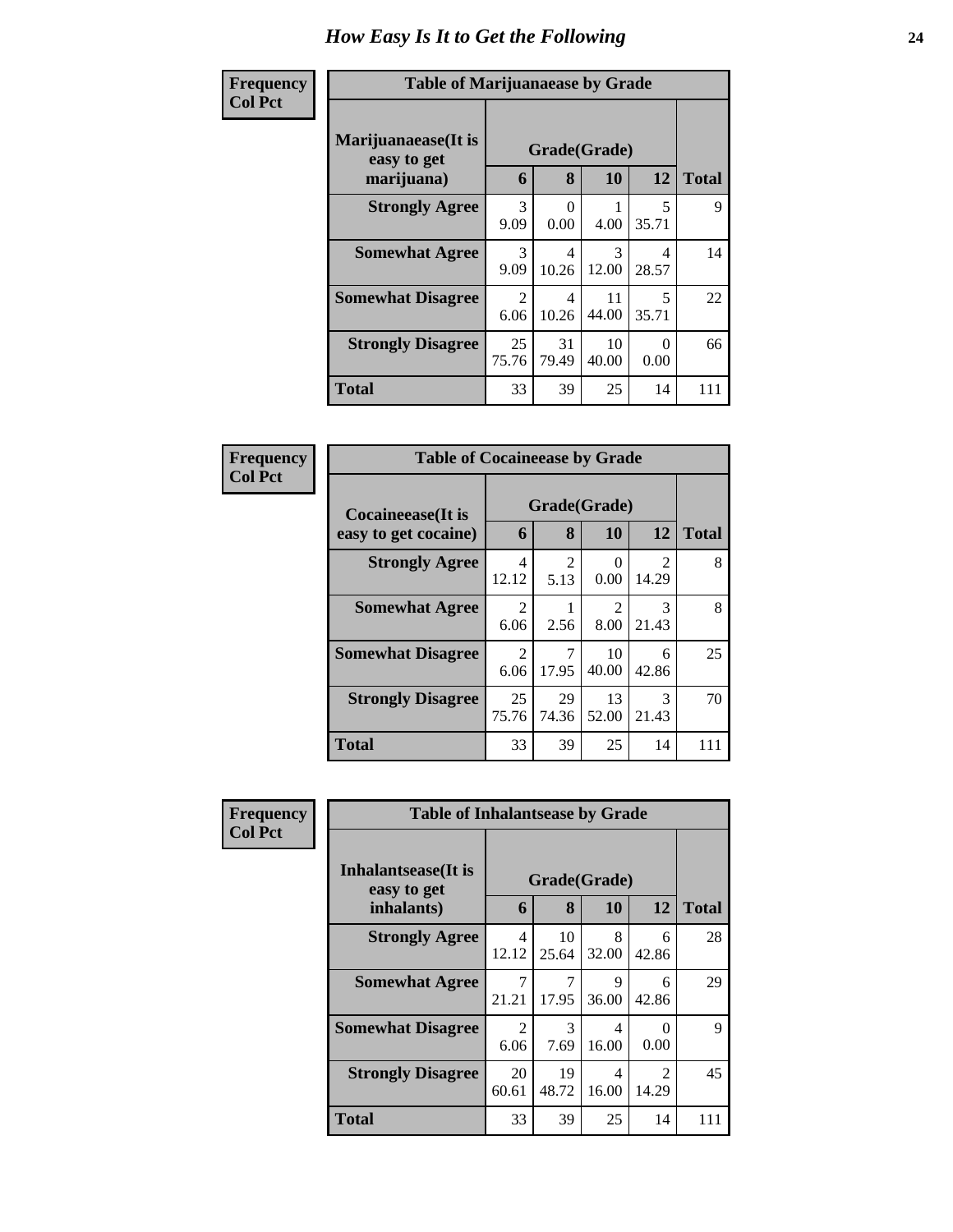| Frequency      | <b>Table of Steroidsease by Grade</b> |              |             |             |            |              |
|----------------|---------------------------------------|--------------|-------------|-------------|------------|--------------|
| <b>Col Pct</b> | <b>Steroidsease</b> (It is            | Grade(Grade) |             |             |            |              |
|                | easy to get steroids)                 | 6            | 8           | 10          | 12         | <b>Total</b> |
|                | <b>Strongly Agree</b>                 | 4<br>12.12   | 4<br>10.26  | 0.00        | 3<br>21.43 | 11           |
|                | <b>Somewhat Agree</b>                 | 5<br>15.15   | 4<br>10.26  | 3<br>12.00  | 4<br>28.57 | 16           |
|                | <b>Somewhat Disagree</b>              | 4<br>12.12   | 6<br>15.38  | 13<br>52.00 | 3<br>21.43 | 26           |
|                | <b>Strongly Disagree</b>              | 20<br>60.61  | 25<br>64.10 | 9<br>36.00  | 4<br>28.57 | 58           |
|                | Total                                 | 33           | 39          | 25          | 14         | 111          |

| Frequency      | <b>Table of Ecstasyease by Grade</b>              |                        |                   |             |            |              |  |
|----------------|---------------------------------------------------|------------------------|-------------------|-------------|------------|--------------|--|
| <b>Col Pct</b> | <b>Ecstasyease</b> (It is<br>easy to get ecstasy) | 6                      | Grade(Grade)<br>8 | 10          | 12         | <b>Total</b> |  |
|                | <b>Strongly Agree</b>                             | $\overline{2}$<br>6.06 | $_{0}$<br>0.00    | 0<br>0.00   | 7.14       | 3            |  |
|                | <b>Somewhat Agree</b>                             | 4<br>12.12             | 5<br>12.82        | 4.00        | 4<br>28.57 | 14           |  |
|                | <b>Somewhat Disagree</b>                          | 3.03                   | 3<br>7.69         | 12<br>48.00 | 4<br>28.57 | 20           |  |
|                | <b>Strongly Disagree</b>                          | 26<br>78.79            | 31<br>79.49       | 12<br>48.00 | 5<br>35.71 | 74           |  |
|                | Total                                             | 33                     | 39                | 25          | 14         | 111          |  |

| Frequency      | <b>Table of Methease by Grade</b>                          |                         |                        |                        |                                      |              |
|----------------|------------------------------------------------------------|-------------------------|------------------------|------------------------|--------------------------------------|--------------|
| <b>Col Pct</b> | <b>Methease</b> (It is easy<br>to get<br>methamphetamines) | 6                       | 8                      | Grade(Grade)<br>10     | 12                                   | <b>Total</b> |
|                | <b>Strongly Agree</b>                                      | $\overline{4}$<br>12.12 | $\mathfrak{D}$<br>5.13 | $\Omega$<br>0.00       | $\mathfrak{D}$<br>14.29              | 8            |
|                | <b>Somewhat Agree</b>                                      | 4<br>12.12              | $\mathcal{R}$<br>7.69  | $\mathcal{R}$<br>12.00 | $\mathcal{D}_{\mathcal{L}}$<br>14.29 | 12           |
|                | <b>Somewhat Disagree</b>                                   | $\overline{2}$<br>6.06  | 4<br>10.26             | 9<br>36.00             | 4<br>28.57                           | 19           |
|                | <b>Strongly Disagree</b>                                   | 23<br>69.70             | 30<br>76.92            | 13<br>52.00            | 6<br>42.86                           | 72           |
|                | <b>Total</b>                                               | 33                      | 39                     | 25                     | 14                                   | 111          |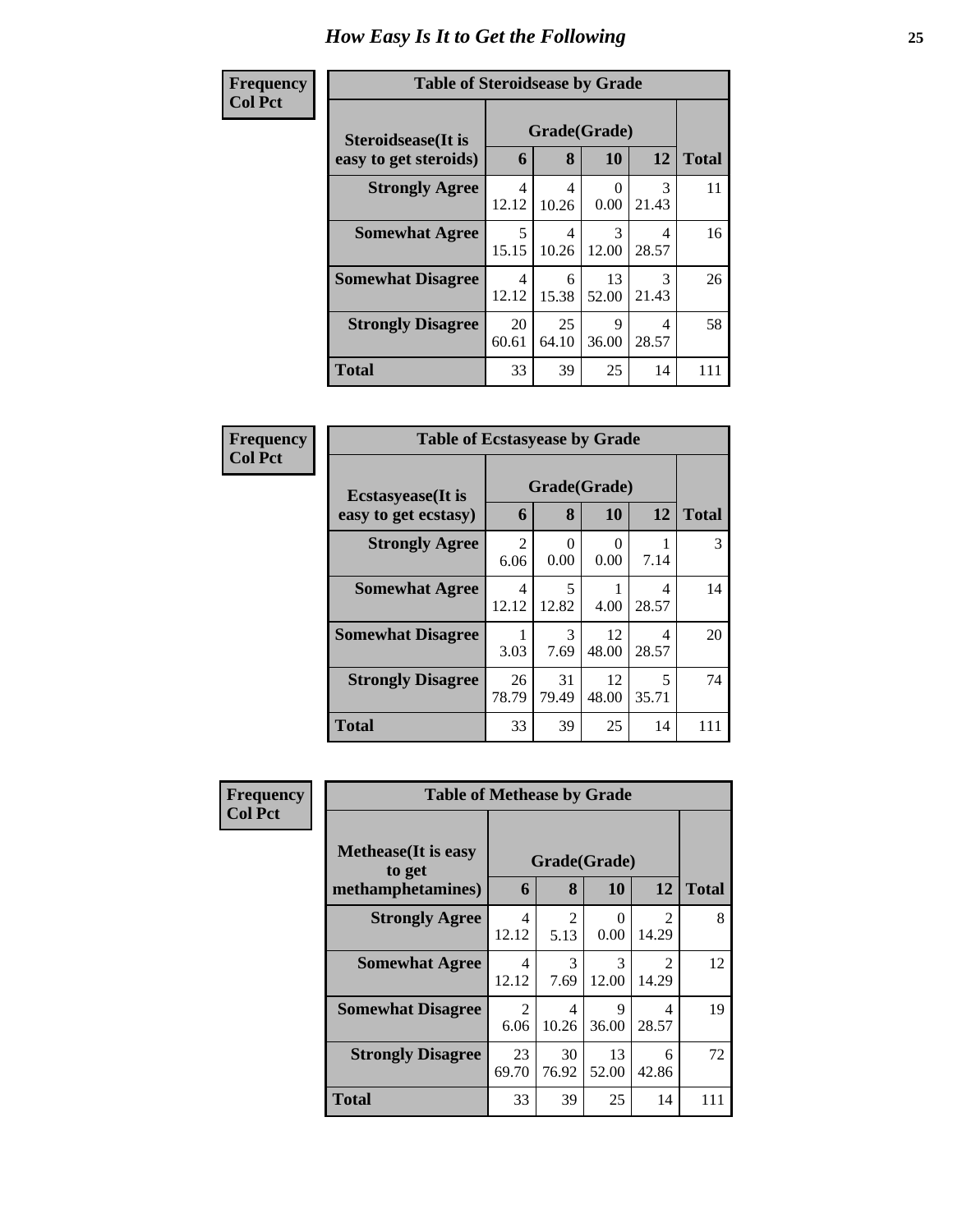| Frequency      | <b>Table of Hallucinogensease by Grade</b>               |                         |                   |                                     |                        |              |
|----------------|----------------------------------------------------------|-------------------------|-------------------|-------------------------------------|------------------------|--------------|
| <b>Col Pct</b> | Hallucinogensease(It<br>is easy to get<br>hallucinogens) | 6                       | Grade(Grade)<br>8 | <b>10</b>                           | 12                     | <b>Total</b> |
|                | <b>Strongly Agree</b>                                    | $\overline{4}$<br>12.12 | 2.56              | 0<br>0.00                           | $\mathcal{R}$<br>21.43 | 8            |
|                | <b>Somewhat Agree</b>                                    | 3<br>9.09               | 5<br>12.82        | $\mathcal{D}_{\mathcal{L}}$<br>8.00 | 4<br>28.57             | 14           |
|                | <b>Somewhat Disagree</b>                                 | 3.03                    | 5<br>12.82        | 12<br>48.00                         | 4<br>28.57             | 22           |
|                | <b>Strongly Disagree</b>                                 | 25<br>75.76             | 28<br>71.79       | 11<br>44.00                         | $\mathcal{R}$<br>21.43 | 67           |
|                | <b>Total</b>                                             | 33                      | 39                | 25                                  | 14                     | 111          |

| Frequency<br><b>Col Pct</b> | <b>Table of Prescriptionease by Grade</b>                                                |                        |              |                                   |            |              |
|-----------------------------|------------------------------------------------------------------------------------------|------------------------|--------------|-----------------------------------|------------|--------------|
|                             | <b>Prescriptionease</b> (It<br>is easy to get<br>prescription drugs<br>not prescribed to |                        | Grade(Grade) |                                   |            |              |
|                             | me)                                                                                      | 6                      | 8            | <b>10</b>                         | 12         | <b>Total</b> |
|                             | <b>Strongly Agree</b>                                                                    | 10<br>30.30            | 13<br>33.33  | 11<br>44.00                       | 6<br>42.86 | 40           |
|                             | <b>Somewhat Agree</b>                                                                    | 5<br>15.15             | 9<br>23.08   | 4<br>16.00                        | 6<br>42.86 | 24           |
|                             | <b>Somewhat Disagree</b>                                                                 | $\mathfrak{D}$<br>6.06 | 5<br>12.82   | 5<br>20.00                        | 7.14       | 13           |
|                             | <b>Strongly Disagree</b>                                                                 | 16<br>48.48            | 12<br>30.77  | $\overline{\mathcal{L}}$<br>20.00 | 7.14       | 34           |
|                             | Total                                                                                    | 33                     | 39           | 25                                | 14         | 111          |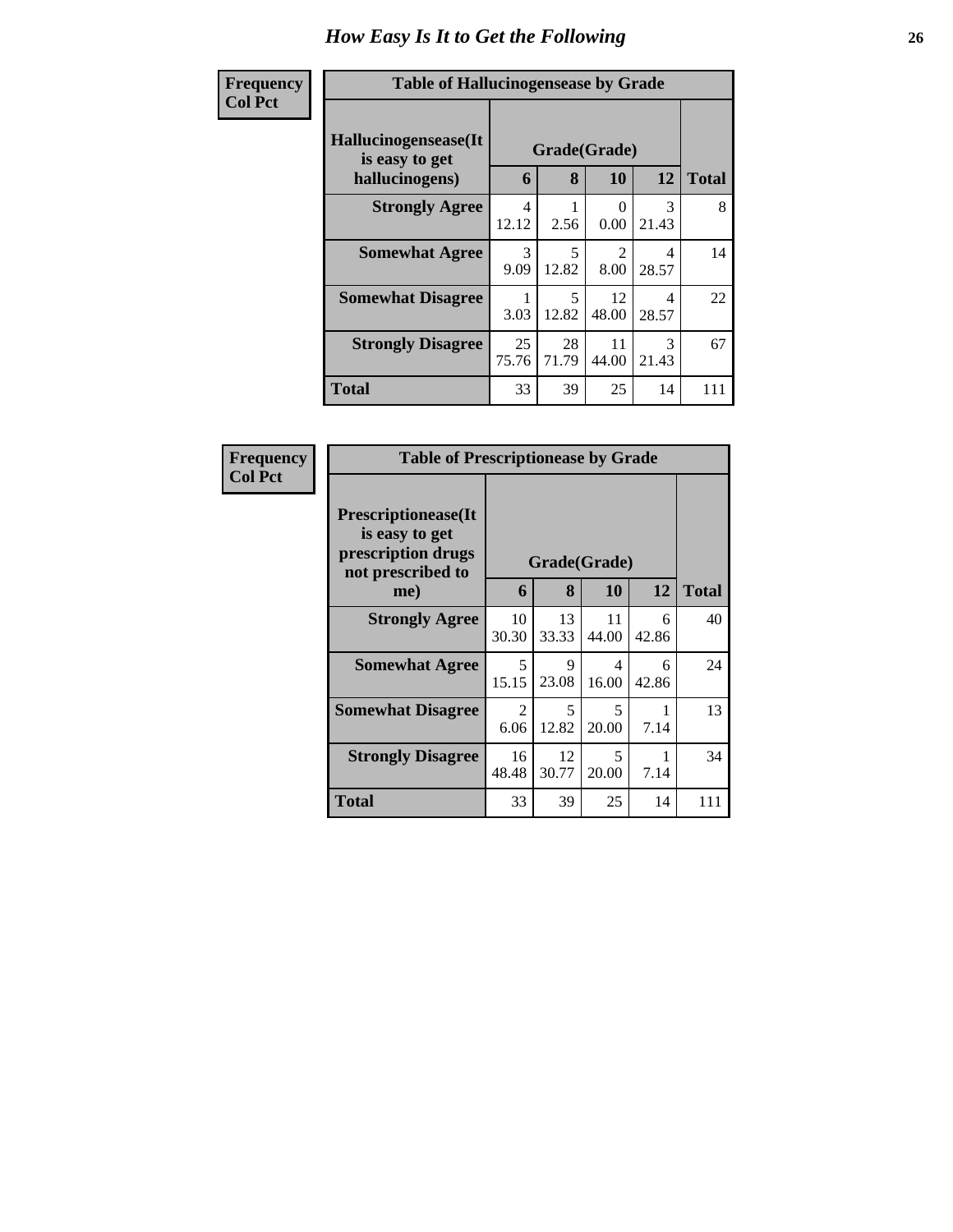#### *Age at Onset of Use* **27** *Results for "Age at Onset of Use" questions exclude students who said they did not use that substance*

| <b>Frequency</b> |
|------------------|
| Row Pct          |

| <b>Table of Grade by Alcoholinit</b> |                                                     |                  |                  |                  |                  |                                   |            |              |
|--------------------------------------|-----------------------------------------------------|------------------|------------------|------------------|------------------|-----------------------------------|------------|--------------|
|                                      | Alcoholinit (I started using alcohol when I<br>was) |                  |                  |                  |                  |                                   |            |              |
| Grade(Grade)                         | 9                                                   | <b>10</b>        | 12               | 13               | 14               | 15                                | 16         | <b>Total</b> |
| 6                                    | $\Omega$                                            | $\Omega$<br>٠    | $\Omega$         | $\Omega$         | $\theta$         | $\Omega$                          | 0          | $\Omega$     |
| 8                                    | $\Omega$<br>0.00                                    | $\Omega$<br>0.00 | 50.00            | 50.00            | 0<br>0.00        | ∩<br>0.00                         | 0<br>0.00  | 2            |
| 10                                   | $\Omega$<br>0.00                                    | 1<br>12.50       | $\Omega$<br>0.00 | 12.50            | 12.50            | $\overline{\phantom{0}}$<br>62.50 | 0<br>0.00  | 8            |
| 12                                   | 14.29                                               | $\Omega$<br>0.00 | $\Omega$<br>0.00 | $\Omega$<br>0.00 | $\Omega$<br>0.00 | $\overline{5}$<br>71.43           | 1<br>14.29 | 7            |
| <b>Total</b>                         | 1                                                   | 1                | 1                | 2                | 1                | 10                                | 1          | 17           |
| <b>Frequency Missing = 94</b>        |                                                     |                  |                  |                  |                  |                                   |            |              |

| <b>Frequency</b> | <b>Table of Grade by Cigarettesinit</b> |                                                        |                         |                  |              |  |  |
|------------------|-----------------------------------------|--------------------------------------------------------|-------------------------|------------------|--------------|--|--|
| <b>Row Pct</b>   |                                         | Cigarettesinit(I)<br>started smoking<br>tobacco when I |                         |                  |              |  |  |
|                  | Grade(Grade)                            | 14                                                     | 15                      | 16               | <b>Total</b> |  |  |
|                  | 6                                       | 0                                                      | 0                       | 0                | 0            |  |  |
|                  | 8                                       | 0                                                      | $\theta$                | 0                | 0            |  |  |
|                  | 10                                      | 0<br>0.00                                              | $\mathcal{L}$<br>100.00 | $\Omega$<br>0.00 | 2            |  |  |
|                  | 12                                      | 20.00                                                  | 2<br>40.00              | 2<br>40.00       | 5            |  |  |
|                  | <b>Total</b>                            | 1                                                      | 2<br>4                  |                  |              |  |  |
|                  | <b>Frequency Missing = 104</b>          |                                                        |                         |                  |              |  |  |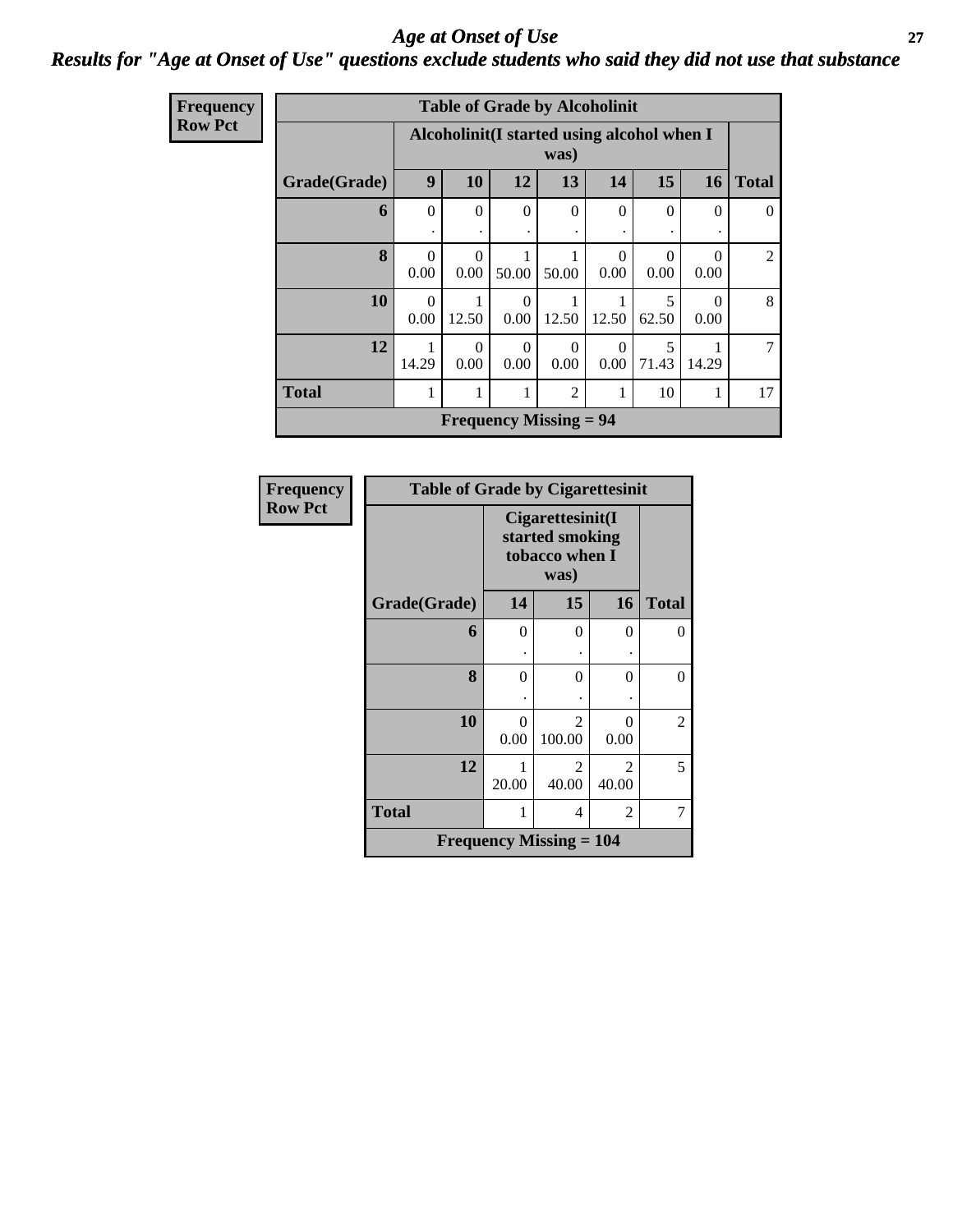#### *Age at Onset of Use* **28**

*Results for "Age at Onset of Use" questions exclude students who said they did not use that substance*

| Frequency      | <b>Table of Grade by Smokelessinit</b> |                                                      |                  |                  |              |  |  |  |
|----------------|----------------------------------------|------------------------------------------------------|------------------|------------------|--------------|--|--|--|
| <b>Row Pct</b> |                                        | Smokelessinit(I<br>started chewing<br>tobacco when I |                  |                  |              |  |  |  |
|                | Grade(Grade)                           | 13                                                   | 15               | 16               | <b>Total</b> |  |  |  |
|                | 6                                      | 0                                                    | $\theta$         | 0                | $\theta$     |  |  |  |
|                |                                        |                                                      |                  |                  |              |  |  |  |
|                | 8                                      | 0                                                    | $\theta$         | 0                | 0            |  |  |  |
|                |                                        |                                                      |                  |                  |              |  |  |  |
|                | 10                                     | 100.00                                               | $\theta$<br>0.00 | $\Omega$<br>0.00 | 1            |  |  |  |
|                | 12                                     | 0<br>0.00                                            | 1<br>33.33       | 2<br>66.67       | 3            |  |  |  |
|                | <b>Total</b>                           | 1                                                    | 2<br>1           |                  |              |  |  |  |
|                |                                        | <b>Frequency Missing = <math>107</math></b>          |                  |                  |              |  |  |  |

| <b>Frequency</b> | <b>Table of Grade by Marijuanainit</b> |                                                              |          |                |  |  |  |
|------------------|----------------------------------------|--------------------------------------------------------------|----------|----------------|--|--|--|
| <b>Row Pct</b>   |                                        | Marijuanainit(I<br>started using<br>marijuana when<br>I was) |          |                |  |  |  |
|                  | Grade(Grade)                           | 14                                                           | 16       | <b>Total</b>   |  |  |  |
|                  | 6                                      | $\Omega$                                                     | 0        | 0              |  |  |  |
|                  |                                        |                                                              |          |                |  |  |  |
|                  | 8                                      | 0                                                            | $\theta$ | $\overline{0}$ |  |  |  |
|                  |                                        |                                                              |          |                |  |  |  |
|                  | 10                                     | 0                                                            | $\theta$ | $\overline{0}$ |  |  |  |
|                  |                                        |                                                              |          |                |  |  |  |
|                  | 12                                     |                                                              | 4        | 5              |  |  |  |
|                  |                                        | 20.00                                                        | 80.00    |                |  |  |  |
|                  | <b>Total</b>                           |                                                              | 4        | 5              |  |  |  |
|                  |                                        | Frequency Missing $= 106$                                    |          |                |  |  |  |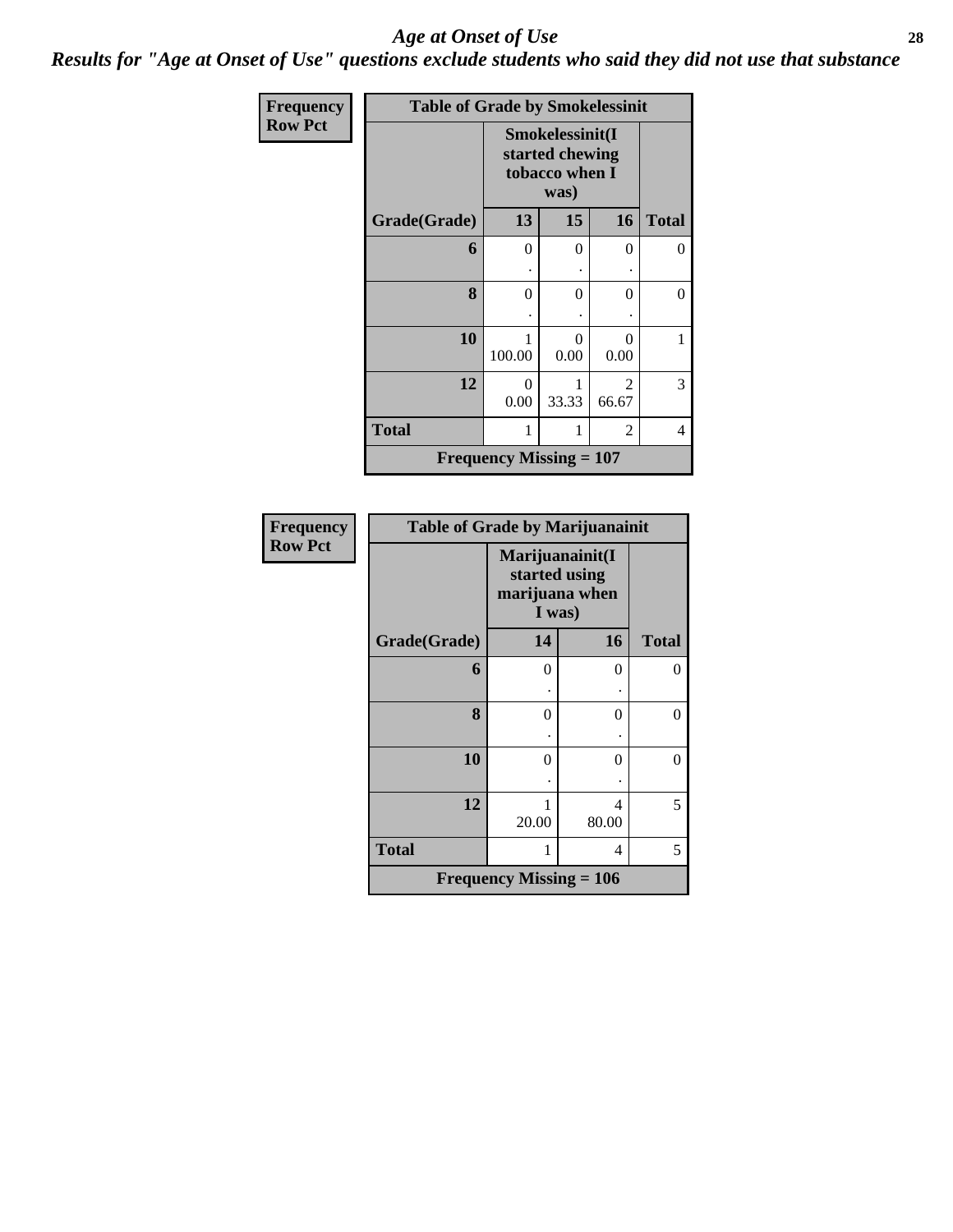#### *Age at Onset of Use* **29**

*Results for "Age at Onset of Use" questions exclude students who said they did not use that substance*

| Frequency      | <b>Table of Grade by Cocaineinit</b> |                                                          |       |              |  |  |  |  |
|----------------|--------------------------------------|----------------------------------------------------------|-------|--------------|--|--|--|--|
| <b>Row Pct</b> |                                      | Cocaineinit(I<br>started using<br>cocaine when I<br>was) |       |              |  |  |  |  |
|                | Grade(Grade)                         | 14                                                       | 17    | <b>Total</b> |  |  |  |  |
|                | 6                                    | 0                                                        | 0     | 0            |  |  |  |  |
|                |                                      |                                                          |       |              |  |  |  |  |
|                | 8                                    | 0                                                        | 0     | 0            |  |  |  |  |
|                |                                      |                                                          |       |              |  |  |  |  |
|                | 10                                   | 0                                                        | 0     | $\theta$     |  |  |  |  |
|                |                                      |                                                          |       |              |  |  |  |  |
|                | 12                                   |                                                          |       | 2            |  |  |  |  |
|                |                                      | 50.00                                                    | 50.00 |              |  |  |  |  |
|                | <b>Total</b>                         | 1                                                        |       | 2            |  |  |  |  |
|                | <b>Frequency Missing = 109</b>       |                                                          |       |              |  |  |  |  |

| Frequency      | <b>Table of Grade by Inhalantsinit</b> |                                                              |             |              |  |  |
|----------------|----------------------------------------|--------------------------------------------------------------|-------------|--------------|--|--|
| <b>Row Pct</b> |                                        | Inhalantsinit(I<br>started using<br>inhalants when<br>I was) |             |              |  |  |
|                | Grade(Grade)                           | 10                                                           | 15          | <b>Total</b> |  |  |
|                | 6                                      | 0                                                            | 0           | 0            |  |  |
|                |                                        |                                                              |             |              |  |  |
|                | 8                                      | 100.00                                                       | 0<br>0.00   | 1            |  |  |
|                | 10                                     | 0                                                            | 0           | $\theta$     |  |  |
|                | 12                                     | 0<br>0.00                                                    | 1<br>100.00 | 1            |  |  |
|                | <b>Total</b>                           | 1                                                            | 1           | 2            |  |  |
|                |                                        | <b>Frequency Missing <math>= 109</math></b>                  |             |              |  |  |

*For Grade \* Steroidsinit all data are missing since all the levels of variable Steroidsinit are missing.*

*For Grade \* Ecstasyinit all data are missing since all the levels of variable Ecstasyinit are missing.*

*For Grade \* Methinit all data are missing since all the levels of variable Methinit are missing.*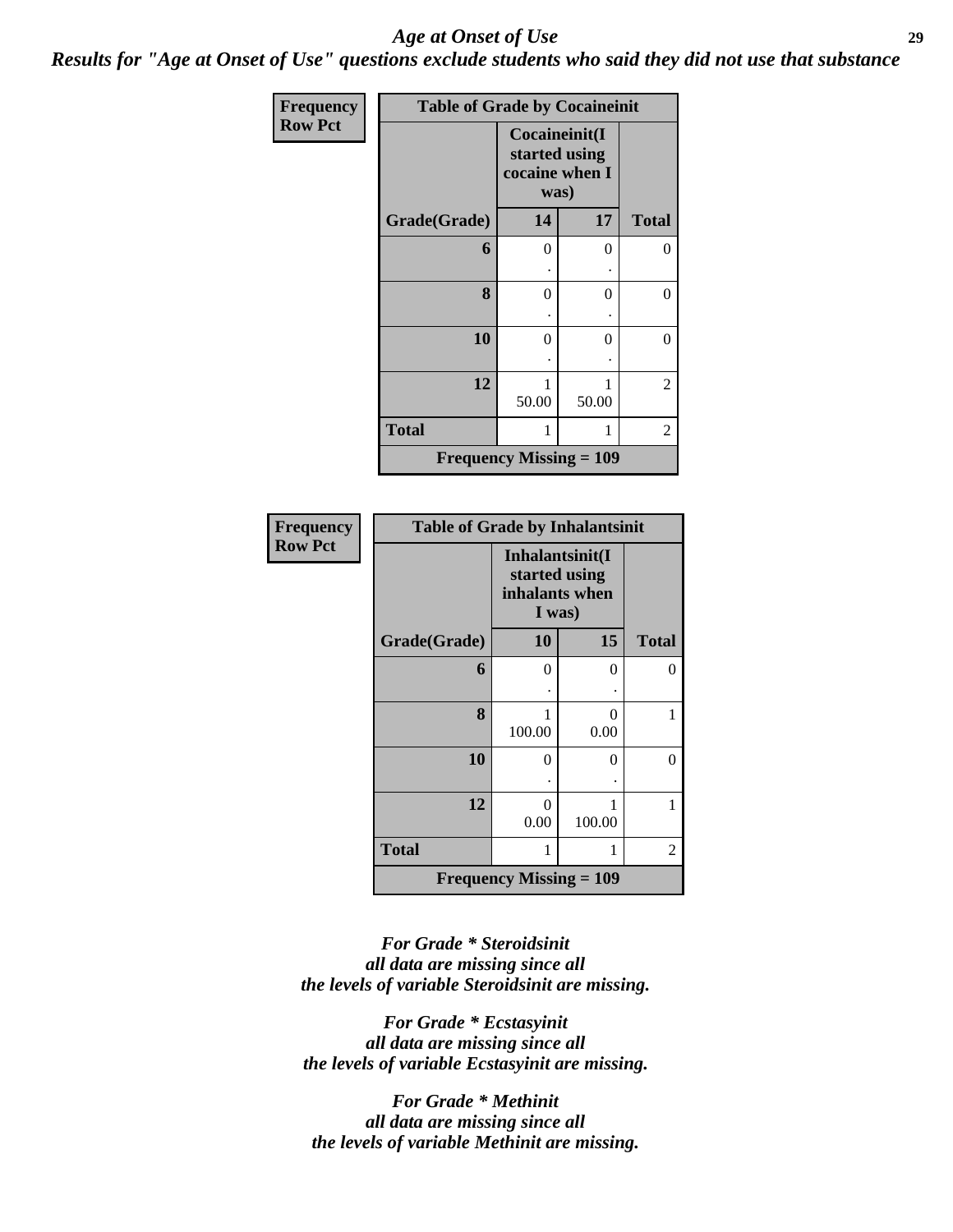Age at Onset of Use 30

*Results for "Age at Onset of Use" questions exclude students who said they did not use that substance*

#### *For Grade \* Hallucinogensinit all data are missing since all the levels of variable Hallucinogensinit are missing.*

| Frequency      |                        | <b>Table of Grade by Prescriptioninit</b>                                                  |                  |           |                           |              |
|----------------|------------------------|--------------------------------------------------------------------------------------------|------------------|-----------|---------------------------|--------------|
| <b>Row Pct</b> |                        | <b>Prescriptioninit(I started</b><br>using prescription drugs<br>not prescribed to me when |                  |           |                           |              |
|                | Grade(Grade)   younger | 8 or                                                                                       | 13               | 15        | <b>16</b>                 | <b>Total</b> |
|                | 6                      | $\Omega$                                                                                   | $\theta$         | $\Omega$  | 0                         | 0            |
|                | 8                      | 100.00                                                                                     | $\Omega$<br>0.00 | 0<br>0.00 | 0<br>0.00                 |              |
|                | 10                     | 100.00                                                                                     | $\Omega$<br>0.00 | 0<br>0.00 | $\mathbf{\Omega}$<br>0.00 | 1            |
|                | 12                     | $\Omega$<br>0.00                                                                           | 1<br>33.33       | 33.33     | 33.33                     | 3            |
|                | <b>Total</b>           | $\overline{2}$                                                                             | 1                | 1         |                           | 5            |
|                |                        | <b>Frequency Missing = 106</b>                                                             |                  |           |                           |              |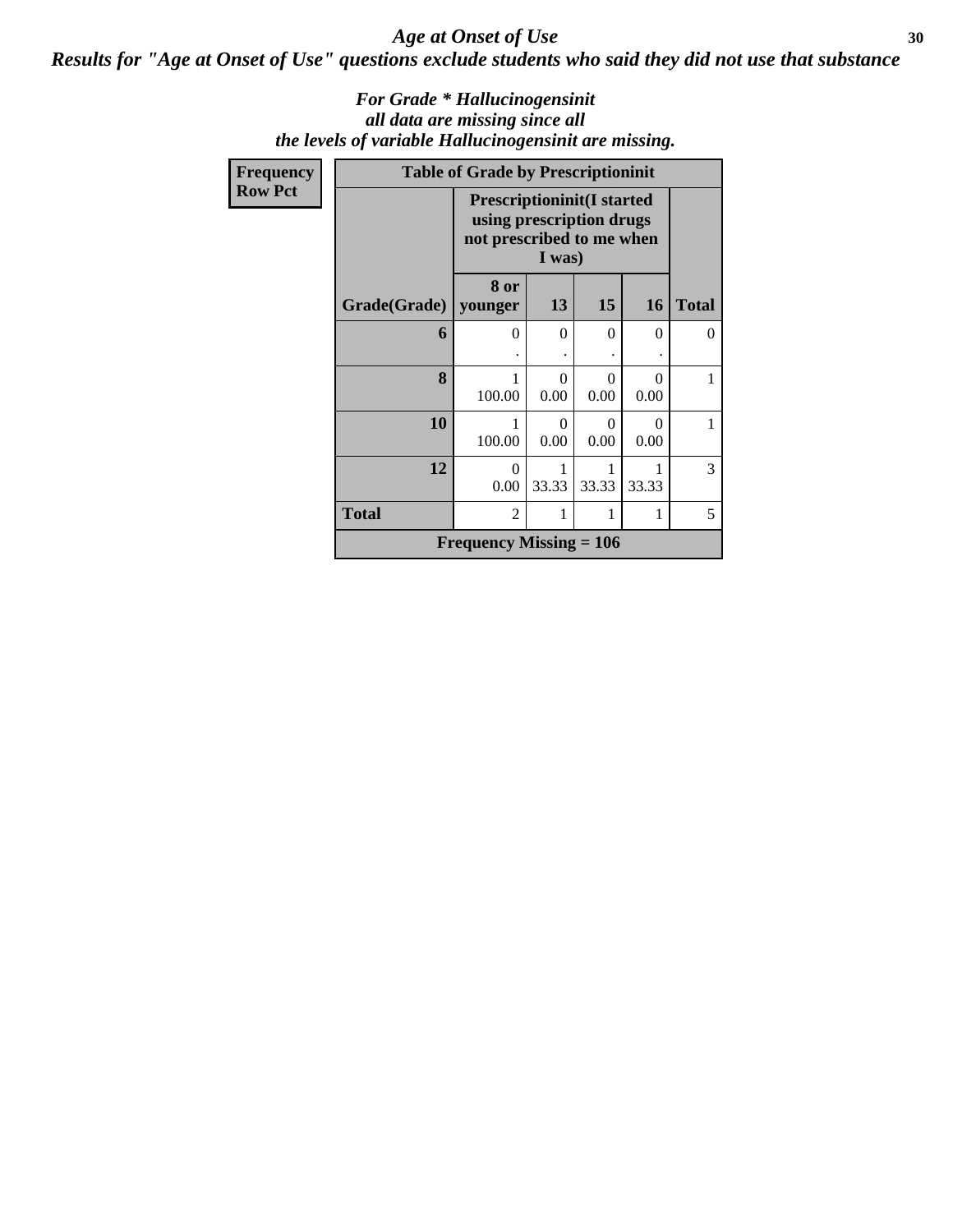| Frequency      | <b>Table of Alcoholharm by Grade</b>          |                                     |                        |             |                                      |              |
|----------------|-----------------------------------------------|-------------------------------------|------------------------|-------------|--------------------------------------|--------------|
| <b>Col Pct</b> | Alcoholharm(I<br>think alcohol is<br>harmful) | 6                                   | Grade(Grade)<br>8      | <b>10</b>   | 12                                   | <b>Total</b> |
|                | <b>Strongly Agree</b>                         | 29<br>87.88                         | 26<br>66.67            | 8<br>32.00  | 5<br>35.71                           | 68           |
|                | <b>Somewhat Agree</b>                         | 3.03                                | 11<br>28.21            | 12<br>48.00 | 4<br>28.57                           | 28           |
|                | <b>Somewhat Disagree</b>                      | 3.03                                | $\mathfrak{D}$<br>5.13 | 4<br>16.00  | $\mathcal{F}$<br>21.43               | 10           |
|                | <b>Strongly Disagree</b>                      | $\mathcal{D}_{\mathcal{L}}$<br>6.06 | $\Omega$<br>0.00       | 4.00        | $\mathcal{D}_{\mathcal{L}}$<br>14.29 | 5            |
|                | <b>Total</b>                                  | 33                                  | 39                     | 25          | 14                                   | 111          |

| Frequency<br>Col Pct |
|----------------------|
|                      |

| <b>Table of Cigarettesharm by Grade</b>         |             |              |             |             |              |  |  |  |
|-------------------------------------------------|-------------|--------------|-------------|-------------|--------------|--|--|--|
| Cigarettesharm(I<br>think smoking<br>tobacco is |             | Grade(Grade) |             |             |              |  |  |  |
| harmful)                                        | 6           | 8            | 10          | 12          | <b>Total</b> |  |  |  |
| <b>Strongly Agree</b>                           | 30<br>90.91 | 35<br>89.74  | 23<br>92.00 | 10<br>71.43 | 98           |  |  |  |
| <b>Somewhat Agree</b>                           | 3.03        | 3<br>7.69    | 4.00        | 4<br>28.57  | q            |  |  |  |
| <b>Strongly Disagree</b>                        | 2<br>6.06   | 2.56         | 4.00        | 0<br>0.00   | 4            |  |  |  |
| <b>Total</b>                                    | 33          | 39           | 25          | 14          |              |  |  |  |

| <b>Frequency</b> | <b>Table of Smokelessharm by Grade</b> |                  |                        |              |                  |              |
|------------------|----------------------------------------|------------------|------------------------|--------------|------------------|--------------|
| <b>Col Pct</b>   | Smokelessharm(I<br>think chewing       |                  |                        | Grade(Grade) |                  |              |
|                  | tobacco is harmful)                    | 6                | 8                      | 10           | 12               | <b>Total</b> |
|                  | <b>Strongly Agree</b>                  | 29<br>87.88      | 33<br>84.62            | 19<br>76.00  | Q<br>64.29       | 90           |
|                  | <b>Somewhat Agree</b>                  | 2<br>6.06        | 3<br>7.69              | 4<br>16.00   | 4<br>28.57       | 13           |
|                  | <b>Somewhat Disagree</b>               | $\Omega$<br>0.00 | $\mathfrak{D}$<br>5.13 | 4.00         | 7.14             | 4            |
|                  | <b>Strongly Disagree</b>               | 2<br>6.06        | 2.56                   | 4.00         | $\Omega$<br>0.00 | 4            |
|                  | Total                                  | 33               | 39                     | 25           | 14               | 111          |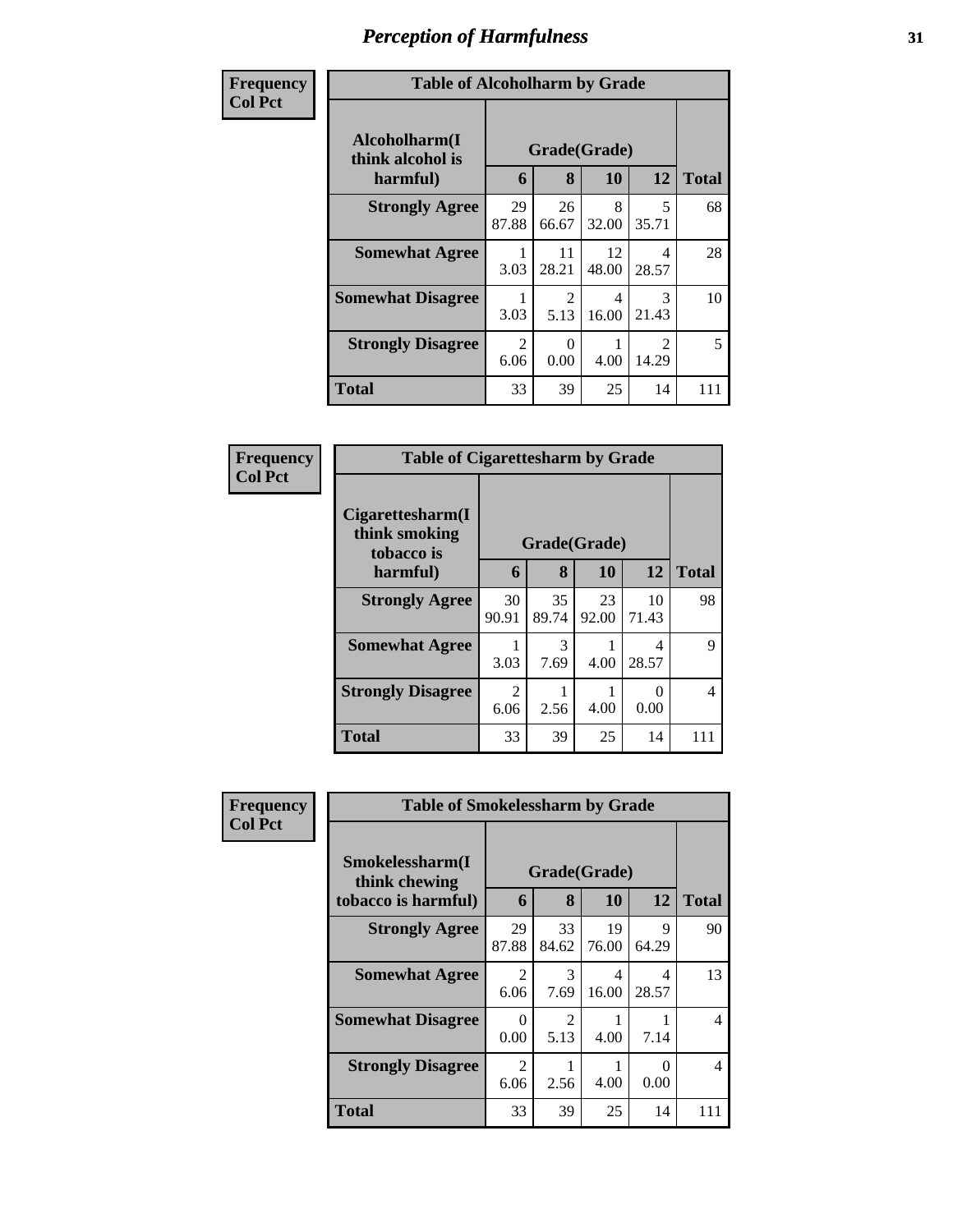| <b>Frequency</b> | <b>Table of Marijuanaharm by Grade</b> |                  |             |             |                         |                |
|------------------|----------------------------------------|------------------|-------------|-------------|-------------------------|----------------|
| <b>Col Pct</b>   | Marijuanaharm(I<br>think marijuana is  | Grade(Grade)     |             |             |                         |                |
|                  | harmful)                               | 6                | 8           | 10          | 12                      | <b>Total</b>   |
|                  | <b>Strongly Agree</b>                  | 31<br>93.94      | 36<br>92.31 | 22<br>88.00 | 8<br>57.14              | 97             |
|                  | <b>Somewhat Agree</b>                  | $\Omega$<br>0.00 | 2<br>5.13   | 4.00        | 7.14                    | 4              |
|                  | <b>Somewhat Disagree</b>               | 0<br>0.00        | 0<br>0.00   | 4.00        | $\mathfrak{D}$<br>14.29 | 3              |
|                  | <b>Strongly Disagree</b>               | 2<br>6.06        | 2.56        | 4.00        | 3<br>21.43              | $\overline{7}$ |
|                  | <b>Total</b>                           | 33               | 39          | 25          | 14                      | 111            |

| Frequency      | <b>Table of Cocaineharm by Grade</b> |                  |             |             |             |                |  |  |
|----------------|--------------------------------------|------------------|-------------|-------------|-------------|----------------|--|--|
| <b>Col Pct</b> | Cocaineharm(I<br>think cocaine is    | Grade(Grade)     |             |             |             |                |  |  |
|                | harmful)                             | 6                | 8           | 10          | 12          | <b>Total</b>   |  |  |
|                | <b>Strongly Agree</b>                | 31<br>93.94      | 37<br>94.87 | 23<br>92.00 | 11<br>78.57 | 102            |  |  |
|                | <b>Somewhat Agree</b>                | $\Omega$<br>0.00 | 2.56        | 4.00        | 3<br>21.43  | 5              |  |  |
|                | <b>Strongly Disagree</b>             | 2<br>6.06        | 2.56        | 4.00        | 0.00        | $\overline{4}$ |  |  |
|                | <b>Total</b>                         | 33               | 39          | 25          | 14          | 111            |  |  |

| <b>Frequency</b> | <b>Table of Inhalantsharm by Grade</b> |                        |                        |                        |                                      |                |  |
|------------------|----------------------------------------|------------------------|------------------------|------------------------|--------------------------------------|----------------|--|
| <b>Col Pct</b>   | Inhalantsharm(I<br>think inhalants are |                        |                        | Grade(Grade)           |                                      |                |  |
|                  | harmful)                               | 6                      | 8                      | 10                     | 12                                   | <b>Total</b>   |  |
|                  | <b>Strongly Agree</b>                  | 30<br>90.91            | 33<br>84.62            | 21<br>84.00            | 12<br>85.71                          | 96             |  |
|                  | <b>Somewhat Agree</b>                  | 3.03                   | $\mathfrak{D}$<br>5.13 | $\mathfrak{D}$<br>8.00 | $\mathcal{D}_{\mathcal{L}}$<br>14.29 | $\overline{7}$ |  |
|                  | <b>Somewhat Disagree</b>               | 0<br>0.00              | $\mathfrak{D}$<br>5.13 | 4.00                   | $\Omega$<br>0.00                     | 3              |  |
|                  | <b>Strongly Disagree</b>               | $\mathfrak{D}$<br>6.06 | 2<br>5.13              | 4.00                   | 0<br>0.00                            | 5              |  |
|                  | <b>Total</b>                           | 33                     | 39                     | 25                     | 14                                   | 111            |  |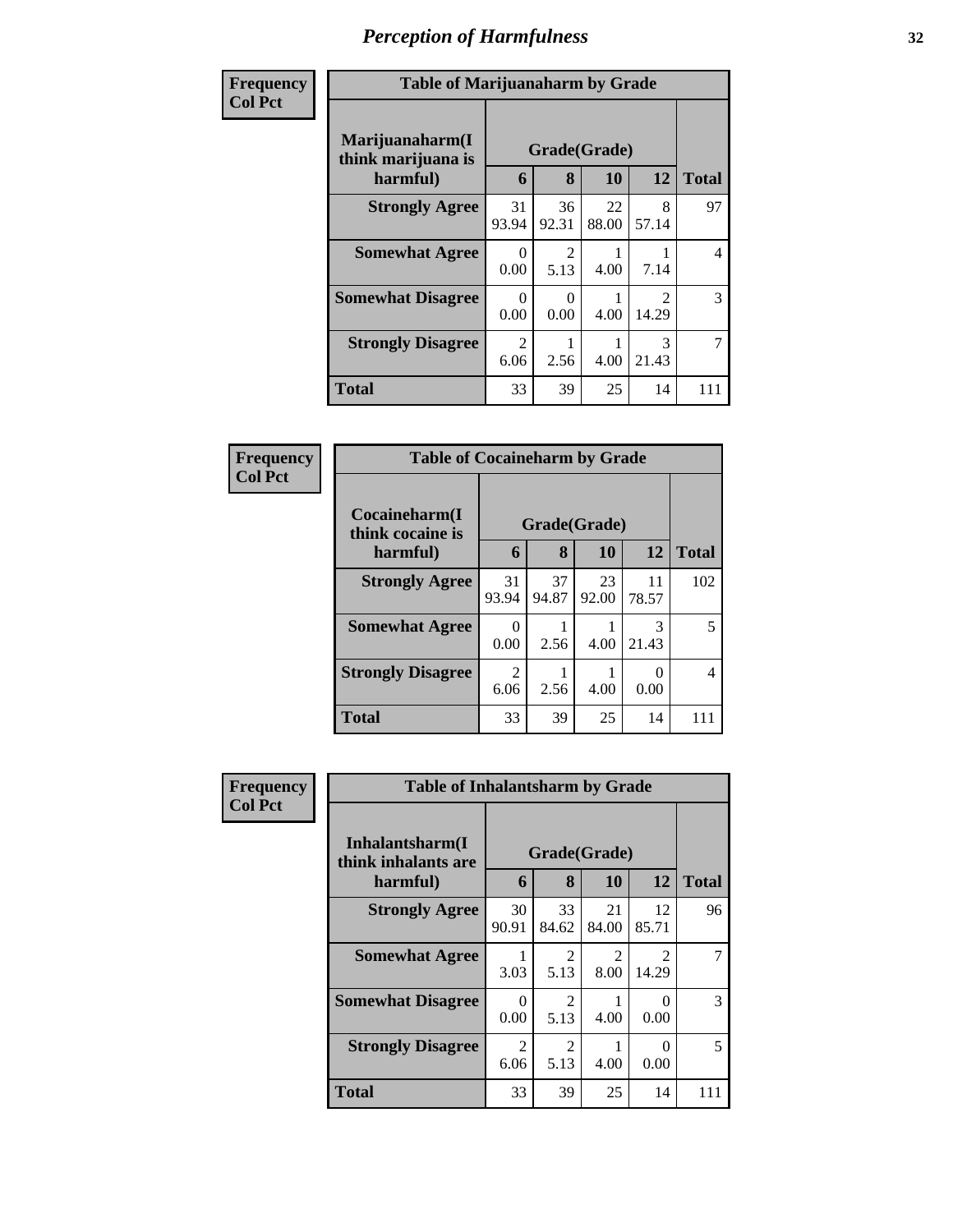| Frequency      | <b>Table of Steroidsharm by Grade</b>            |                                     |                        |                  |                         |              |  |
|----------------|--------------------------------------------------|-------------------------------------|------------------------|------------------|-------------------------|--------------|--|
| <b>Col Pct</b> | Steroidsharm(I<br>think steroids are<br>harmful) | 6                                   | Grade(Grade)<br>8      | 10               | 12                      | <b>Total</b> |  |
|                | <b>Strongly Agree</b>                            | 30<br>90.91                         | 33<br>84.62            | 17<br>68.00      | 8<br>57.14              | 88           |  |
|                | <b>Somewhat Agree</b>                            | 3.03                                | 4<br>10.26             | 28.00            | $\overline{5}$<br>35.71 | 17           |  |
|                | <b>Somewhat Disagree</b>                         | 0<br>0.00                           | $\mathfrak{D}$<br>5.13 | $\Omega$<br>0.00 | 7.14                    | 3            |  |
|                | <b>Strongly Disagree</b>                         | $\mathcal{D}_{\mathcal{L}}$<br>6.06 | 0<br>0.00              | 4.00             | 0<br>0.00               | 3            |  |
|                | Total                                            | 33                                  | 39                     | 25               | 14                      | 111          |  |

| Frequency      | <b>Table of Ecstasyharm by Grade</b> |                        |              |                        |             |              |  |  |
|----------------|--------------------------------------|------------------------|--------------|------------------------|-------------|--------------|--|--|
| <b>Col Pct</b> | Ecstasyharm(I<br>think ecstasy is    |                        | Grade(Grade) |                        |             |              |  |  |
|                | harmful)                             | 6                      | 8            | 10                     | 12          | <b>Total</b> |  |  |
|                | <b>Strongly Agree</b>                | 31<br>93.94            | 36<br>92.31  | 21<br>84.00            | 11<br>78.57 | 99           |  |  |
|                | <b>Somewhat Agree</b>                | 0<br>0.00              | 2.56         | $\mathfrak{D}$<br>8.00 | 3<br>21.43  | 6            |  |  |
|                | <b>Strongly Disagree</b>             | $\overline{2}$<br>6.06 | 2<br>5.13    | $\mathfrak{D}$<br>8.00 | 0<br>0.00   | 6            |  |  |
|                | <b>Total</b>                         | 33                     | 39           | 25                     | 14          | 111          |  |  |

| <b>Frequency</b> | <b>Table of Methharm by Grade</b>            |             |                   |                  |                                      |              |  |
|------------------|----------------------------------------------|-------------|-------------------|------------------|--------------------------------------|--------------|--|
| <b>Col Pct</b>   | <b>Methharm</b> (I think<br>methamphetamines |             | Grade(Grade)<br>8 | 10               | 12                                   | <b>Total</b> |  |
|                  | are harmful)                                 | 6           |                   |                  |                                      |              |  |
|                  | <b>Strongly Agree</b>                        | 31<br>93.94 | 37<br>94.87       | 23<br>92.00      | 12<br>85.71                          | 103          |  |
|                  | <b>Somewhat Agree</b>                        | 0<br>0.00   | 2.56              | $\theta$<br>0.00 | $\mathcal{D}_{\mathcal{L}}$<br>14.29 | 3            |  |
|                  | <b>Strongly Disagree</b>                     | 2<br>6.06   | 2.56              | 2<br>8.00        | 0.00                                 | 5            |  |
|                  | <b>Total</b>                                 | 33          | 39                | 25               | 14                                   | 111          |  |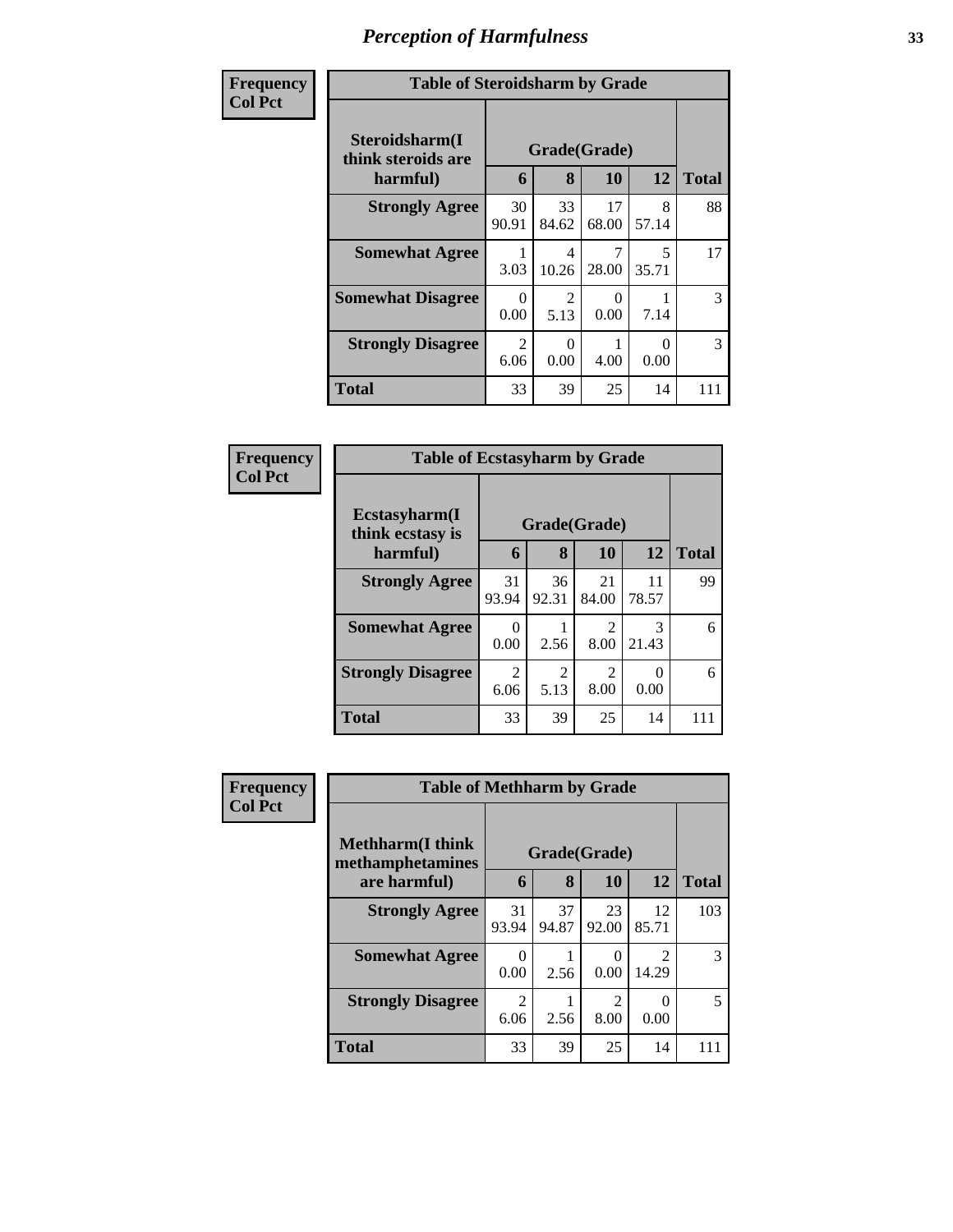| <b>Frequency</b> | <b>Table of Hallucinogensharm by Grade</b> |                        |             |             |             |              |  |
|------------------|--------------------------------------------|------------------------|-------------|-------------|-------------|--------------|--|
| <b>Col Pct</b>   | Hallucinogensharm(I<br>think hallucinogens | Grade(Grade)           |             |             |             |              |  |
|                  | are harmful)                               | 6                      | 8           | 10          | <b>12</b>   | <b>Total</b> |  |
|                  | <b>Strongly Agree</b>                      | 31<br>93.94            | 37<br>94.87 | 23<br>92.00 | 12<br>85.71 | 103          |  |
|                  | <b>Somewhat Agree</b>                      | 0<br>0.00              | 2.56        | 0<br>0.00   | 14.29       | 3            |  |
|                  | <b>Strongly Disagree</b>                   | $\overline{2}$<br>6.06 | 2.56        | 2<br>8.00   | 0.00        | 5            |  |
|                  | <b>Total</b>                               | 33                     | 39          | 25          | 14          | 111          |  |

| <b>Frequency</b> |                                                                                   | <b>Table of Prescriptionharm by Grade</b> |                                   |             |                                      |              |  |  |
|------------------|-----------------------------------------------------------------------------------|-------------------------------------------|-----------------------------------|-------------|--------------------------------------|--------------|--|--|
| <b>Col Pct</b>   | <b>Prescriptionharm(I)</b><br>think prescription<br>drugs not<br>prescribed to me |                                           | Grade(Grade)                      |             |                                      |              |  |  |
|                  | are harmful)                                                                      | 6                                         | 8                                 | <b>10</b>   | 12                                   | <b>Total</b> |  |  |
|                  | <b>Strongly Agree</b>                                                             | 30<br>90.91                               | 30<br>76.92                       | 18<br>72.00 | 9<br>64.29                           | 87           |  |  |
|                  | <b>Somewhat Agree</b>                                                             | $\Omega$<br>0.00                          | $\overline{\mathcal{L}}$<br>12.82 | 5<br>20.00  | $\mathcal{D}_{\mathcal{L}}$<br>14.29 | 12           |  |  |
|                  | <b>Somewhat Disagree</b>                                                          | 3.03                                      | 3<br>7.69                         | 4.00        | $\mathcal{D}_{\mathcal{L}}$<br>14.29 | 7            |  |  |
|                  | <b>Strongly Disagree</b>                                                          | $\mathfrak{D}$<br>6.06                    | 2.56                              | 4.00        | 7.14                                 | 5            |  |  |
|                  | Total                                                                             | 33                                        | 39                                | 25          | 14                                   | 111          |  |  |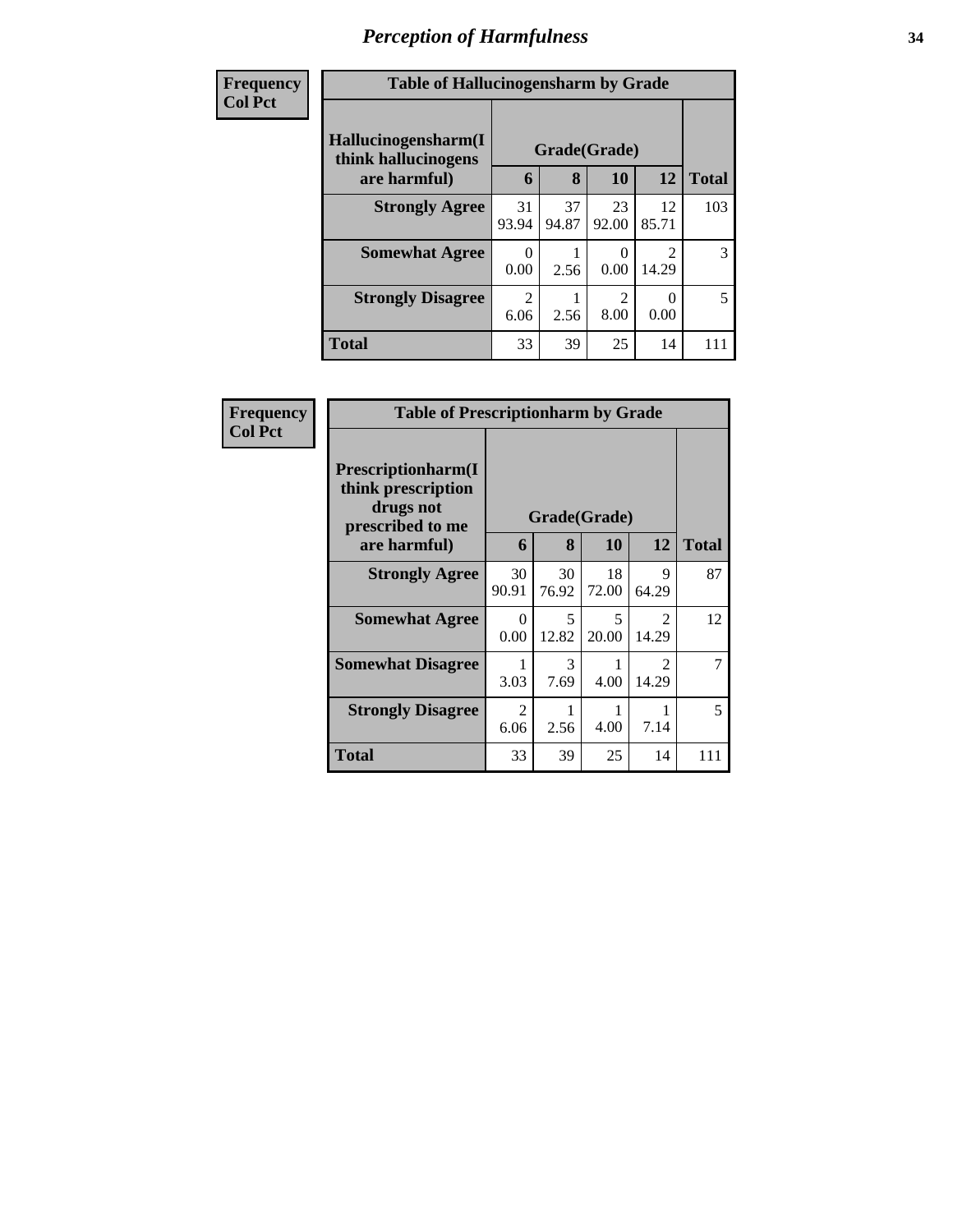### *Disapproval by Adults* **35**

| <b>Frequency</b> | <b>Table of Alcoholadult by Grade</b>              |                        |             |             |                                      |              |  |
|------------------|----------------------------------------------------|------------------------|-------------|-------------|--------------------------------------|--------------|--|
| <b>Col Pct</b>   | <b>Alcoholadult</b> (Adults<br>would disapprove if | Grade(Grade)           |             |             |                                      |              |  |
|                  | I used alcohol)                                    | 6                      | 8           | <b>10</b>   | 12                                   | <b>Total</b> |  |
|                  | <b>Strongly Agree</b>                              | 28<br>84.85            | 27<br>69.23 | 13<br>52.00 | 7<br>50.00                           | 75           |  |
|                  | <b>Somewhat Agree</b>                              | 2<br>6.06              | 10<br>25.64 | 7<br>28.00  | $\mathcal{R}$<br>21.43               | 22           |  |
|                  | <b>Somewhat Disagree</b>                           | 3.03                   | 2.56        | 4<br>16.00  | $\mathcal{D}_{\mathcal{A}}$<br>14.29 | 8            |  |
|                  | <b>Strongly Disagree</b>                           | $\overline{2}$<br>6.06 | 2.56        | 4.00        | $\mathcal{D}_{\mathcal{A}}$<br>14.29 | 6            |  |
|                  | <b>Total</b>                                       | 33                     | 39          | 25          | 14                                   | 111          |  |

| Frequency      | <b>Table of Tobaccoadult by Grade</b>                                |                   |                                     |                        |                        |     |  |  |
|----------------|----------------------------------------------------------------------|-------------------|-------------------------------------|------------------------|------------------------|-----|--|--|
| <b>Col Pct</b> | <b>Tobaccoadult(Adults</b><br>would disapprove if<br>I used tobacco) | Grade(Grade)<br>6 | <b>Total</b>                        |                        |                        |     |  |  |
|                | <b>Strongly Agree</b>                                                | 29<br>87.88       | 34<br>87.18                         | 22<br>88.00            | 9<br>64.29             | 94  |  |  |
|                | <b>Somewhat Agree</b>                                                | 3.03              | 3<br>7.69                           | $\mathfrak{D}$<br>8.00 | 7.14                   | 7   |  |  |
|                | <b>Somewhat Disagree</b>                                             | 3.03              | $\mathbf{\Omega}$<br>0.00           | 0<br>0.00              | $\mathcal{D}$<br>14.29 | 3   |  |  |
|                | <b>Strongly Disagree</b>                                             | 2<br>6.06         | $\mathcal{D}_{\mathcal{L}}$<br>5.13 | 4.00                   | $\mathcal{D}$<br>14.29 | 7   |  |  |
|                | <b>Total</b>                                                         | 33                | 39                                  | 25                     | 14                     | 111 |  |  |

| Frequency      | <b>Table of Marijuanaadult by Grade</b>                        |                  |                        |             |             |                |  |
|----------------|----------------------------------------------------------------|------------------|------------------------|-------------|-------------|----------------|--|
| <b>Col Pct</b> | Marijuanaadult(Adults<br>Grade(Grade)<br>would disapprove if I |                  |                        |             |             |                |  |
|                | used marijuana)                                                | 6                | 8                      | 10          | 12          | <b>Total</b>   |  |
|                | <b>Strongly Agree</b>                                          | 30<br>90.91      | 37<br>94.87            | 23<br>92.00 | 11<br>78.57 | 101            |  |
|                | <b>Somewhat Agree</b>                                          | $\Omega$<br>0.00 | $\theta$<br>0.00       | 0<br>0.00   | 7.14        |                |  |
|                | <b>Somewhat Disagree</b>                                       | ∩<br>0.00        | 0<br>0.00              | 4.00        | 7.14        | $\mathfrak{D}$ |  |
|                | <b>Strongly Disagree</b>                                       | 3<br>9.09        | $\mathfrak{D}$<br>5.13 | 4.00        | 7.14        | $\mathcal{I}$  |  |
|                | <b>Total</b>                                                   | 33               | 39                     | 25          | 14          | 111            |  |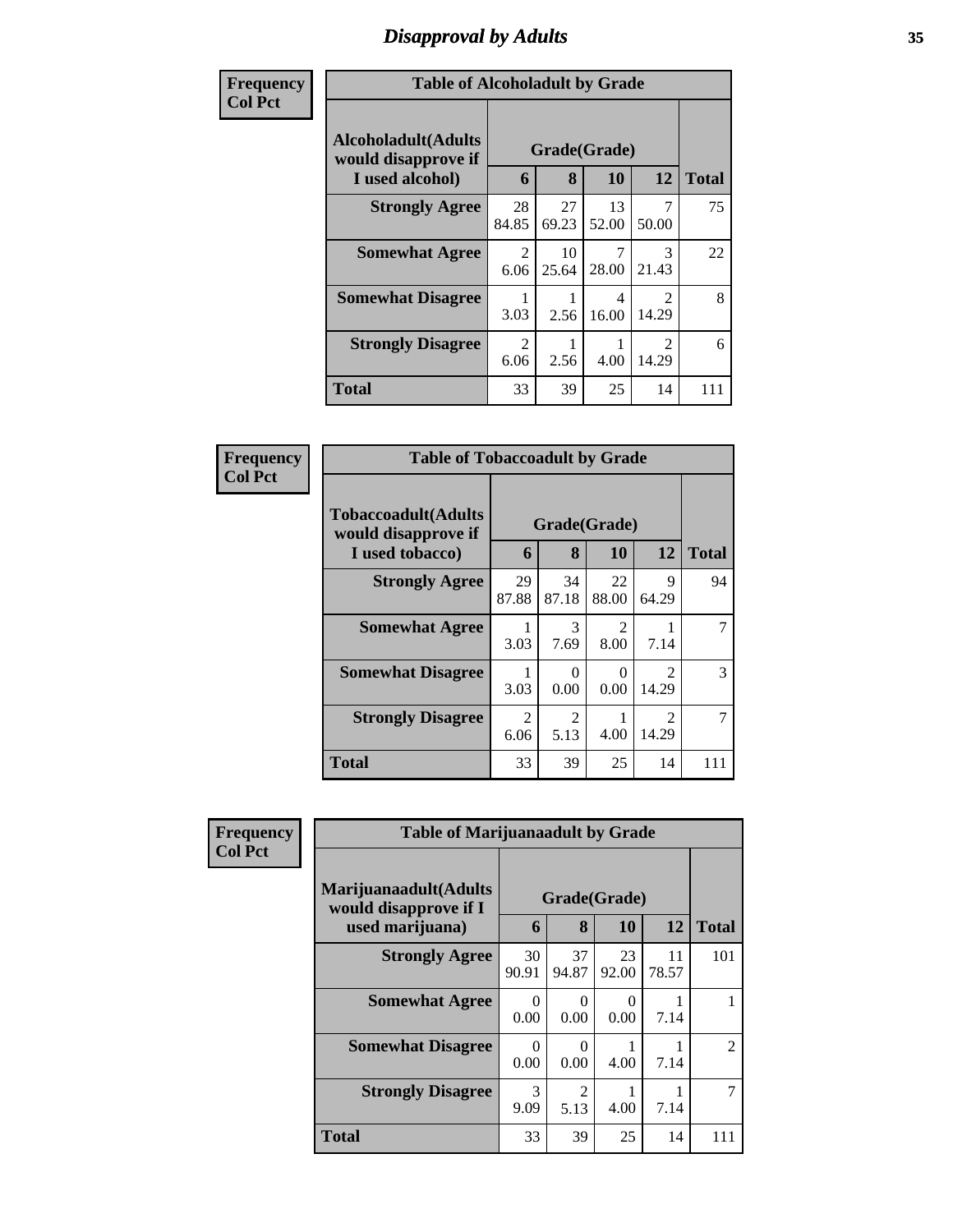### *Disapproval by Adults* **36**

| <b>Frequency</b> | <b>Table of Otherdrugadult by Grade</b>                |              |                  |             |             |              |
|------------------|--------------------------------------------------------|--------------|------------------|-------------|-------------|--------------|
| <b>Col Pct</b>   | <b>Otherdrugadult</b> (Adults<br>would disapprove if I | Grade(Grade) |                  |             |             |              |
|                  | used other drugs)                                      | 6            | 8                | 10          | <b>12</b>   | <b>Total</b> |
|                  | <b>Strongly Agree</b>                                  | 30<br>90.91  | 37<br>94.87      | 24<br>96.00 | 13<br>92.86 | 104          |
|                  | <b>Somewhat Disagree</b>                               | 0<br>0.00    | $\theta$<br>0.00 | 0.00        | 7.14        |              |
|                  | <b>Strongly Disagree</b>                               | 3<br>9.09    | 2<br>5.13        | 4.00        | 0<br>0.00   | 6            |
|                  | <b>Total</b>                                           | 33           | 39               | 25          | 14          | 111          |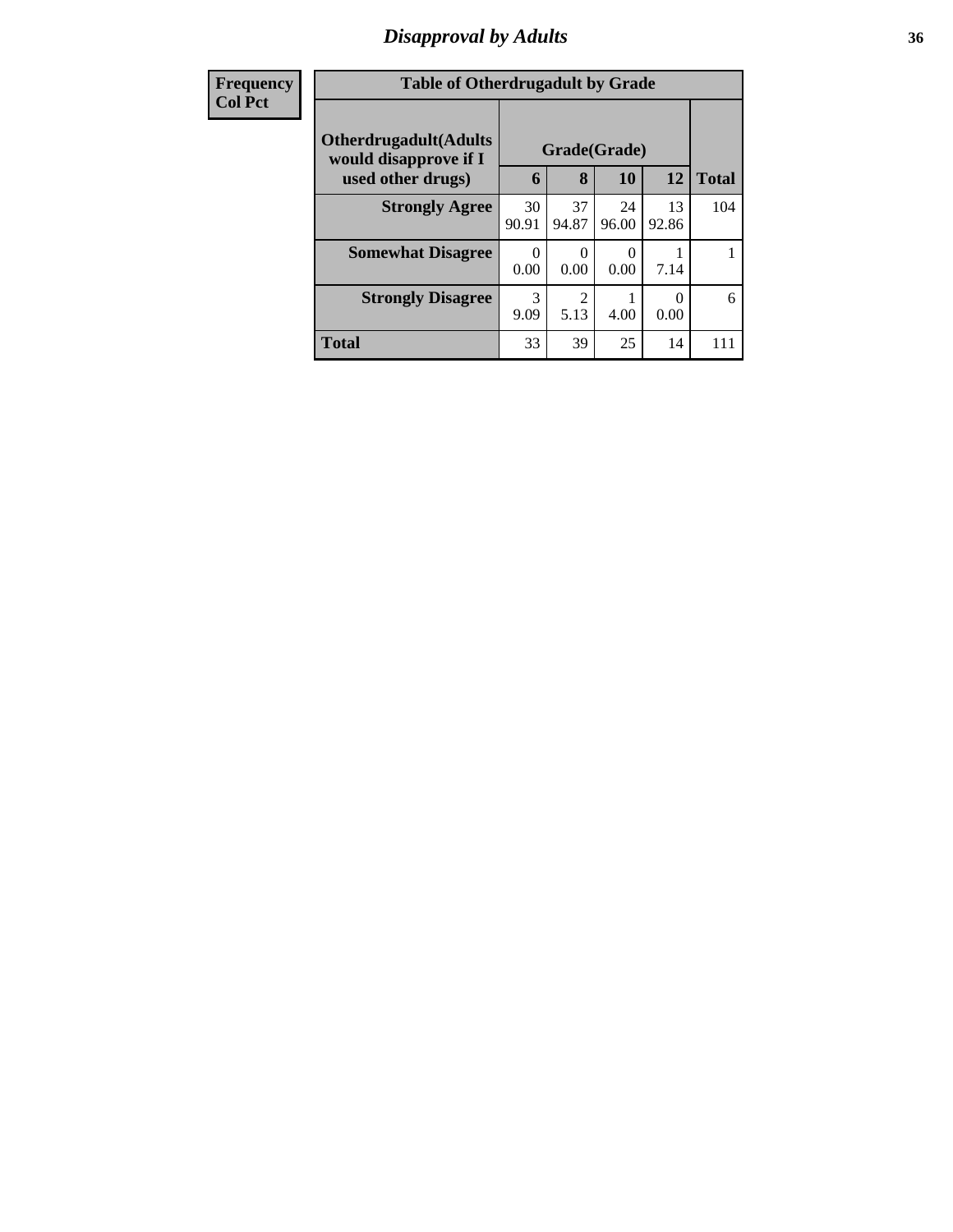## *Disapproval by Peers* **37**

| Frequency      | <b>Table of Alcoholpeer by Grade</b>                    |              |                  |                                     |                                      |              |
|----------------|---------------------------------------------------------|--------------|------------------|-------------------------------------|--------------------------------------|--------------|
| <b>Col Pct</b> | Alcoholpeer(My<br>friends would<br>disapprove if I used | Grade(Grade) |                  |                                     |                                      |              |
|                | alcohol)                                                | 6            | 8                | 10                                  | 12                                   | <b>Total</b> |
|                | <b>Strongly Agree</b>                                   | 22<br>66.67  | 24<br>61.54      | $\mathcal{D}_{\mathcal{L}}$<br>8.00 | $\mathcal{D}_{\mathcal{L}}$<br>14.29 | 50           |
|                | <b>Somewhat Agree</b>                                   | 6<br>18.18   | 13<br>33.33      | 15<br>60.00                         | 7.14                                 | 35           |
|                | <b>Somewhat Disagree</b>                                | 0<br>0.00    | $\Omega$<br>0.00 | 7<br>28.00                          | 7<br>50.00                           | 14           |
|                | <b>Strongly Disagree</b>                                | 5<br>15.15   | 2<br>5.13        | 4.00                                | 4<br>28.57                           | 12           |
|                | Total                                                   | 33           | 39               | 25                                  | 14                                   | 111          |

| Frequency      | <b>Table of Tobaccopeer by Grade</b>                    |              |             |                        |                         |              |
|----------------|---------------------------------------------------------|--------------|-------------|------------------------|-------------------------|--------------|
| <b>Col Pct</b> | Tobaccopeer(My<br>friends would<br>disapprove if I used | Grade(Grade) |             |                        |                         |              |
|                | tobacco)                                                | 6            | 8           | 10                     | 12                      | <b>Total</b> |
|                | <b>Strongly Agree</b>                                   | 22<br>66.67  | 31<br>79.49 | 15<br>60.00            | $\mathfrak{D}$<br>14.29 | 70           |
|                | <b>Somewhat Agree</b>                                   | 6<br>18.18   | 4<br>10.26  | 7<br>28.00             | 4<br>28.57              | 21           |
|                | <b>Somewhat Disagree</b>                                | 2<br>6.06    | 3<br>7.69   | $\mathfrak{D}$<br>8.00 | 4<br>28.57              | 11           |
|                | <b>Strongly Disagree</b>                                | 3<br>9.09    | 2.56        | 4.00                   | 4<br>28.57              | 9            |
|                | <b>Total</b>                                            | 33           | 39          | 25                     | 14                      | 111          |

| Frequency      | <b>Table of Marijuanapeer by Grade</b> |              |             |             |            |              |
|----------------|----------------------------------------|--------------|-------------|-------------|------------|--------------|
| <b>Col Pct</b> | Marijuanapeer(My<br>friends would      | Grade(Grade) |             |             |            |              |
|                | disapprove if I used<br>marijuana)     | 6            | 8           | 10          | 12         | <b>Total</b> |
|                | <b>Strongly Agree</b>                  | 25<br>75.76  | 34<br>87.18 | 20<br>80.00 | 50.00      | 86           |
|                | <b>Somewhat Agree</b>                  | 3<br>9.09    | 3<br>7.69   | 4<br>16.00  | 7.14       | 11           |
|                | <b>Somewhat Disagree</b>               | 0<br>0.00    | 0<br>0.00   | 4.00        | 3<br>21.43 | 4            |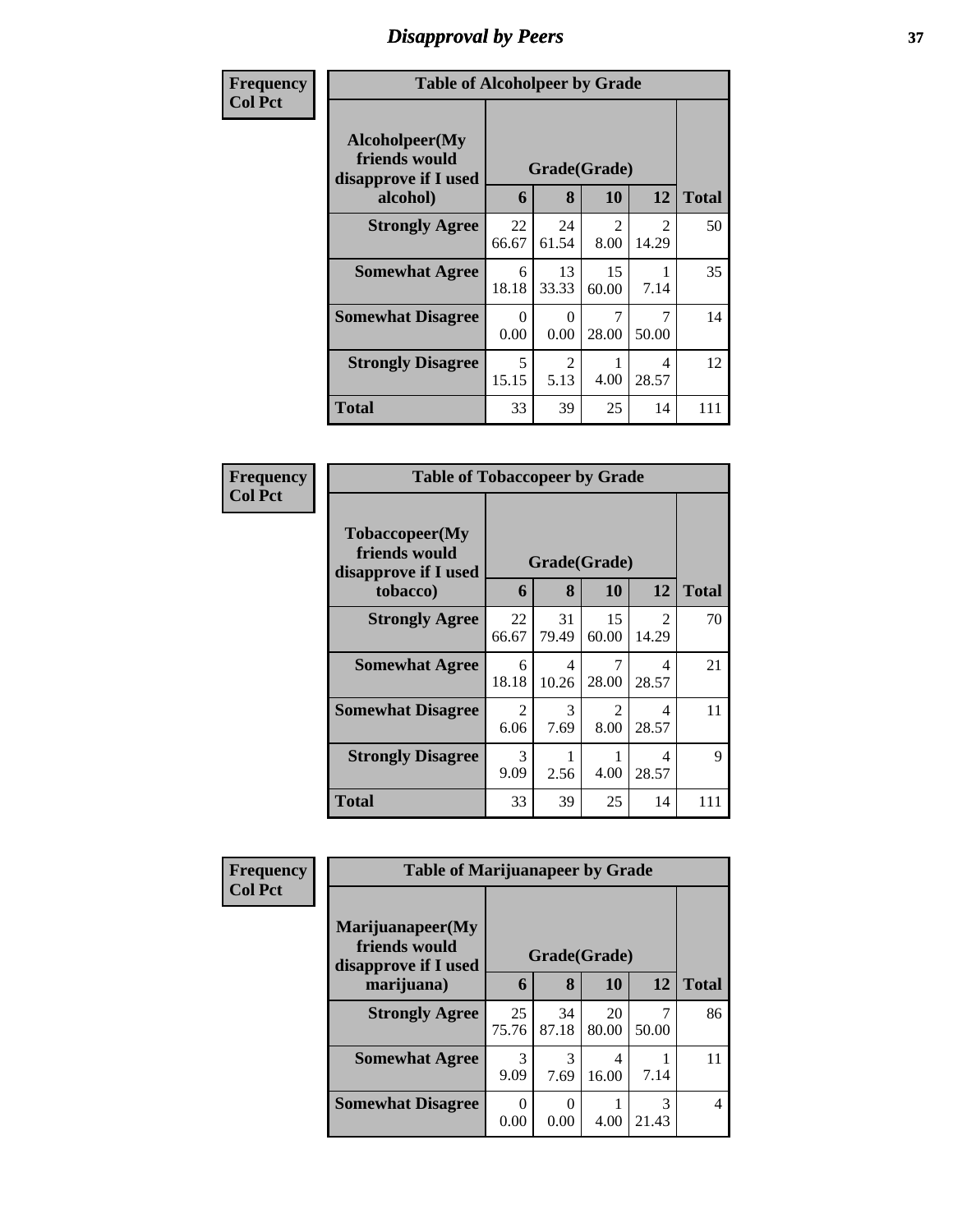# *Disapproval by Peers* **38**

| <b>Frequency</b><br><b>Col Pct</b> | <b>Table of Marijuanapeer by Grade</b> |              |      |      |       |              |
|------------------------------------|----------------------------------------|--------------|------|------|-------|--------------|
|                                    | Marijuanapeer(My<br>friends would      |              |      |      |       |              |
|                                    | disapprove if I used                   | Grade(Grade) |      |      |       |              |
|                                    | marijuana)                             | 6            | 8    | 10   | 12    | <b>Total</b> |
|                                    | <b>Strongly Disagree</b>               |              |      |      | 3     | 10           |
|                                    |                                        | 15.15        | 5.13 | 0.00 | 21.43 |              |
|                                    | <b>Total</b>                           | 33           | 39   | 25   | 14    |              |

| <b>Frequency</b><br><b>Col Pct</b> | <b>Table of Otherdrugpeer by Grade</b>                                            |                   |                        |                        |                                      |     |
|------------------------------------|-----------------------------------------------------------------------------------|-------------------|------------------------|------------------------|--------------------------------------|-----|
|                                    | <b>Otherdrugpeer</b> (My<br>friends would<br>disapprove if I used<br>other drugs) | Grade(Grade)<br>6 | 12                     | <b>Total</b>           |                                      |     |
|                                    | <b>Strongly Agree</b>                                                             | 24<br>72.73       | 35<br>89.74            | 22<br>88.00            | 8<br>57.14                           | 89  |
|                                    | <b>Somewhat Agree</b>                                                             | 4<br>12.12        | $\mathcal{L}$<br>5.13  | $\mathfrak{D}$<br>8.00 | 3<br>21.43                           | 11  |
|                                    | <b>Somewhat Disagree</b>                                                          | $\Omega$<br>0.00  | $\Omega$<br>0.00       | 4.00                   | $\mathcal{D}_{\mathcal{L}}$<br>14.29 | 3   |
|                                    | <b>Strongly Disagree</b>                                                          | 5<br>15.15        | $\mathfrak{D}$<br>5.13 | 0<br>0.00              | 7.14                                 | 8   |
|                                    | Total                                                                             | 33                | 39                     | 25                     | 14                                   | 111 |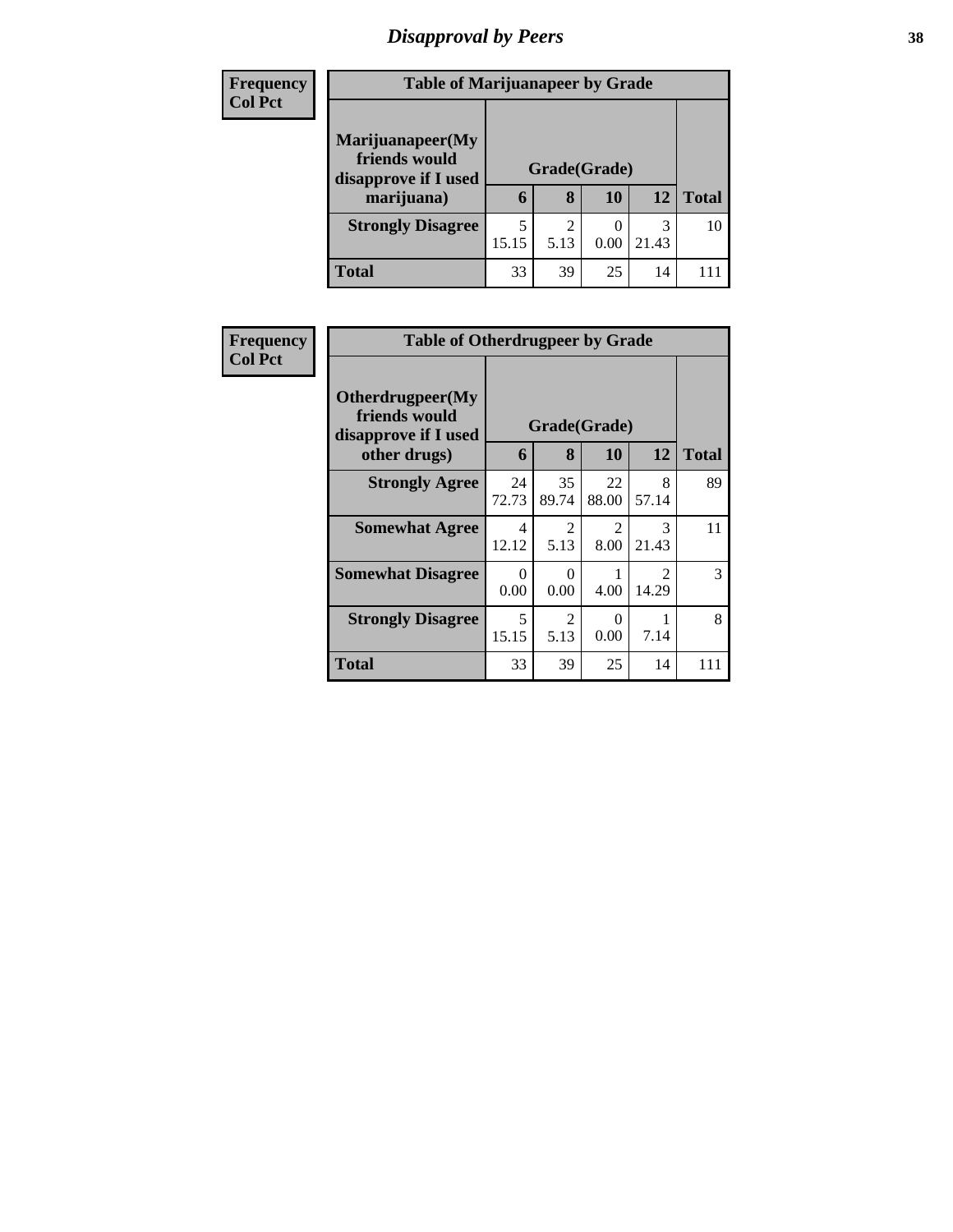| <b>Frequency</b> | <b>Table of Alcohollocation1 by Grade</b> |              |             |             |             |              |  |  |
|------------------|-------------------------------------------|--------------|-------------|-------------|-------------|--------------|--|--|
| <b>Col Pct</b>   | <b>Alcohollocation1(Places</b>            | Grade(Grade) |             |             |             |              |  |  |
|                  | <b>Friends Use Alcohol)</b>               | 6            | 8           | 10          | 12          | <b>Total</b> |  |  |
|                  |                                           | 0<br>0.00    | 4<br>10.26  | 18<br>72.00 | 10<br>71.43 | 32           |  |  |
|                  | Do Not Use                                | 33<br>100.00 | 35<br>89.74 | 28.00       | 4<br>28.57  | 79           |  |  |
|                  | <b>Total</b>                              | 33           | 39          | 25          | 14          | 111          |  |  |

| <b>Frequency</b> | <b>Table of Alcohollocation2 by Grade</b> |              |             |             |       |              |  |  |  |
|------------------|-------------------------------------------|--------------|-------------|-------------|-------|--------------|--|--|--|
| <b>Col Pct</b>   | <b>Alcohollocation2(Places</b>            | Grade(Grade) |             |             |       |              |  |  |  |
|                  | <b>Friends Use Alcohol)</b>               | 6            | 8           | <b>10</b>   | 12    | <b>Total</b> |  |  |  |
|                  |                                           | 33<br>100.00 | 37<br>94.87 | 16<br>64.00 | 50.00 | 93           |  |  |  |
|                  | Home                                      | 0<br>0.00    | റ<br>5.13   | Q<br>36.00  | 50.00 | 18           |  |  |  |
|                  | <b>Total</b>                              | 33           | 39          | 25          | 14    |              |  |  |  |

| <b>Frequency</b> |                                | <b>Table of Alcohollocation 3 by Grade</b> |             |             |              |              |  |  |  |  |
|------------------|--------------------------------|--------------------------------------------|-------------|-------------|--------------|--------------|--|--|--|--|
| <b>Col Pct</b>   | <b>Alcohollocation3(Places</b> | Grade(Grade)                               |             |             |              |              |  |  |  |  |
|                  | <b>Friends Use Alcohol)</b>    | 6                                          | 8           | 10          | 12           | <b>Total</b> |  |  |  |  |
|                  |                                | 33<br>100.00                               | 37<br>94.87 | 23<br>92.00 | 14<br>100.00 | 107          |  |  |  |  |
|                  | <b>School</b>                  | 0.00                                       | 5.13        | 2<br>8.00   | 0.00         |              |  |  |  |  |
|                  | <b>Total</b>                   | 33                                         | 39          | 25          | 14           |              |  |  |  |  |

| Frequency      | <b>Table of Alcohollocation4 by Grade</b> |              |                        |             |             |              |  |  |  |
|----------------|-------------------------------------------|--------------|------------------------|-------------|-------------|--------------|--|--|--|
| <b>Col Pct</b> | <b>Alcohollocation4(Places</b>            | Grade(Grade) |                        |             |             |              |  |  |  |
|                | <b>Friends Use Alcohol)</b>               | $\mathbf b$  | 8                      | 10          | 12          | <b>Total</b> |  |  |  |
|                |                                           | 33<br>100.00 | 37<br>94.87            | 22<br>88.00 | 10<br>71.43 | 102          |  |  |  |
|                | Car                                       | 0.00         | $\overline{c}$<br>5.13 | 12.00       | 4<br>28.57  | 9            |  |  |  |
|                | <b>Total</b>                              | 33           | 39                     | 25          | 14          |              |  |  |  |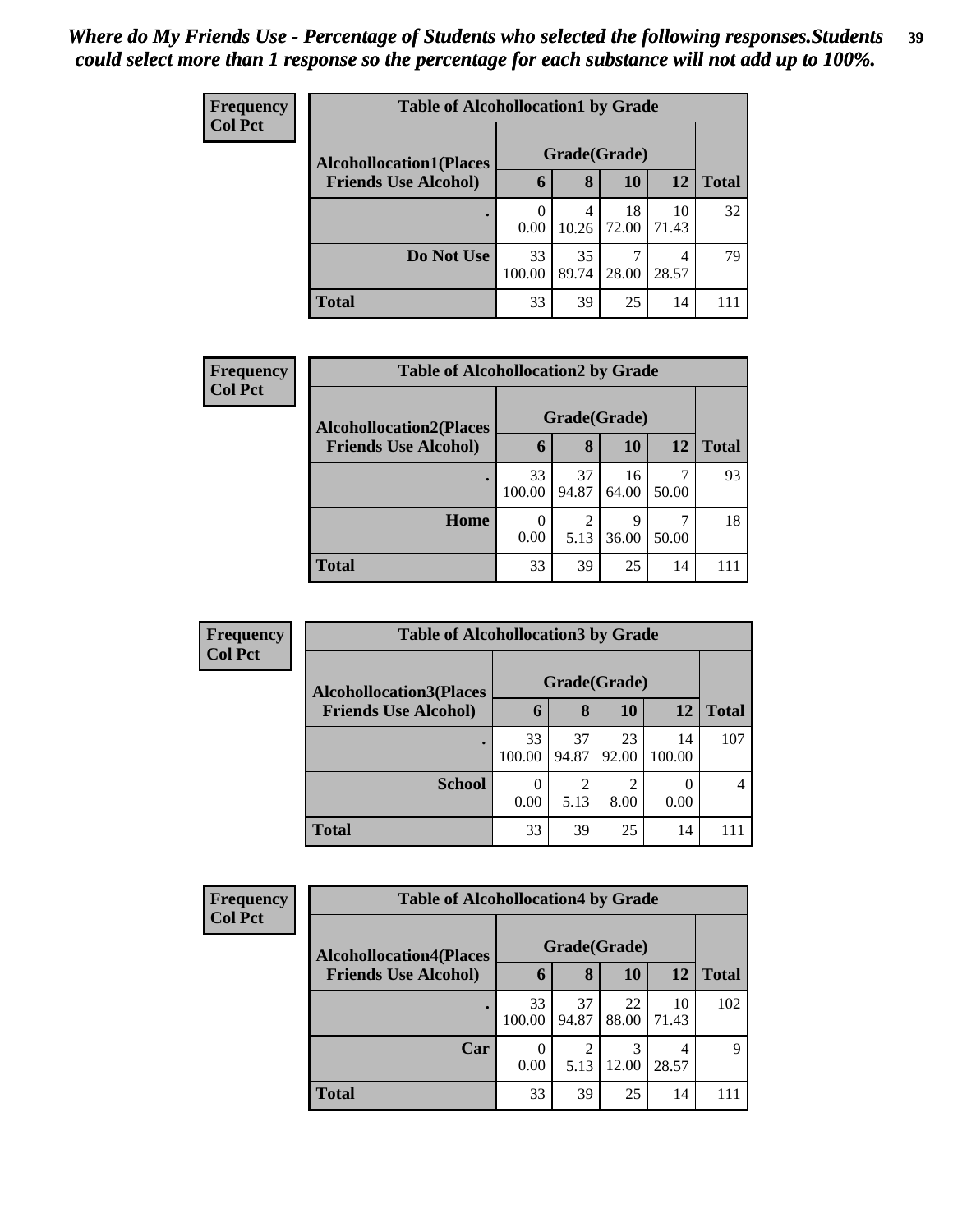| <b>Frequency</b> | <b>Table of Alcohollocation5 by Grade</b> |              |             |             |             |              |  |  |
|------------------|-------------------------------------------|--------------|-------------|-------------|-------------|--------------|--|--|
| <b>Col Pct</b>   | <b>Alcohollocation5</b> (Places           | Grade(Grade) |             |             |             |              |  |  |
|                  | <b>Friends Use Alcohol)</b>               | 6            | 8           | 10          | 12          | <b>Total</b> |  |  |
|                  |                                           | 33<br>100.00 | 33<br>84.62 | 13<br>52.00 | 4<br>28.57  | 83           |  |  |
|                  | <b>Friend's House</b>                     | 0<br>0.00    | 6<br>15.38  | 12<br>48.00 | 10<br>71.43 | 28           |  |  |
|                  | <b>Total</b>                              | 33           | 39          | 25          | 14          | 111          |  |  |

| <b>Frequency</b> | <b>Table of Alcohollocation6 by Grade</b> |                  |              |             |             |              |  |  |
|------------------|-------------------------------------------|------------------|--------------|-------------|-------------|--------------|--|--|
| <b>Col Pct</b>   | <b>Alcohollocation6(Places</b>            |                  | Grade(Grade) |             |             |              |  |  |
|                  | <b>Friends Use Alcohol)</b>               | 6                | 8            | 10          | 12          | <b>Total</b> |  |  |
|                  |                                           | 33<br>100.00     | 35<br>89.74  | 16<br>64.00 | 11<br>78.57 | 95           |  |  |
|                  | <b>Other</b>                              | $\Omega$<br>0.00 | 4<br>10.26   | Q<br>36.00  | 3<br>21.43  | 16           |  |  |
|                  | <b>Total</b>                              | 33               | 39           | 25          | 14          |              |  |  |

| <b>Frequency</b> | <b>Table of Tobaccolocation1 by Grade</b> |                  |             |             |             |              |  |  |  |
|------------------|-------------------------------------------|------------------|-------------|-------------|-------------|--------------|--|--|--|
| <b>Col Pct</b>   | <b>Tobaccolocation1(Places</b>            | Grade(Grade)     |             |             |             |              |  |  |  |
|                  | <b>Friends Use Tobacco)</b>               | $\mathbf b$      | 8           | 10          | 12          | <b>Total</b> |  |  |  |
|                  |                                           | $\Omega$<br>0.00 | 4<br>10.26  | 12<br>48.00 | 10<br>71.43 | 26           |  |  |  |
|                  | Do Not Use                                | 33<br>100.00     | 35<br>89.74 | 13<br>52.00 | 4<br>28.57  | 85           |  |  |  |
|                  | Total                                     | 33               | 39          | 25          | 14          |              |  |  |  |

| <b>Frequency</b> |                                | <b>Table of Tobaccolocation2 by Grade</b> |             |             |            |              |  |  |  |  |
|------------------|--------------------------------|-------------------------------------------|-------------|-------------|------------|--------------|--|--|--|--|
| <b>Col Pct</b>   | <b>Tobaccolocation2(Places</b> | Grade(Grade)                              |             |             |            |              |  |  |  |  |
|                  | <b>Friends Use Tobacco)</b>    | $\mathbf b$                               | 8           | 10          | 12         | <b>Total</b> |  |  |  |  |
|                  |                                | 33<br>100.00                              | 35<br>89.74 | 19<br>76.00 | 8<br>57.14 | 95           |  |  |  |  |
|                  | Home                           | 0<br>0.00                                 | 4<br>10.26  | 6<br>24.00  | 6<br>42.86 | 16           |  |  |  |  |
|                  | <b>Total</b>                   | 33                                        | 39          | 25          | 14         |              |  |  |  |  |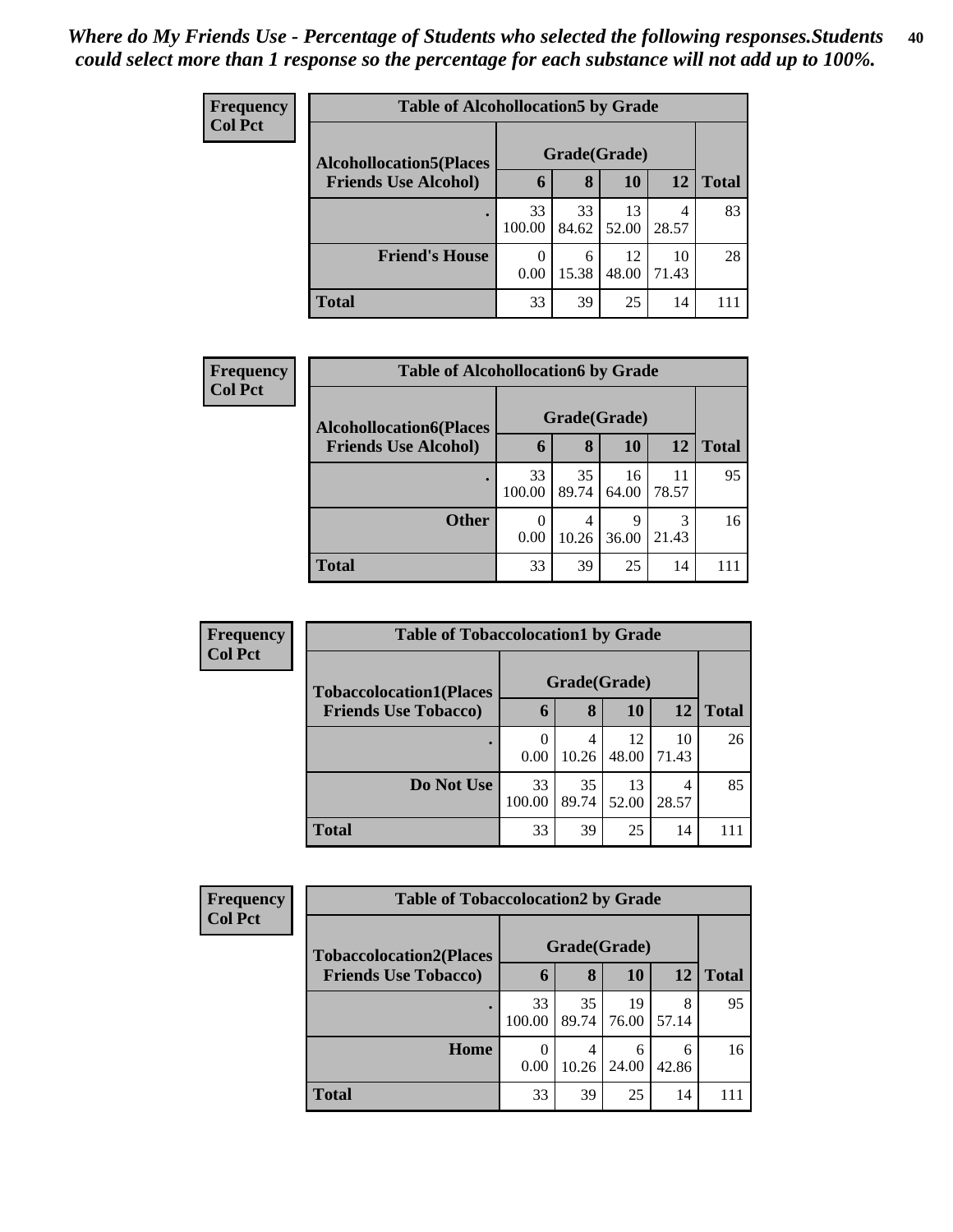| <b>Frequency</b> | <b>Table of Tobaccolocation 3 by Grade</b> |              |                        |             |             |              |  |  |  |
|------------------|--------------------------------------------|--------------|------------------------|-------------|-------------|--------------|--|--|--|
| <b>Col Pct</b>   | <b>Tobaccolocation3(Places</b>             | Grade(Grade) |                        |             |             |              |  |  |  |
|                  | <b>Friends Use Tobacco)</b>                | 6            | 8                      | 10          | 12          | <b>Total</b> |  |  |  |
|                  |                                            | 33<br>100.00 | 37<br>94.87            | 22<br>88.00 | 10<br>71.43 | 102          |  |  |  |
|                  | <b>School</b>                              | 0<br>0.00    | $\overline{2}$<br>5.13 | 3<br>12.00  | 4<br>28.57  | Q            |  |  |  |
|                  | <b>Total</b>                               | 33           | 39                     | 25          | 14          | 111          |  |  |  |

| <b>Frequency</b> |                                | <b>Table of Tobaccolocation4 by Grade</b> |             |             |            |              |  |  |  |  |
|------------------|--------------------------------|-------------------------------------------|-------------|-------------|------------|--------------|--|--|--|--|
| <b>Col Pct</b>   | <b>Tobaccolocation4(Places</b> | Grade(Grade)                              |             |             |            |              |  |  |  |  |
|                  | <b>Friends Use Tobacco)</b>    | 6                                         | 8           | 10          | 12         | <b>Total</b> |  |  |  |  |
|                  |                                | 33<br>100.00                              | 37<br>94.87 | 17<br>68.00 | 5<br>35.71 | 92           |  |  |  |  |
|                  | Car                            | $\theta$<br>0.00                          | 2<br>5.13   | 8<br>32.00  | Q<br>64.29 | 19           |  |  |  |  |
|                  | <b>Total</b>                   | 33                                        | 39          | 25          | 14         |              |  |  |  |  |

| Frequency      | <b>Table of Tobaccolocation5 by Grade</b> |              |             |             |            |              |
|----------------|-------------------------------------------|--------------|-------------|-------------|------------|--------------|
| <b>Col Pct</b> | <b>Tobaccolocation5(Places</b>            | Grade(Grade) |             |             |            |              |
|                | <b>Friends Use Tobacco)</b>               | 6            | 8           | 10          | 12         | <b>Total</b> |
|                |                                           | 33<br>100.00 | 34<br>87.18 | 17<br>68.00 | 6<br>42.86 | 90           |
|                | <b>Friend's House</b>                     | 0<br>0.00    | 5<br>12.82  | 32.00       | 8<br>57.14 | 21           |
|                | <b>Total</b>                              | 33           | 39          | 25          | 14         |              |

| Frequency      |                                | <b>Table of Tobaccolocation6 by Grade</b> |             |             |             |              |  |  |  |  |
|----------------|--------------------------------|-------------------------------------------|-------------|-------------|-------------|--------------|--|--|--|--|
| <b>Col Pct</b> | <b>Tobaccolocation6(Places</b> | Grade(Grade)                              |             |             |             |              |  |  |  |  |
|                | <b>Friends Use Tobacco)</b>    | 6                                         | 8           | 10          | 12          | <b>Total</b> |  |  |  |  |
|                |                                | 33<br>100.00                              | 36<br>92.31 | 18<br>72.00 | 11<br>78.57 | 98           |  |  |  |  |
|                | <b>Other</b>                   | 0<br>0.00                                 | 3<br>7.69   | 28.00       | 3<br>21.43  | 13           |  |  |  |  |
|                | <b>Total</b>                   | 33                                        | 39          | 25          | 14          |              |  |  |  |  |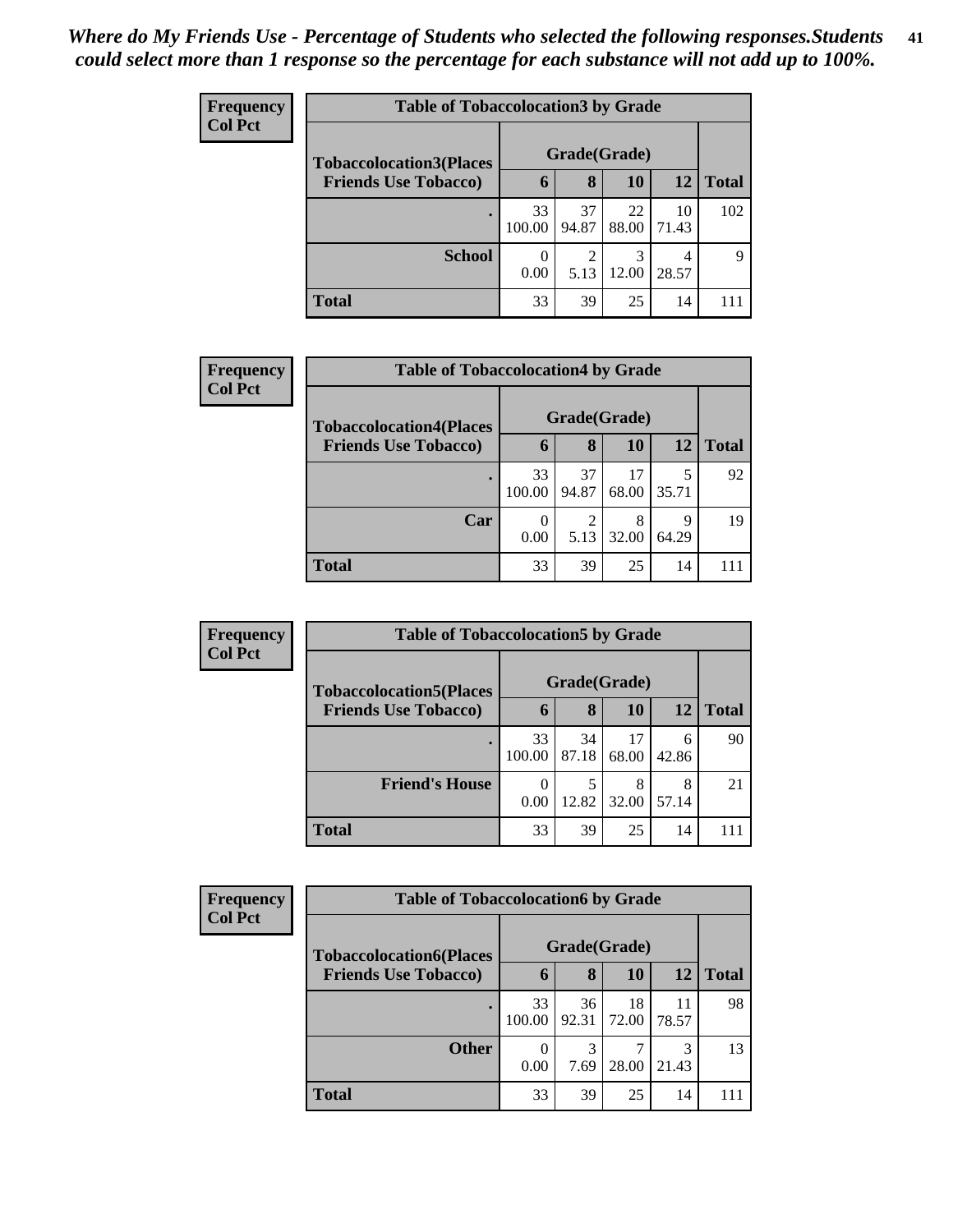| <b>Frequency</b> |                                  | <b>Table of Marijuanalocation1 by Grade</b> |             |             |            |              |  |  |  |  |
|------------------|----------------------------------|---------------------------------------------|-------------|-------------|------------|--------------|--|--|--|--|
| <b>Col Pct</b>   | <b>Marijuanalocation1(Places</b> | Grade(Grade)                                |             |             |            |              |  |  |  |  |
|                  | <b>Friends Use Marijuana</b> )   | 6                                           | 8           | 10          | 12         | <b>Total</b> |  |  |  |  |
|                  |                                  | 0.00                                        | 5.13        | 4<br>16.00  | 50.00      | 13           |  |  |  |  |
|                  | Do Not Use                       | 33<br>100.00                                | 37<br>94.87 | 21<br>84.00 | ⇁<br>50.00 | 98           |  |  |  |  |
|                  | <b>Total</b>                     | 33                                          | 39          | 25          | 14         | 111          |  |  |  |  |

| <b>Frequency</b> | <b>Table of Marijuanalocation2 by Grade</b> |                  |             |              |            |              |
|------------------|---------------------------------------------|------------------|-------------|--------------|------------|--------------|
| <b>Col Pct</b>   | <b>Marijuanalocation2(Places</b>            |                  |             | Grade(Grade) |            |              |
|                  | <b>Friends Use Marijuana</b> )              | $\mathbf b$      | 8           | 10           | <b>12</b>  | <b>Total</b> |
|                  |                                             | 33<br>100.00     | 38<br>97.44 | 25<br>100.00 | Q<br>64.29 | 105          |
|                  | Home                                        | $\theta$<br>0.00 | 2.56        | 0<br>0.00    | 35.71      | 6            |
|                  | <b>Total</b>                                | 33               | 39          | 25           | 14         | 111          |

| <b>Frequency</b> |                                   | <b>Table of Marijuanalocation3 by Grade</b> |             |              |             |                |  |  |  |
|------------------|-----------------------------------|---------------------------------------------|-------------|--------------|-------------|----------------|--|--|--|
| <b>Col Pct</b>   | <b>Marijuanalocation3(Places)</b> | Grade(Grade)                                |             |              |             |                |  |  |  |
|                  | <b>Friends Use Marijuana</b> )    | 6                                           | 8           | 10           | <b>12</b>   | <b>Total</b>   |  |  |  |
|                  |                                   | 33<br>100.00                                | 38<br>97.44 | 25<br>100.00 | 13<br>92.86 | 109            |  |  |  |
|                  | <b>School</b>                     | 0.00                                        | 2.56        | 0.00         | 7.14        | $\overline{2}$ |  |  |  |
|                  | <b>Total</b>                      | 33                                          | 39          | 25           | 14          | 111            |  |  |  |

| Frequency<br><b>Col Pct</b> |                                  | <b>Table of Marijuanalocation4 by Grade</b> |             |             |             |              |  |  |  |
|-----------------------------|----------------------------------|---------------------------------------------|-------------|-------------|-------------|--------------|--|--|--|
|                             | <b>Marijuanalocation4(Places</b> | Grade(Grade)                                |             |             |             |              |  |  |  |
|                             | <b>Friends Use Marijuana</b> )   | $\mathbf b$                                 | 8           | 10          | 12          | <b>Total</b> |  |  |  |
|                             |                                  | 33<br>100.00                                | 38<br>97.44 | 23<br>92.00 | 11<br>78.57 | 105          |  |  |  |
|                             | Car                              | 0<br>0.00                                   | 2.56        | ↑<br>8.00   | 21.43       | 6            |  |  |  |
|                             | <b>Total</b>                     | 33                                          | 39          | 25          | 14          |              |  |  |  |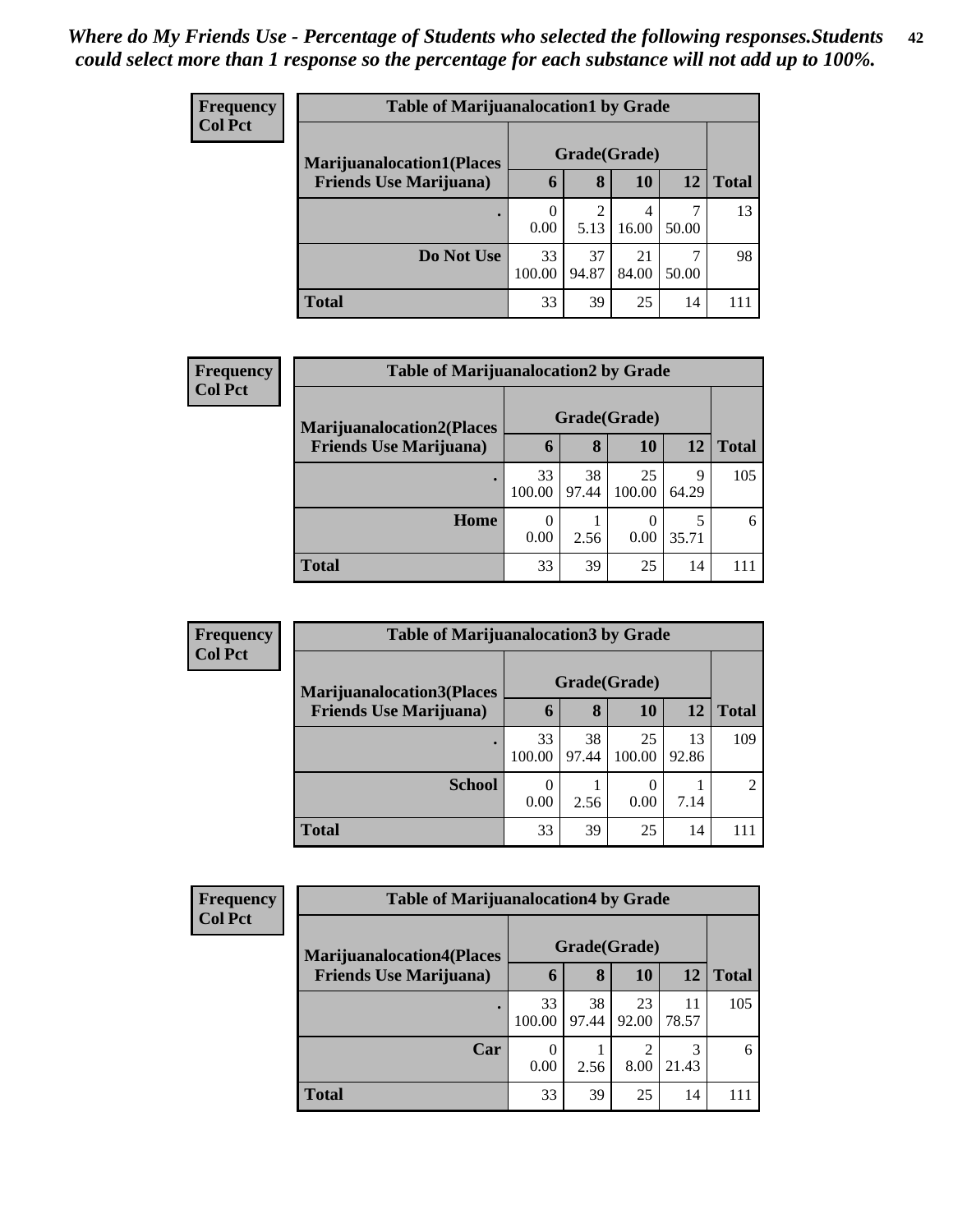| <b>Frequency</b> | <b>Table of Marijuanalocation5 by Grade</b> |              |             |             |            |              |
|------------------|---------------------------------------------|--------------|-------------|-------------|------------|--------------|
| <b>Col Pct</b>   | <b>Marijuanalocation5</b> (Places           | Grade(Grade) |             |             |            |              |
|                  | <b>Friends Use Marijuana</b> )              | 6            | 8           | 10          | 12         | <b>Total</b> |
|                  |                                             | 33<br>100.00 | 36<br>92.31 | 23<br>92.00 | 50.00      | 99           |
|                  | <b>Friend's House</b>                       | 0.00         | 3<br>7.69   | 2<br>8.00   | ┑<br>50.00 | 12           |
|                  | <b>Total</b>                                | 33           | 39          | 25          | 14         | 111          |

| Frequency      |                                   | <b>Table of Marijuanalocation6 by Grade</b> |              |           |       |              |  |  |  |  |
|----------------|-----------------------------------|---------------------------------------------|--------------|-----------|-------|--------------|--|--|--|--|
| <b>Col Pct</b> | <b>Marijuanalocation6(Places)</b> |                                             | Grade(Grade) |           |       |              |  |  |  |  |
|                | <b>Friends Use Marijuana</b> )    | 6                                           | 8            | <b>10</b> | 12    | <b>Total</b> |  |  |  |  |
|                |                                   | 33                                          | 38           | 22        | 9     | 102          |  |  |  |  |
|                |                                   | 100.00                                      | 97.44        | 88.00     | 64.29 |              |  |  |  |  |
|                | <b>Other</b>                      | $\Omega$                                    |              |           |       | $\mathbf Q$  |  |  |  |  |
|                |                                   | 0.00                                        | 2.56         | 12.00     | 35.71 |              |  |  |  |  |
|                | <b>Total</b>                      | 33                                          | 39           | 25        | 14    | 111          |  |  |  |  |

| <b>Frequency</b> |                                                                      | <b>Table of Otherdruglocation1 by Grade</b> |             |                                     |            |              |  |  |
|------------------|----------------------------------------------------------------------|---------------------------------------------|-------------|-------------------------------------|------------|--------------|--|--|
| <b>Col Pct</b>   | <b>Otherdruglocation1(Places</b><br><b>Friends Use Other Illegal</b> | Grade(Grade)                                |             |                                     |            |              |  |  |
|                  | Drugs)                                                               | $\mathbf b$                                 | 8           | 10                                  | 12         | <b>Total</b> |  |  |
|                  |                                                                      | 0.00                                        | 2.56        | $\mathcal{D}_{\mathcal{L}}$<br>8.00 | 5<br>35.71 | 8            |  |  |
|                  | Do Not Use                                                           | 33<br>100.00                                | 38<br>97.44 | 23<br>92.00                         | 9<br>64.29 | 103          |  |  |
|                  | <b>Total</b>                                                         | 33                                          | 39          | 25                                  | 14         | 111          |  |  |

| <b>Frequency</b> | <b>Table of Otherdruglocation2 by Grade</b>                           |              |             |              |             |                |  |
|------------------|-----------------------------------------------------------------------|--------------|-------------|--------------|-------------|----------------|--|
| <b>Col Pct</b>   | <b>Otherdruglocation2(Places)</b><br><b>Friends Use Other Illegal</b> | Grade(Grade) |             |              |             |                |  |
|                  | Drugs)                                                                | 6            | 8           | 10           | 12          | <b>Total</b>   |  |
|                  |                                                                       | 33<br>100.00 | 38<br>97.44 | 25<br>100.00 | 13<br>92.86 | 109            |  |
|                  | Home                                                                  | 0<br>0.00    | 2.56        | 0.00         | 7.14        | $\overline{c}$ |  |
|                  | <b>Total</b>                                                          | 33           | 39          | 25           | 14          | 111            |  |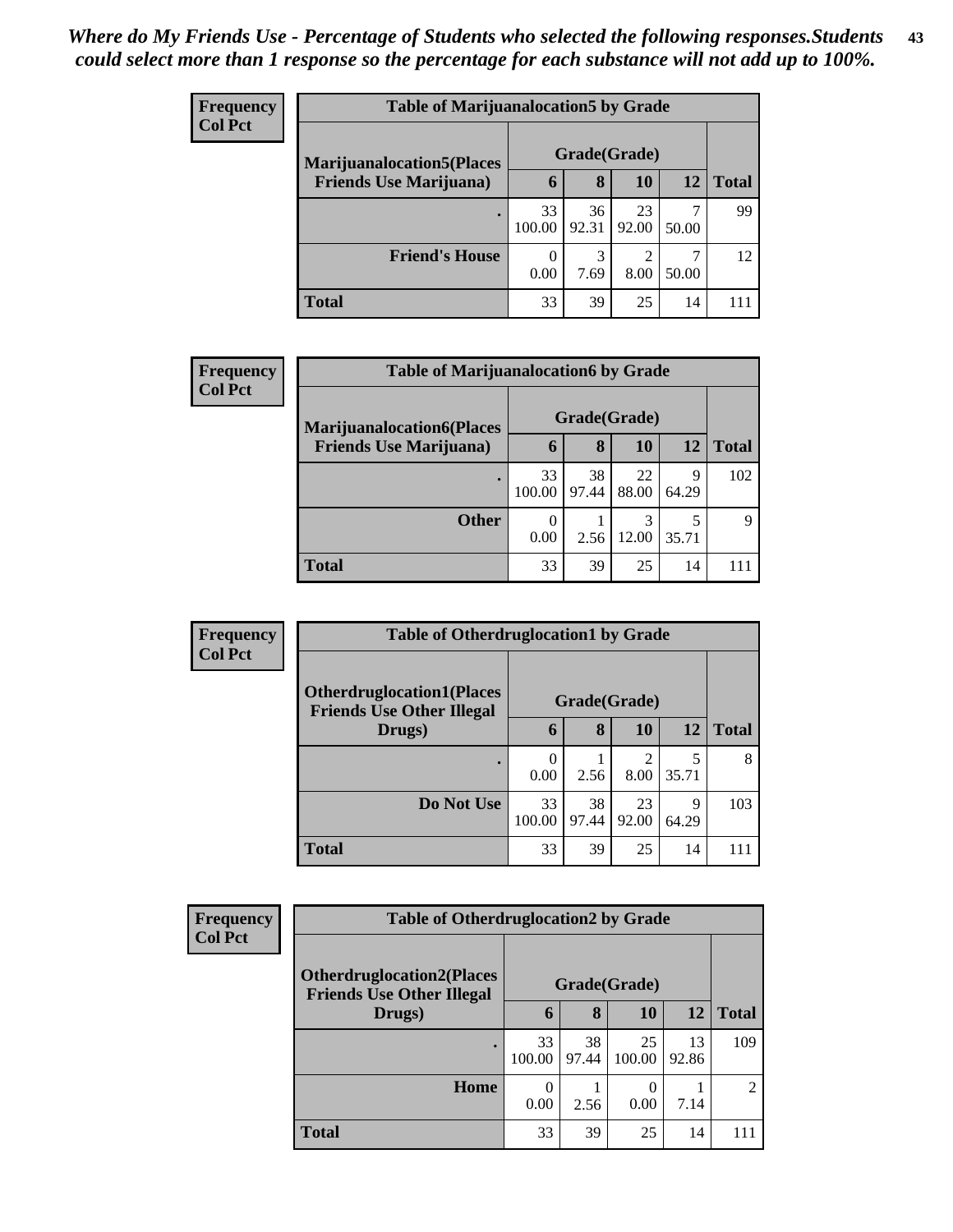| Frequency<br>Col Pct |
|----------------------|

| iency |                                                                      | <b>Table of Otherdruglocation3 by Grade</b> |             |              |              |              |  |  |  |  |
|-------|----------------------------------------------------------------------|---------------------------------------------|-------------|--------------|--------------|--------------|--|--|--|--|
| 'ct   | <b>Otherdruglocation3(Places</b><br><b>Friends Use Other Illegal</b> | Grade(Grade)                                |             |              |              |              |  |  |  |  |
|       | Drugs)                                                               | 6                                           | 8           | 10           | 12           | <b>Total</b> |  |  |  |  |
|       | ٠                                                                    | 33<br>100.00                                | 38<br>97.44 | 25<br>100.00 | 14<br>100.00 | 110          |  |  |  |  |
|       | <b>School</b>                                                        | 0<br>0.00                                   | 2.56        | 0.00         | 0.00         |              |  |  |  |  |
|       | Total                                                                | 33                                          | 39          | 25           | 14           | 111          |  |  |  |  |

| <b>Frequency</b> | <b>Table of Otherdruglocation4 by Grade</b>                           |              |             |             |             |              |  |
|------------------|-----------------------------------------------------------------------|--------------|-------------|-------------|-------------|--------------|--|
| <b>Col Pct</b>   | <b>Otherdruglocation4(Places)</b><br><b>Friends Use Other Illegal</b> | Grade(Grade) |             |             |             |              |  |
|                  | Drugs)                                                                | 6            | 8           | 10          | 12          | <b>Total</b> |  |
|                  | $\bullet$                                                             | 33<br>100.00 | 38<br>97.44 | 24<br>96.00 | 13<br>92.86 | 108          |  |
|                  | Car                                                                   | 0<br>0.00    | 2.56        | 4.00        | 7.14        | 3            |  |
|                  | <b>Total</b>                                                          | 33           | 39          | 25          | 14          | 111          |  |

| Frequency      |                                                                       | <b>Table of Otherdruglocation5 by Grade</b> |             |             |             |              |  |  |
|----------------|-----------------------------------------------------------------------|---------------------------------------------|-------------|-------------|-------------|--------------|--|--|
| <b>Col Pct</b> | <b>Otherdruglocation5</b> (Places<br><b>Friends Use Other Illegal</b> | Grade(Grade)                                |             |             |             |              |  |  |
|                | Drugs)                                                                | $\mathbf b$                                 | 8           | 10          | <b>12</b>   | <b>Total</b> |  |  |
|                |                                                                       | 33<br>100.00                                | 37<br>94.87 | 24<br>96.00 | 12<br>85.71 | 106          |  |  |
|                | <b>Friend's House</b>                                                 | $\Omega$<br>0.00                            | ာ<br>5.13   | 4.00        | 2<br>14.29  | 5            |  |  |
|                | <b>Total</b>                                                          | 33                                          | 39          | 25          | 14          | 111          |  |  |

| <b>Frequency</b> | <b>Table of Otherdruglocation6 by Grade</b>                           |              |             |             |             |              |
|------------------|-----------------------------------------------------------------------|--------------|-------------|-------------|-------------|--------------|
| <b>Col Pct</b>   | <b>Otherdruglocation6(Places)</b><br><b>Friends Use Other Illegal</b> | Grade(Grade) |             |             |             |              |
|                  | Drugs)                                                                | $\mathbf b$  | 8           | 10          | 12          | <b>Total</b> |
|                  |                                                                       | 33<br>100.00 | 38<br>97.44 | 23<br>92.00 | 11<br>78.57 | 105          |
|                  | <b>Other</b>                                                          | 0<br>0.00    | 2.56        | 8.00        | 3<br>21.43  | 6            |
|                  | <b>Total</b>                                                          | 33           | 39          | 25          | 14          | 111          |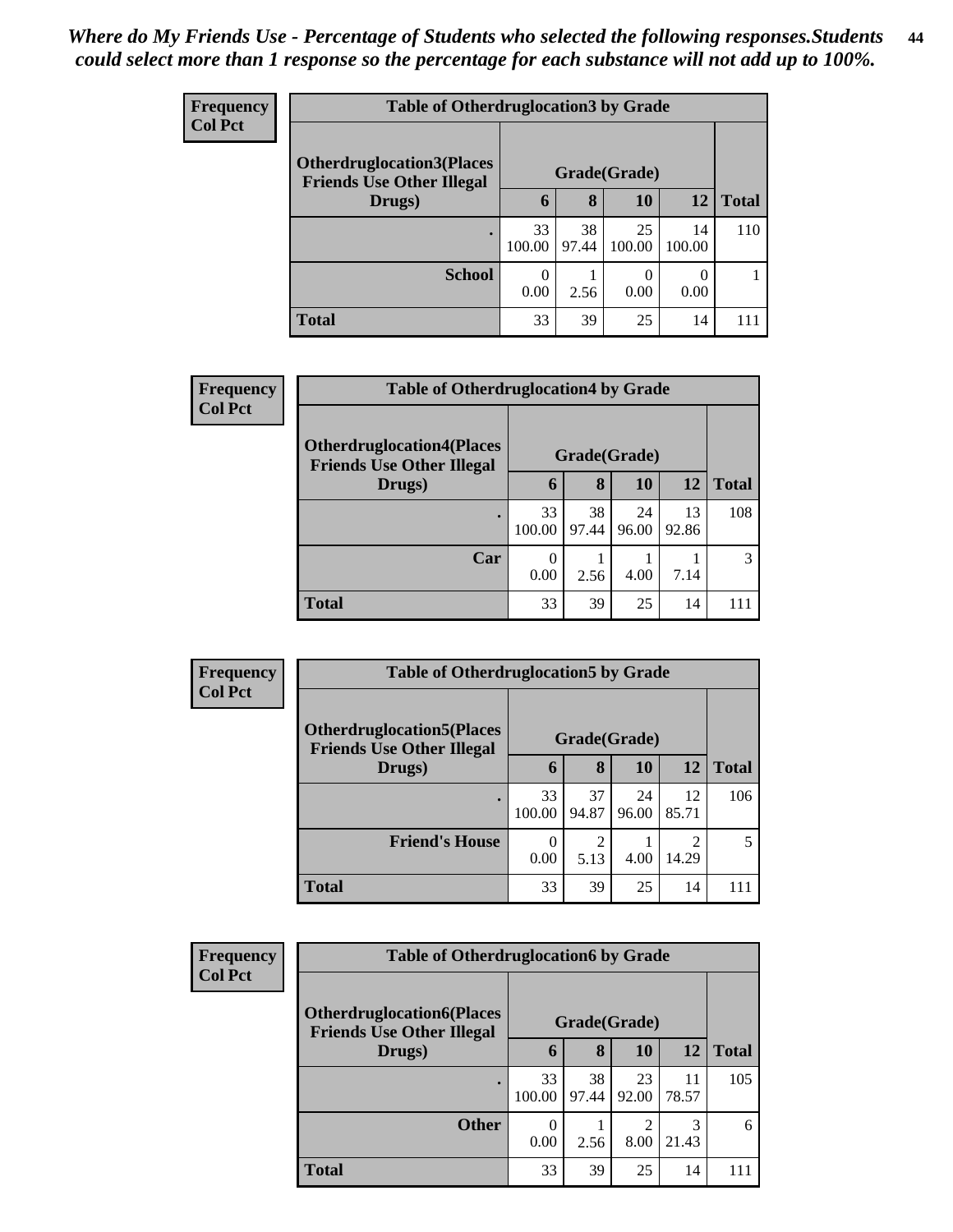| Frequency<br><b>Col Pct</b> | <b>Table of Alcoholtime1 by Grade</b>           |              |             |             |             |              |  |  |
|-----------------------------|-------------------------------------------------|--------------|-------------|-------------|-------------|--------------|--|--|
|                             | <b>Alcoholtime1(Times</b><br><b>Friends Use</b> | Grade(Grade) |             |             |             |              |  |  |
|                             | Alcohol)                                        | 6            | 8           | 10          | 12          | <b>Total</b> |  |  |
|                             | $\bullet$                                       | 0.00         | 4<br>10.26  | 18<br>72.00 | 10<br>71.43 | 32           |  |  |
|                             | Do Not Use                                      | 33<br>100.00 | 35<br>89.74 | 7<br>28.00  | 4<br>28.57  | 79           |  |  |
|                             | <b>Total</b>                                    | 33           | 39          | 25          | 14          | 111          |  |  |

| Frequency<br><b>Col Pct</b> | <b>Table of Alcoholtime2 by Grade</b>           |                  |              |             |             |              |  |  |  |
|-----------------------------|-------------------------------------------------|------------------|--------------|-------------|-------------|--------------|--|--|--|
|                             | <b>Alcoholtime2(Times</b><br><b>Friends Use</b> |                  | Grade(Grade) |             |             |              |  |  |  |
|                             | <b>Alcohol</b> )                                | 6                | 8            | 10          | <b>12</b>   | <b>Total</b> |  |  |  |
|                             | $\bullet$                                       | 33<br>100.00     | 38<br>97.44  | 23<br>92.00 | 13<br>92.86 | 107          |  |  |  |
|                             | <b>On Way to School</b>                         | $\Omega$<br>0.00 | 2.56         | 2<br>8.00   | 7.14        | 4            |  |  |  |
|                             | <b>Total</b>                                    | 33               | 39           | 25          | 14          | 111          |  |  |  |

| Frequency<br><b>Col Pct</b> | <b>Table of Alcoholtime3 by Grade</b>           |              |             |              |              |              |  |  |
|-----------------------------|-------------------------------------------------|--------------|-------------|--------------|--------------|--------------|--|--|
|                             | <b>Alcoholtime3(Times</b><br><b>Friends Use</b> |              |             | Grade(Grade) |              |              |  |  |
|                             | Alcohol)                                        | 6            | 8           | 10           | 12           | <b>Total</b> |  |  |
|                             |                                                 | 33<br>100.00 | 38<br>97.44 | 23<br>92.00  | 14<br>100.00 | 108          |  |  |
|                             | <b>During School</b>                            | 0.00         | 2.56        | 8.00         | 0.00         | 3            |  |  |
|                             | <b>Total</b>                                    | 33           | 39          | 25           | 14           |              |  |  |

| <b>Frequency</b><br><b>Col Pct</b> | <b>Table of Alcoholtime4 by Grade</b> |              |             |             |             |                |  |  |
|------------------------------------|---------------------------------------|--------------|-------------|-------------|-------------|----------------|--|--|
|                                    | <b>Alcoholtime4(Times</b>             | Grade(Grade) |             |             |             |                |  |  |
|                                    | <b>Friends Use Alcohol)</b>           | 6            | 8           | 10          | 12          | <b>Total</b>   |  |  |
|                                    |                                       | 33<br>100.00 | 38<br>97.44 | 23<br>92.00 | 13<br>92.86 | 107            |  |  |
|                                    | <b>On Way Home From School</b>        | 0.00         | 2.56        | 8.00        | 7.14        | $\overline{4}$ |  |  |
|                                    | <b>Total</b>                          | 33           | 39          | 25          | 14          | 111            |  |  |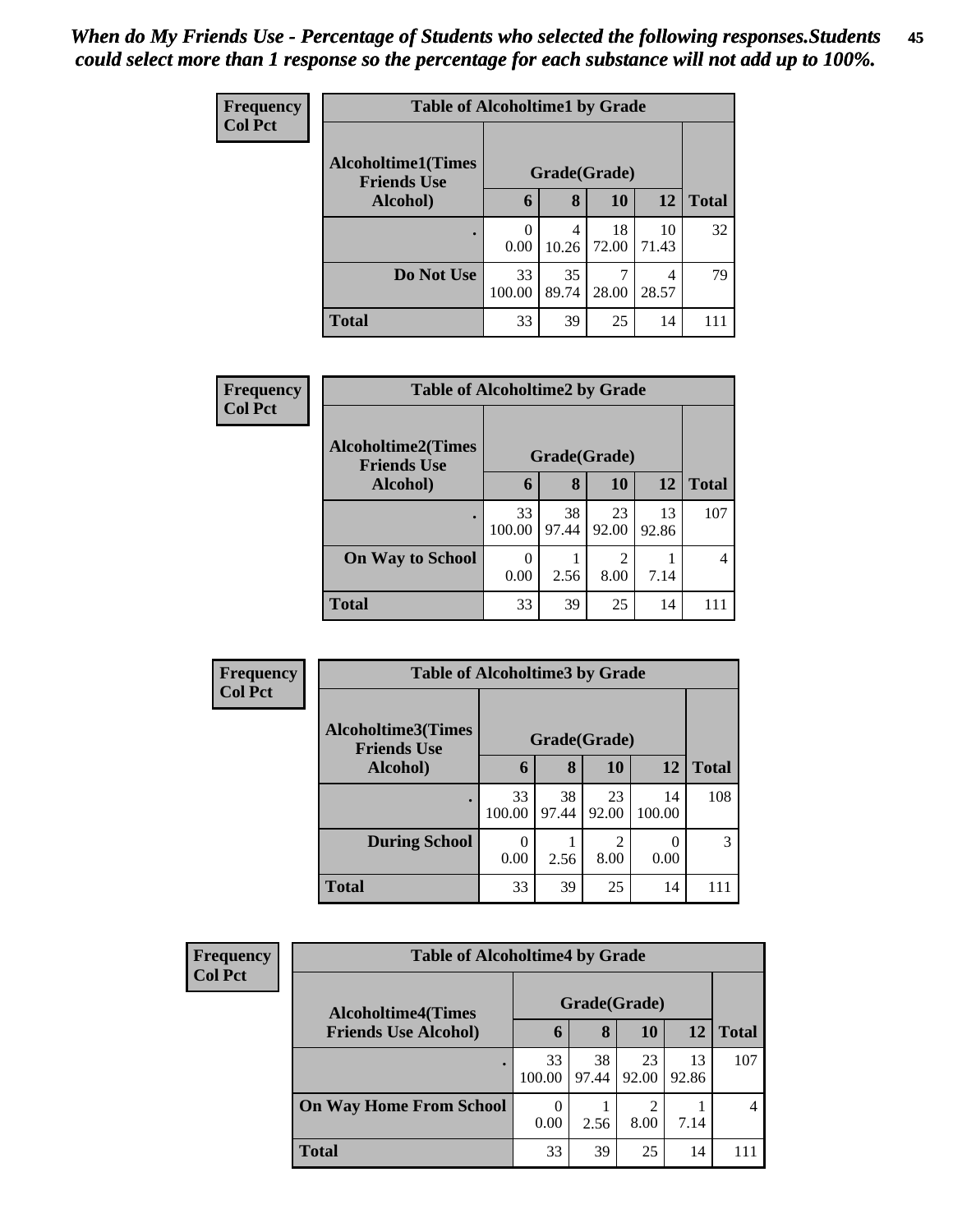| <b>Frequency</b><br><b>Col Pct</b> | <b>Table of Alcoholtime5 by Grade</b>            |              |                        |              |             |              |  |  |
|------------------------------------|--------------------------------------------------|--------------|------------------------|--------------|-------------|--------------|--|--|
|                                    | <b>Alcoholtime5</b> (Times<br><b>Friends Use</b> |              |                        | Grade(Grade) |             |              |  |  |
|                                    | Alcohol)                                         | 6            | 8                      | 10           | 12          | <b>Total</b> |  |  |
|                                    | ٠                                                | 33<br>100.00 | 37<br>94.87            | 20<br>80.00  | 10<br>71.43 | 100          |  |  |
|                                    | Weeknights                                       | 0<br>0.00    | $\mathfrak{D}$<br>5.13 | 5<br>20.00   | 4<br>28.57  | 11           |  |  |
|                                    | <b>Total</b>                                     | 33           | 39                     | 25           | 14          | 111          |  |  |

| Frequency      | <b>Table of Alcoholtime6 by Grade</b>           |                  |             |             |                         |              |  |  |
|----------------|-------------------------------------------------|------------------|-------------|-------------|-------------------------|--------------|--|--|
| <b>Col Pct</b> | <b>Alcoholtime6(Times</b><br><b>Friends Use</b> | Grade(Grade)     |             |             |                         |              |  |  |
|                | Alcohol)                                        | 6                | 8           | 10          | 12                      | <b>Total</b> |  |  |
|                |                                                 | 33<br>100.00     | 34<br>87.18 | 7<br>28.00  | $\mathfrak{D}$<br>14.29 | 76           |  |  |
|                | Weekends                                        | $\theta$<br>0.00 | 5<br>12.82  | 18<br>72.00 | 12<br>85.71             | 35           |  |  |
|                | <b>Total</b>                                    | 33               | 39          | 25          | 14                      | 111          |  |  |

| Frequency<br><b>Col Pct</b> | <b>Table of Tobaccotime1 by Grade</b>           |              |             |             |             |              |  |  |
|-----------------------------|-------------------------------------------------|--------------|-------------|-------------|-------------|--------------|--|--|
|                             | <b>Tobaccotime1(Times</b><br><b>Friends Use</b> | Grade(Grade) |             |             |             |              |  |  |
|                             | <b>Tobacco</b> )                                | 6            | 8           | 10          | 12          | <b>Total</b> |  |  |
|                             |                                                 | 0<br>0.00    | 4<br>10.26  | 12<br>48.00 | 10<br>71.43 | 26           |  |  |
|                             | Do Not Use                                      | 33<br>100.00 | 35<br>89.74 | 13<br>52.00 | 4<br>28.57  | 85           |  |  |
|                             | <b>Total</b>                                    | 33           | 39          | 25          | 14          |              |  |  |

| <b>Frequency</b> | <b>Table of Tobaccotime2 by Grade</b>           |              |              |             |       |              |  |  |
|------------------|-------------------------------------------------|--------------|--------------|-------------|-------|--------------|--|--|
| <b>Col Pct</b>   | <b>Tobaccotime2(Times</b><br><b>Friends Use</b> | Grade(Grade) |              |             |       |              |  |  |
|                  | <b>Tobacco</b> )                                | 6            | 8            | 10          | 12    | <b>Total</b> |  |  |
|                  |                                                 | 33<br>100.00 | 39<br>100.00 | 21<br>84.00 | 50.00 | 100          |  |  |
|                  | <b>On Way to School</b>                         | 0<br>0.00    | 0.00         | 4<br>16.00  | 50.00 | 11           |  |  |
|                  | <b>Total</b>                                    | 33           | 39           | 25          | 14    | 111          |  |  |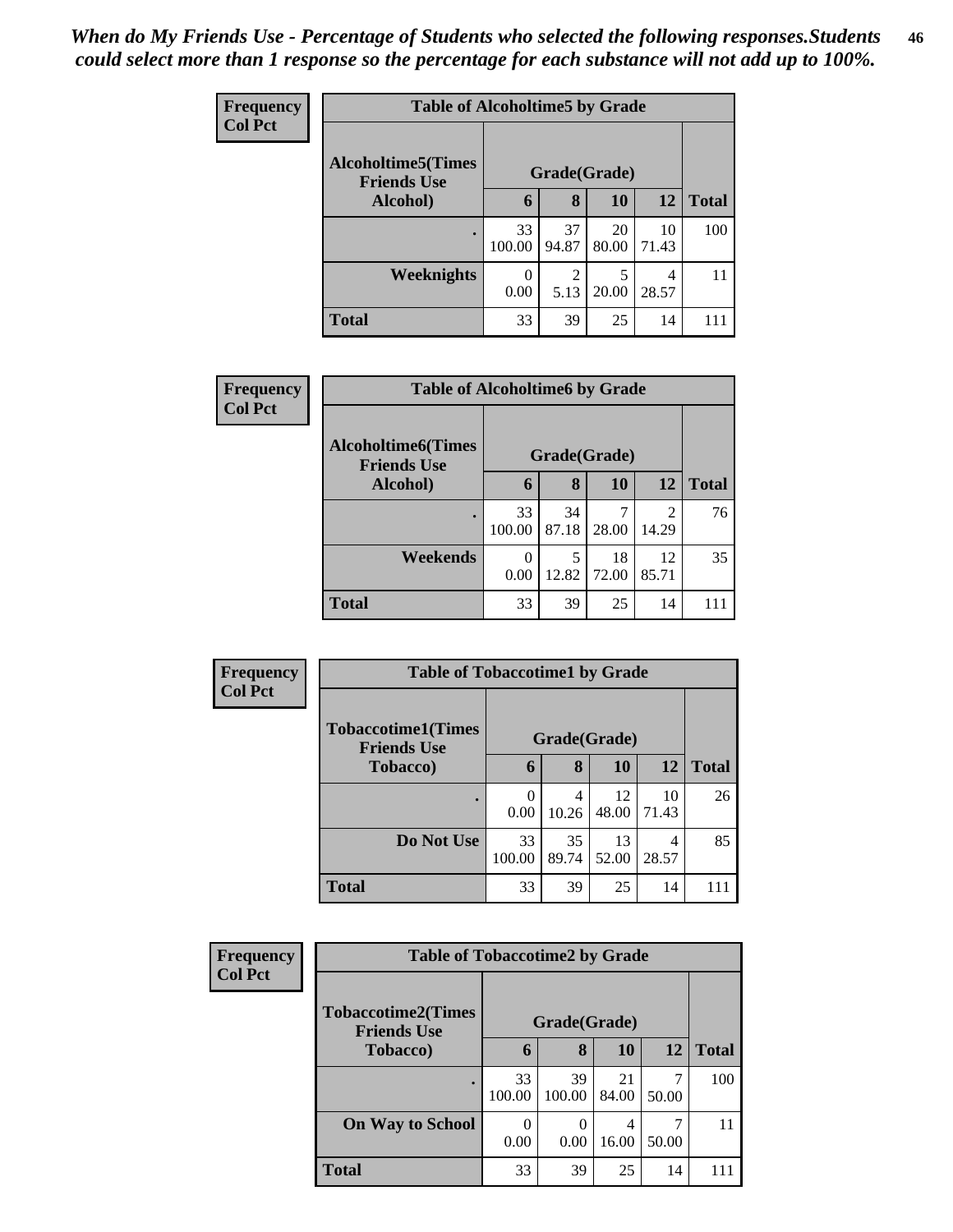| <b>Frequency</b> | <b>Table of Tobaccotime3 by Grade</b>           |              |                  |             |             |              |  |  |
|------------------|-------------------------------------------------|--------------|------------------|-------------|-------------|--------------|--|--|
| <b>Col Pct</b>   | <b>Tobaccotime3(Times</b><br><b>Friends Use</b> |              | Grade(Grade)     |             |             |              |  |  |
|                  | <b>Tobacco</b> )                                | 6            | 8                | 10          | 12          | <b>Total</b> |  |  |
|                  | $\bullet$                                       | 33<br>100.00 | 39<br>100.00     | 22<br>88.00 | 12<br>85.71 | 106          |  |  |
|                  | <b>During School</b>                            | 0<br>0.00    | $\Omega$<br>0.00 | 3<br>12.00  | 14.29       | 5            |  |  |
|                  | <b>Total</b>                                    | 33           | 39               | 25          | 14          | 111          |  |  |

| Frequency<br><b>Col Pct</b> | <b>Table of Tobaccotime4 by Grade</b> |              |             |             |             |              |  |
|-----------------------------|---------------------------------------|--------------|-------------|-------------|-------------|--------------|--|
|                             | <b>Tobaccotime4(Times</b>             | Grade(Grade) |             |             |             |              |  |
|                             | <b>Friends Use Tobacco)</b>           | 6            | 8           | 10          | 12          | <b>Total</b> |  |
|                             |                                       | 33<br>100.00 | 38<br>97.44 | 23<br>92.00 | 13<br>92.86 | 107          |  |
|                             | <b>On Way Home From School</b>        | 0.00         | 2.56        | 2<br>8.00   | 7.14        |              |  |
|                             | <b>Total</b>                          | 33           | 39          | 25          | 14          | 111          |  |

| Frequency      |                                                  | <b>Table of Tobaccotime5 by Grade</b> |             |             |       |              |  |  |  |
|----------------|--------------------------------------------------|---------------------------------------|-------------|-------------|-------|--------------|--|--|--|
| <b>Col Pct</b> | <b>Tobaccotime5</b> (Times<br><b>Friends Use</b> | Grade(Grade)                          |             |             |       |              |  |  |  |
|                | <b>Tobacco</b> )                                 | 6                                     | 8           | 10          | 12    | <b>Total</b> |  |  |  |
|                |                                                  | 33<br>100.00                          | 37<br>94.87 | 17<br>68.00 | 50.00 | 94           |  |  |  |
|                | <b>Weeknights</b>                                | 0<br>0.00                             | 5.13        | 8<br>32.00  | 50.00 | 17           |  |  |  |
|                | <b>Total</b>                                     | 33                                    | 39          | 25          | 14    | 111          |  |  |  |

| Frequency      | <b>Table of Tobaccotime6 by Grade</b>           |                  |             |             |             |              |  |
|----------------|-------------------------------------------------|------------------|-------------|-------------|-------------|--------------|--|
| <b>Col Pct</b> | <b>Tobaccotime6(Times</b><br><b>Friends Use</b> | Grade(Grade)     |             |             |             |              |  |
|                | <b>Tobacco</b> )                                | 6                | 8           | 10          | 12          | <b>Total</b> |  |
|                |                                                 | 33<br>100.00     | 35<br>89.74 | 13<br>52.00 | 3<br>21.43  | 84           |  |
|                | Weekends                                        | $\Omega$<br>0.00 | 4<br>10.26  | 12<br>48.00 | 11<br>78.57 | 27           |  |
|                | <b>Total</b>                                    | 33               | 39          | 25          | 14          | 111          |  |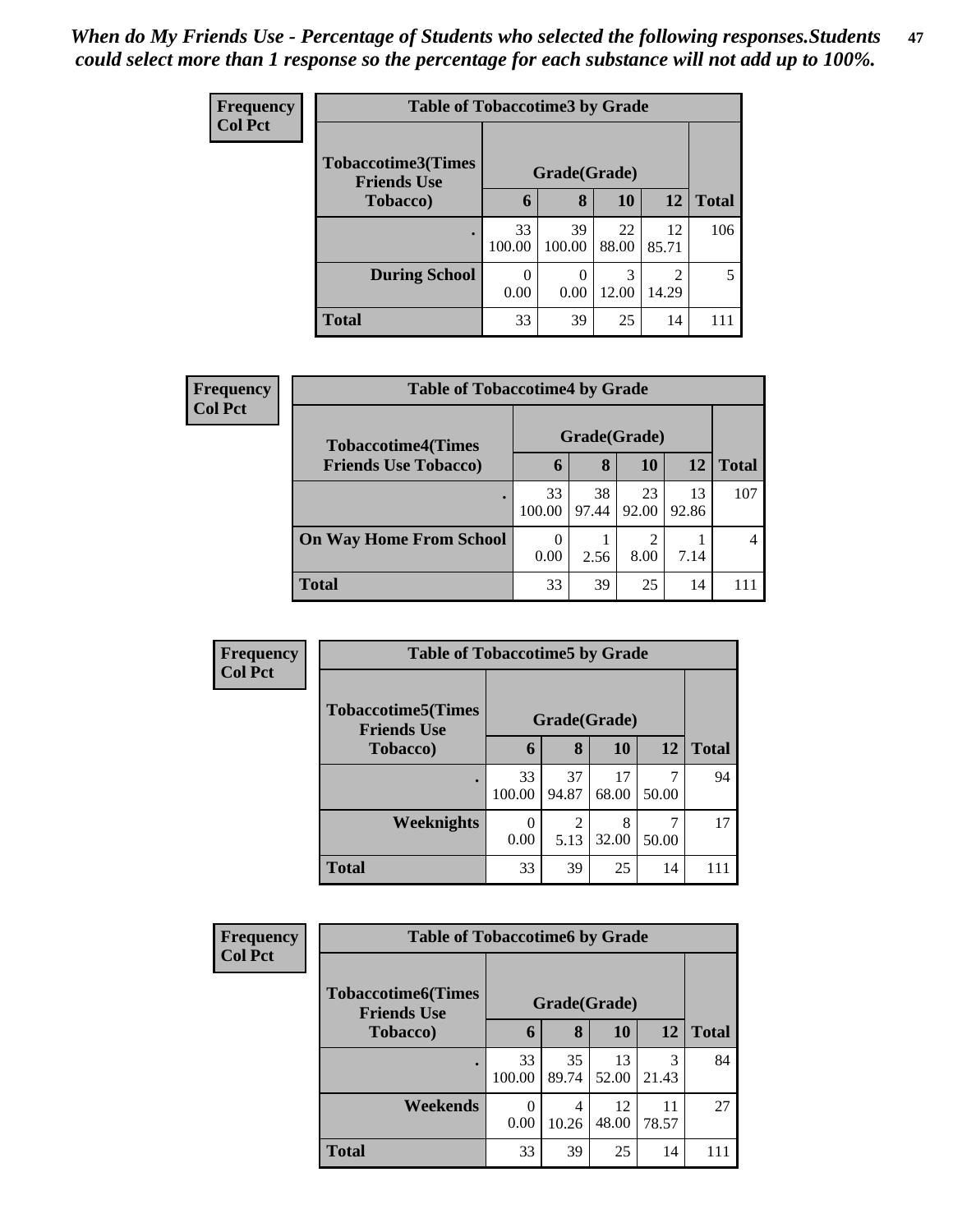| Frequency | <b>Table of Marijuanatime1 by Grade</b> |                  |                       |             |           |              |  |
|-----------|-----------------------------------------|------------------|-----------------------|-------------|-----------|--------------|--|
| Col Pct   | <b>Marijuanatime1(Times</b>             |                  |                       |             |           |              |  |
|           | <b>Friends Use</b><br>Marijuana)        | 6                | Grade(Grade)<br>8     | <b>10</b>   | <b>12</b> | <b>Total</b> |  |
|           | ٠                                       | $\theta$<br>0.00 | $\mathcal{D}$<br>5.13 | 3<br>12.00  | 50.00     | 12           |  |
|           | Do Not Use                              | 33<br>100.00     | 37<br>94.87           | 22<br>88.00 | 50.00     | 99           |  |
|           | <b>Total</b>                            | 33               | 39                    | 25          | 14        | 111          |  |

| <b>Frequency</b> |                                                    | <b>Table of Marijuanatime2 by Grade</b> |                  |              |             |              |  |  |  |
|------------------|----------------------------------------------------|-----------------------------------------|------------------|--------------|-------------|--------------|--|--|--|
| <b>Col Pct</b>   | <b>Marijuanatime2</b> (Times<br><b>Friends Use</b> | Grade(Grade)                            |                  |              |             |              |  |  |  |
|                  | Marijuana)                                         | $\mathbf b$                             | 8                | 10           | 12          | <b>Total</b> |  |  |  |
|                  |                                                    | 33<br>100.00                            | 39<br>100.00     | 25<br>100.00 | 10<br>71.43 | 107          |  |  |  |
|                  | <b>On Way to School</b>                            | 0<br>0.00                               | $\Omega$<br>0.00 | 0<br>0.00    | 4<br>28.57  | 4            |  |  |  |
|                  | <b>Total</b>                                       | 33                                      | 39               | 25           | 14          | 111          |  |  |  |

| Frequency      | <b>Table of Marijuanatime3 by Grade</b>    |              |             |              |             |                |  |  |
|----------------|--------------------------------------------|--------------|-------------|--------------|-------------|----------------|--|--|
| <b>Col Pct</b> | Marijuanatime3(Times<br><b>Friends Use</b> | Grade(Grade) |             |              |             |                |  |  |
|                | Marijuana)                                 | 6            | 8           | <b>10</b>    | 12          | <b>Total</b>   |  |  |
|                |                                            | 33<br>100.00 | 38<br>97.44 | 25<br>100.00 | 13<br>92.86 | 109            |  |  |
|                | <b>During School</b>                       | 0<br>0.00    | 2.56        | 0.00         | 7.14        | $\overline{2}$ |  |  |
|                | <b>Total</b>                               | 33           | 39          | 25           | 14          | 111            |  |  |

| <b>Frequency</b><br><b>Col Pct</b> | <b>Table of Marijuanatime4 by Grade</b> |                  |              |              |             |               |
|------------------------------------|-----------------------------------------|------------------|--------------|--------------|-------------|---------------|
|                                    | <b>Marijuanatime4</b> (Times            | Grade(Grade)     |              |              |             |               |
|                                    | <b>Friends Use Marijuana</b> )          | 6                | 8            | 10           | 12          | <b>Total</b>  |
|                                    |                                         | 33<br>100.00     | 39<br>100.00 | 25<br>100.00 | 11<br>78.57 | 108           |
|                                    | <b>On Way Home From School</b>          | $\theta$<br>0.00 | 0.00         | 0.00         | 3<br>21.43  | $\mathcal{R}$ |
|                                    | Total                                   | 33               | 39           | 25           | 14          |               |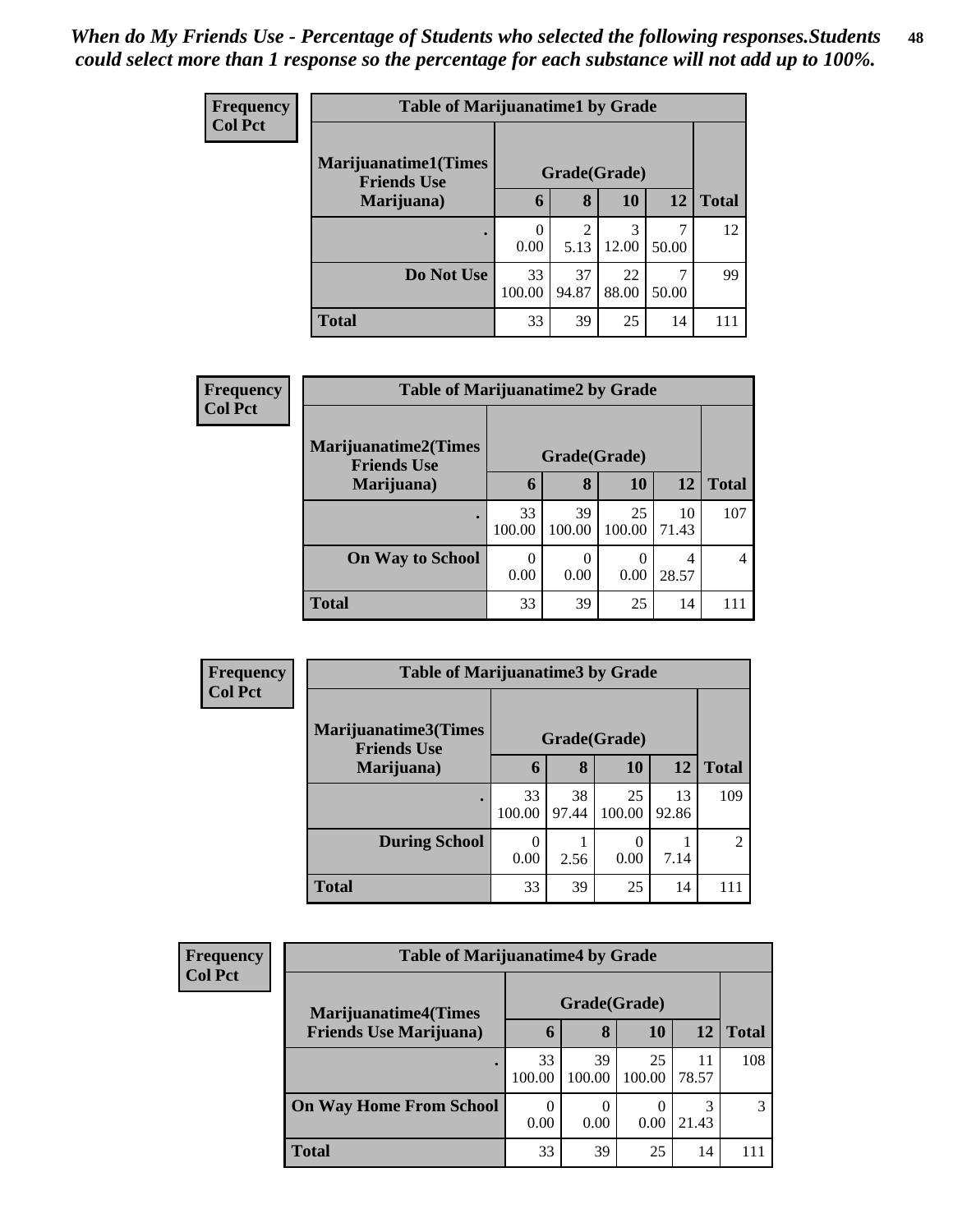| <b>Frequency</b> | <b>Table of Marijuanatime5 by Grade</b>            |                     |                  |             |           |              |  |
|------------------|----------------------------------------------------|---------------------|------------------|-------------|-----------|--------------|--|
| <b>Col Pct</b>   | <b>Marijuanatime5</b> (Times<br><b>Friends Use</b> | Grade(Grade)        |                  |             |           |              |  |
|                  | Marijuana)                                         | $\ddot{\mathbf{b}}$ | 8                | <b>10</b>   | <b>12</b> | <b>Total</b> |  |
|                  |                                                    | 33<br>100.00        | 39<br>100.00     | 24<br>96.00 | 50.00     | 103          |  |
|                  | Weeknights                                         | 0<br>0.00           | $\Omega$<br>0.00 | 4.00        | 50.00     | 8            |  |
|                  | <b>Total</b>                                       | 33                  | 39               | 25          | 14        | 111          |  |

| Frequency      | <b>Table of Marijuanatime6 by Grade</b>           |              |             |             |            |              |  |
|----------------|---------------------------------------------------|--------------|-------------|-------------|------------|--------------|--|
| <b>Col Pct</b> | <b>Marijuanatime6(Times</b><br><b>Friends Use</b> | Grade(Grade) |             |             |            |              |  |
|                | Marijuana)                                        | 6            | 8           | <b>10</b>   | 12         | <b>Total</b> |  |
|                | ٠                                                 | 33<br>100.00 | 38<br>97.44 | 21<br>84.00 | 8<br>57.14 | 100          |  |
|                | Weekends                                          | 0.00         | 2.56        | 4<br>16.00  | 6<br>42.86 | 11           |  |
|                | <b>Total</b>                                      | 33           | 39          | 25          | 14         | 111          |  |

| <b>Frequency</b><br><b>Col Pct</b> | <b>Table of Otherdrugtime1 by Grade</b>                 |              |             |                        |            |              |  |  |
|------------------------------------|---------------------------------------------------------|--------------|-------------|------------------------|------------|--------------|--|--|
|                                    | <b>Otherdrugtime1(Times</b><br><b>Friends Use Other</b> | Grade(Grade) |             |                        |            |              |  |  |
|                                    | <b>Illegal Drugs</b> )                                  | 6            | 8           | 10                     | <b>12</b>  | <b>Total</b> |  |  |
|                                    |                                                         | 0.00         | 2<br>5.13   | $\mathfrak{D}$<br>8.00 | 35.71      | 9            |  |  |
|                                    | Do Not Use                                              | 33<br>100.00 | 37<br>94.87 | 23<br>92.00            | 9<br>64.29 | 102          |  |  |
|                                    | <b>Total</b>                                            | 33           | 39          | 25                     | 14         | 111          |  |  |

| Frequency      |                                                         | <b>Table of Otherdrugtime2 by Grade</b> |              |              |             |              |  |  |
|----------------|---------------------------------------------------------|-----------------------------------------|--------------|--------------|-------------|--------------|--|--|
| <b>Col Pct</b> | <b>Otherdrugtime2(Times</b><br><b>Friends Use Other</b> | Grade(Grade)                            |              |              |             |              |  |  |
|                | <b>Illegal Drugs</b> )                                  | 6                                       | 8            | 10           | 12          | <b>Total</b> |  |  |
|                |                                                         | 33<br>100.00                            | 39<br>100.00 | 25<br>100.00 | 13<br>92.86 | 110          |  |  |
|                | <b>On Way to School</b>                                 | $\left( \right)$<br>0.00                | 0.00         | 0.00         | 7.14        |              |  |  |
|                | <b>Total</b>                                            | 33                                      | 39           | 25           | 14          | 111          |  |  |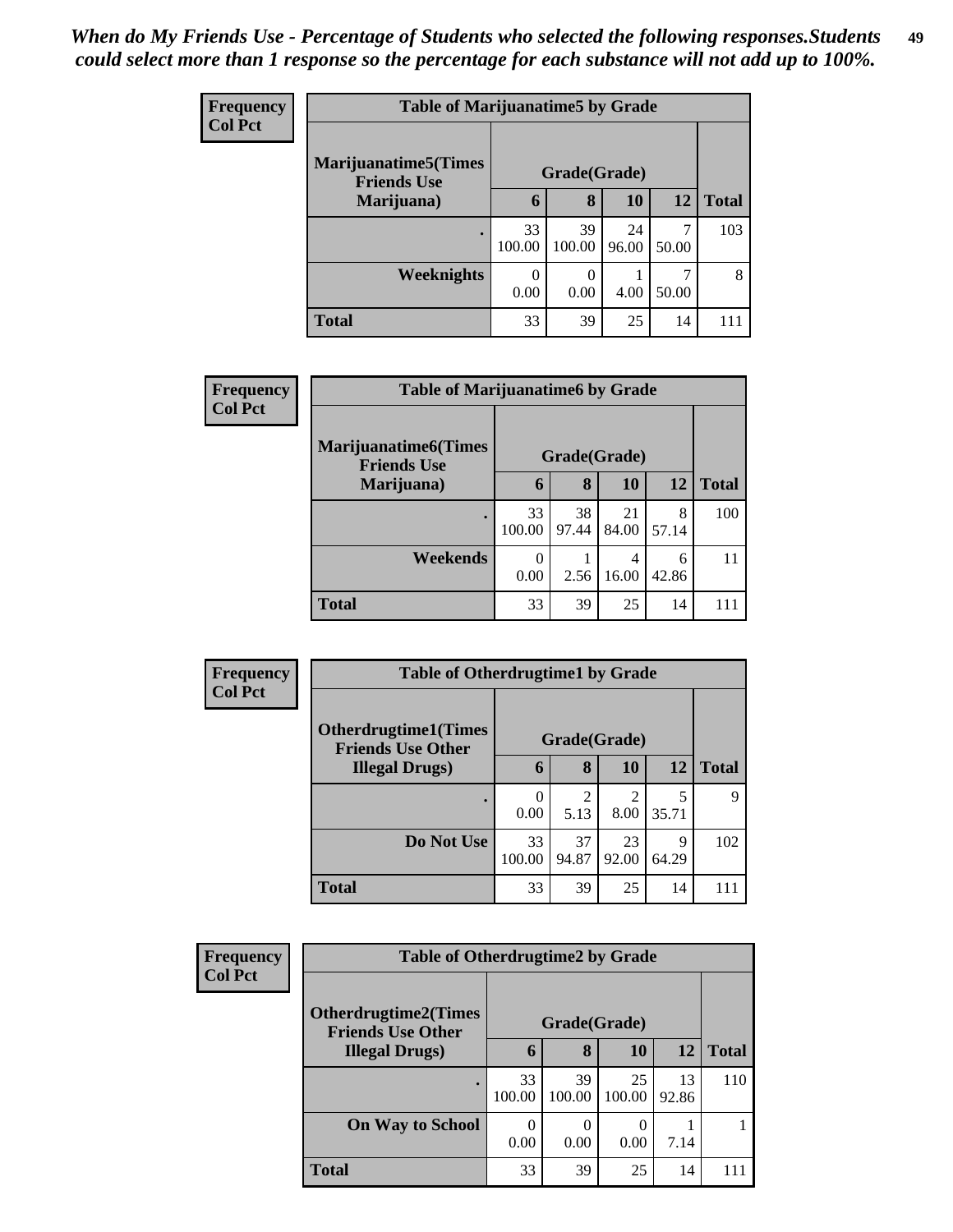| <b>Frequency</b> |                                                                            | <b>Table of Otherdrugtime3 by Grade</b> |        |        |        |              |  |  |
|------------------|----------------------------------------------------------------------------|-----------------------------------------|--------|--------|--------|--------------|--|--|
| <b>Col Pct</b>   |                                                                            |                                         |        |        |        |              |  |  |
|                  | Otherdrugtime3(Times<br><b>Friends Use Other</b><br><b>Illegal Drugs</b> ) | Grade(Grade)                            |        |        |        |              |  |  |
|                  |                                                                            | 6                                       | 8      | 10     | 12     | <b>Total</b> |  |  |
|                  |                                                                            | 33                                      | 39     | 25     | 14     | 111          |  |  |
|                  |                                                                            | 100.00                                  | 100.00 | 100.00 | 100.00 |              |  |  |
|                  | <b>Total</b>                                                               | 33                                      | 39     | 25     | 14     |              |  |  |

| Frequency      | <b>Table of Otherdrugtime4 by Grade</b>                         |                  |             |              |             |              |
|----------------|-----------------------------------------------------------------|------------------|-------------|--------------|-------------|--------------|
| <b>Col Pct</b> | <b>Otherdrugtime4(Times</b><br><b>Friends Use Other Illegal</b> | Grade(Grade)     |             |              |             |              |
|                | Drugs)                                                          | $\mathbf b$      | 8           | <b>10</b>    | 12          | <b>Total</b> |
|                |                                                                 | 33<br>100.00     | 38<br>97.44 | 25<br>100.00 | 13<br>92.86 | 109          |
|                | <b>On Way Home From School</b>                                  | $\theta$<br>0.00 | 2.56        | 0<br>0.00    | 7.14        | 2            |
|                | <b>Total</b>                                                    | 33               | 39          | 25           | 14          | 111          |

| <b>Frequency</b> | <b>Table of Otherdrugtime5 by Grade</b>                  |              |                  |             |             |              |  |
|------------------|----------------------------------------------------------|--------------|------------------|-------------|-------------|--------------|--|
| <b>Col Pct</b>   | <b>Otherdrugtime5</b> (Times<br><b>Friends Use Other</b> | Grade(Grade) |                  |             |             |              |  |
|                  | <b>Illegal Drugs</b> )                                   | 6            | 8                | <b>10</b>   | <b>12</b>   | <b>Total</b> |  |
|                  |                                                          | 33<br>100.00 | 39<br>100.00     | 24<br>96.00 | 12<br>85.71 | 108          |  |
|                  | <b>Weeknights</b>                                        | 0<br>0.00    | $\Omega$<br>0.00 | 4.00        | 14.29       | 3            |  |
|                  | <b>Total</b>                                             | 33           | 39               | 25          | 14          | 111          |  |

| <b>Frequency</b> | <b>Table of Otherdrugtime6 by Grade</b>                 |              |             |             |            |              |
|------------------|---------------------------------------------------------|--------------|-------------|-------------|------------|--------------|
| <b>Col Pct</b>   | <b>Otherdrugtime6(Times</b><br><b>Friends Use Other</b> | Grade(Grade) |             |             |            |              |
|                  | <b>Illegal Drugs)</b>                                   | 6            | 8           | <b>10</b>   | 12         | <b>Total</b> |
|                  |                                                         | 33<br>100.00 | 38<br>97.44 | 23<br>92.00 | 9<br>64.29 | 103          |
|                  | Weekends                                                | 0<br>0.00    | 2.56        | 2<br>8.00   | 35.71      | 8            |
|                  | <b>Total</b>                                            | 33           | 39          | 25          | 14         | 111          |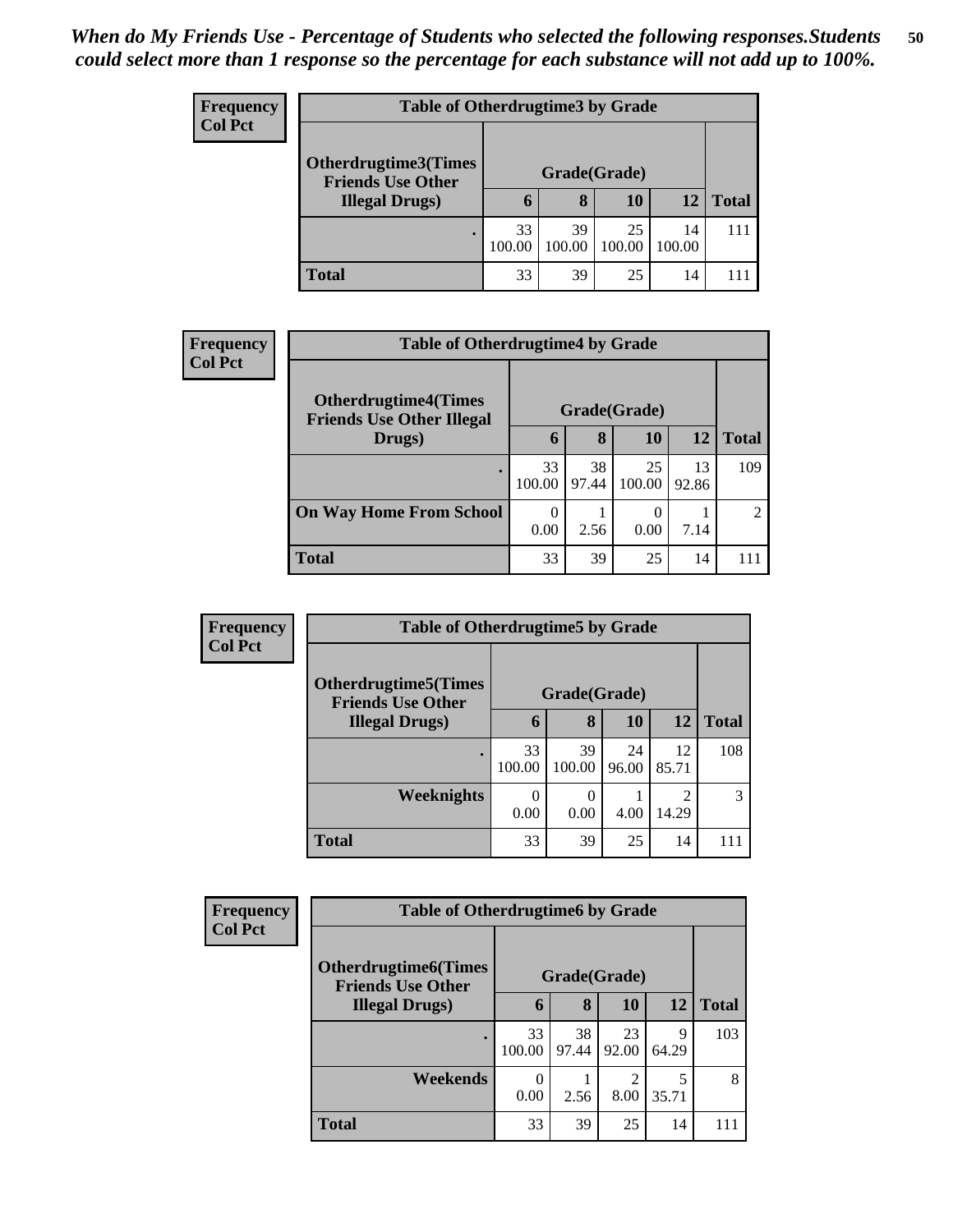| <b>Frequency</b> | <b>Table of Educationalcohol by Grade</b>                                                                                     |              |                   |             |            |              |  |  |
|------------------|-------------------------------------------------------------------------------------------------------------------------------|--------------|-------------------|-------------|------------|--------------|--|--|
| <b>Col Pct</b>   | Educationalcohol(I<br>have been taught<br>about alcohol,<br>tobacco,<br>and other drugs<br>within the last<br>year at school) | 6            | Grade(Grade)<br>8 | 10          | 12         | <b>Total</b> |  |  |
|                  | <b>Yes</b>                                                                                                                    | 33<br>100.00 | 39<br>100.00      | 21<br>84.00 | 6<br>42.86 | 99           |  |  |
|                  | N <sub>0</sub>                                                                                                                | 0<br>0.00    | 0<br>0.00         | 4<br>16.00  | 8<br>57.14 | 12           |  |  |
|                  | <b>Total</b>                                                                                                                  | 33           | 39                | 25          | 14         | 111          |  |  |

| <b>Frequency</b> |                             | <b>Table of Eversmoked by Grade</b> |              |             |            |              |  |  |  |
|------------------|-----------------------------|-------------------------------------|--------------|-------------|------------|--------------|--|--|--|
| <b>Col Pct</b>   | Eversmoked(I<br>have smoked |                                     | Grade(Grade) |             |            |              |  |  |  |
|                  | a cigarette)                | 6                                   | 8            | 10          | 12         | <b>Total</b> |  |  |  |
|                  | Yes                         | 3.03                                | 3<br>7.69    | 4<br>16.00  | 7<br>50.00 | 15           |  |  |  |
|                  | N <sub>0</sub>              | 32<br>96.97                         | 36<br>92.31  | 21<br>84.00 | 7<br>50.00 | 96           |  |  |  |
|                  | <b>Total</b>                | 33                                  | 39           | 25          | 14         | 111          |  |  |  |

| <b>Frequency</b> | <b>Table of Drovedrinking by Grade</b>                                          |          |          |                               |                             |                |
|------------------|---------------------------------------------------------------------------------|----------|----------|-------------------------------|-----------------------------|----------------|
| <b>Col Pct</b>   | Drovedrinking(In<br>the past 30 days I<br>have driven a car<br>or other vehicle |          |          | Grade(Grade)                  |                             |                |
|                  | while I was<br>drinking alcohol)                                                | 6        | 8        | <b>10</b>                     | 12                          | <b>Total</b>   |
|                  | <b>Yes</b>                                                                      | 0        | $\Omega$ | 0                             | $\mathcal{D}_{\mathcal{L}}$ | $\overline{2}$ |
|                  |                                                                                 | ٠        |          | 0.00                          | 14.29                       |                |
|                  | N <sub>0</sub>                                                                  | $\Omega$ | $\Omega$ | 25                            | 12                          | 37             |
|                  |                                                                                 |          |          | 100.00                        | 85.71                       |                |
|                  | <b>Total</b>                                                                    | 0        | $\Omega$ | 25                            | 14                          | 39             |
|                  |                                                                                 |          |          | <b>Frequency Missing = 72</b> |                             |                |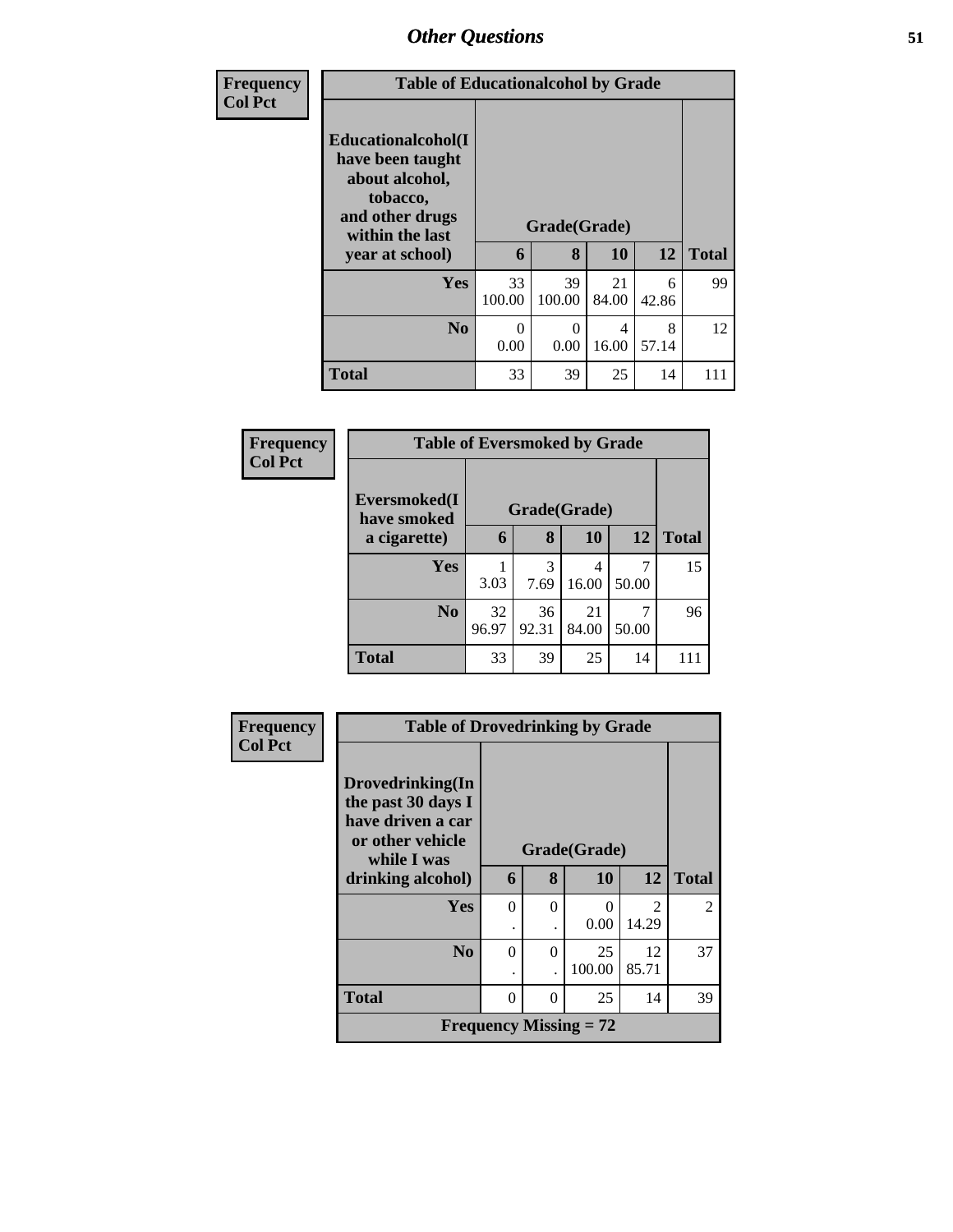| <b>Frequency</b> | <b>Table of Rodedrinking by Grade</b>                                                                                  |             |             |                    |                         |              |  |  |
|------------------|------------------------------------------------------------------------------------------------------------------------|-------------|-------------|--------------------|-------------------------|--------------|--|--|
| <b>Col Pct</b>   | Rodedrinking(In<br>the past 30 days<br>I have ridden in<br>a car with a<br>driver who had<br>been drinking<br>alcohol) | 6           | 8           | Grade(Grade)<br>10 | 12                      | <b>Total</b> |  |  |
|                  | <b>Yes</b>                                                                                                             | 5<br>15.15  | 6<br>15.38  | 5<br>20.00         | $\overline{2}$<br>14.29 | 18           |  |  |
|                  | N <sub>0</sub>                                                                                                         | 28<br>84.85 | 33<br>84.62 | 20<br>80.00        | 12<br>85.71             | 93           |  |  |
|                  | <b>Total</b>                                                                                                           | 33          | 39          | 25                 | 14                      | 111          |  |  |

| <b>Frequency</b> | <b>Table of Drugsschool by Grade</b>                                                                                                   |                  |                   |             |                         |              |
|------------------|----------------------------------------------------------------------------------------------------------------------------------------|------------------|-------------------|-------------|-------------------------|--------------|
| <b>Col Pct</b>   | <b>Drugsschool</b> (During<br>the past 12 months,<br>I have been offered,<br>sold,<br>or given illegal<br>drugs on school<br>property) | 6                | Grade(Grade)<br>8 | 10          | 12                      | <b>Total</b> |
|                  | <b>Yes</b>                                                                                                                             | $\Omega$<br>0.00 | $\Omega$<br>0.00  | 4.00        | $\mathfrak{D}$<br>14.29 | 3            |
|                  | No.                                                                                                                                    | 33<br>100.00     | 39<br>100.00      | 24<br>96.00 | 12<br>85.71             | 108          |
|                  | <b>Total</b>                                                                                                                           | 33               | 39                | 25          | 14                      | 111          |

| <b>Frequency</b> | <b>Table of Helpbullied by Grade</b>                                   |             |                        |                        |                  |              |
|------------------|------------------------------------------------------------------------|-------------|------------------------|------------------------|------------------|--------------|
| <b>Col Pct</b>   | $Helpb$ ullied $(I$<br>would help<br>someone who was<br>being bullied) | 6           | Grade(Grade)<br>8      | 10                     | 12               | <b>Total</b> |
|                  | <b>Strongly Agree</b>                                                  | 21<br>63.64 | 20<br>51.28            | 10<br>40.00            | 8<br>57.14       | 59           |
|                  | <b>Somewhat Agree</b>                                                  | 11<br>33.33 | 17<br>43.59            | 13<br>52.00            | 5<br>35.71       | 46           |
|                  | <b>Somewhat Disagree</b>                                               | 0<br>0.00   | $\mathfrak{D}$<br>5.13 | $\overline{2}$<br>8.00 | $\Omega$<br>0.00 | 4            |
|                  | <b>Strongly Disagree</b>                                               | 1<br>3.03   | 0<br>0.00              | $\Omega$<br>0.00       | 7.14             | 2            |
|                  | Total                                                                  | 33          | 39                     | 25                     | 14               | 111          |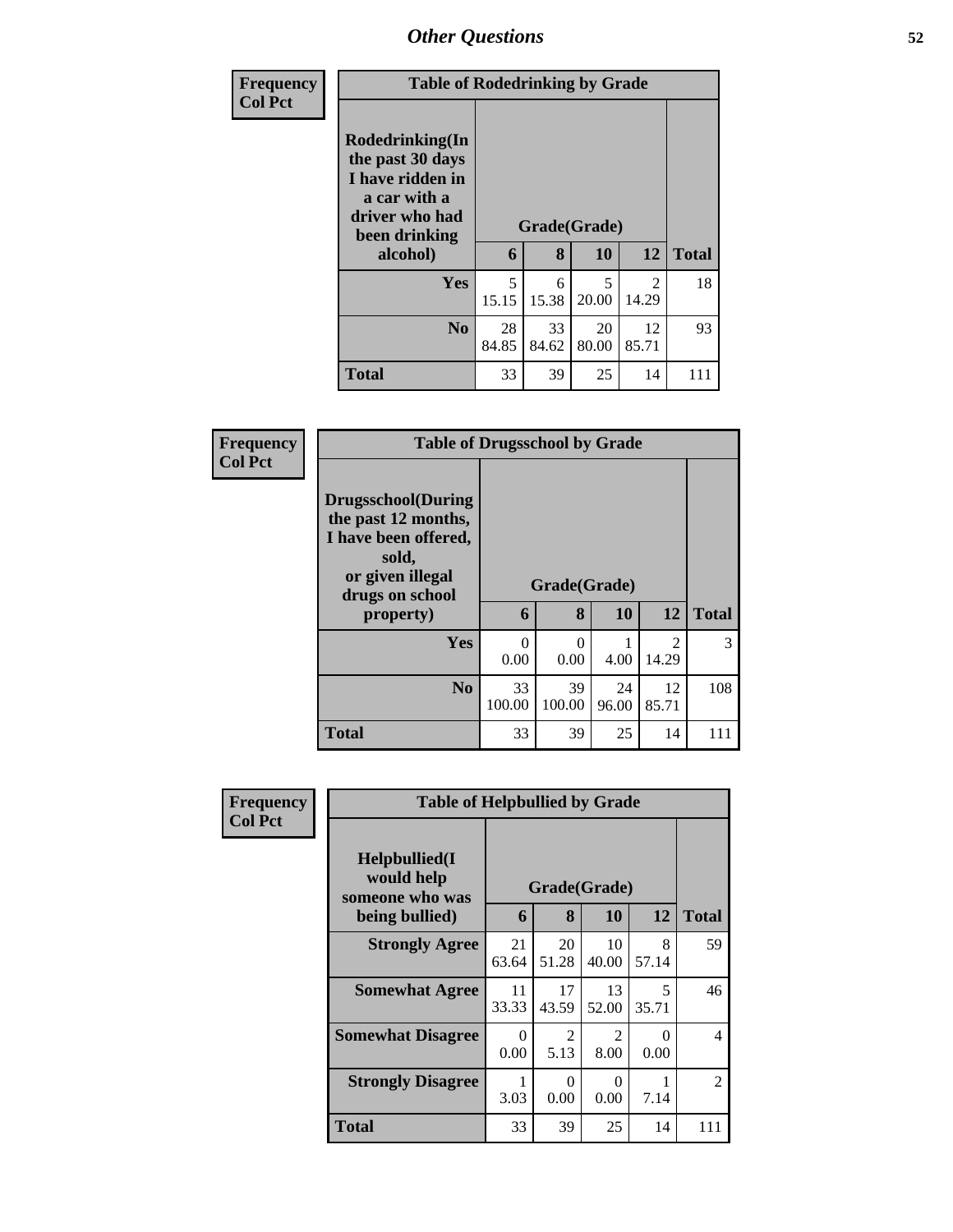| Frequency      | <b>Table of Grade by Bingedrinking</b> |                                                                                                                   |                                |                   |                        |                   |       |  |
|----------------|----------------------------------------|-------------------------------------------------------------------------------------------------------------------|--------------------------------|-------------------|------------------------|-------------------|-------|--|
| <b>Row Pct</b> |                                        | <b>Bingedrinking(I have drunk</b><br>five or more drinks of alcohol<br>at one sitting during the last 30<br>days) |                                |                   |                        |                   |       |  |
|                | Grade(Grade)                           | $\bf{0}$<br><b>Days</b>                                                                                           | 1 or<br>$\overline{2}$<br>days | 3 to<br>5<br>days | 20<br>to<br>29<br>days | All<br>30<br>days | Total |  |
|                | 6                                      | 33<br>100.00                                                                                                      | $\Omega$<br>0.00               | $\Omega$<br>0.00  | $\Omega$<br>0.00       | $\Omega$<br>0.00  | 33    |  |
|                | 8                                      | 37<br>94.87                                                                                                       | 1<br>2.56                      | $\Omega$<br>0.00  | $\Omega$<br>0.00       | 1<br>2.56         | 39    |  |
|                | 10                                     | 24<br>96.00                                                                                                       | $\Omega$<br>0.00               | $\Omega$<br>0.00  | $\Omega$<br>0.00       | 4.00              | 25    |  |
|                | 12                                     | 11<br>78.57                                                                                                       | 1<br>7.14                      | 1<br>7.14         | 1<br>7.14              | $\Omega$<br>0.00  | 14    |  |
|                | <b>Total</b>                           | 105                                                                                                               | $\overline{2}$                 | 1                 | 1                      | 2                 | 111   |  |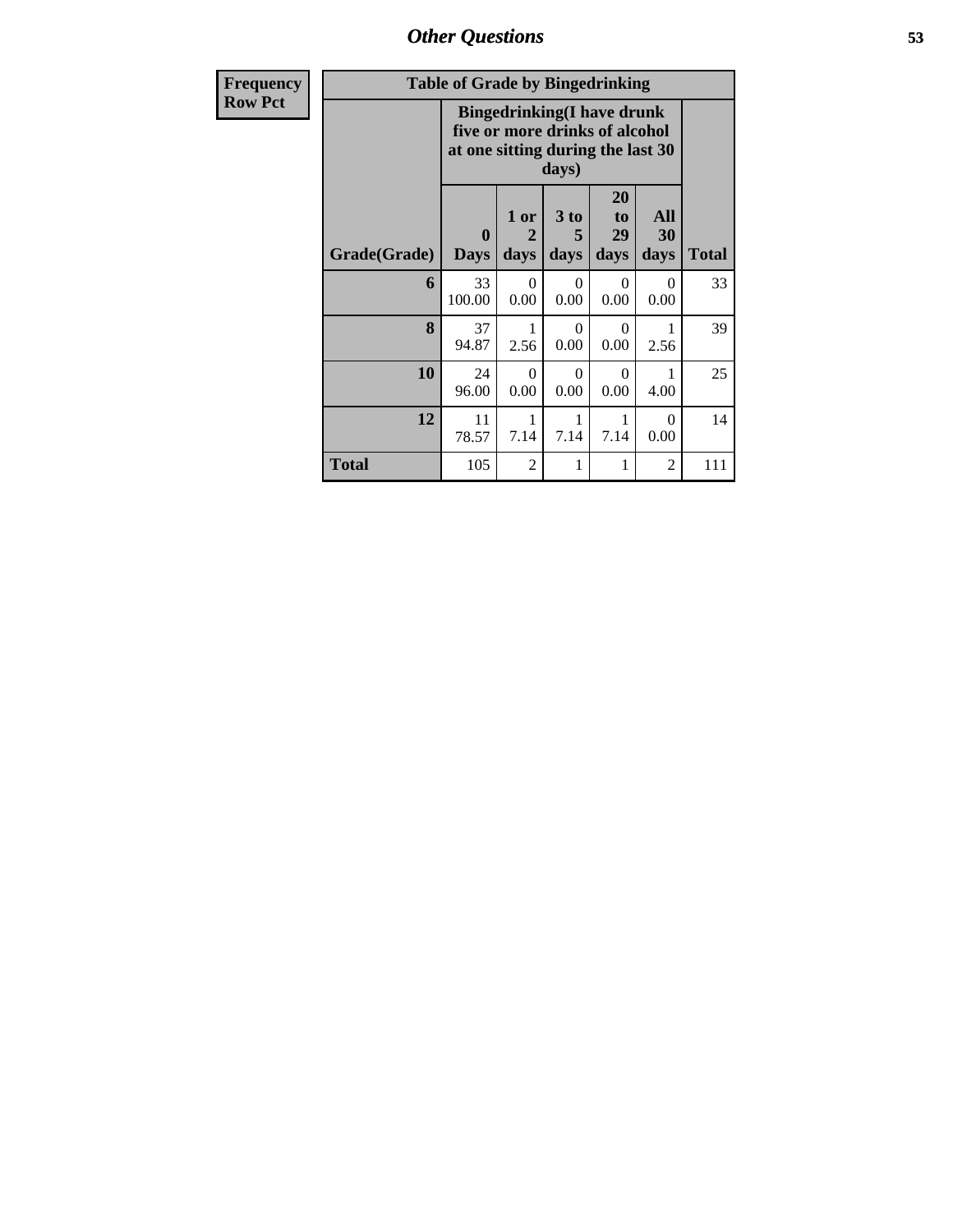**Frequency Row Pct**

| <b>Table of Grade by Dairy</b> |                          |                                                                 |                             |                                    |              |  |  |
|--------------------------------|--------------------------|-----------------------------------------------------------------|-----------------------------|------------------------------------|--------------|--|--|
|                                |                          | Dairy (I eat at least 3 servings of dairy<br>products each day) |                             |                                    |              |  |  |
| Grade(Grade)                   | <b>Strongly</b><br>Agree | <b>Somewhat</b><br>Agree                                        | Somewhat<br><b>Disagree</b> | <b>Strongly</b><br><b>Disagree</b> | <b>Total</b> |  |  |
| 6                              | 16<br>48.48              | 15<br>45.45                                                     | $\overline{2}$<br>6.06      | 0<br>0.00                          | 33           |  |  |
| 8                              | 10<br>25.64              | 22<br>56.41                                                     | 7<br>17.95                  | 0<br>0.00                          | 39           |  |  |
| 10                             | 8<br>32.00               | 12<br>48.00                                                     | 4<br>16.00                  | 4.00                               | 25           |  |  |
| 12                             | 6<br>42.86               | 5<br>35.71                                                      | 3<br>21.43                  | 0<br>0.00                          | 14           |  |  |
| <b>Total</b>                   | 40                       | 54                                                              | 16                          | 1                                  | 111          |  |  |

**Frequency Row Pct**

| <b>Table of Grade by Fruitveg</b> |                          |                                                                          |                             |                                    |              |  |  |
|-----------------------------------|--------------------------|--------------------------------------------------------------------------|-----------------------------|------------------------------------|--------------|--|--|
|                                   |                          | Fruitveg(I eat at least 5 servings of fruits<br>and vegetables each day) |                             |                                    |              |  |  |
| Grade(Grade)                      | <b>Strongly</b><br>Agree | Somewhat  <br>Agree                                                      | Somewhat<br><b>Disagree</b> | <b>Strongly</b><br><b>Disagree</b> | <b>Total</b> |  |  |
| 6                                 | 4<br>12.12               | 18<br>54.55                                                              | 8<br>24.24                  | 3<br>9.09                          | 33           |  |  |
| 8                                 | 4<br>10.26               | 22<br>56.41                                                              | 9<br>23.08                  | 4<br>10.26                         | 39           |  |  |
| 10                                | $\mathcal{R}$<br>12.00   | 13<br>52.00                                                              | 7<br>28.00                  | っ<br>8.00                          | 25           |  |  |
| 12                                | 3<br>21.43               | 6<br>42.86                                                               | 4<br>28.57                  | 7.14                               | 14           |  |  |
| <b>Total</b>                      | 14                       | 59                                                                       | 28                          | 10                                 | 111          |  |  |

**Frequency Row Pct**

| <b>Table of Grade by Cafeteriahealthy</b> |                          |                                                                       |                                 |                                    |              |  |  |  |
|-------------------------------------------|--------------------------|-----------------------------------------------------------------------|---------------------------------|------------------------------------|--------------|--|--|--|
|                                           |                          | Cafeteriahealthy (School meals in my<br>school cafeteria are healthy) |                                 |                                    |              |  |  |  |
| Grade(Grade)                              | <b>Strongly</b><br>Agree | Agree                                                                 | Somewhat   Somewhat<br>Disagree | <b>Strongly</b><br><b>Disagree</b> | <b>Total</b> |  |  |  |
| 6                                         | 2<br>6.06                | 10<br>30.30                                                           | 13<br>39.39                     | 8<br>24.24                         | 33           |  |  |  |
| 8                                         | 2.56                     | 18<br>46.15                                                           | 8<br>20.51                      | 12<br>30.77                        | 39           |  |  |  |
| 10                                        | 0<br>0.00                | $\overline{\mathcal{L}}$<br>20.00                                     | 5<br>20.00                      | 15<br>60.00                        | 25           |  |  |  |
| 12                                        | 0<br>0.00                | 3<br>21.43                                                            | 6<br>42.86                      | 5<br>35.71                         | 14           |  |  |  |
| <b>Total</b>                              | 3                        | 36                                                                    | 32                              | 40                                 |              |  |  |  |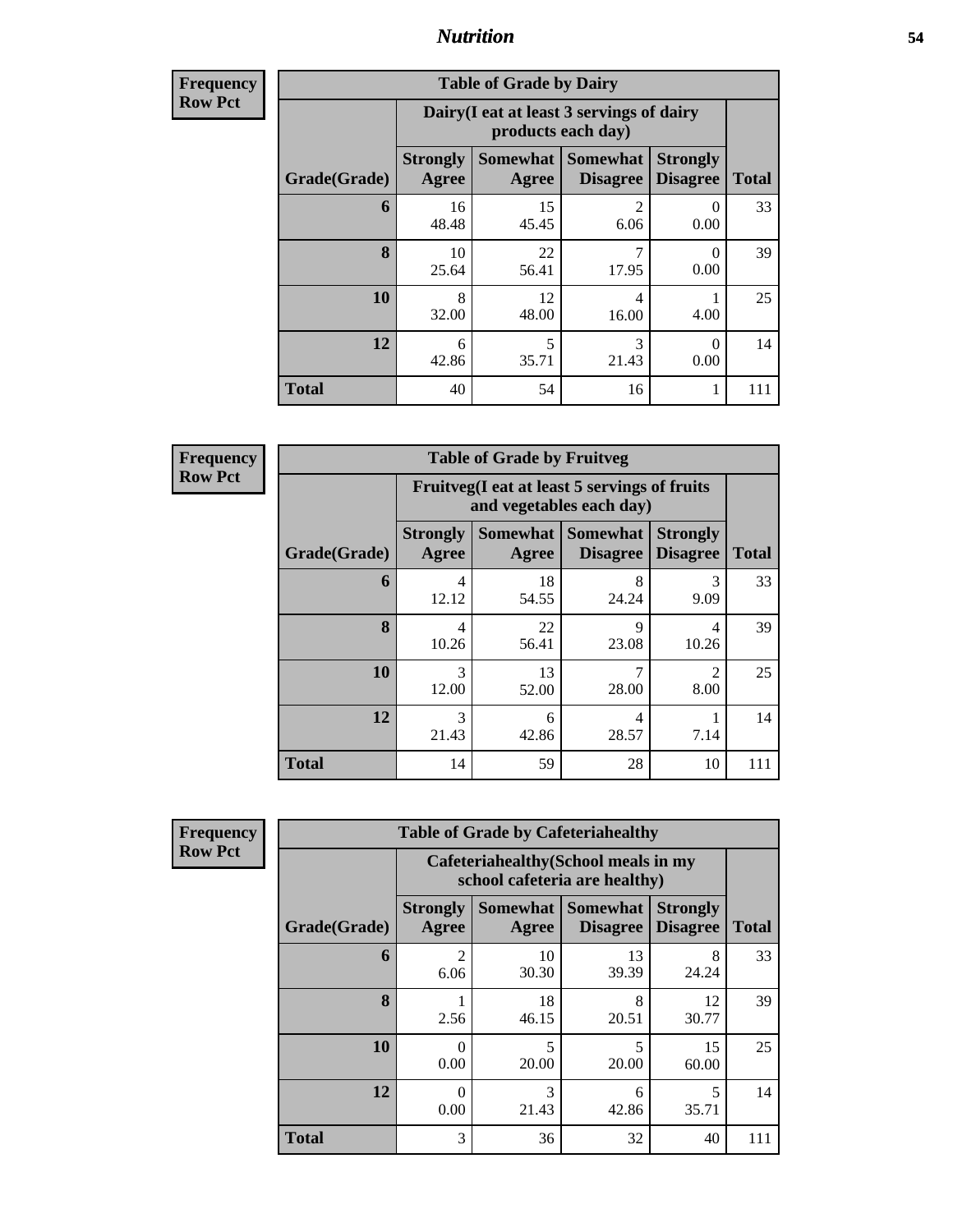| <b>Frequency</b><br>Row Pct |
|-----------------------------|
|                             |

| <b>Table of Grade by Cafeterianutrition</b> |                          |                                                                                           |                                    |                                    |              |  |  |
|---------------------------------------------|--------------------------|-------------------------------------------------------------------------------------------|------------------------------------|------------------------------------|--------------|--|--|
|                                             |                          | <b>Cafeterianutrition</b> (Facts about nutrition<br>are available in my school cafeteria) |                                    |                                    |              |  |  |
| Grade(Grade)                                | <b>Strongly</b><br>Agree | Somewhat  <br>Agree                                                                       | <b>Somewhat</b><br><b>Disagree</b> | <b>Strongly</b><br><b>Disagree</b> | <b>Total</b> |  |  |
| 6                                           | 3<br>9.09                | 12<br>36.36                                                                               | 5<br>15.15                         | 13<br>39.39                        | 33           |  |  |
| 8                                           | $\mathfrak{D}$<br>5.13   | 20<br>51.28                                                                               | 8<br>20.51                         | Q<br>23.08                         | 39           |  |  |
| 10                                          | 4.00                     | $\overline{\phantom{0}}$<br>20.00                                                         | 7<br>28.00                         | 12<br>48.00                        | 25           |  |  |
| 12                                          | $\mathfrak{D}$<br>14.29  | 4<br>28.57                                                                                | 4<br>28.57                         | 4<br>28.57                         | 14           |  |  |
| <b>Total</b>                                | 8                        | 41                                                                                        | 24                                 | 38                                 | 111          |  |  |

**Frequency Row Pct**

| <b>Table of Grade by Schoollunch</b> |                                 |                                                                 |                                   |                                    |              |  |  |
|--------------------------------------|---------------------------------|-----------------------------------------------------------------|-----------------------------------|------------------------------------|--------------|--|--|
|                                      |                                 | Schoollunch(I eat school lunch three or<br>more times per week) |                                   |                                    |              |  |  |
| Grade(Grade)                         | <b>Strongly</b><br><b>Agree</b> | Agree                                                           | Somewhat   Somewhat  <br>Disagree | <b>Strongly</b><br><b>Disagree</b> | <b>Total</b> |  |  |
| 6                                    | 10<br>30.30                     | q<br>27.27                                                      | 5<br>15.15                        | 9<br>27.27                         | 33           |  |  |
| 8                                    | 21<br>53.85                     | 6<br>15.38                                                      | 4<br>10.26                        | 8<br>20.51                         | 39           |  |  |
| 10                                   | 13<br>52.00                     | 4<br>16.00                                                      | 4.00                              | 28.00                              | 25           |  |  |
| 12                                   | 3<br>21.43                      | 7.14                                                            | 0<br>0.00                         | 10<br>71.43                        | 14           |  |  |
| <b>Total</b>                         | 47                              | 20                                                              | 10                                | 34                                 | 111          |  |  |

**Frequency Row Pct**

| <b>Table of Grade by Foodchoices</b> |                          |                                                                    |                                    |                                    |              |  |  |
|--------------------------------------|--------------------------|--------------------------------------------------------------------|------------------------------------|------------------------------------|--------------|--|--|
|                                      |                          | Foodchoices(I make healthy food choices in<br>my school cafeteria) |                                    |                                    |              |  |  |
| Grade(Grade)                         | <b>Strongly</b><br>Agree | Somewhat<br>Agree                                                  | <b>Somewhat</b><br><b>Disagree</b> | <b>Strongly</b><br><b>Disagree</b> | <b>Total</b> |  |  |
| 6                                    | 10<br>30.30              | 20<br>60.61                                                        | 0<br>0.00                          | 3<br>9.09                          | 33           |  |  |
| 8                                    | 17.95                    | 20<br>51.28                                                        | 5<br>12.82                         | 17.95                              | 39           |  |  |
| 10                                   | 3<br>12.00               | 11<br>44.00                                                        | 5<br>20.00                         | 6<br>24.00                         | 25           |  |  |
| 12                                   | $\mathfrak{D}$<br>14.29  | $\mathfrak{D}$<br>14.29                                            | 3<br>21.43                         | 50.00                              | 14           |  |  |
| Total                                | 22                       | 53                                                                 | 13                                 | 23                                 | 111          |  |  |

٦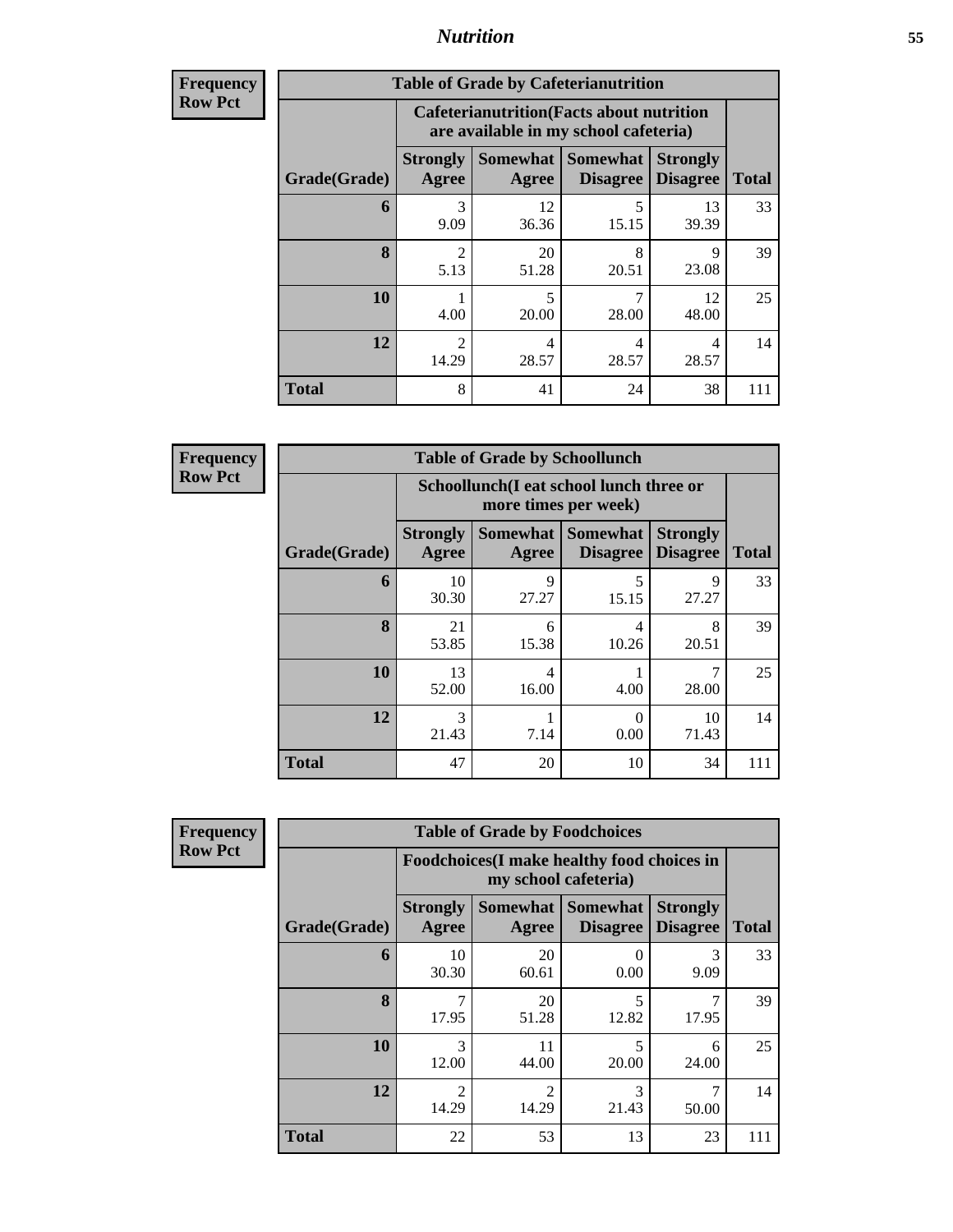| <b>Frequency</b><br>Row Pct |
|-----------------------------|

| <b>Table of Grade by Wholewheat</b> |                                                                                                             |             |                                        |                                    |              |  |  |  |
|-------------------------------------|-------------------------------------------------------------------------------------------------------------|-------------|----------------------------------------|------------------------------------|--------------|--|--|--|
|                                     | Wholewheat (There are whole wheat and<br>multigrain breads and cereals available in<br>my school cafeteria) |             |                                        |                                    |              |  |  |  |
| Grade(Grade)                        | <b>Strongly</b><br>Agree                                                                                    | Agree       | Somewhat   Somewhat<br><b>Disagree</b> | <b>Strongly</b><br><b>Disagree</b> | <b>Total</b> |  |  |  |
| 6                                   | 4<br>12.12                                                                                                  | 4<br>12.12  | 5<br>15.15                             | 20<br>60.61                        | 33           |  |  |  |
| 8                                   | 0<br>0.00                                                                                                   | 10<br>25.64 | 8<br>20.51                             | 21<br>53.85                        | 39           |  |  |  |
| 10                                  | $\Omega$<br>0.00                                                                                            | 3<br>12.00  | 5<br>20.00                             | 17<br>68.00                        | 25           |  |  |  |
| 12                                  | 7.14                                                                                                        | 7.14        | 3<br>21.43                             | 9<br>64.29                         | 14           |  |  |  |
| <b>Total</b>                        | 5                                                                                                           | 18          | 21                                     | 67                                 | 111          |  |  |  |

**Frequency Row Pct**

| <b>Table of Grade by Healthyvending</b> |                                                                                                                                               |                     |                                    |                                    |              |  |  |
|-----------------------------------------|-----------------------------------------------------------------------------------------------------------------------------------------------|---------------------|------------------------------------|------------------------------------|--------------|--|--|
|                                         | Healthyvending (If only healthy snacks and<br>beverages were available in the vending<br>machines during the school day,<br>I would buy them) |                     |                                    |                                    |              |  |  |
| Grade(Grade)                            | <b>Strongly</b><br>Agree                                                                                                                      | Somewhat  <br>Agree | <b>Somewhat</b><br><b>Disagree</b> | <b>Strongly</b><br><b>Disagree</b> | <b>Total</b> |  |  |
| 6                                       | 9<br>27.27                                                                                                                                    | 15<br>45.45         | 4<br>12.12                         | 5<br>15.15                         | 33           |  |  |
| $\mathbf{8}$                            | 12<br>30.77                                                                                                                                   | 12<br>30.77         | 7<br>17.95                         | 8<br>20.51                         | 39           |  |  |
| 10                                      | 4<br>16.00                                                                                                                                    | 28.00               | 6<br>24.00                         | 8<br>32.00                         | 25           |  |  |
| 12                                      | 4<br>28.57                                                                                                                                    | 6<br>42.86          | 0<br>0.00                          | 4<br>28.57                         | 14           |  |  |
| <b>Total</b>                            | 29                                                                                                                                            | 40                  | 17                                 | 25                                 | 111          |  |  |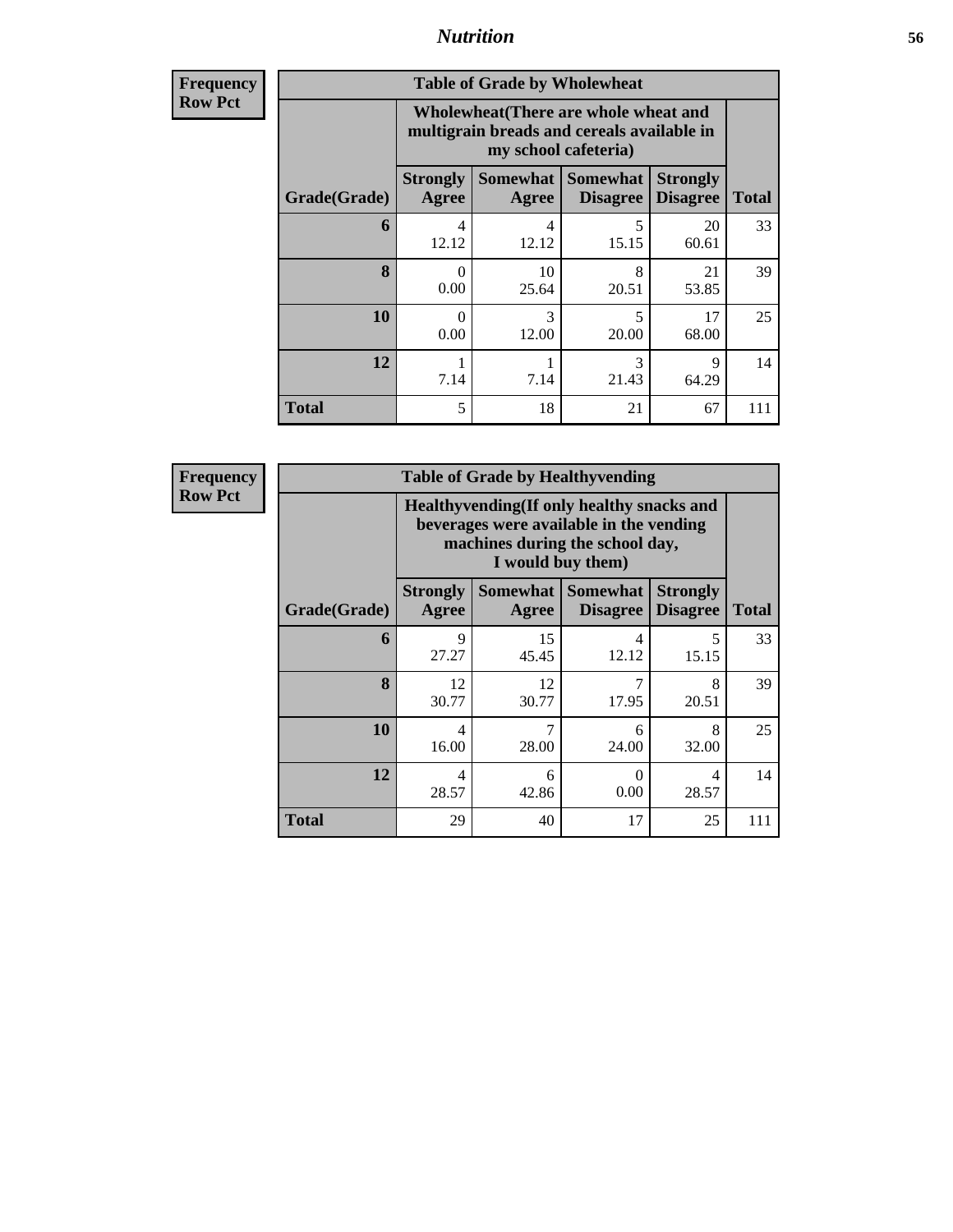**Frequency Row Pct**

| <b>Table of Grade by Schoolbreakfast</b> |                                                                                                                                        |             |                                             |                                    |              |  |  |
|------------------------------------------|----------------------------------------------------------------------------------------------------------------------------------------|-------------|---------------------------------------------|------------------------------------|--------------|--|--|
|                                          | Schoolbreakfast(If breakfast were<br>available at school,<br>but outside the cafeteria,<br>I would eat breakfast at school more often) |             |                                             |                                    |              |  |  |
| Grade(Grade)                             | <b>Strongly</b><br>Agree                                                                                                               | Agree       | <b>Somewhat Somewhat</b><br><b>Disagree</b> | <b>Strongly</b><br><b>Disagree</b> | <b>Total</b> |  |  |
| 6                                        | 10<br>30.30                                                                                                                            | 6<br>18.18  | 21.21                                       | 10<br>30.30                        | 33           |  |  |
| 8                                        | 17.95                                                                                                                                  | 14<br>35.90 | 5<br>12.82                                  | 13<br>33.33                        | 39           |  |  |
| 10                                       | 6<br>24.00                                                                                                                             | 9<br>36.00  | 3<br>12.00                                  | 28.00                              | 25           |  |  |
| 12                                       | $\overline{\phantom{1}}$<br>35.71                                                                                                      | 4<br>28.57  | 7.14                                        | 4<br>28.57                         | 14           |  |  |
| Total                                    | 28                                                                                                                                     | 33          | 16                                          | 34                                 | 111          |  |  |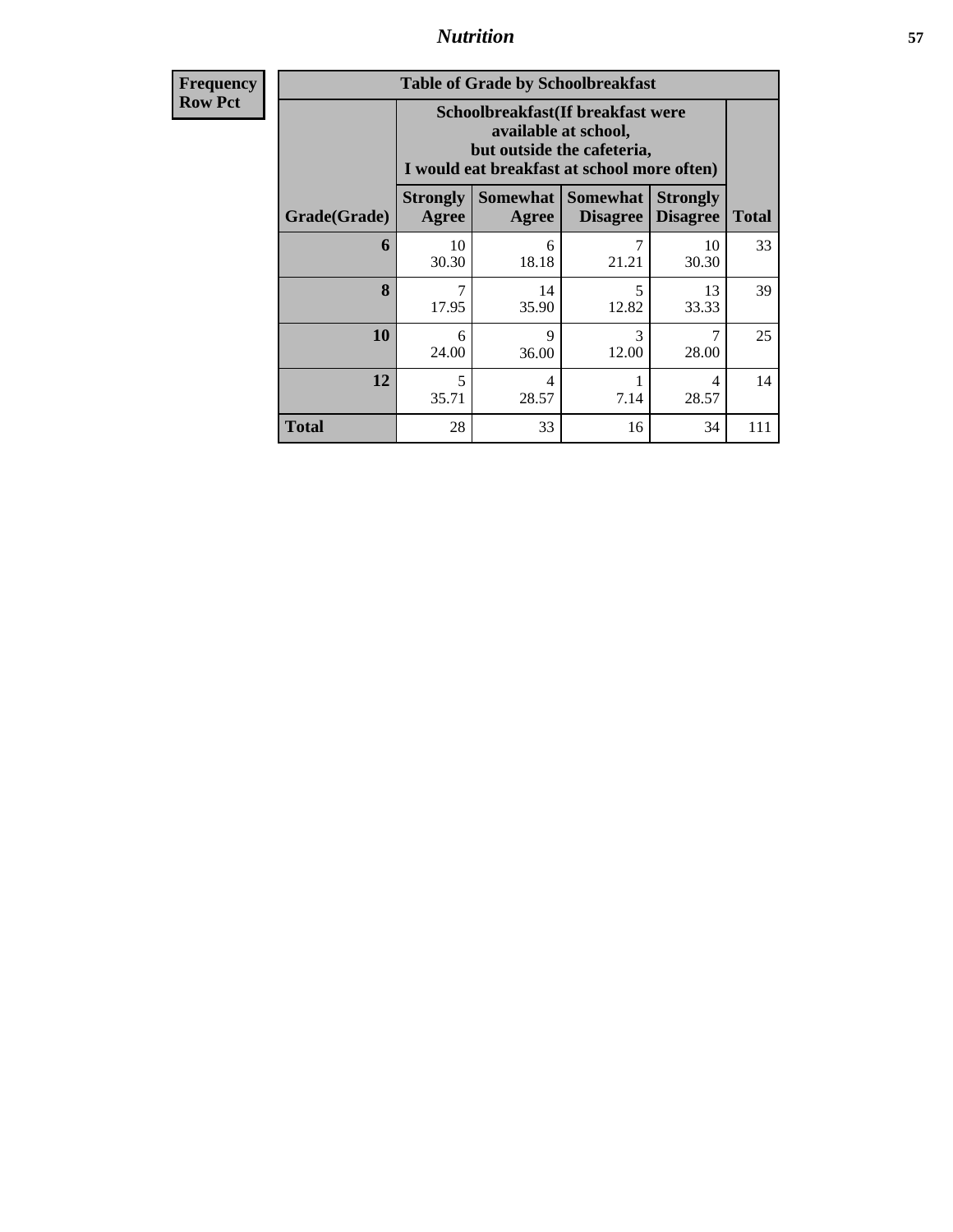| <b>Frequency</b> | <b>Table of Educationaids by Grade</b>                                                                    |             |                   |             |            |              |
|------------------|-----------------------------------------------------------------------------------------------------------|-------------|-------------------|-------------|------------|--------------|
| <b>Col Pct</b>   | <b>Educationaids</b> (I<br>have been<br>taught about<br><b>HIV/AIDS</b> at<br>school in the<br>past year) | 6           | Grade(Grade)<br>8 | 10          | 12         | <b>Total</b> |
|                  |                                                                                                           | 7           |                   |             |            |              |
|                  | <b>Yes</b>                                                                                                | 21.21       | 12<br>30.77       | 11<br>44.00 | 6<br>42.86 | 36           |
|                  | N <sub>0</sub>                                                                                            | 26<br>78.79 | 27<br>69.23       | 14<br>56.00 | 8<br>57.14 | 75           |
|                  | <b>Total</b>                                                                                              | 33          | 39                | 25          | 14         | 111          |

| Frequency      |                                                                                                                 |                        |            |              | <b>Table of Educationcharacter by Grade</b> |     |  |  |  |  |  |  |
|----------------|-----------------------------------------------------------------------------------------------------------------|------------------------|------------|--------------|---------------------------------------------|-----|--|--|--|--|--|--|
| <b>Col Pct</b> | <b>Educationcharacter</b> (I<br>have been taught<br>about character<br>education in the past<br>year at school) | Grade(Grade)<br>6      | <b>12</b>  | <b>Total</b> |                                             |     |  |  |  |  |  |  |
|                | <b>Yes</b>                                                                                                      | 31                     | 8<br>34    | 10<br>16     | 7                                           | 88  |  |  |  |  |  |  |
|                |                                                                                                                 | 93.94                  | 87.18      | 64.00        | 50.00                                       |     |  |  |  |  |  |  |
|                | No.                                                                                                             | $\mathfrak{D}$<br>6.06 | 5<br>12.82 | 9<br>36.00   | 7<br>50.00                                  | 23  |  |  |  |  |  |  |
|                | <b>Total</b>                                                                                                    | 33                     | 39         | 25           | 14                                          | 111 |  |  |  |  |  |  |

| Frequency      | <b>Table of Gradcoach1 by Grade</b>              |             |              |             |            |              |
|----------------|--------------------------------------------------|-------------|--------------|-------------|------------|--------------|
| <b>Col Pct</b> | Gradcoach1(I<br>know who my<br><b>Graduation</b> |             | Grade(Grade) |             |            |              |
|                | Coach is)                                        | 6           | 8            | 10          | 12         | <b>Total</b> |
|                | Yes                                              | 10<br>30.30 | 26<br>66.67  | 3<br>12.00  | 8<br>57.14 | 47           |
|                | N <sub>0</sub>                                   | 23<br>69.70 | 13<br>33.33  | 22<br>88.00 | 6<br>42.86 | 64           |
|                | <b>Total</b>                                     | 33          | 39           | 25          | 14         | 111          |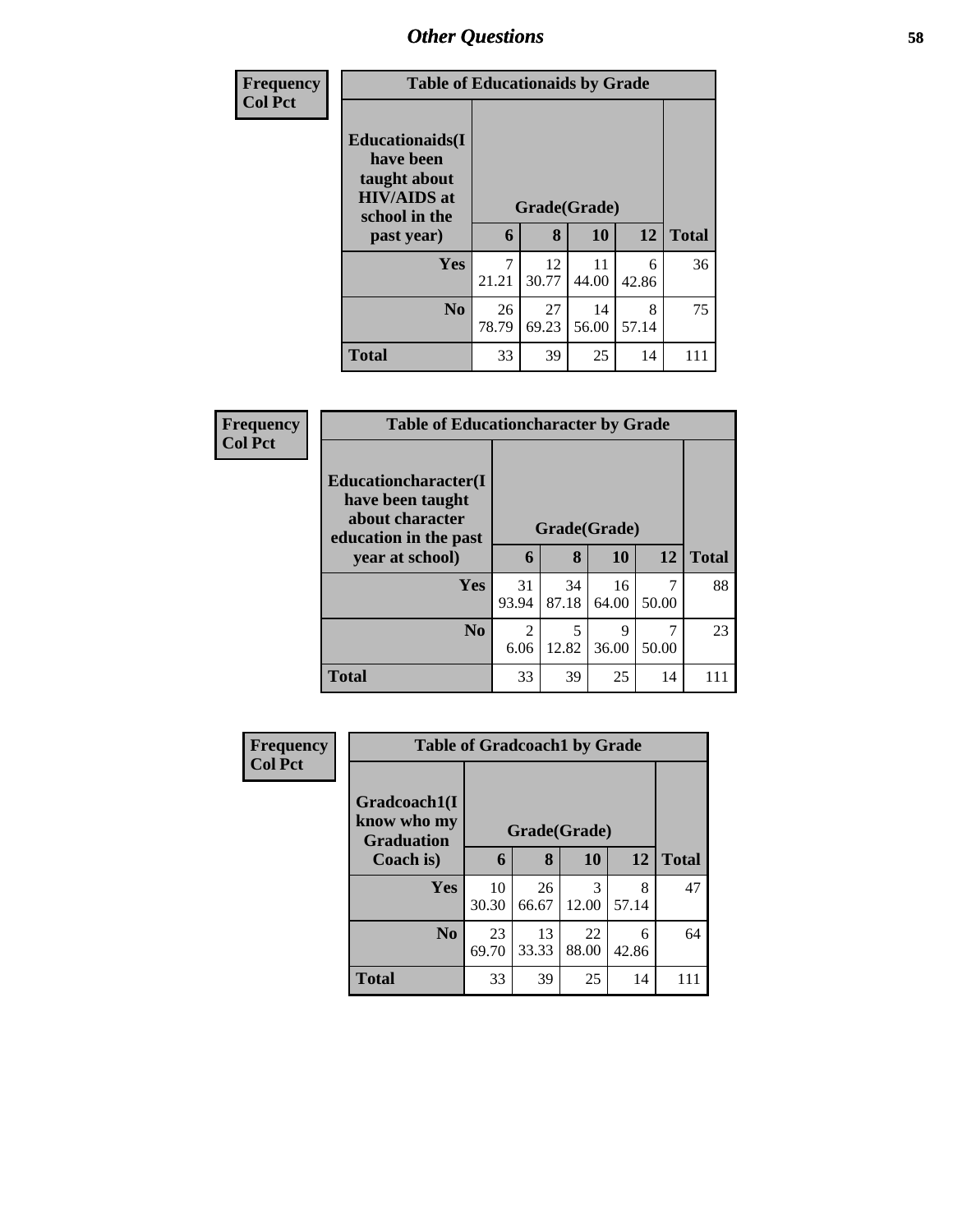| Frequency<br><b>Col Pct</b> |                                                           | <b>Table of Gradcoach2 by Grade</b> |              |             |            |              |  |  |  |
|-----------------------------|-----------------------------------------------------------|-------------------------------------|--------------|-------------|------------|--------------|--|--|--|
|                             | Gradcoach2(I<br>have<br>contacted my<br><b>Graduation</b> |                                     | Grade(Grade) |             |            |              |  |  |  |
|                             | Coach)                                                    | 6                                   | 8            | 10          | <b>12</b>  | <b>Total</b> |  |  |  |
|                             | <b>Yes</b>                                                | 9<br>27.27                          | 11<br>28.21  | 3<br>12.00  | 6<br>42.86 | 29           |  |  |  |
|                             | N <sub>0</sub>                                            | 24<br>72.73                         | 28<br>71.79  | 22<br>88.00 | 8<br>57.14 | 82           |  |  |  |
|                             | <b>Total</b>                                              | 33                                  | 39           | 25          | 14         | 111          |  |  |  |

| Frequency      | <b>Table of Gradcoach3 by Grade</b>                                         |             |              |             |            |              |
|----------------|-----------------------------------------------------------------------------|-------------|--------------|-------------|------------|--------------|
| <b>Col Pct</b> | Gradcoach3(I<br>have received<br>assistance<br>from my<br><b>Graduation</b> |             | Grade(Grade) |             |            |              |
|                | Coach)                                                                      | 6           | 8            | 10          | 12         | <b>Total</b> |
|                | Yes                                                                         | 6<br>18.18  | 10<br>25.64  | 1<br>4.00   | 5<br>35.71 | 22           |
|                | N <sub>0</sub>                                                              | 5<br>15.15  | 7<br>17.95   | 9<br>36.00  | 2<br>14.29 | 23           |
|                | Don't know                                                                  | 22<br>66.67 | 22<br>56.41  | 15<br>60.00 | 7<br>50.00 | 66           |
|                | <b>Total</b>                                                                | 33          | 39           | 25          | 14         | 111          |

| Frequency<br><b>Col Pct</b> |                                                                                                                                                                            |                  | <b>Table of Selfharm by Grade</b> |                        |                  |                          |  |  |  |
|-----------------------------|----------------------------------------------------------------------------------------------------------------------------------------------------------------------------|------------------|-----------------------------------|------------------------|------------------|--------------------------|--|--|--|
|                             | <b>Selfharm</b> (During<br>the past 12<br>months,<br>I harmed myself<br>on purpose<br><b>Suicideconsider</b><br>During the past<br>12 months,<br>I seriously<br>considered |                  | Grade(Grade)                      |                        |                  |                          |  |  |  |
|                             | suicide)                                                                                                                                                                   | 6                | 8                                 | <b>10</b>              | 12               | <b>Total</b>             |  |  |  |
|                             | <b>Yes</b>                                                                                                                                                                 | $\theta$<br>0.00 | $\mathfrak{D}$<br>5.13            | $\mathfrak{D}$<br>8.00 | $\Omega$<br>0.00 | $\overline{\mathcal{L}}$ |  |  |  |
|                             | N <sub>0</sub>                                                                                                                                                             | 33<br>100.00     | 37<br>94.87                       | 23<br>92.00            | 14<br>100.00     | 107                      |  |  |  |
|                             | <b>Total</b>                                                                                                                                                               | 33               | 39                                | 25                     | 14               | 111                      |  |  |  |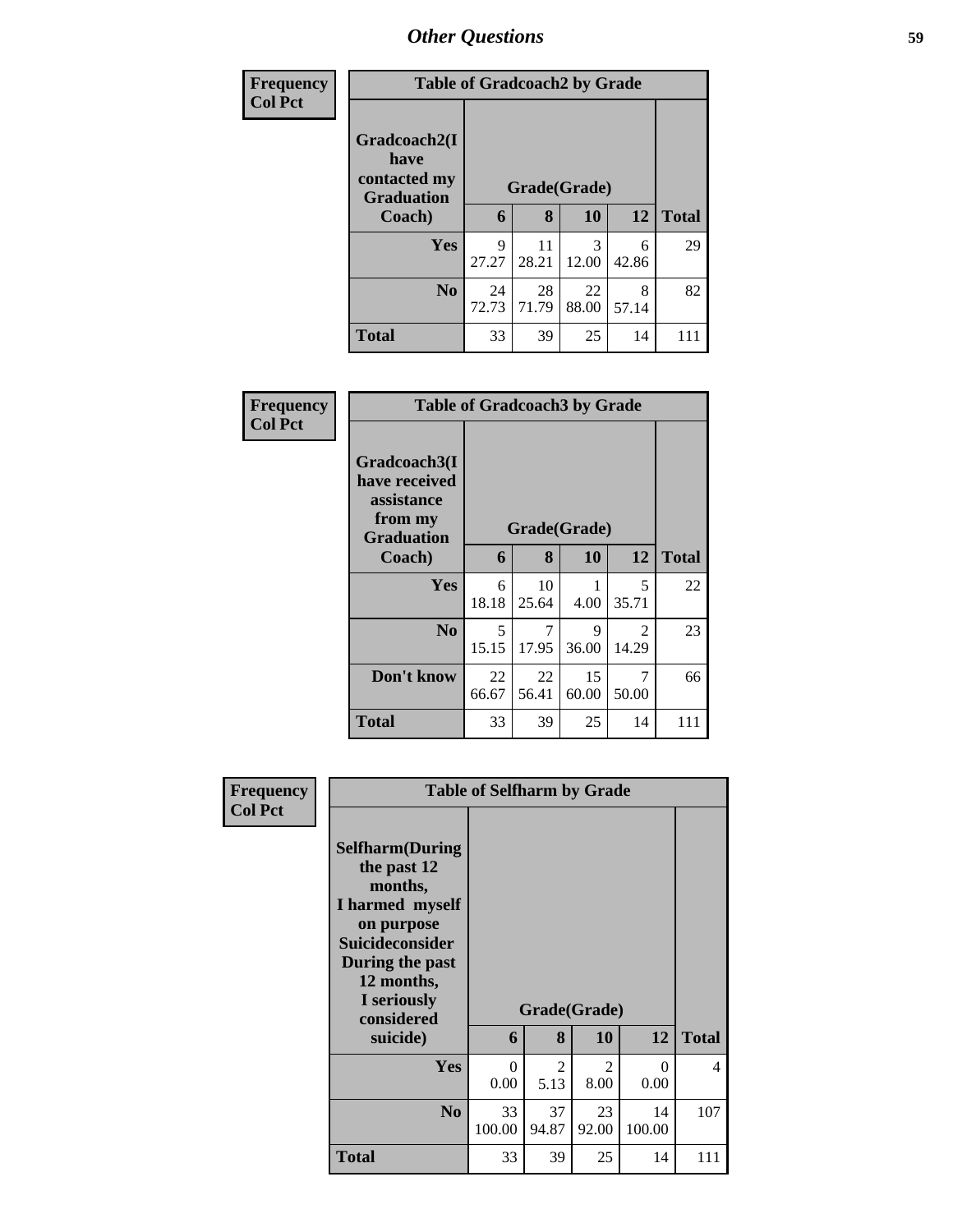| <b>Frequency</b> |                 | <b>Table of Suicideconsider by Grade</b> |              |              |              |              |  |  |  |
|------------------|-----------------|------------------------------------------|--------------|--------------|--------------|--------------|--|--|--|
| <b>Col Pct</b>   |                 |                                          | Grade(Grade) |              |              |              |  |  |  |
|                  | Suicideconsider | $\mathbf{D}$                             | 8            | 10           | 12           | <b>Total</b> |  |  |  |
|                  | N <sub>0</sub>  | 33<br>100.00                             | 39<br>100.00 | 25<br>100.00 | 14<br>100.00 | 11           |  |  |  |
|                  | Total           | 33                                       | 39           | 25           | 14           |              |  |  |  |

| <b>Frequency</b> | <b>Table of Suicideattempt by Grade</b>              |              |              |              |              |              |
|------------------|------------------------------------------------------|--------------|--------------|--------------|--------------|--------------|
| <b>Col Pct</b>   | Suicideattempt(I<br>have attempted<br>suicide in the |              | Grade(Grade) |              |              |              |
|                  | last year)                                           | 6            | 8            | 10           | 12           | <b>Total</b> |
|                  | N <sub>0</sub>                                       | 33<br>100.00 | 39<br>100.00 | 25<br>100.00 | 14<br>100.00 |              |
|                  | <b>Total</b>                                         | 33           | 39           | 25           | 14           |              |

| Frequency      | <b>Table of Instantmessaged by Grade</b>               |             |              |             |             |              |
|----------------|--------------------------------------------------------|-------------|--------------|-------------|-------------|--------------|
| <b>Col Pct</b> | Instantmessaged(I<br>have instant<br>messaged people I |             | Grade(Grade) |             |             |              |
|                | do not even know)                                      | 6           | 8            | 10          | 12          | <b>Total</b> |
|                | <b>Yes</b>                                             | 4<br>12.12  | 12<br>30.77  | 3<br>12.00  | 3<br>21.43  | 22           |
|                | N <sub>o</sub>                                         | 29<br>87.88 | 27<br>69.23  | 22<br>88.00 | 11<br>78.57 | 89           |
|                | <b>Total</b>                                           | 33          | 39           | 25          | 14          | 111          |

| Frequency      | <b>Table of Getsalong by Grade</b>                  |             |              |             |                  |              |
|----------------|-----------------------------------------------------|-------------|--------------|-------------|------------------|--------------|
| <b>Col Pct</b> | Getsalong(I get<br>along with other<br>students and |             | Grade(Grade) |             |                  |              |
|                | adults)                                             | 6           | 8            | 10          | 12               | <b>Total</b> |
|                | <b>Strongly Agree</b>                               | 19<br>57.58 | 27<br>69.23  | 12<br>48.00 | 11<br>78.57      | 69           |
|                | <b>Somewhat Agree</b>                               | 13<br>39.39 | 12<br>30.77  | 13<br>52.00 | 3<br>21.43       | 41           |
|                | <b>Somewhat Disagree</b>                            | 3.03        | 0<br>0.00    | 0<br>0.00   | $\Omega$<br>0.00 |              |
|                | <b>Total</b>                                        | 33          | 39           | 25          | 14               | 111          |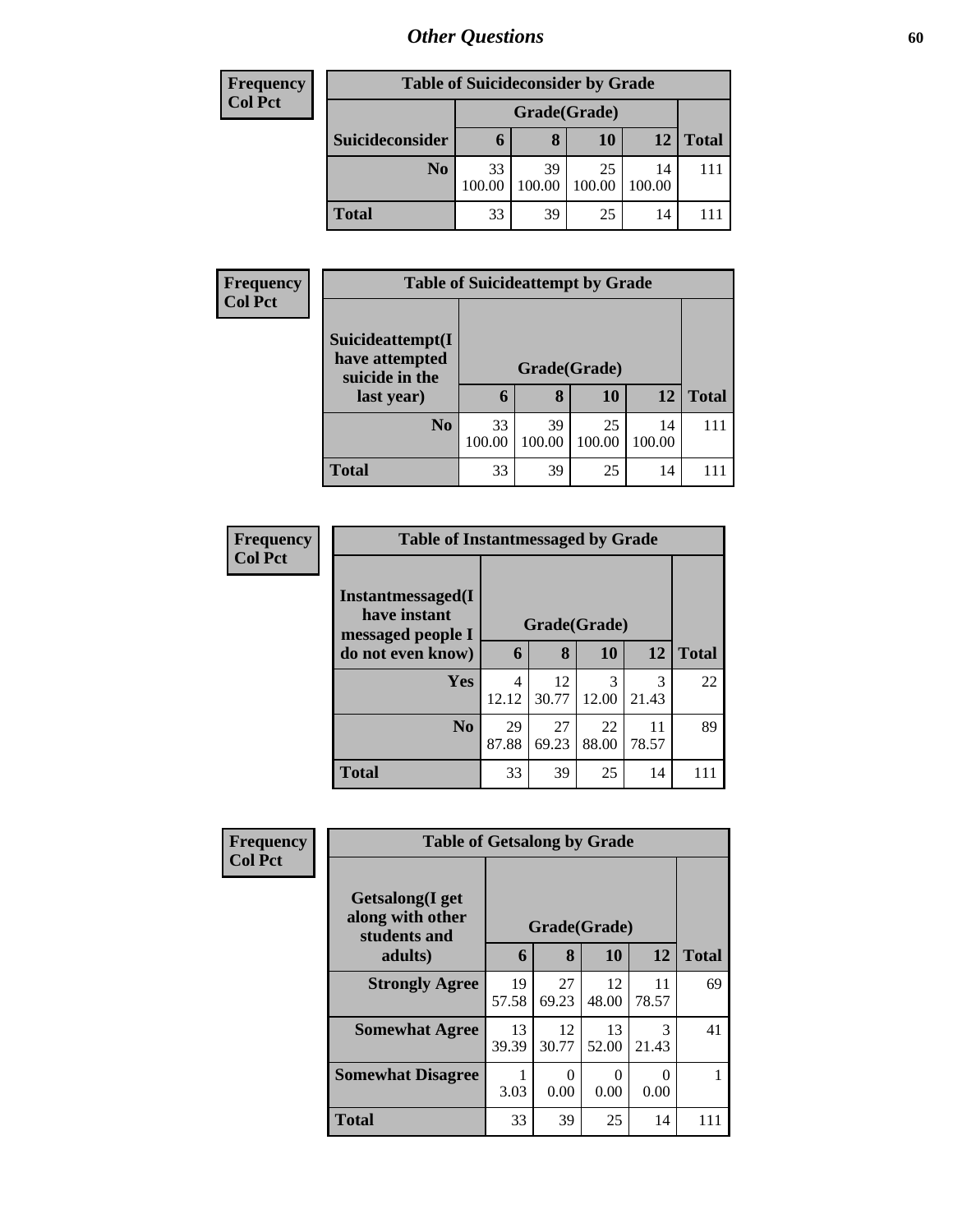| Frequency      | <b>Table of Safehome by Grade</b> |                        |             |             |                  |              |  |  |
|----------------|-----------------------------------|------------------------|-------------|-------------|------------------|--------------|--|--|
| <b>Col Pct</b> | Safehome(I feel                   | Grade(Grade)           |             |             |                  |              |  |  |
|                | safe at home)                     | 6                      | 8           | 10          | 12               | <b>Total</b> |  |  |
|                | <b>Strongly Agree</b>             | 31<br>93.94            | 34<br>87.18 | 21<br>84.00 | 13<br>92.86      | 99           |  |  |
|                | <b>Somewhat Agree</b>             | $\mathfrak{D}$<br>6.06 | 4<br>10.26  | 4<br>16.00  | 7.14             | 11           |  |  |
|                | <b>Strongly Disagree</b>          | $\Omega$<br>0.00       | 2.56        | 0.00        | $\Omega$<br>0.00 | 1            |  |  |
|                | <b>Total</b>                      | 33                     | 39          | 25          | 14               | 111          |  |  |

**Frequency Col Pct**

|                                                                                                   | <b>Table of Adulttalk by Grade</b> |             |                    |             |              |
|---------------------------------------------------------------------------------------------------|------------------------------------|-------------|--------------------|-------------|--------------|
| <b>Adulttalk(I</b><br>know an<br>adult at<br>school that<br>I can talk<br>with if I<br>need help) | 6                                  | 8           | Grade(Grade)<br>10 | 12          | <b>Total</b> |
| Yes                                                                                               | 33<br>100.00                       | 34<br>87.18 | 20<br>80.00        | 11<br>78.57 | 98           |
| N <sub>0</sub>                                                                                    | 0<br>0.00                          | 5<br>12.82  | 5<br>20.00         | 3<br>21.43  | 13           |
| <b>Total</b>                                                                                      | 33                                 | 39          | 25                 | 14          | 111          |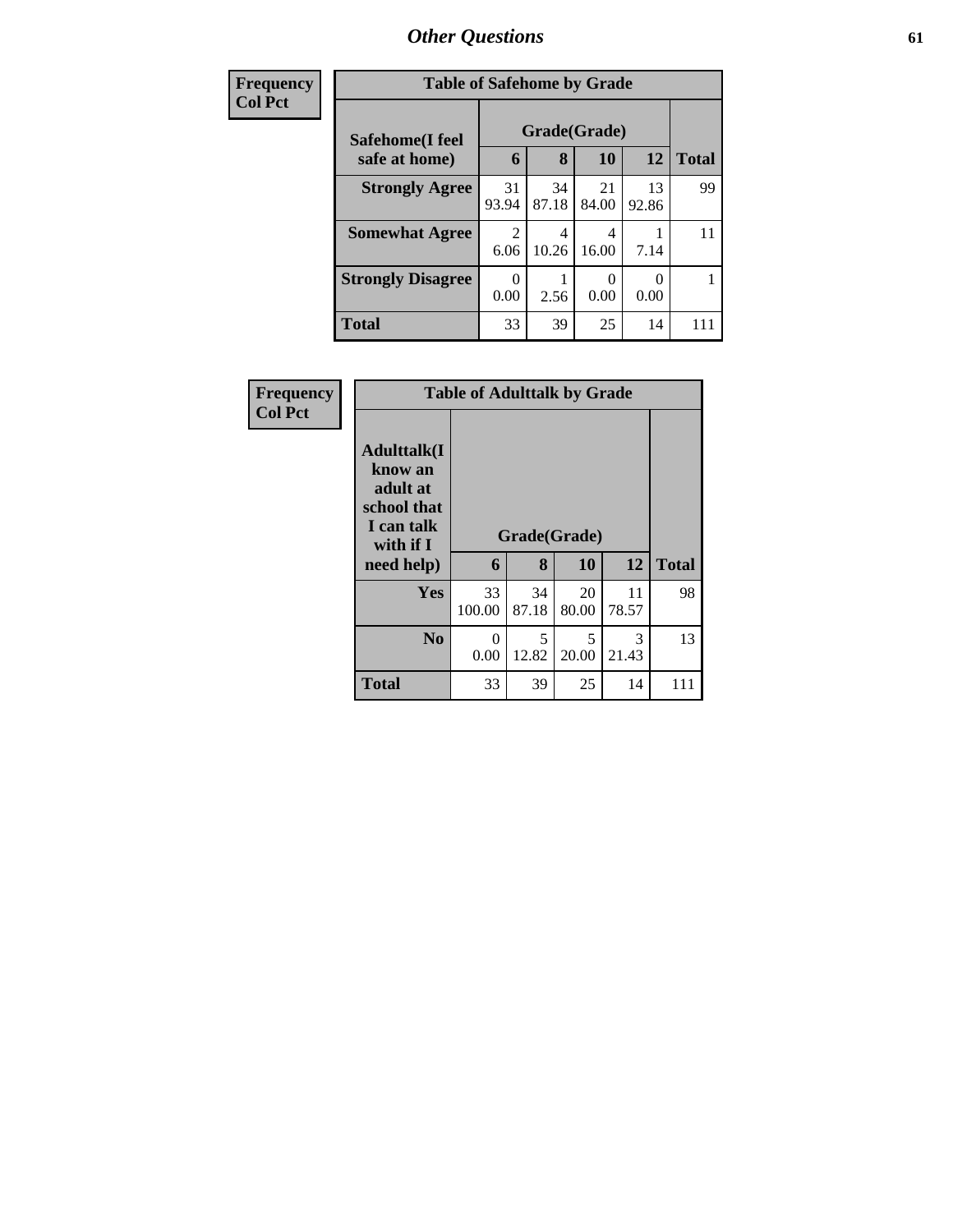**Frequency Row Pct**

| <b>Table of Grade by Tytime</b> |                                   |                                                                                          |             |                      |                        |              |  |  |  |
|---------------------------------|-----------------------------------|------------------------------------------------------------------------------------------|-------------|----------------------|------------------------|--------------|--|--|--|
|                                 |                                   | Tvtime(On an average school day,<br>how much unsupervised time do I spend watching<br>TV |             |                      |                        |              |  |  |  |
| Grade(Grade)                    | <b>None</b>                       | <b>Less that</b><br>hour/day                                                             | hour/day    | $2 - 3$<br>hours/day | $4 - 5$<br>hours/day   | <b>Total</b> |  |  |  |
| 6                               | 8<br>24.24                        | 11<br>33.33                                                                              | 9<br>27.27  | 5<br>15.15           | $\Omega$<br>0.00       | 33           |  |  |  |
| 8                               | $\overline{\phantom{0}}$<br>12.82 | 14<br>35.90                                                                              | 12<br>30.77 | 6<br>15.38           | $\overline{2}$<br>5.13 | 39           |  |  |  |
| 10                              | $\mathfrak{D}$<br>8.00            | 5<br>20.00                                                                               | 13<br>52.00 | 4<br>16.00           | 4.00                   | 25           |  |  |  |
| 12                              | 3<br>21.43                        | 3<br>3<br>5<br>$\Omega$<br>21.43<br>21.43<br>0.00<br>35.71                               |             |                      |                        |              |  |  |  |
| Total                           | 18                                | 33                                                                                       | 37          | 20                   | 3                      | 111          |  |  |  |

**Frequency Row Pct**

| <b>Table of Grade by Computertime</b> |                  |                                                                                                                               |            |                         |                  |                  |     |  |  |
|---------------------------------------|------------------|-------------------------------------------------------------------------------------------------------------------------------|------------|-------------------------|------------------|------------------|-----|--|--|
|                                       |                  | Computertime(On an average school day,<br>how much unsupervised time do I spend on the computer)                              |            |                         |                  |                  |     |  |  |
| Grade(Grade)                          | <b>None</b>      | <b>Less that</b><br>$2 - 3$<br>$4 - 5$<br>$6+$<br>hour/day<br>hour/day<br>hours/day<br>hours/day<br>hours/day<br><b>Total</b> |            |                         |                  |                  |     |  |  |
| 6                                     | 7<br>21.21       | 14<br>42.42                                                                                                                   | 9<br>27.27 | $\mathfrak{D}$<br>6.06  | 3.03             | 0.00             | 33  |  |  |
| 8                                     | 6<br>15.38       | 19<br>48.72                                                                                                                   | 9<br>23.08 | $\overline{4}$<br>10.26 | 2.56             | $\Omega$<br>0.00 | 39  |  |  |
| 10                                    | $\Omega$<br>0.00 | 14<br>56.00                                                                                                                   | 5<br>20.00 | 6<br>24.00              | $\Omega$<br>0.00 | 0<br>0.00        | 25  |  |  |
| 12                                    | 7.14             | $\mathfrak{D}$<br>4<br>14.29<br>7.14<br>7.14<br>35.71<br>28.57                                                                |            |                         |                  |                  |     |  |  |
| <b>Total</b>                          | 14               | 52                                                                                                                            | 25         | 16                      | 3                |                  | 111 |  |  |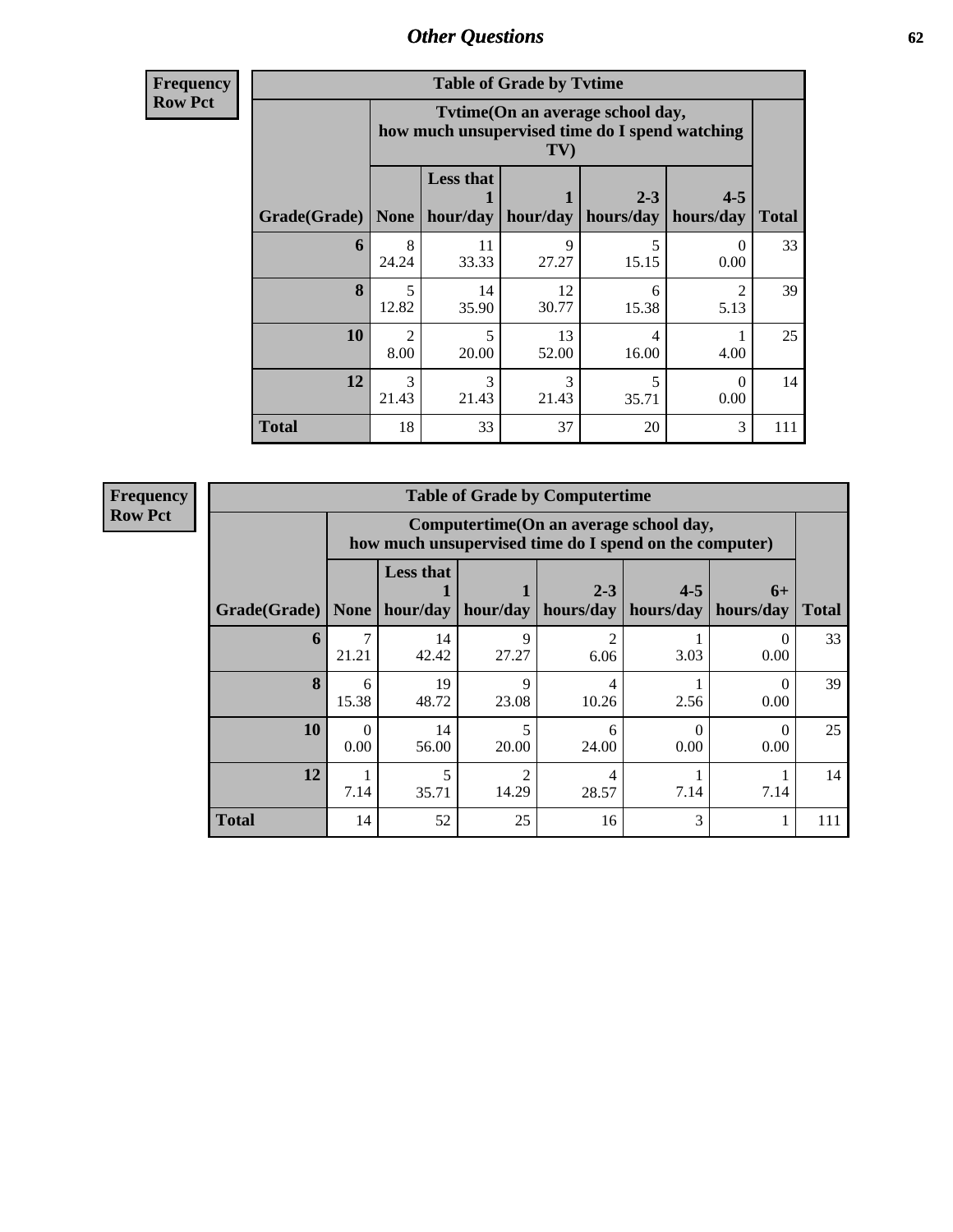## *Questions about Driving Laws* **63** *Driving Questions were asked only of high school students.*

| <b>Frequency</b> |              | <b>Table of Grade by License1</b>                                                                                                                                  |              |
|------------------|--------------|--------------------------------------------------------------------------------------------------------------------------------------------------------------------|--------------|
| <b>Row Pct</b>   |              | <b>License1(During</b><br>the first 6<br>months of<br>driving with a<br>provisional<br>license,<br>the only<br>passengers who<br>can ride with<br>the driver are:) |              |
|                  | Grade(Grade) | Family<br><b>Members</b>                                                                                                                                           | <b>Total</b> |
|                  | 6            | 0                                                                                                                                                                  | $\theta$     |
|                  | 8            | $\theta$                                                                                                                                                           | $\theta$     |
|                  | 10           | 25<br>100.00                                                                                                                                                       | 25           |
|                  | 12           | 14<br>100.00                                                                                                                                                       | 14           |
|                  | <b>Total</b> | 39                                                                                                                                                                 | 39           |
|                  |              | <b>Frequency Missing = 72</b>                                                                                                                                      |              |

| Frequency      |              | <b>Table of Grade by License2</b> |                                                                                                             |                                                    |                        |              |  |
|----------------|--------------|-----------------------------------|-------------------------------------------------------------------------------------------------------------|----------------------------------------------------|------------------------|--------------|--|
| <b>Row Pct</b> |              |                                   | License2(17 yr old drivers with<br>a provisional driver's license<br>cannot drive between the hours<br>of:) |                                                    |                        |              |  |
|                | Grade(Grade) | <b>Midnight</b><br>to 6am         | 1am<br>to<br><b>6am</b>                                                                                     | N <sub>0</sub><br>curfew<br>for 17<br>year<br>olds | Don't<br><b>Know</b>   | <b>Total</b> |  |
|                | 6            | $\theta$                          | $\theta$                                                                                                    | $\Omega$                                           | 0                      | $\theta$     |  |
|                | 8            | $\theta$                          | $\Omega$                                                                                                    | $\Omega$                                           | $\theta$               | $\theta$     |  |
|                | 10           | 18<br>72.00                       | 3<br>12.00                                                                                                  | 4.00                                               | $\mathcal{R}$<br>12.00 | 25           |  |
|                | 12           | 11<br>78.57                       | 2<br>14.29                                                                                                  | 7.14                                               | 0<br>0.00              | 14           |  |
|                | <b>Total</b> | 29                                | 5                                                                                                           | $\overline{2}$                                     | 3                      | 39           |  |
|                |              | <b>Frequency Missing = 72</b>     |                                                                                                             |                                                    |                        |              |  |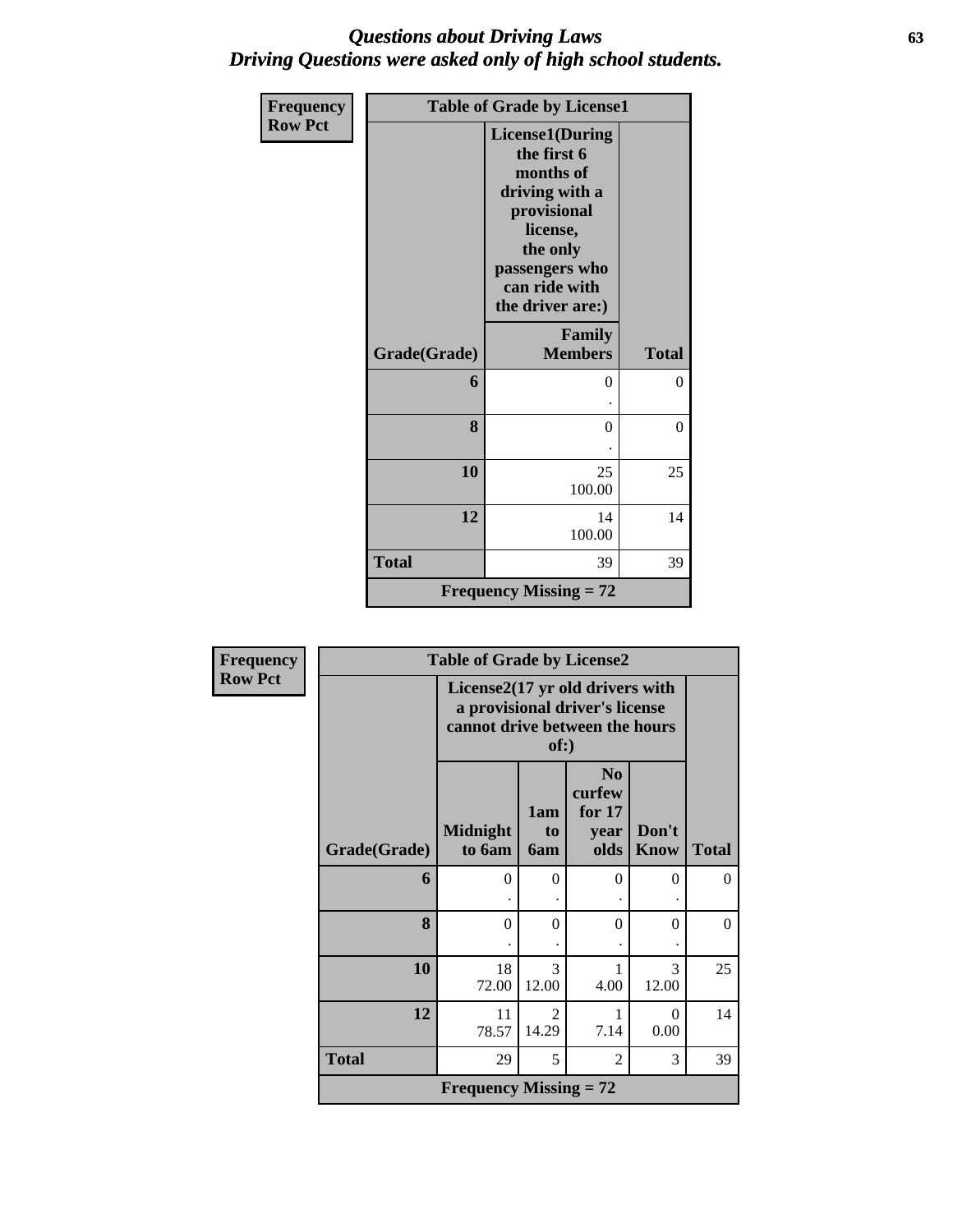### *Questions about Driving Laws* **64** *Driving Questions were asked only of high school students.*

| Frequency      | <b>Table of Grade by License3</b> |                               |                                                                                              |            |                |                                     |              |  |
|----------------|-----------------------------------|-------------------------------|----------------------------------------------------------------------------------------------|------------|----------------|-------------------------------------|--------------|--|
| <b>Row Pct</b> |                                   |                               | License3(For drivers under the<br>age of 21,<br>what level of alcohol is<br>considered DUI?) |            |                |                                     |              |  |
|                | <b>Grade</b> (Grade)              | Any<br><b>Amount</b>          | 0.02                                                                                         | 0.04       | 0.06           | 0.08                                | <b>Total</b> |  |
|                | 6                                 | $\Omega$                      | $\Omega$                                                                                     | $\Omega$   | $\Omega$       | $\Omega$                            | $\Omega$     |  |
|                | 8                                 | $\theta$                      | $\theta$                                                                                     | $\Omega$   | $\Omega$       | $\Omega$                            | $\theta$     |  |
|                | 10                                | 14<br>56.00                   | 7<br>28.00                                                                                   | 4.00       | 4.00           | $\mathcal{D}_{\mathcal{A}}$<br>8.00 | 25           |  |
|                | 12                                | 5<br>35.71                    | $\overline{4}$<br>28.57                                                                      | 3<br>21.43 | 1<br>7.14      | 7.14                                | 14           |  |
|                | <b>Total</b>                      | 19                            | 11                                                                                           | 4          | $\mathfrak{D}$ | 3                                   | 39           |  |
|                |                                   | <b>Frequency Missing = 72</b> |                                                                                              |            |                |                                     |              |  |

| <b>Frequency</b> |              |              |              |                                      | <b>Table of Grade by License4</b> |                                                                                           |                                      |              |
|------------------|--------------|--------------|--------------|--------------------------------------|-----------------------------------|-------------------------------------------------------------------------------------------|--------------------------------------|--------------|
| <b>Row Pct</b>   |              |              |              |                                      | posted speet limit by:)           | License4(A driver under 21 automatically<br>loses his/her license if caught exceeding the |                                      |              |
|                  | Grade(Grade) | $15+$<br>mph | $25+$<br>mph | $35+$<br>mph                         | <b>Depends</b><br>on<br>judge     | Can't<br>lose<br>license<br>for<br>speeding                                               | Don't<br>know                        | <b>Total</b> |
|                  | 6            | $\mathbf{0}$ | $\Omega$     | $\theta$                             | $\Omega$                          | $\Omega$                                                                                  | $\Omega$                             | $\Omega$     |
|                  | 8            | $\theta$     | $\Omega$     | $\Omega$                             | $\Omega$                          | $\Omega$                                                                                  | $\Omega$                             | $\Omega$     |
|                  | 10           | 3<br>12.00   | 6<br>24.00   | 7<br>28.00                           | $\overline{\mathcal{A}}$<br>16.00 | 4.00                                                                                      | $\overline{4}$<br>16.00              | 25           |
|                  | 12           | 5<br>35.71   | 3<br>21.43   | $\mathcal{D}_{\mathcal{L}}$<br>14.29 | 7.14                              | 7.14                                                                                      | $\mathcal{D}_{\mathcal{L}}$<br>14.29 | 14           |
|                  | <b>Total</b> | 8            | 9            | 9                                    | 5                                 | 2                                                                                         | 6                                    | 39           |
|                  |              |              |              |                                      | <b>Frequency Missing = 72</b>     |                                                                                           |                                      |              |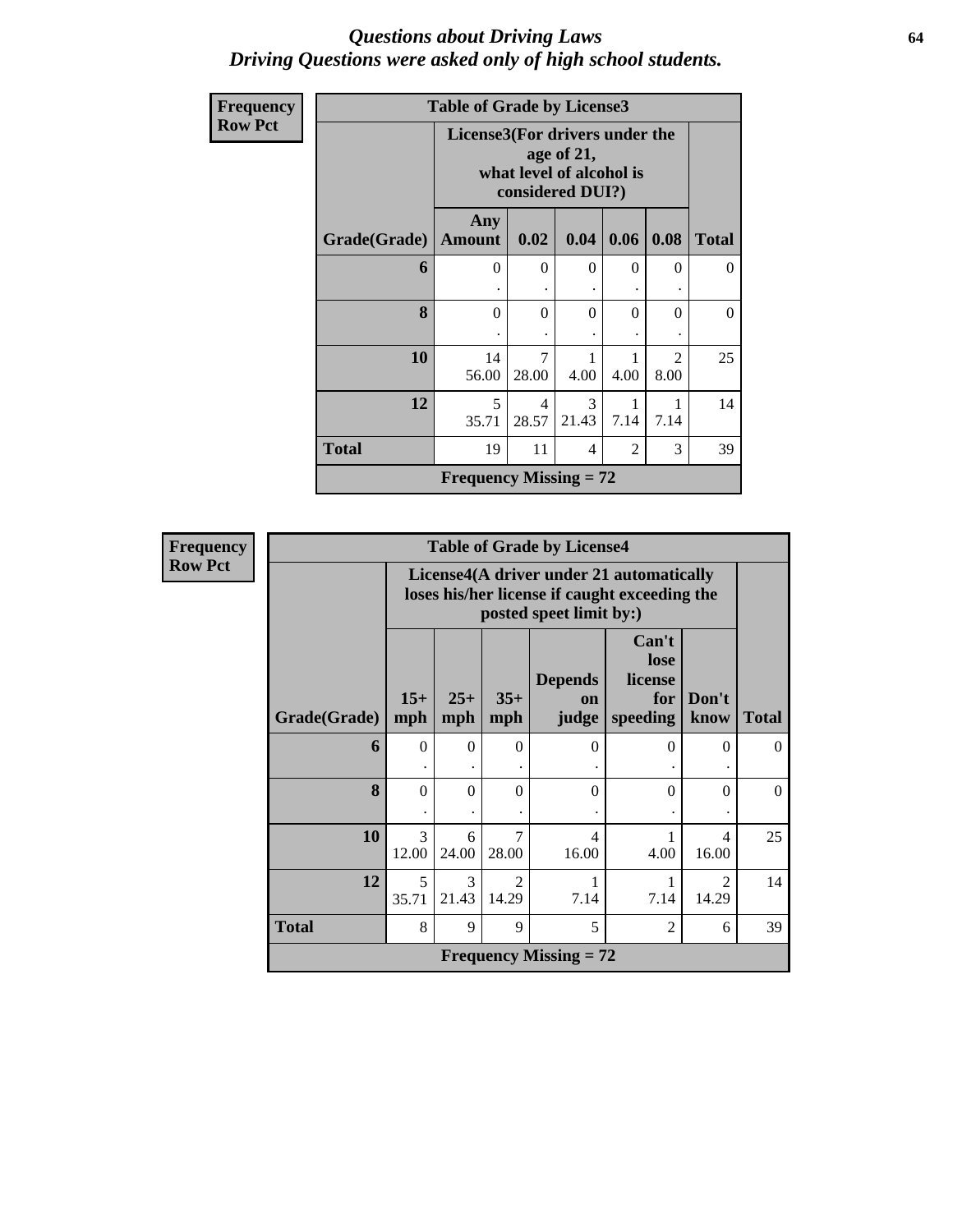### *Questions about Driving Laws* **65** *Driving Questions were asked only of high school students.*

| Frequency      | <b>Table of Grade by License5</b> |                               |                                                                                                                                                            |                |              |  |
|----------------|-----------------------------------|-------------------------------|------------------------------------------------------------------------------------------------------------------------------------------------------------|----------------|--------------|--|
| <b>Row Pct</b> |                                   |                               | License5(A<br>Georgia teenager<br>with family<br>connections or a<br>good lawyer can<br>break a teen<br>driving law and<br>keep their driver's<br>license) |                |              |  |
|                | Grade(Grade)                      | Yes                           | N <sub>0</sub>                                                                                                                                             | Don't<br>know  | <b>Total</b> |  |
|                | 6                                 | $\theta$                      | $\Omega$                                                                                                                                                   | 0              | $\theta$     |  |
|                | 8                                 | $\overline{0}$                | $\theta$                                                                                                                                                   | $\overline{0}$ | $\theta$     |  |
|                | 10                                | 7<br>28.00                    | 10<br>40.00                                                                                                                                                | 8<br>32.00     | 25           |  |
|                | 12                                | 6<br>42.86                    | 5<br>35.71                                                                                                                                                 | 3<br>21.43     | 14           |  |
|                | <b>Total</b>                      | 13                            | 15                                                                                                                                                         | 11             | 39           |  |
|                |                                   | <b>Frequency Missing = 72</b> |                                                                                                                                                            |                |              |  |

| <b>Frequency</b> | <b>Table of Grade by License6</b> |             |                                                                                                                                                 |               |                |
|------------------|-----------------------------------|-------------|-------------------------------------------------------------------------------------------------------------------------------------------------|---------------|----------------|
| <b>Row Pct</b>   |                                   |             | License <sub>6</sub> (I know a<br>friend or<br>classmate that<br>broke a teen<br>driving law,<br>but was allowed to<br>keep his/her<br>license) |               |                |
|                  | Grade(Grade)                      | Yes         | N <sub>0</sub>                                                                                                                                  | Don't<br>know | <b>Total</b>   |
|                  | 6                                 | $\theta$    | 0                                                                                                                                               | 0             | $\overline{0}$ |
|                  | 8                                 | $\theta$    | $\Omega$                                                                                                                                        | 0             | 0              |
|                  | 10                                | 10<br>40.00 | 12<br>48.00                                                                                                                                     | 3<br>12.00    | 25             |
|                  | 12                                | 10<br>71.43 | 1<br>7.14                                                                                                                                       | 3<br>21.43    | 14             |
|                  | <b>Total</b>                      | 20          | 13                                                                                                                                              | 6             | 39             |
|                  |                                   |             | <b>Frequency Missing = 72</b>                                                                                                                   |               |                |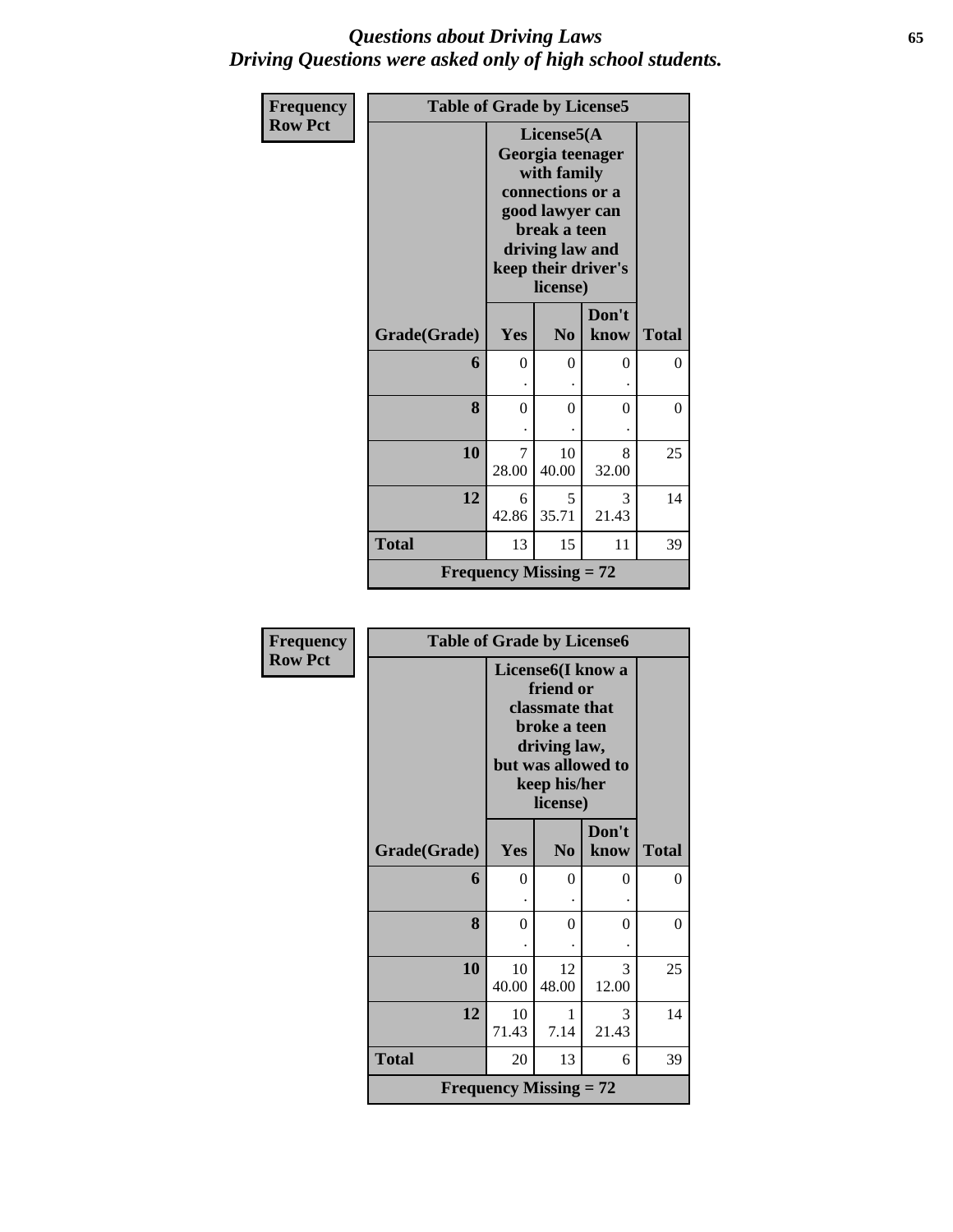## *Questions about Driving Laws* **66** *Driving Questions were asked only of high school students.*

| Frequency      | <b>Table of Grade by License7</b> |                                                                              |                               |                                                                                               |               |              |  |  |  |
|----------------|-----------------------------------|------------------------------------------------------------------------------|-------------------------------|-----------------------------------------------------------------------------------------------|---------------|--------------|--|--|--|
| <b>Row Pct</b> |                                   |                                                                              |                               | License7(A student under the age of 18 cam loser<br>his/her driving privileges if he or she:) |               |              |  |  |  |
|                |                                   | <b>Have</b><br>more than<br><b>10</b><br>unexcused<br>absences<br>per school | Drop out<br>without           | <b>Bring</b><br>alcohol/drugs/weapon                                                          | All of<br>the |              |  |  |  |
|                | Grade(Grade)                      | yr                                                                           | graduating                    | to school above                                                                               |               | <b>Total</b> |  |  |  |
|                | 6                                 | 0                                                                            | $\Omega$                      | $\Omega$                                                                                      | 0             | $\theta$     |  |  |  |
|                | 8                                 | $\theta$                                                                     | $\theta$                      | $\Omega$                                                                                      | 0             | $\theta$     |  |  |  |
|                | 10                                | 4.00                                                                         | $\Omega$<br>0.00              | 4.00                                                                                          | 23<br>92.00   | 25           |  |  |  |
|                | 12                                | $\overline{2}$<br>14.29                                                      | $\mathfrak{D}$<br>14.29       | $\Omega$<br>0.00                                                                              | 10<br>71.43   | 14           |  |  |  |
|                | <b>Total</b>                      | 3                                                                            | $\mathcal{D}_{\mathcal{L}}$   | 1                                                                                             | 33            | 39           |  |  |  |
|                |                                   |                                                                              | <b>Frequency Missing = 72</b> |                                                                                               |               |              |  |  |  |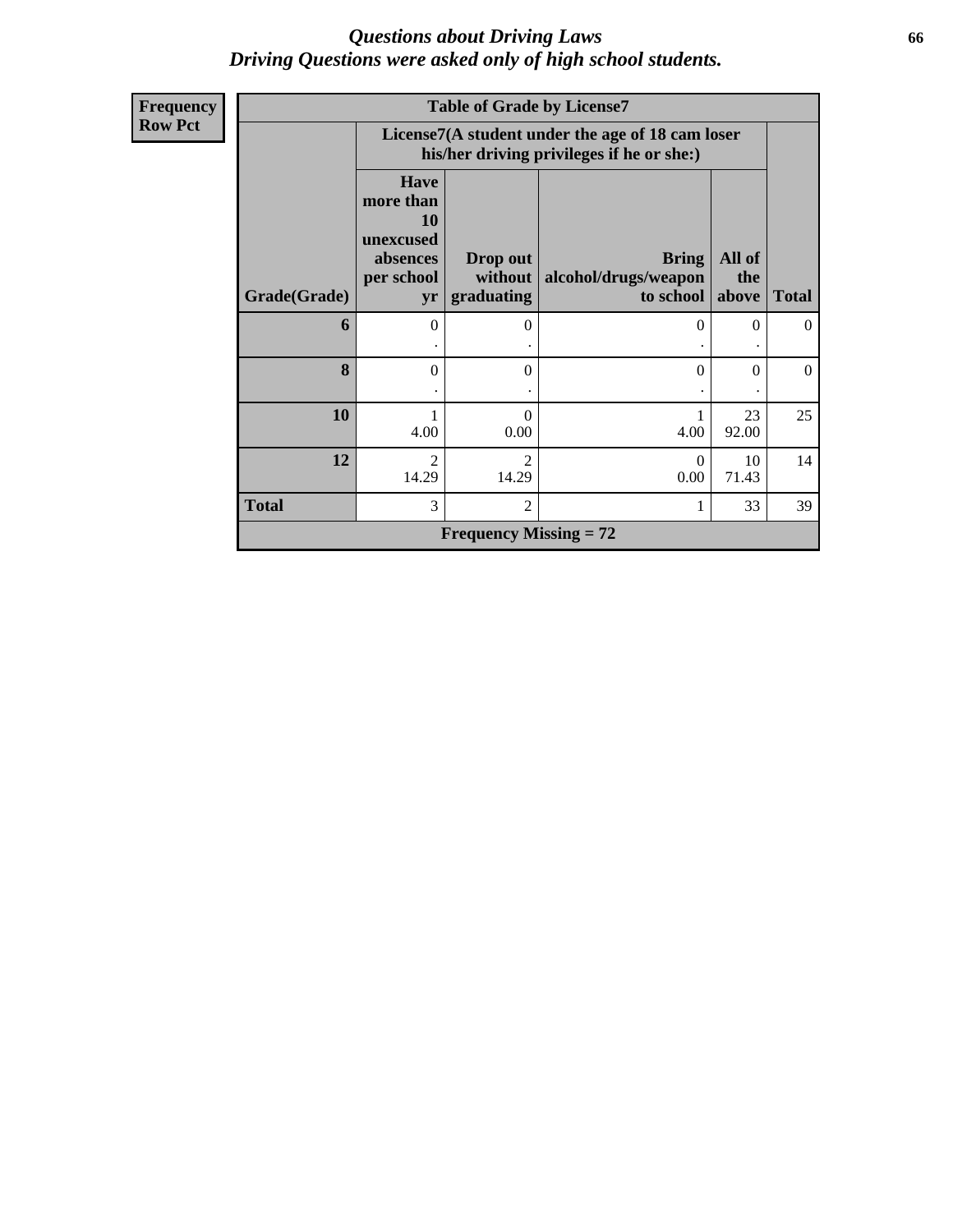## **Select Results by Gender 67**

| Frequency<br><b>Col Pct</b> | <b>Table of SchoolClimate2 by Gender</b> |                |                        |              |  |  |
|-----------------------------|------------------------------------------|----------------|------------------------|--------------|--|--|
|                             | SchoolClimate2(I<br>feel successful at   | Gender(Gender) |                        |              |  |  |
|                             | school)                                  | <b>Female</b>  | <b>Male</b>            | <b>Total</b> |  |  |
|                             | <b>Strongly Agree</b>                    | 26<br>52.00    | 27<br>44.26            | 53           |  |  |
|                             | <b>Somewhat Agree</b>                    | 20<br>40.00    | 32<br>52.46            | 52           |  |  |
|                             | <b>Somewhat Disagree</b>                 | 4<br>8.00      | $\mathfrak{D}$<br>3.28 | 6            |  |  |
|                             | <b>Total</b>                             | 50             | 61                     | 111          |  |  |

| <b>Frequency</b> | <b>Table of SchoolClimate6 by Gender</b>                 |                                 |             |              |  |  |  |
|------------------|----------------------------------------------------------|---------------------------------|-------------|--------------|--|--|--|
| <b>Col Pct</b>   | <b>SchoolClimate6(Teachers</b><br>treat me with respect) | Gender(Gender)<br><b>Female</b> | <b>Male</b> | <b>Total</b> |  |  |  |
|                  | <b>Strongly Agree</b>                                    | 29<br>58.00                     | 39<br>63.93 | 68           |  |  |  |
|                  | <b>Somewhat Agree</b>                                    | 18<br>36.00                     | 17<br>27.87 | 35           |  |  |  |
|                  | <b>Somewhat Disagree</b>                                 | 3<br>6.00                       | 4<br>6.56   | 7            |  |  |  |
|                  | <b>Strongly Disagree</b>                                 | 0<br>0.00                       | 1.64        |              |  |  |  |
|                  | <b>Total</b>                                             | 50                              | 61          | 111          |  |  |  |

| <b>Frequency</b> | <b>Table of SchoolClimate8 by Gender</b>                                |                                 |             |              |  |  |
|------------------|-------------------------------------------------------------------------|---------------------------------|-------------|--------------|--|--|
| <b>Col Pct</b>   | <b>SchoolClimate8(Students</b><br>are frequently<br>recognized for good | Gender(Gender)<br><b>Female</b> |             |              |  |  |
|                  | behavior)                                                               |                                 | <b>Male</b> | <b>Total</b> |  |  |
|                  | <b>Strongly Agree</b>                                                   | 7<br>14.00                      | 16<br>26.23 | 23           |  |  |
|                  | <b>Somewhat Agree</b>                                                   | 28<br>56.00                     | 27<br>44.26 | 55           |  |  |
|                  | <b>Somewhat Disagree</b>                                                | 12<br>24.00                     | 13<br>21.31 | 25           |  |  |
|                  | <b>Strongly Disagree</b>                                                | 3<br>6.00                       | 5<br>8.20   | 8            |  |  |
|                  | <b>Total</b>                                                            | 50                              | 61          | 111          |  |  |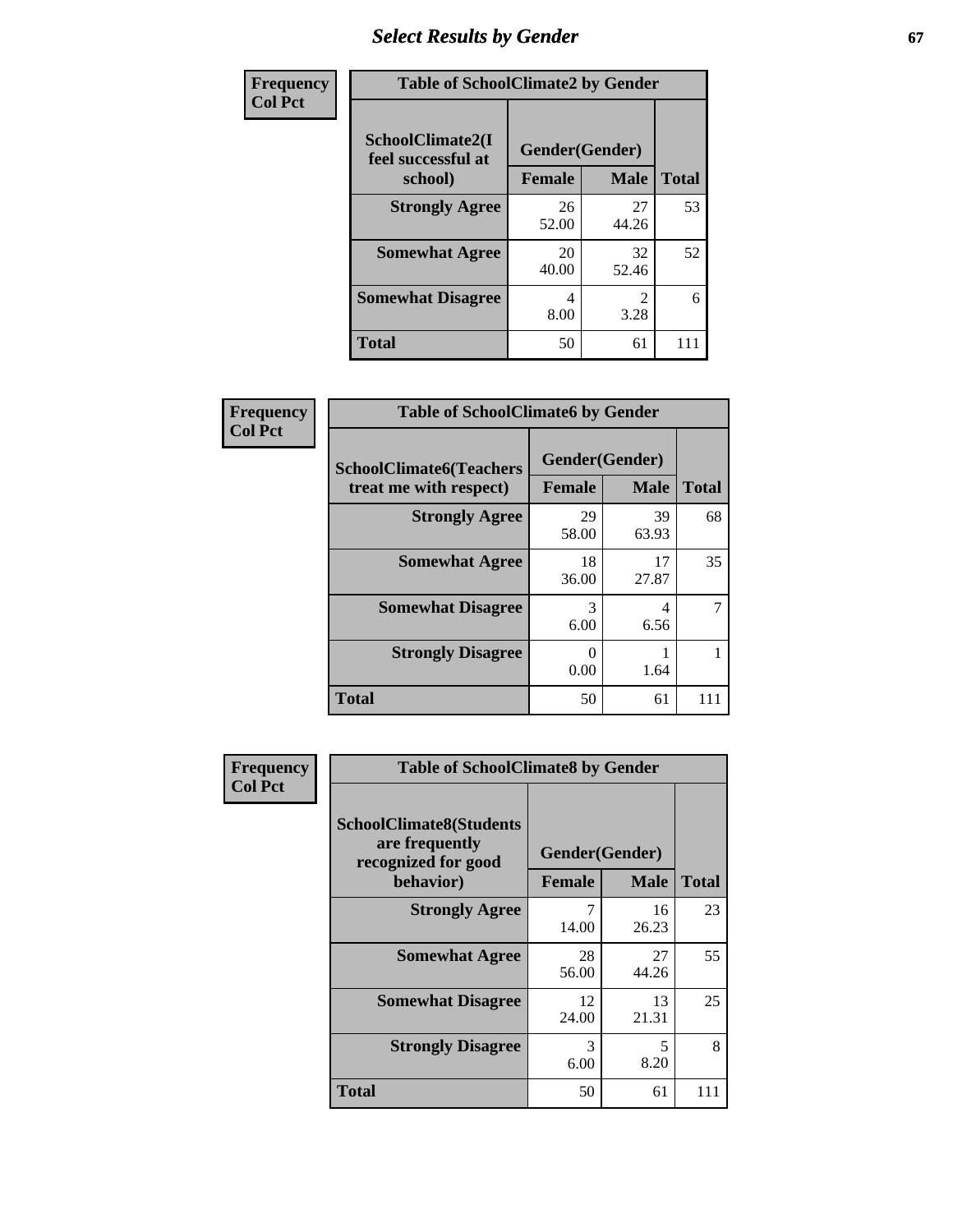## *Select Results by Gender* **68**

| <b>Frequency</b> |                | <b>Table of Gender by Dropout</b>                                      |             |              |
|------------------|----------------|------------------------------------------------------------------------|-------------|--------------|
| <b>Row Pct</b>   |                | Dropout(I<br>have<br>thought<br>about<br>dropping<br>out of<br>school) |             |              |
|                  | Gender(Gender) | Yes                                                                    | No          | <b>Total</b> |
|                  | <b>Female</b>  | 4<br>8.00                                                              | 46<br>92.00 | 50           |
|                  | <b>Male</b>    | 10<br>16.39                                                            | 51<br>83.61 | 61           |
|                  | <b>Total</b>   | 14                                                                     | 97          | 111          |

| <b>Frequency</b> |                | <b>Table of Gender by Dropoutreason</b>                             |              |                          |                                |                        |              |
|------------------|----------------|---------------------------------------------------------------------|--------------|--------------------------|--------------------------------|------------------------|--------------|
| <b>Row Pct</b>   |                | Dropoutreason (If I dropped out the<br>reason would most likely be) |              |                          |                                |                        |              |
|                  | Gender(Gender) | Won't<br><b>Drop</b><br>out                                         | <b>Bored</b> | Family<br><b>Reasons</b> | <b>Being</b><br><b>Bullied</b> | <b>Other</b>           | <b>Total</b> |
|                  | <b>Female</b>  | 36<br>72.00                                                         | 11<br>22.00  | 0.00                     | 2.00                           | $\overline{2}$<br>4.00 | 50           |
|                  | <b>Male</b>    | 35<br>57.38                                                         | 15<br>24.59  | ി<br>3.28                | 0.00                           | 9<br>14.75             | 61           |
|                  | <b>Total</b>   | 71                                                                  | 26           | $\overline{c}$           |                                | 11                     | 111          |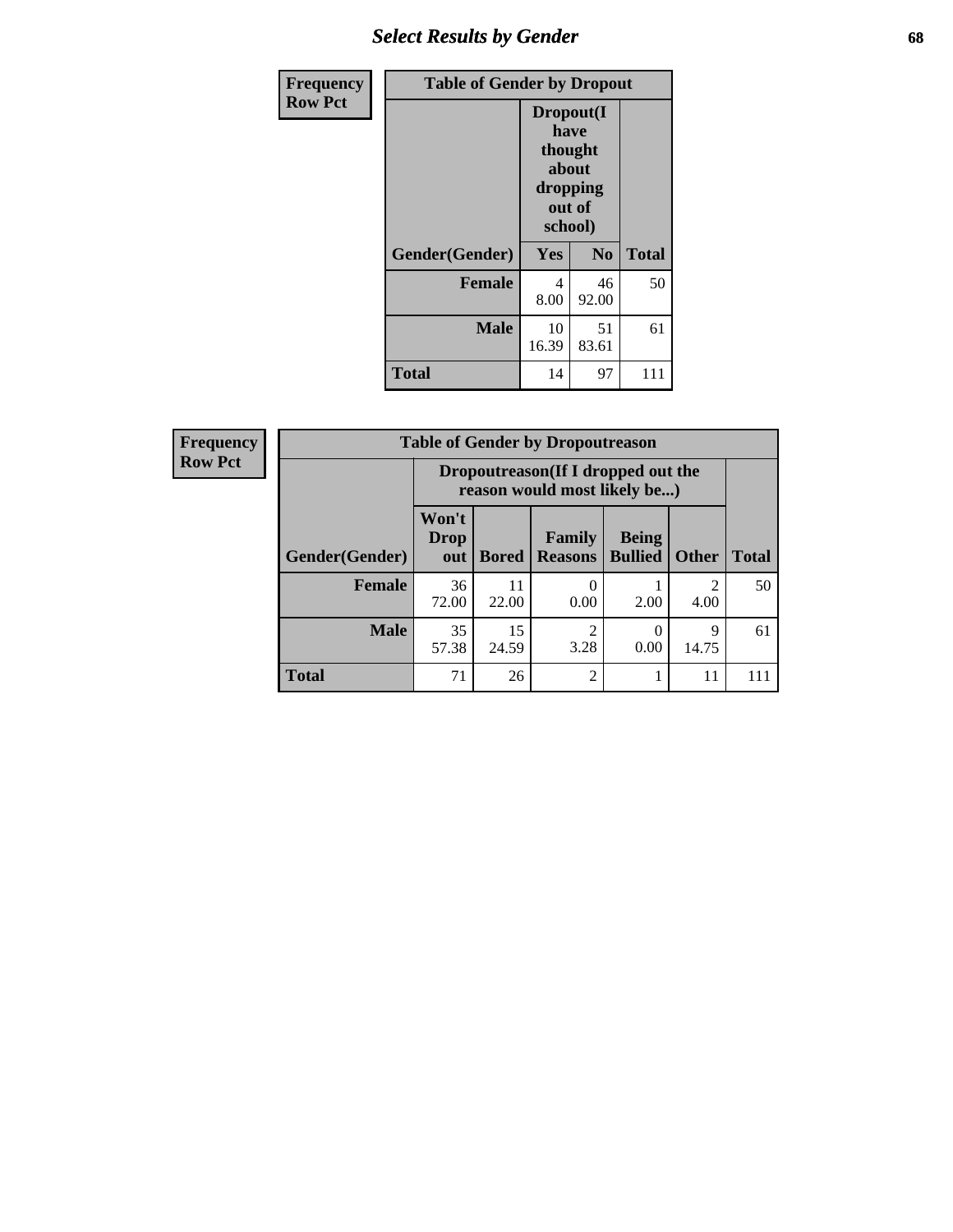*School Safety* **69**

| Frequency      | <b>Table of Gender by Bullied2</b> |                 |                |              |  |
|----------------|------------------------------------|-----------------|----------------|--------------|--|
| <b>Row Pct</b> |                                    | <b>Bullied2</b> |                |              |  |
|                | Gender(Gender)                     | Yes             | N <sub>0</sub> | <b>Total</b> |  |
|                | <b>Female</b>                      | 4<br>8.00       | 46<br>92.00    | 50           |  |
|                | <b>Male</b>                        | 11.48           | 54<br>88.52    | 61           |  |
|                | <b>Total</b>                       | 11              | 100            |              |  |

| <b>Frequency</b> | <b>Table of Gender by Bulliedothers2</b> |                       |                |              |
|------------------|------------------------------------------|-----------------------|----------------|--------------|
| <b>Row Pct</b>   |                                          | <b>Bulliedothers2</b> |                |              |
|                  | Gender(Gender)                           | <b>Yes</b>            | N <sub>0</sub> | <b>Total</b> |
|                  | <b>Female</b>                            | 3<br>6.00             | 47<br>94.00    | 50           |
|                  | <b>Male</b>                              | 4<br>6.56             | 57<br>93.44    | 61           |
|                  | Total                                    | 7                     | 104            |              |

| <b>Frequency</b> | <b>Table of Gender by Weaponschool2</b> |                      |                |              |
|------------------|-----------------------------------------|----------------------|----------------|--------------|
| <b>Row Pct</b>   |                                         | <b>Weaponschool2</b> |                |              |
|                  | Gender(Gender)                          | Yes                  | N <sub>0</sub> | <b>Total</b> |
|                  | <b>Female</b>                           | 0.00                 | 50<br>100.00   | 50           |
|                  | <b>Male</b>                             | 4.92                 | 58<br>95.08    | 61           |
|                  | <b>Total</b>                            | 3                    | 108            |              |

| Frequency      | <b>Table of Gender by Absentunsafe2</b> |                |              |  |
|----------------|-----------------------------------------|----------------|--------------|--|
| <b>Row Pct</b> |                                         | Absentunsafe2  |              |  |
|                | Gender(Gender)                          | N <sub>0</sub> | <b>Total</b> |  |
|                | <b>Female</b>                           | 50<br>100.00   | 50           |  |
|                | <b>Male</b>                             | 61<br>100.00   | 61           |  |
|                | <b>Total</b>                            | 111            | 111          |  |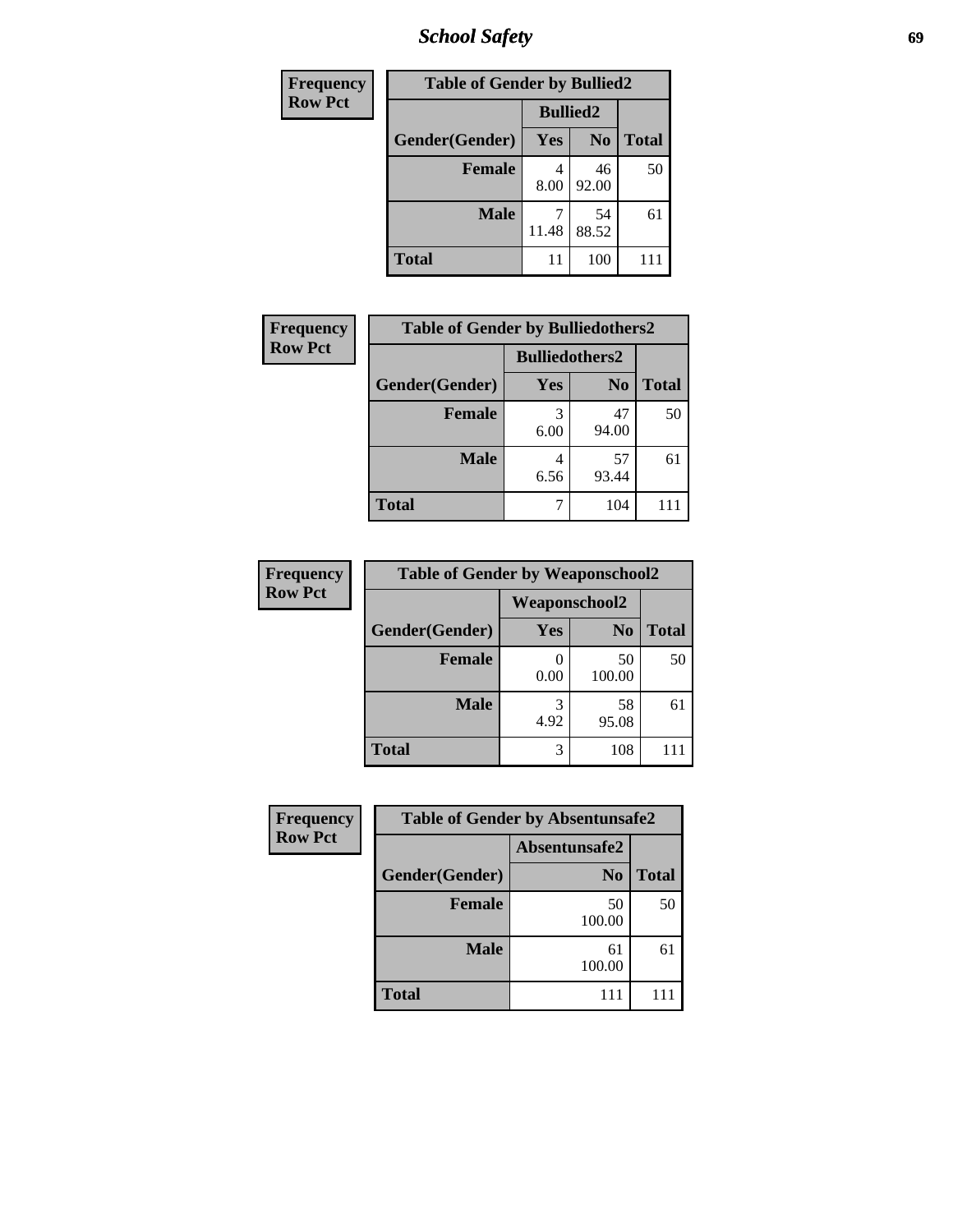*School Safety* **70**

| Frequency      | <b>Table of Gender by Gangself</b> |                                                                                                |                |              |
|----------------|------------------------------------|------------------------------------------------------------------------------------------------|----------------|--------------|
| <b>Row Pct</b> |                                    | Gangself(I<br>have<br>participated<br>in illegal gang<br>activities in<br>the past 30<br>days) |                |              |
|                | Gender(Gender)                     | Yes                                                                                            | N <sub>0</sub> | <b>Total</b> |
|                | <b>Female</b>                      | 0<br>0.00                                                                                      | 50<br>100.00   | 50           |
|                | <b>Male</b>                        | 1<br>1.64                                                                                      | 60<br>98.36    | 61           |
|                | <b>Total</b>                       | 1                                                                                              | 110            | 111          |

| Frequency      | <b>Table of Gender by Gangpeers</b> |                                                                                                                             |                |              |  |
|----------------|-------------------------------------|-----------------------------------------------------------------------------------------------------------------------------|----------------|--------------|--|
| <b>Row Pct</b> |                                     | <b>Gangpeers</b> (I<br>have friends<br>who have<br>participated<br>in illegal gang<br>activities in<br>the past 30<br>days) |                |              |  |
|                | Gender(Gender)                      | Yes                                                                                                                         | N <sub>0</sub> | <b>Total</b> |  |
|                | <b>Female</b>                       | 2.00                                                                                                                        | 49<br>98.00    | 50           |  |
|                | <b>Male</b>                         | $\mathfrak{D}$<br>3.28                                                                                                      | 59<br>96.72    | 61           |  |
|                | Total                               | 3                                                                                                                           | 108            | 111          |  |

| Frequency      | <b>Table of Gender by Pickedon2</b> |             |                |              |  |
|----------------|-------------------------------------|-------------|----------------|--------------|--|
| <b>Row Pct</b> |                                     | Pickedon2   |                |              |  |
|                | Gender(Gender)                      | <b>Yes</b>  | N <sub>0</sub> | <b>Total</b> |  |
|                | Female                              | 16<br>32.00 | 34<br>68.00    | 50           |  |
|                | <b>Male</b>                         | 16<br>26.23 | 45<br>73.77    | 61           |  |
|                | <b>Total</b>                        | 32          | 79             | 111          |  |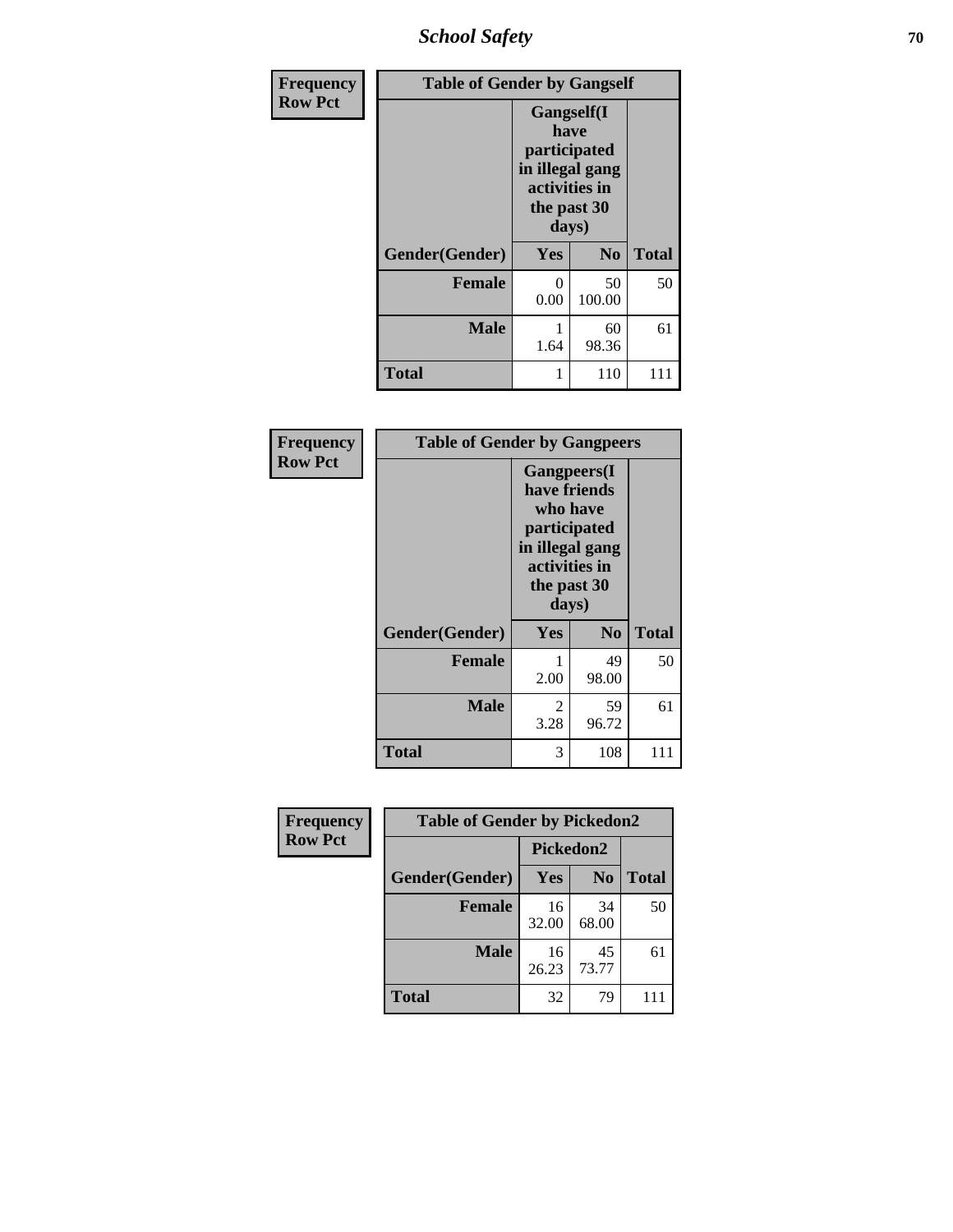*School Safety* **71**

| <b>Frequency</b> | <b>Table of Gender by Safeschool2</b> |              |                |              |  |
|------------------|---------------------------------------|--------------|----------------|--------------|--|
| <b>Row Pct</b>   |                                       | Safeschool2  |                |              |  |
|                  | Gender(Gender)                        | <b>Yes</b>   | N <sub>0</sub> | <b>Total</b> |  |
|                  | <b>Female</b>                         | 50<br>100.00 | 0.00           | 50           |  |
|                  | <b>Male</b>                           | 57<br>93.44  | 4<br>6.56      | 61           |  |
|                  | <b>Total</b>                          | 107          | 4              | 111          |  |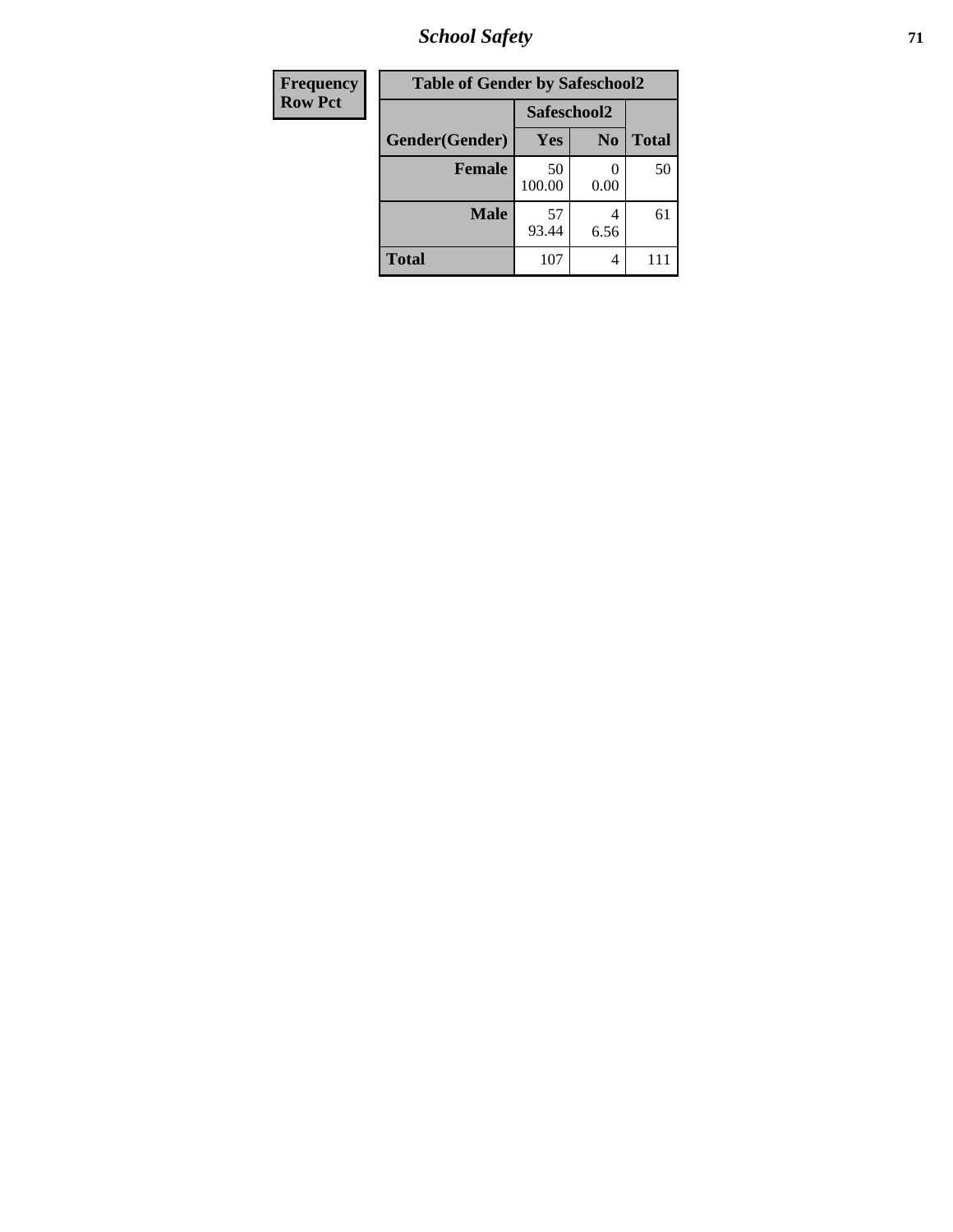# *Incidence of Drug Use 72*

| <b>Frequency</b> | <b>Table of Gender by AlcoholAlt</b> |                                          |                |              |  |
|------------------|--------------------------------------|------------------------------------------|----------------|--------------|--|
| <b>Row Pct</b>   |                                      | AlcoholAlt(Alcohol<br>use, past 30 days) |                |              |  |
|                  | Gender(Gender)                       | <b>Yes</b>                               | N <sub>0</sub> | <b>Total</b> |  |
|                  | <b>Female</b>                        | $\mathfrak{D}$<br>4.00                   | 48<br>96.00    | 50           |  |
|                  | <b>Male</b>                          | Q<br>14.75                               | 52<br>85.25    | 61           |  |
|                  | <b>Total</b>                         | 11                                       | 100            | 111          |  |

| <b>Frequency</b> | <b>Table of Gender by TobaccoAny</b> |                                          |                |              |  |
|------------------|--------------------------------------|------------------------------------------|----------------|--------------|--|
| <b>Row Pct</b>   |                                      | TobaccoAny(Tobacco<br>use, past 30 days) |                |              |  |
|                  | Gender(Gender)                       | Yes                                      | N <sub>0</sub> | <b>Total</b> |  |
|                  | Female                               | 2.00                                     | 49<br>98.00    | 50           |  |
|                  | <b>Male</b>                          | 5<br>8.20                                | 56<br>91.80    | 61           |  |
|                  | <b>Total</b>                         | 6                                        | 105            |              |  |

| <b>Frequency</b> | <b>Table of Gender by MarijuanaAlt</b> |                                              |                |              |
|------------------|----------------------------------------|----------------------------------------------|----------------|--------------|
| <b>Row Pct</b>   |                                        | MarijuanaAlt(Marijuana<br>use, past 30 days) |                |              |
|                  | Gender(Gender)                         | <b>Yes</b>                                   | N <sub>0</sub> | <b>Total</b> |
|                  | <b>Female</b>                          | 2.00                                         | 49<br>98.00    | 50           |
|                  | <b>Male</b>                            | 1.64                                         | 60<br>98.36    | 61           |
|                  | <b>Total</b>                           | 2                                            | 109            |              |

| <b>Frequency</b> | <b>Table of Gender by OtherDrugAny</b> |                                                      |                |              |
|------------------|----------------------------------------|------------------------------------------------------|----------------|--------------|
| <b>Row Pct</b>   |                                        | <b>OtherDrugAny(Other</b><br>drug use, past 30 days) |                |              |
|                  | Gender(Gender)                         | <b>Yes</b>                                           | N <sub>0</sub> | <b>Total</b> |
|                  | <b>Female</b>                          | 2<br>4.00                                            | 48<br>96.00    | 50           |
|                  | <b>Male</b>                            | 3<br>4.92                                            | 58<br>95.08    | 61           |
|                  | <b>Total</b>                           | 5                                                    | 106            |              |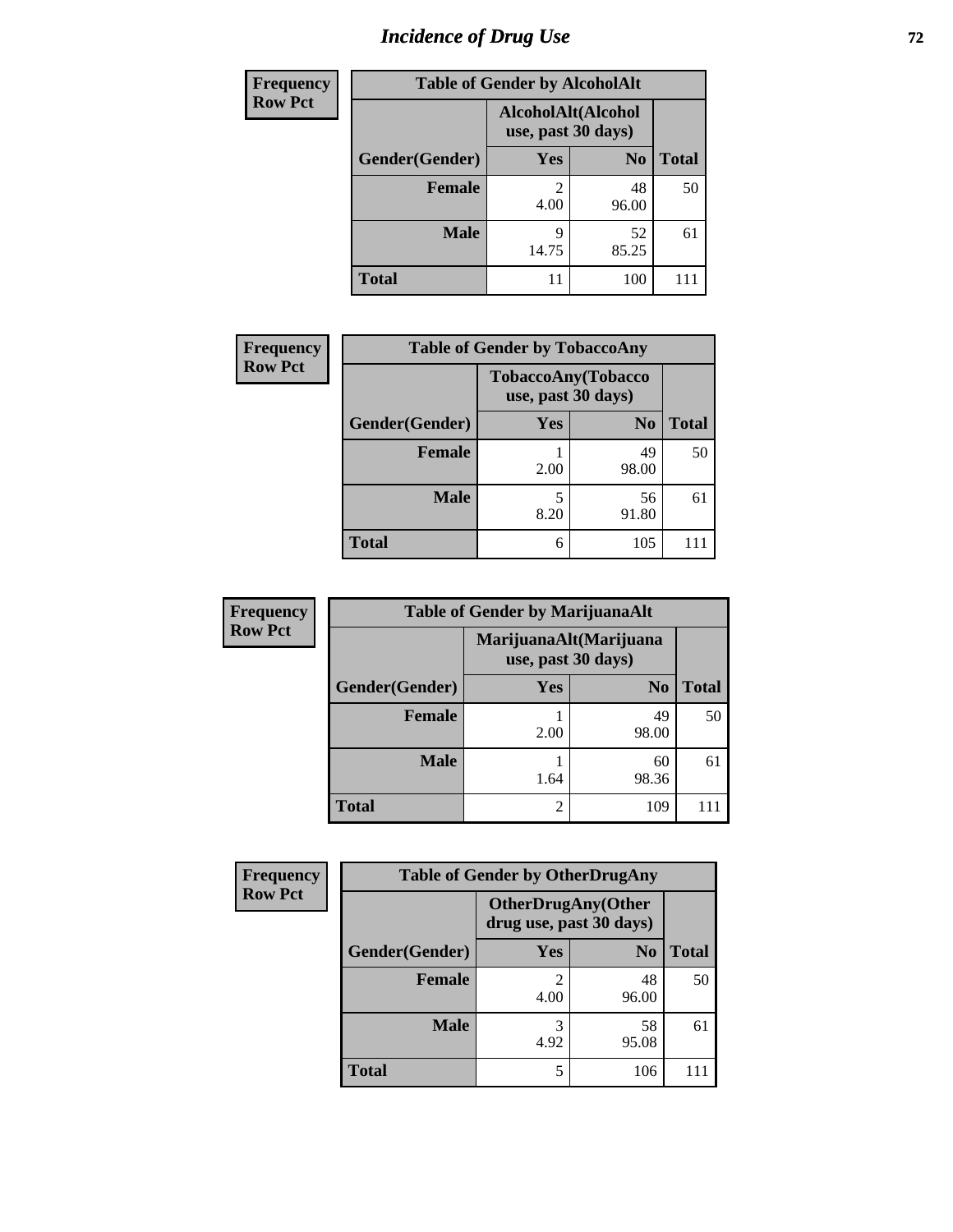# *Average Age at Onset of Use* **73** *Results for "Average Age at Onset of Use" questions exclude students who said they did not use that substance*

## **Gender=Female**

| <b>Variable</b>    | Label                                                              | <b>Mean</b> |
|--------------------|--------------------------------------------------------------------|-------------|
| Alcoholinit2       | I started using alcohol when I was                                 | 12.75       |
| Cigarettesinit2    | I started smoking tobacco when I was                               | 14.50       |
| Smokelessinit2     | I started chewing tobacco when I was                               |             |
| Marijuanainit2     | I started using marijuana when I was                               | 15.33       |
| Cocaineinit2       | I started using cocaine when I was                                 | 15.50       |
| Inhalantsinit2     | I started using inhalants when I was                               | 12.50       |
| Steroidsinit2      | I started using steroids when I was                                |             |
| Ecstasyinit2       | I started using ecstasy when I was                                 |             |
| Methinit2          | I started using methamphetamines when I was                        |             |
| Hallucinogensinit2 | I started using hallucinogens when I was                           |             |
| Prescription in t2 | I started using prescription drugs not prescribed to me when I was | 12.00       |

## **Gender=Male**

| <b>Variable</b>                 | Label                                                              | <b>Mean</b> |
|---------------------------------|--------------------------------------------------------------------|-------------|
| Alcoholinit2                    | I started using alcohol when I was                                 | 14.31       |
| Cigarettesinit2                 | I started smoking tobacco when I was                               | 15.40       |
| Smokelessinit2                  | I started chewing tobacco when I was                               | 15.00       |
| Marijuanainit2                  | I started using marijuana when I was                               | 16.00       |
| Cocaineinit2                    | I started using cocaine when I was                                 |             |
| Inhalantsinit2                  | I started using inhalants when I was                               |             |
| Steroidsinit2                   | I started using steroids when I was                                |             |
| Ecstasyinit2                    | I started using ecstasy when I was                                 |             |
| Methinit2                       | I started using methamphetamines when I was                        |             |
| Hallucinogensinit2              | I started using hallucinogens when I was                           |             |
| Prescription in it <sub>2</sub> | I started using prescription drugs not prescribed to me when I was | 12.00       |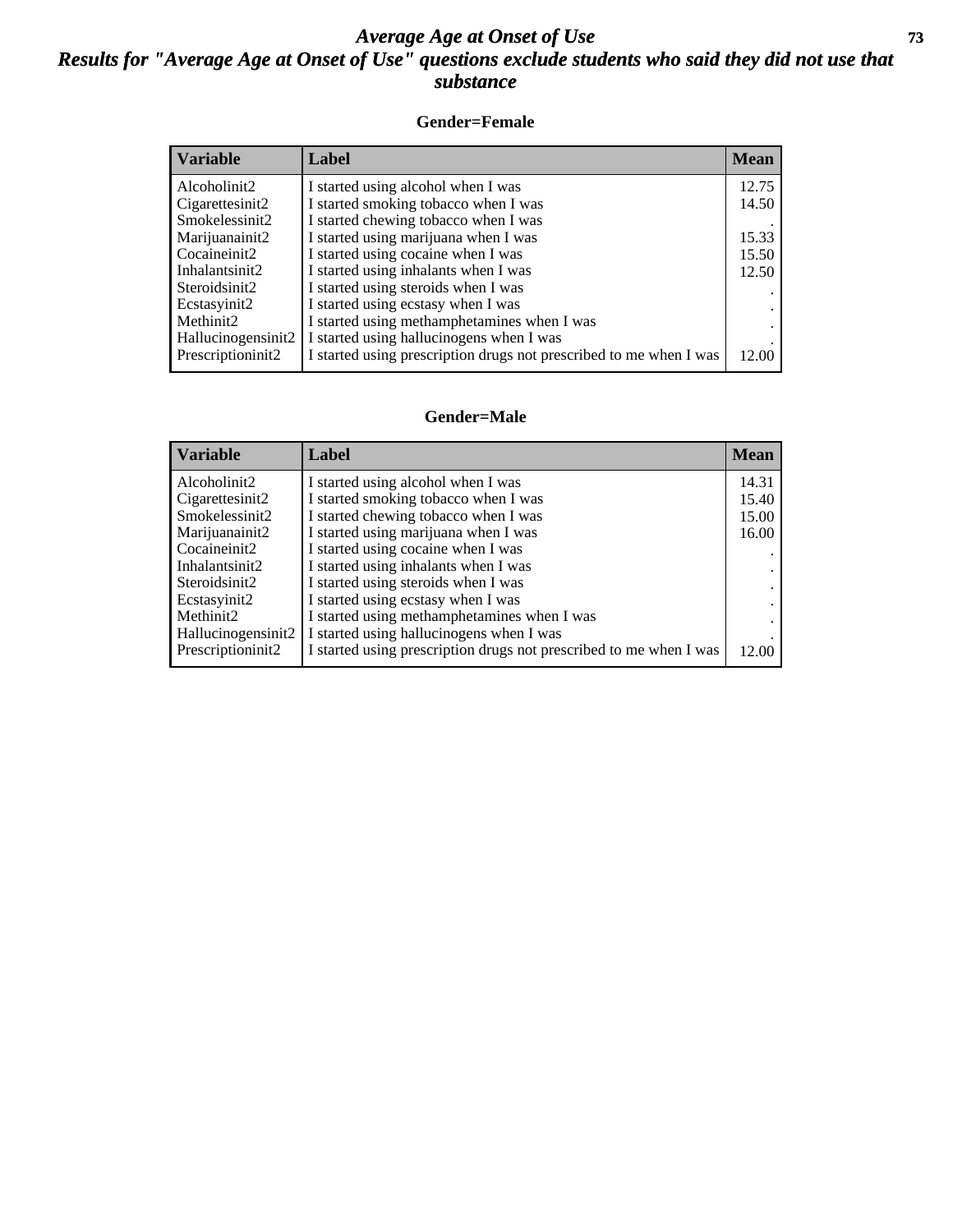# *I Think These Drugs are Harmful* **74**

| Frequency      | <b>Table of Gender by Alcoholharmdich</b> |                                                   |                |              |
|----------------|-------------------------------------------|---------------------------------------------------|----------------|--------------|
| <b>Row Pct</b> |                                           | Alcoholharmdich(I<br>think alcohol is<br>harmful) |                |              |
|                | Gender(Gender)                            | <b>Yes</b>                                        | N <sub>0</sub> | <b>Total</b> |
|                | Female                                    | 43<br>86.00                                       | 14.00          | 50           |
|                | <b>Male</b>                               | 53<br>86.89                                       | 8<br>13.11     | 61           |
|                | <b>Total</b>                              | 96                                                | 15             |              |

| Frequency      | <b>Table of Gender by Tobaccoharmdich</b> |                              |                   |              |
|----------------|-------------------------------------------|------------------------------|-------------------|--------------|
| <b>Row Pct</b> |                                           | think tobacco is<br>harmful) | Tobaccoharmdich(I |              |
|                | Gender(Gender)                            | Yes                          | N <sub>0</sub>    | <b>Total</b> |
|                | <b>Female</b>                             | 47<br>94.00                  | 3<br>6.00         | 50           |
|                | <b>Male</b>                               | 60<br>98.36                  | 1.64              | 61           |
|                | <b>Total</b>                              | 107                          | 4                 |              |

| Frequency      | <b>Table of Gender by Marijuanaharmdich</b> |                                |                     |              |
|----------------|---------------------------------------------|--------------------------------|---------------------|--------------|
| <b>Row Pct</b> |                                             | think marijuana is<br>harmful) | Marijuanaharmdich(I |              |
|                | Gender(Gender)                              | <b>Yes</b>                     | N <sub>0</sub>      | <b>Total</b> |
|                | <b>Female</b>                               | 45<br>90.00                    | 5<br>10.00          | 50           |
|                | <b>Male</b>                                 | 56<br>91.80                    | 5<br>8.20           | 61           |
|                | <b>Total</b>                                | 101                            | 10                  |              |

| Frequency      | <b>Table of Gender by Otherdrugharmdich</b> |                                                          |                |              |
|----------------|---------------------------------------------|----------------------------------------------------------|----------------|--------------|
| <b>Row Pct</b> |                                             | Otherdrugharmdich(I<br>think other drugs are<br>harmful) |                |              |
|                | Gender(Gender)                              | <b>Yes</b>                                               | N <sub>0</sub> | <b>Total</b> |
|                | <b>Female</b>                               | 47<br>94.00                                              | 3<br>6.00      | 50           |
|                | <b>Male</b>                                 | 60<br>98.36                                              | 1.64           | 61           |
|                | <b>Total</b>                                | 107                                                      | 4              | 111          |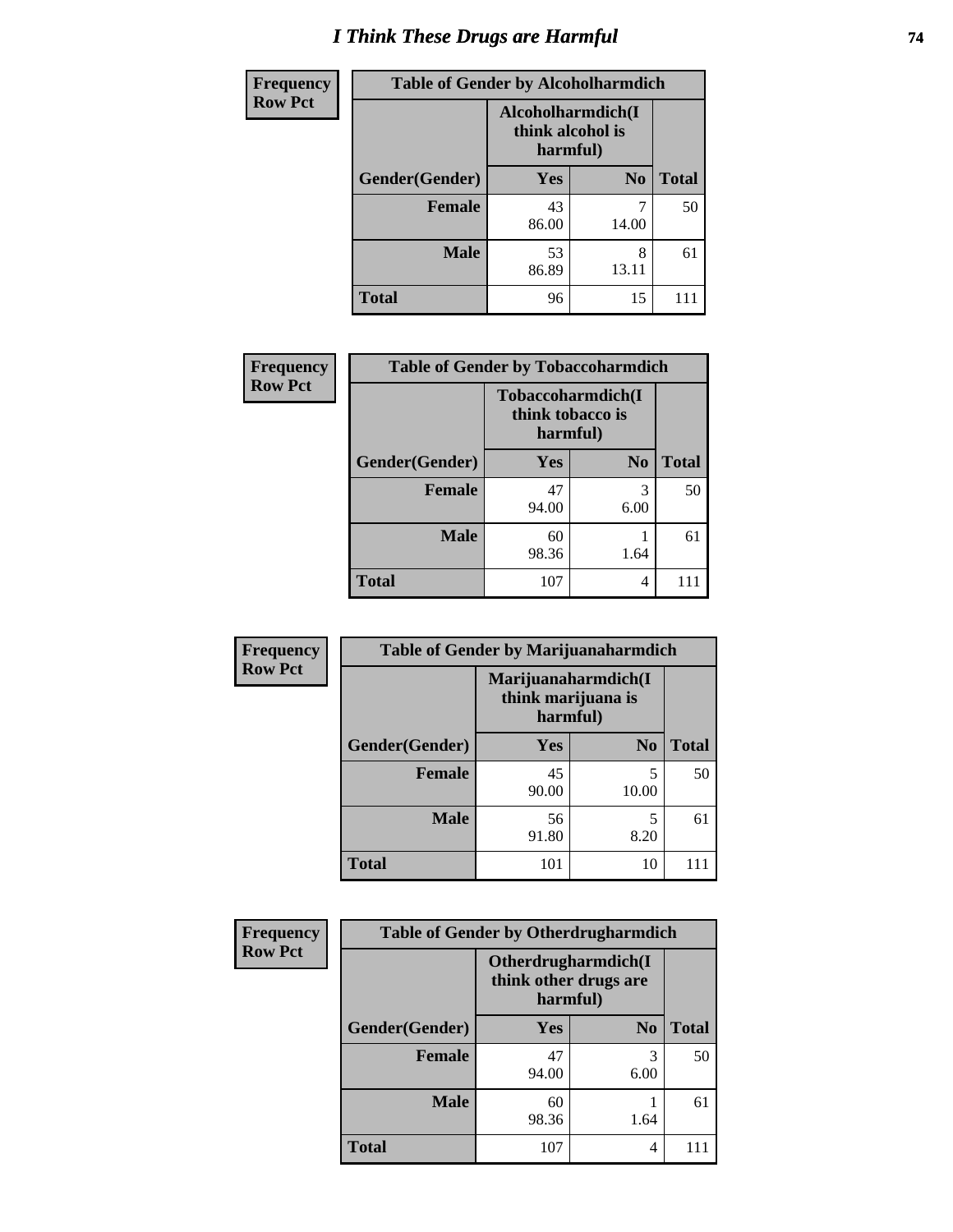| <b>Frequency</b> | <b>Table of Gender by Alcohollocation1</b> |                                                               |             |              |
|------------------|--------------------------------------------|---------------------------------------------------------------|-------------|--------------|
| <b>Row Pct</b>   |                                            | <b>Alcohollocation1(Places</b><br><b>Friends Use Alcohol)</b> |             |              |
|                  | Gender(Gender)                             |                                                               | Do Not Use  | <b>Total</b> |
|                  | <b>Female</b>                              | 14<br>28.00                                                   | 36<br>72.00 | 50           |
|                  | <b>Male</b>                                | 18<br>29.51                                                   | 43<br>70.49 | 61           |
|                  | <b>Total</b>                               | 32                                                            | 79          |              |

| <b>Frequency</b> | <b>Table of Gender by Alcohollocation2</b> |                                                               |            |              |
|------------------|--------------------------------------------|---------------------------------------------------------------|------------|--------------|
| <b>Row Pct</b>   |                                            | <b>Alcohollocation2(Places</b><br><b>Friends Use Alcohol)</b> |            |              |
|                  | Gender(Gender)                             |                                                               | Home       | <b>Total</b> |
|                  | <b>Female</b>                              | 41<br>82.00                                                   | q<br>18.00 | 50           |
|                  | <b>Male</b>                                | 52<br>85.25                                                   | 9<br>14.75 | 61           |
|                  | <b>Total</b>                               | 93                                                            | 18         |              |

| Frequency      | <b>Table of Gender by Alcohollocation3</b> |                                                               |               |              |
|----------------|--------------------------------------------|---------------------------------------------------------------|---------------|--------------|
| <b>Row Pct</b> |                                            | <b>Alcohollocation3(Places</b><br><b>Friends Use Alcohol)</b> |               |              |
|                | Gender(Gender)                             |                                                               | <b>School</b> | <b>Total</b> |
|                | <b>Female</b>                              | 47<br>94.00                                                   | 3<br>6.00     | 50           |
|                | <b>Male</b>                                | 60<br>98.36                                                   | 1.64          | 61           |
|                | <b>Total</b>                               | 107                                                           | 4             |              |

| Frequency      | <b>Table of Gender by Alcohollocation4</b> |                                                               |            |              |
|----------------|--------------------------------------------|---------------------------------------------------------------|------------|--------------|
| <b>Row Pct</b> |                                            | <b>Alcohollocation4(Places</b><br><b>Friends Use Alcohol)</b> |            |              |
|                | Gender(Gender)                             |                                                               | Car        | <b>Total</b> |
|                | Female                                     | 44<br>88.00                                                   | 6<br>12.00 | 50           |
|                | <b>Male</b>                                | 58<br>95.08                                                   | 3<br>4.92  | 61           |
|                | <b>Total</b>                               | 102                                                           | 9          |              |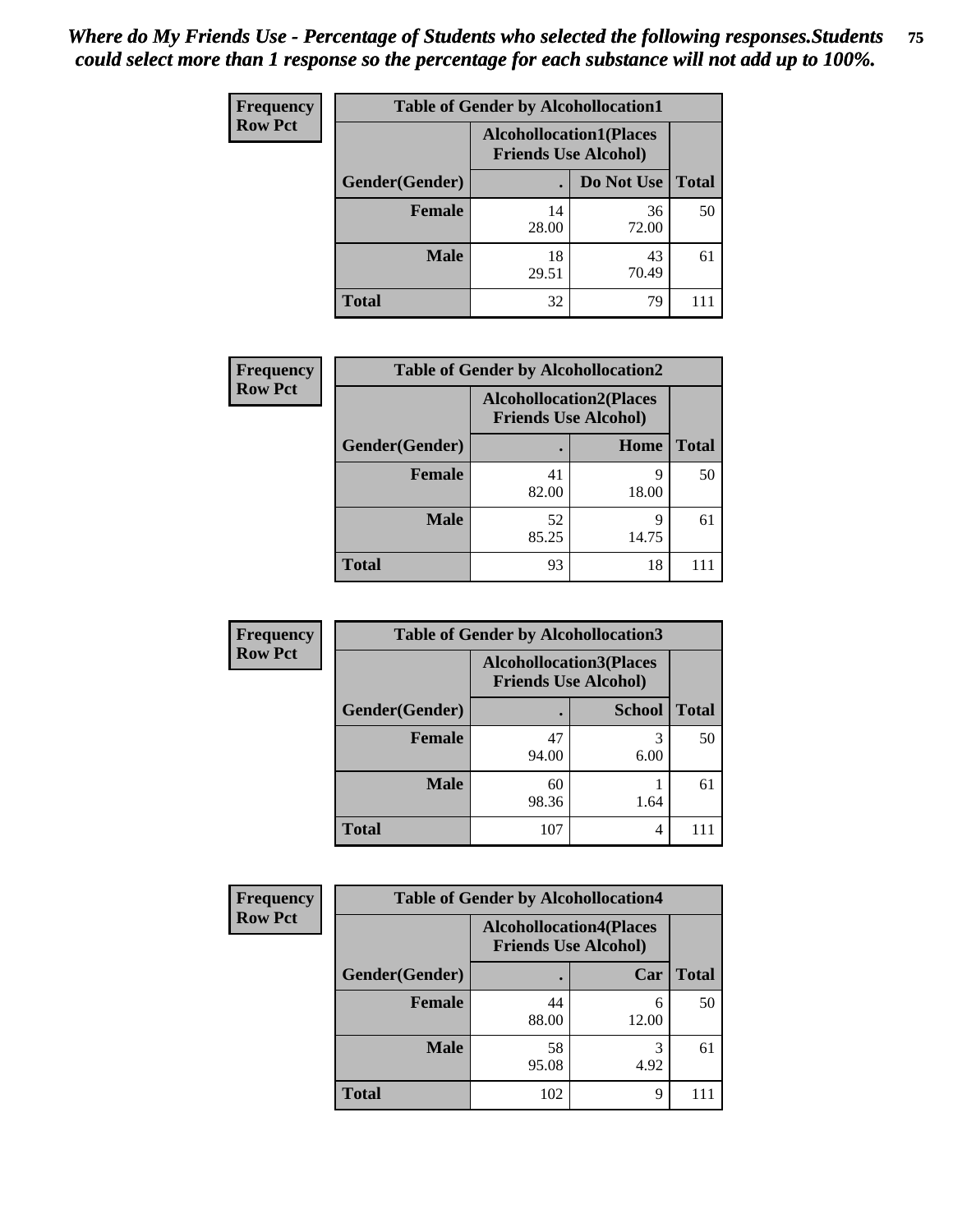| <b>Frequency</b> | <b>Table of Gender by Alcohollocation5</b>                    |             |                                 |              |
|------------------|---------------------------------------------------------------|-------------|---------------------------------|--------------|
| <b>Row Pct</b>   | <b>Alcohollocation5(Places</b><br><b>Friends Use Alcohol)</b> |             |                                 |              |
|                  | Gender(Gender)                                                |             | <b>Friend's</b><br><b>House</b> | <b>Total</b> |
|                  | <b>Female</b>                                                 | 35<br>70.00 | 15<br>30.00                     | 50           |
|                  | <b>Male</b>                                                   | 48<br>78.69 | 13<br>21.31                     | 61           |
|                  | <b>Total</b>                                                  | 83          | 28                              | 111          |

| <b>Frequency</b> | <b>Table of Gender by Alcohollocation6</b> |                                                               |              |              |
|------------------|--------------------------------------------|---------------------------------------------------------------|--------------|--------------|
| <b>Row Pct</b>   |                                            | <b>Alcohollocation6(Places</b><br><b>Friends Use Alcohol)</b> |              |              |
|                  | Gender(Gender)                             |                                                               | <b>Other</b> | <b>Total</b> |
|                  | <b>Female</b>                              | 42<br>84.00                                                   | 16.00        | 50           |
|                  | <b>Male</b>                                | 53<br>86.89                                                   | 8<br>13.11   | 61           |
|                  | <b>Total</b>                               | 95                                                            | 16           | 111          |

| Frequency      |                | <b>Table of Gender by Tobaccolocation1</b>                    |             |              |  |  |
|----------------|----------------|---------------------------------------------------------------|-------------|--------------|--|--|
| <b>Row Pct</b> |                | <b>Tobaccolocation1(Places</b><br><b>Friends Use Tobacco)</b> |             |              |  |  |
|                | Gender(Gender) |                                                               | Do Not Use  | <b>Total</b> |  |  |
|                | Female         | 11<br>22.00                                                   | 39<br>78.00 | 50           |  |  |
|                | <b>Male</b>    | 15<br>24.59                                                   | 46<br>75.41 | 61           |  |  |
|                | <b>Total</b>   | 26                                                            | 85          |              |  |  |

| Frequency      | <b>Table of Gender by Tobaccolocation2</b> |                             |                                |              |
|----------------|--------------------------------------------|-----------------------------|--------------------------------|--------------|
| <b>Row Pct</b> |                                            | <b>Friends Use Tobacco)</b> | <b>Tobaccolocation2(Places</b> |              |
|                | Gender(Gender)                             |                             | Home                           | <b>Total</b> |
|                | Female                                     | 42<br>84.00                 | 8<br>16.00                     | 50           |
|                | <b>Male</b>                                | 53<br>86.89                 | 8<br>13.11                     | 61           |
|                | <b>Total</b>                               | 95                          | 16                             |              |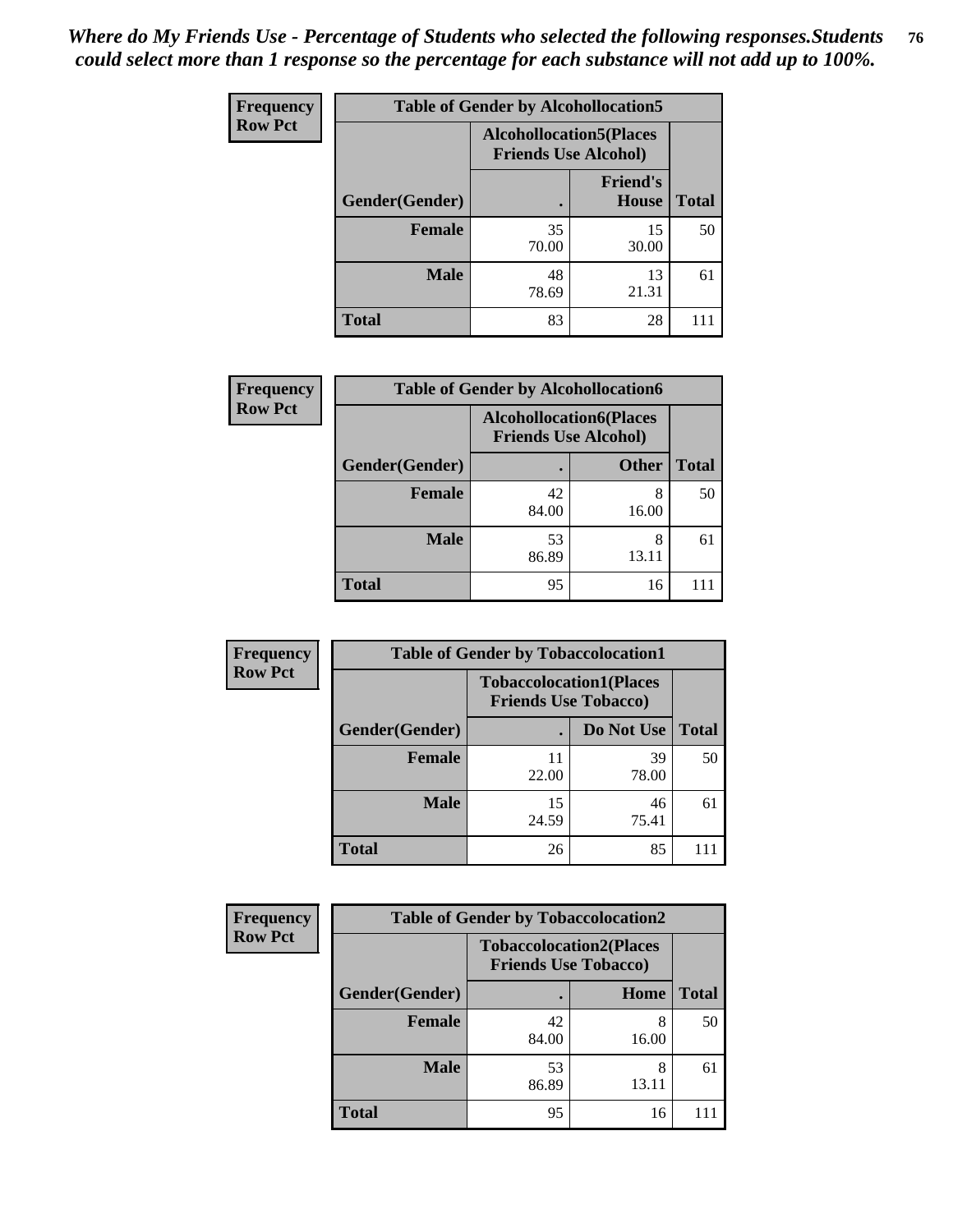| <b>Frequency</b> | <b>Table of Gender by Tobaccolocation3</b> |             |                                                               |              |
|------------------|--------------------------------------------|-------------|---------------------------------------------------------------|--------------|
| <b>Row Pct</b>   |                                            |             | <b>Tobaccolocation3(Places</b><br><b>Friends Use Tobacco)</b> |              |
|                  | Gender(Gender)                             |             | <b>School</b>                                                 | <b>Total</b> |
|                  | <b>Female</b>                              | 46<br>92.00 | 8.00                                                          | 50           |
|                  | <b>Male</b>                                | 56<br>91.80 | 8.20                                                          | 61           |
|                  | <b>Total</b>                               | 102         | 9                                                             |              |

| <b>Frequency</b> | <b>Table of Gender by Tobaccolocation4</b> |                             |                                |              |
|------------------|--------------------------------------------|-----------------------------|--------------------------------|--------------|
| <b>Row Pct</b>   |                                            | <b>Friends Use Tobacco)</b> | <b>Tobaccolocation4(Places</b> |              |
|                  | <b>Gender</b> (Gender)                     |                             | Car                            | <b>Total</b> |
|                  | <b>Female</b>                              | 42<br>84.00                 | 8<br>16.00                     | 50           |
|                  | <b>Male</b>                                | 50<br>81.97                 | 11<br>18.03                    | 61           |
|                  | <b>Total</b>                               | 92                          | 19                             |              |

| <b>Frequency</b> | <b>Table of Gender by Tobaccolocation5</b> |                                                               |                                 |              |
|------------------|--------------------------------------------|---------------------------------------------------------------|---------------------------------|--------------|
| <b>Row Pct</b>   |                                            | <b>Tobaccolocation5(Places</b><br><b>Friends Use Tobacco)</b> |                                 |              |
|                  | Gender(Gender)                             |                                                               | <b>Friend's</b><br><b>House</b> | <b>Total</b> |
|                  | <b>Female</b>                              | 41<br>82.00                                                   | 9<br>18.00                      | 50           |
|                  | <b>Male</b>                                | 49<br>80.33                                                   | 12<br>19.67                     | 61           |
|                  | <b>Total</b>                               | 90                                                            | 21                              | 111          |

| <b>Frequency</b> | <b>Table of Gender by Tobaccolocation6</b> |             |                                                               |              |
|------------------|--------------------------------------------|-------------|---------------------------------------------------------------|--------------|
| <b>Row Pct</b>   |                                            |             | <b>Tobaccolocation6(Places</b><br><b>Friends Use Tobacco)</b> |              |
|                  | Gender(Gender)                             |             | <b>Other</b>                                                  | <b>Total</b> |
|                  | Female                                     | 45<br>90.00 | 10.00                                                         | 50           |
|                  | <b>Male</b>                                | 53<br>86.89 | 8<br>13.11                                                    | 61           |
|                  | <b>Total</b>                               | 98          | 13                                                            |              |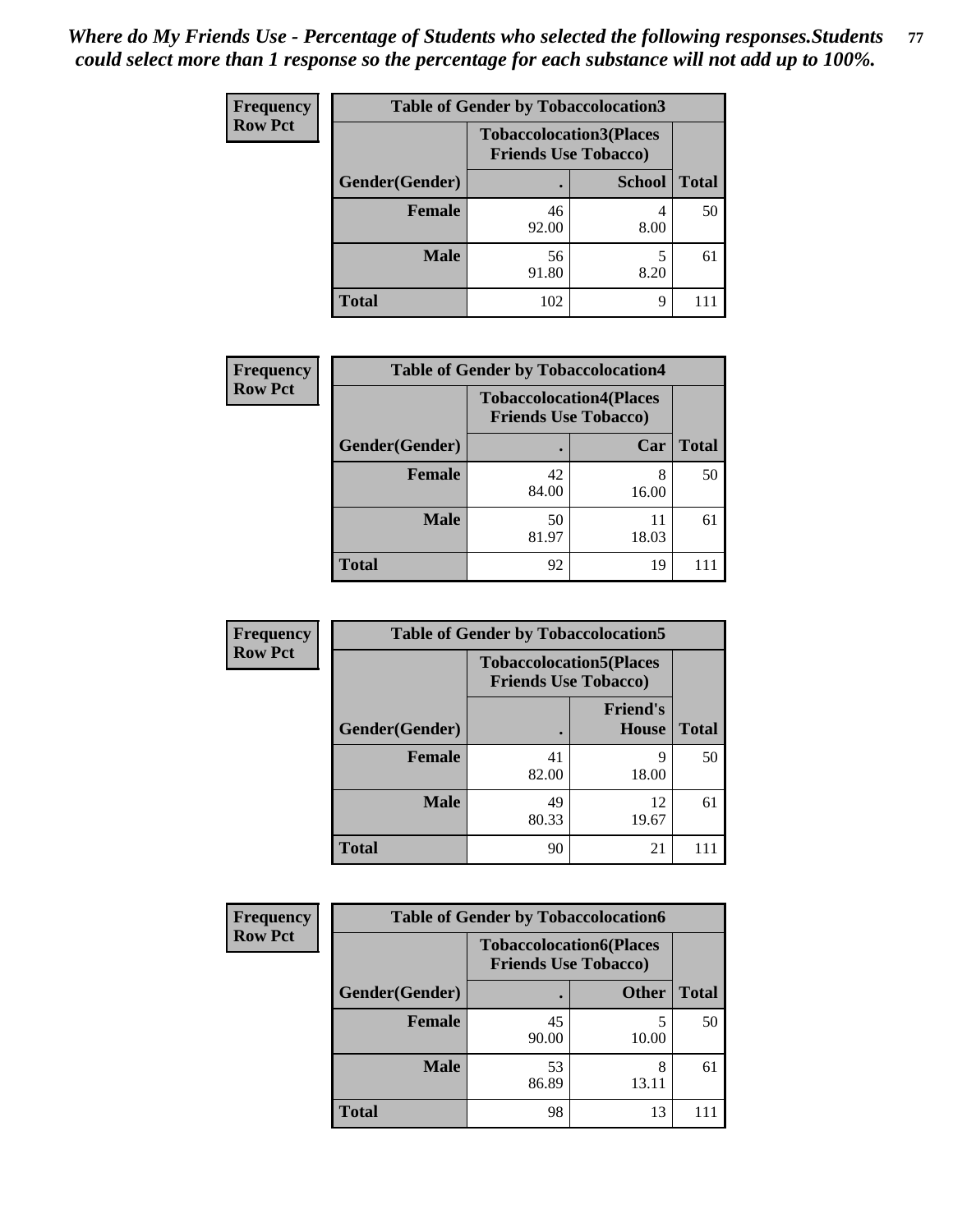| <b>Frequency</b> | <b>Table of Gender by Marijuanalocation1</b> |                                                                    |             |              |
|------------------|----------------------------------------------|--------------------------------------------------------------------|-------------|--------------|
| <b>Row Pct</b>   |                                              | <b>Marijuanalocation1(Places</b><br><b>Friends Use Marijuana</b> ) |             |              |
|                  | Gender(Gender)                               |                                                                    | Do Not Use  | <b>Total</b> |
|                  | <b>Female</b>                                | 8<br>16.00                                                         | 42<br>84.00 | 50           |
|                  | <b>Male</b>                                  | 8.20                                                               | 56<br>91.80 | 61           |
|                  | Total                                        | 13                                                                 | 98          |              |

| <b>Frequency</b> |                | <b>Table of Gender by Marijuanalocation2</b> |                                                                     |              |
|------------------|----------------|----------------------------------------------|---------------------------------------------------------------------|--------------|
| <b>Row Pct</b>   |                |                                              | <b>Marijuanalocation2(Places)</b><br><b>Friends Use Marijuana</b> ) |              |
|                  | Gender(Gender) |                                              | Home                                                                | <b>Total</b> |
|                  | <b>Female</b>  | 44<br>88.00                                  | 6<br>12.00                                                          | 50           |
|                  | <b>Male</b>    | 61<br>100.00                                 | 0.00                                                                | 61           |
|                  | <b>Total</b>   | 105                                          | 6                                                                   |              |

| <b>Frequency</b> | <b>Table of Gender by Marijuanalocation3</b> |                                                                    |                        |              |
|------------------|----------------------------------------------|--------------------------------------------------------------------|------------------------|--------------|
| <b>Row Pct</b>   |                                              | <b>Marijuanalocation3(Places</b><br><b>Friends Use Marijuana</b> ) |                        |              |
|                  | Gender(Gender)                               |                                                                    | <b>School</b>          | <b>Total</b> |
|                  | <b>Female</b>                                | 48<br>96.00                                                        | $\mathfrak{D}$<br>4.00 | 50           |
|                  | <b>Male</b>                                  | 61<br>100.00                                                       | 0.00                   | 61           |
|                  | <b>Total</b>                                 | 109                                                                | 2                      | 111          |

| <b>Frequency</b> |                | <b>Table of Gender by Marijuanalocation4</b>                       |       |              |  |
|------------------|----------------|--------------------------------------------------------------------|-------|--------------|--|
| <b>Row Pct</b>   |                | <b>Marijuanalocation4(Places</b><br><b>Friends Use Marijuana</b> ) |       |              |  |
|                  | Gender(Gender) |                                                                    | Car   | <b>Total</b> |  |
|                  | <b>Female</b>  | 45<br>90.00                                                        | 10.00 | 50           |  |
|                  | <b>Male</b>    | 60<br>98.36                                                        | 1.64  | 61           |  |
|                  | <b>Total</b>   | 105                                                                | 6     |              |  |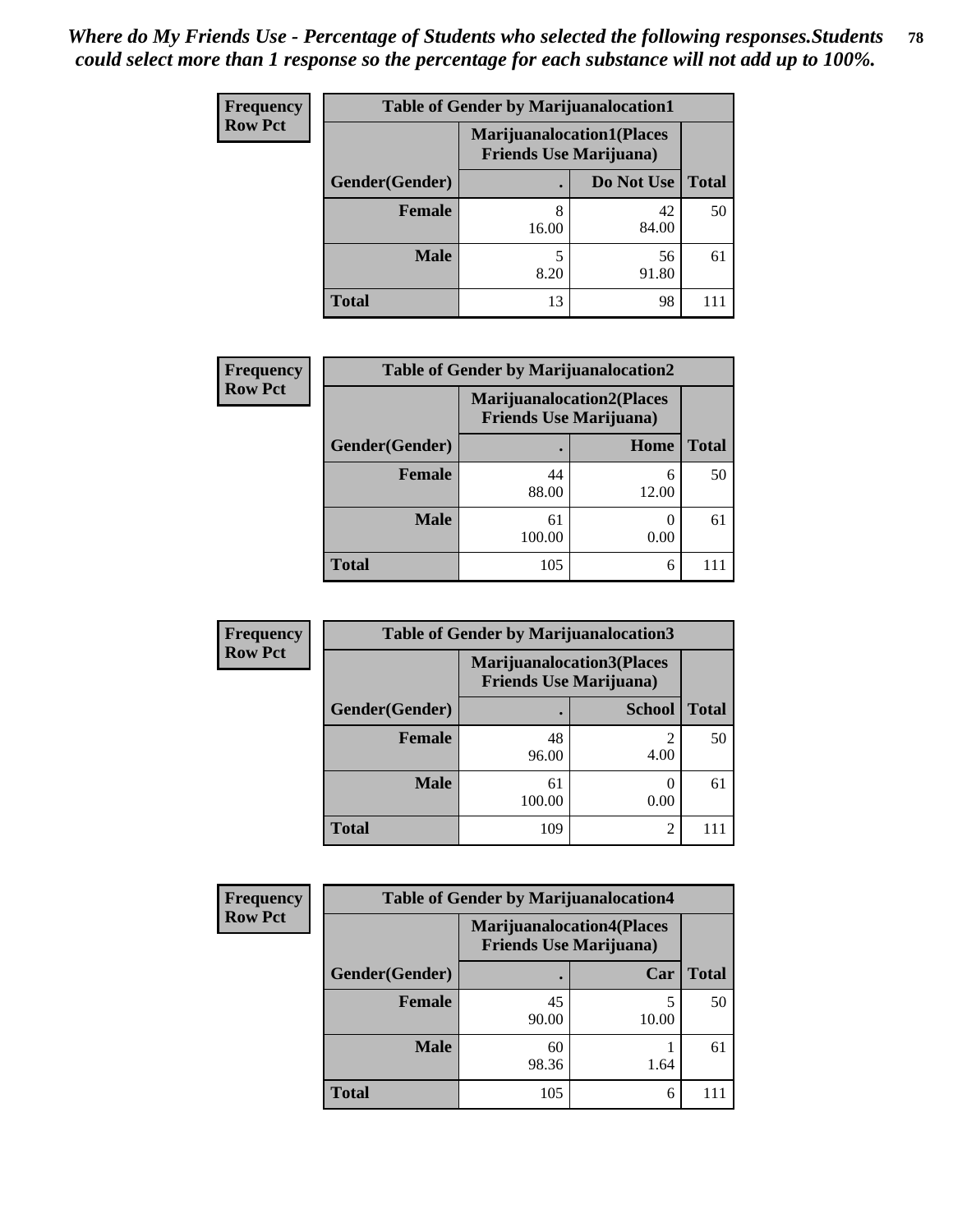| <b>Frequency</b> | <b>Table of Gender by Marijuanalocation5</b> |                                                                     |                          |              |
|------------------|----------------------------------------------|---------------------------------------------------------------------|--------------------------|--------------|
| <b>Row Pct</b>   |                                              | <b>Marijuanalocation5</b> (Places<br><b>Friends Use Marijuana</b> ) |                          |              |
|                  | Gender(Gender)                               |                                                                     | <b>Friend's</b><br>House | <b>Total</b> |
|                  | <b>Female</b>                                | 43<br>86.00                                                         | 14.00                    | 50           |
|                  | <b>Male</b>                                  | 56<br>91.80                                                         | 8.20                     | 61           |
|                  | <b>Total</b>                                 | 99                                                                  | 12                       |              |

| <b>Frequency</b> | <b>Table of Gender by Marijuanalocation6</b> |                                |                                  |              |
|------------------|----------------------------------------------|--------------------------------|----------------------------------|--------------|
| <b>Row Pct</b>   |                                              | <b>Friends Use Marijuana</b> ) | <b>Marijuanalocation6(Places</b> |              |
|                  | <b>Gender</b> (Gender)                       |                                | <b>Other</b>                     | <b>Total</b> |
|                  | <b>Female</b>                                | 42<br>84.00                    | 8<br>16.00                       | 50           |
|                  | <b>Male</b>                                  | 60<br>98.36                    | 1.64                             | 61           |
|                  | <b>Total</b>                                 | 102                            | 9                                | 111          |

| Frequency      | <b>Table of Gender by Otherdruglocation1</b> |                                                                                |             |              |
|----------------|----------------------------------------------|--------------------------------------------------------------------------------|-------------|--------------|
| <b>Row Pct</b> |                                              | <b>Otherdruglocation1(Places</b><br><b>Friends Use Other Illegal</b><br>Drugs) |             |              |
|                | Gender(Gender)                               |                                                                                | Do Not Use  | <b>Total</b> |
|                | Female                                       | 10.00                                                                          | 45<br>90.00 | 50           |
|                | <b>Male</b>                                  | 3<br>4.92                                                                      | 58<br>95.08 | 61           |
|                | <b>Total</b>                                 | 8                                                                              | 103         |              |

| Frequency      | <b>Table of Gender by Otherdruglocation2</b> |                                                                                |                |              |
|----------------|----------------------------------------------|--------------------------------------------------------------------------------|----------------|--------------|
| <b>Row Pct</b> |                                              | <b>Otherdruglocation2(Places</b><br><b>Friends Use Other Illegal</b><br>Drugs) |                |              |
|                | Gender(Gender)                               |                                                                                | Home           | <b>Total</b> |
|                | Female                                       | 48<br>96.00                                                                    | 4.00           | 50           |
|                | <b>Male</b>                                  | 61<br>100.00                                                                   | 0.00           | 61           |
|                | <b>Total</b>                                 | 109                                                                            | $\mathfrak{D}$ | 111          |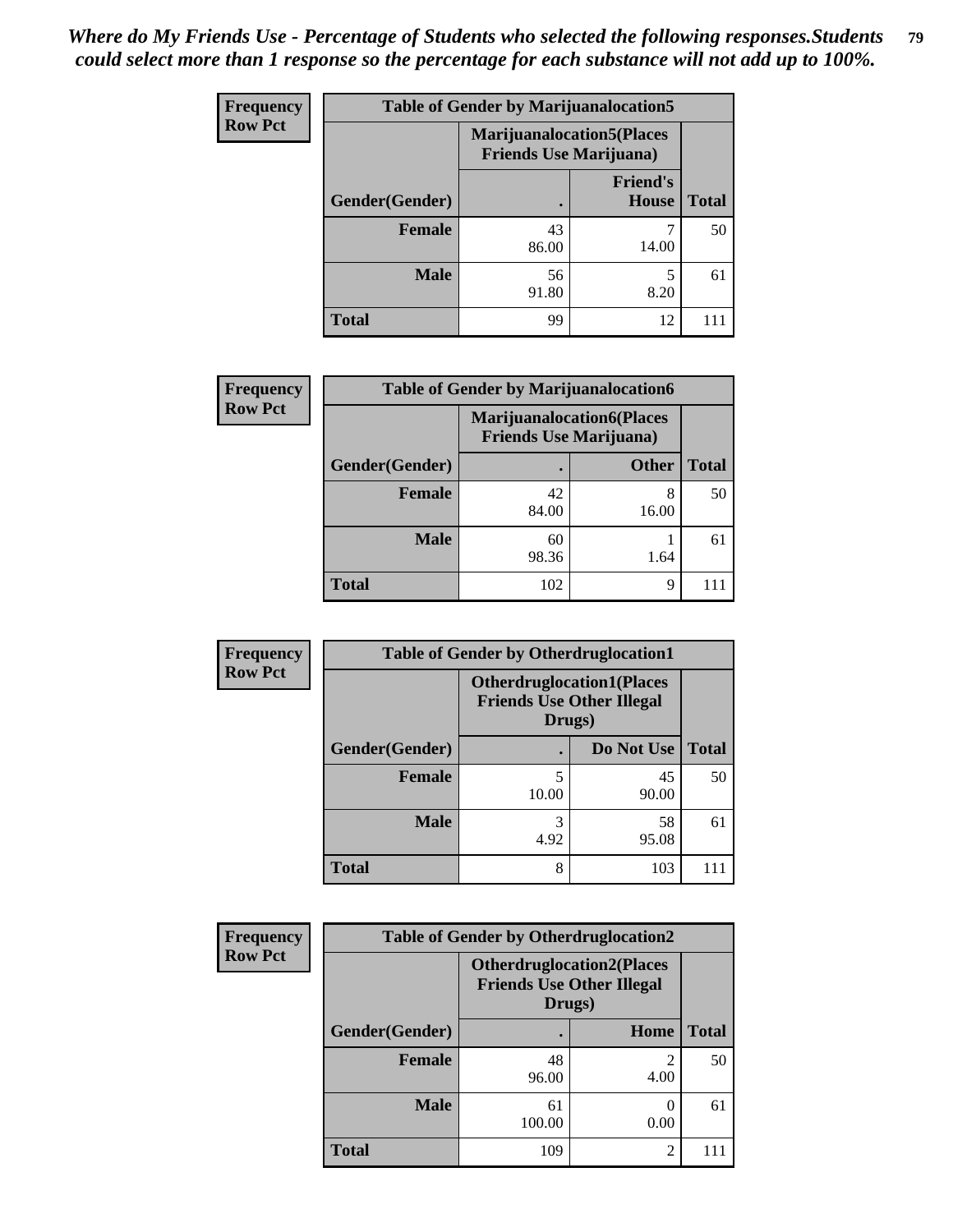| <b>Frequency</b> | <b>Table of Gender by Otherdruglocation3</b> |                                                                                |               |              |  |
|------------------|----------------------------------------------|--------------------------------------------------------------------------------|---------------|--------------|--|
| <b>Row Pct</b>   |                                              | <b>Otherdruglocation3(Places</b><br><b>Friends Use Other Illegal</b><br>Drugs) |               |              |  |
|                  | Gender(Gender)                               |                                                                                | <b>School</b> | <b>Total</b> |  |
|                  | <b>Female</b>                                | 49<br>98.00                                                                    | 2.00          | 50           |  |
|                  | <b>Male</b>                                  | 61<br>100.00                                                                   | 0.00          | 61           |  |
|                  | <b>Total</b>                                 | 110                                                                            |               |              |  |

| <b>Frequency</b> | <b>Table of Gender by Otherdruglocation4</b> |                                                                                |           |              |
|------------------|----------------------------------------------|--------------------------------------------------------------------------------|-----------|--------------|
| <b>Row Pct</b>   |                                              | <b>Otherdruglocation4(Places</b><br><b>Friends Use Other Illegal</b><br>Drugs) |           |              |
|                  | Gender(Gender)                               |                                                                                | Car       | <b>Total</b> |
|                  | Female                                       | 47<br>94.00                                                                    | 3<br>6.00 | 50           |
|                  | <b>Male</b>                                  | 61<br>100.00                                                                   | 0.00      | 61           |
|                  | <b>Total</b>                                 | 108                                                                            | 3         | 111          |

| Frequency      | <b>Table of Gender by Otherdruglocation5</b> |                                                                                |                                 |              |
|----------------|----------------------------------------------|--------------------------------------------------------------------------------|---------------------------------|--------------|
| <b>Row Pct</b> |                                              | <b>Otherdruglocation5(Places</b><br><b>Friends Use Other Illegal</b><br>Drugs) |                                 |              |
|                | Gender(Gender)                               |                                                                                | <b>Friend's</b><br><b>House</b> | <b>Total</b> |
|                | <b>Female</b>                                | 47<br>94.00                                                                    | 3<br>6.00                       | 50           |
|                | <b>Male</b>                                  | 59<br>96.72                                                                    | 2<br>3.28                       | 61           |
|                | <b>Total</b>                                 | 106                                                                            | 5                               |              |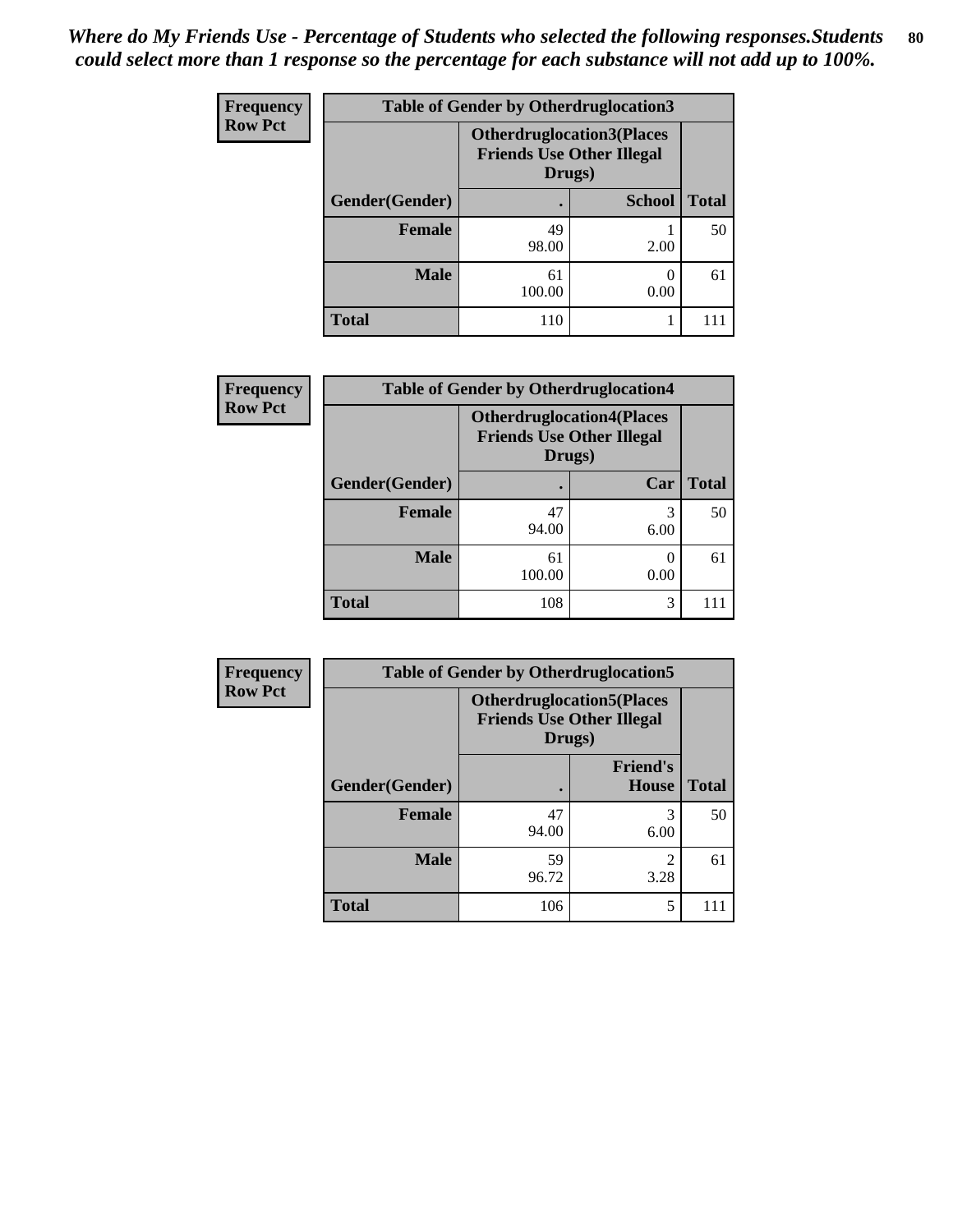| <b>Frequency</b> | <b>Table of Gender by Otherdruglocation6</b> |                                                                                |              |              |
|------------------|----------------------------------------------|--------------------------------------------------------------------------------|--------------|--------------|
| <b>Row Pct</b>   |                                              | <b>Otherdruglocation6(Places</b><br><b>Friends Use Other Illegal</b><br>Drugs) |              |              |
|                  | Gender(Gender)                               |                                                                                | <b>Other</b> | <b>Total</b> |
|                  | Female                                       | 45<br>90.00                                                                    | 10.00        | 50           |
|                  | <b>Male</b>                                  | 60<br>98.36                                                                    | 1.64         | 61           |
|                  | <b>Total</b>                                 | 105                                                                            | 6            | 111          |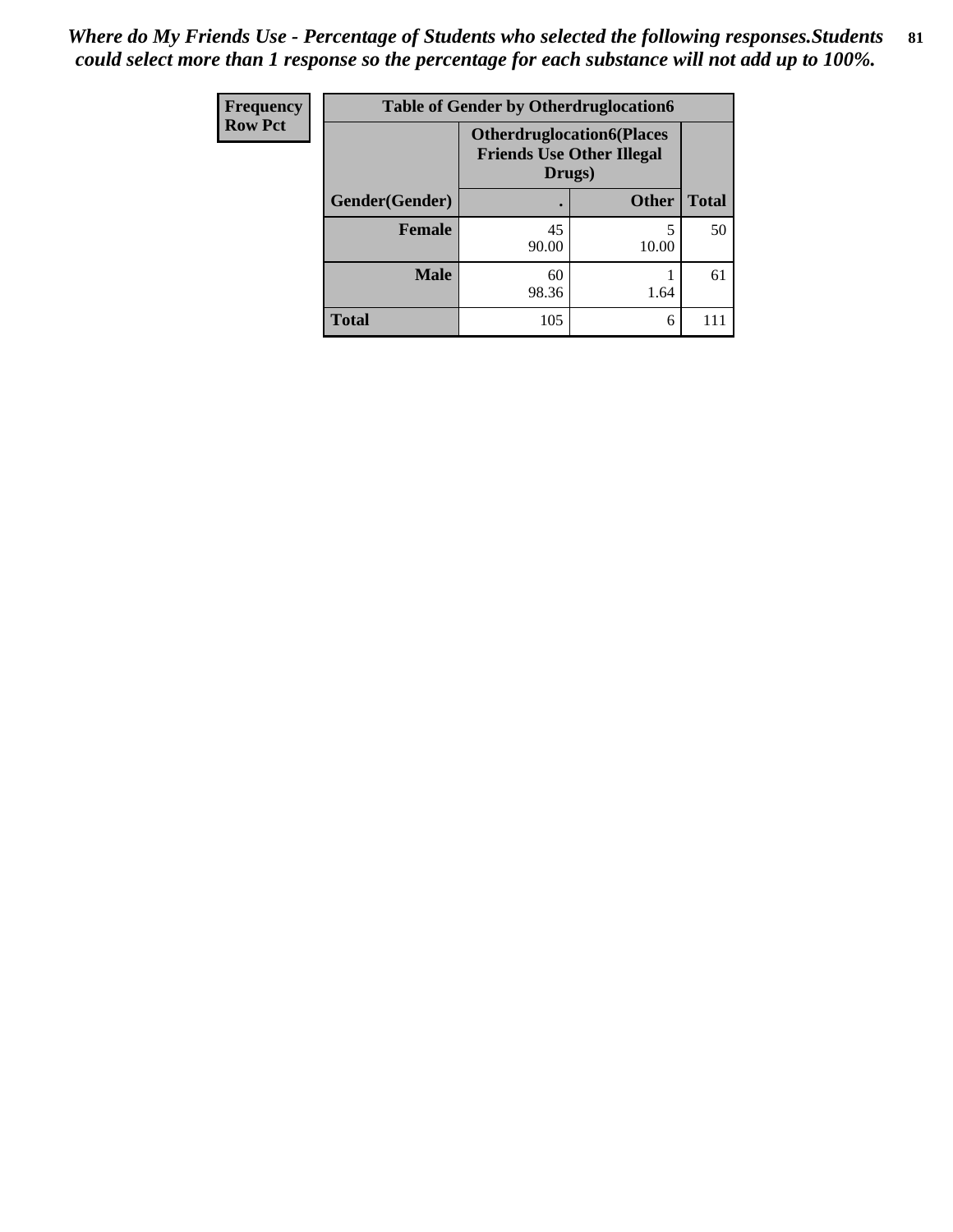| <b>Frequency</b> | <b>Table of Gender by Alcoholtime1</b> |                                                          |                      |              |
|------------------|----------------------------------------|----------------------------------------------------------|----------------------|--------------|
| <b>Row Pct</b>   |                                        | <b>Alcoholtime1(Times</b><br><b>Friends Use Alcohol)</b> |                      |              |
|                  | Gender(Gender)                         | $\bullet$                                                | Do Not<br><b>Use</b> | <b>Total</b> |
|                  | <b>Female</b>                          | 13<br>26.00                                              | 37<br>74.00          | 50           |
|                  | <b>Male</b>                            | 19<br>31.15                                              | 42<br>68.85          | 61           |
|                  | <b>Total</b>                           | 32                                                       | 79                   | 111          |

| <b>Frequency</b> | <b>Table of Gender by Alcoholtime2</b> |                                                          |                            |              |
|------------------|----------------------------------------|----------------------------------------------------------|----------------------------|--------------|
| <b>Row Pct</b>   |                                        | <b>Alcoholtime2(Times</b><br><b>Friends Use Alcohol)</b> |                            |              |
|                  | Gender(Gender)                         |                                                          | <b>On Way</b><br>to School | <b>Total</b> |
|                  | <b>Female</b>                          | 47<br>94.00                                              | 3<br>6.00                  | 50           |
|                  | <b>Male</b>                            | 60<br>98.36                                              | 1.64                       | 61           |
|                  | <b>Total</b>                           | 107                                                      | 4                          |              |

| Frequency      | <b>Table of Gender by Alcoholtime3</b> |                                                          |                                |              |
|----------------|----------------------------------------|----------------------------------------------------------|--------------------------------|--------------|
| <b>Row Pct</b> |                                        | <b>Alcoholtime3(Times</b><br><b>Friends Use Alcohol)</b> |                                |              |
|                | Gender(Gender)                         |                                                          | <b>During</b><br><b>School</b> | <b>Total</b> |
|                | Female                                 | 47<br>94.00                                              | 3<br>6.00                      | 50           |
|                | <b>Male</b>                            | 61<br>100.00                                             | 0<br>0.00                      | 61           |
|                | <b>Total</b>                           | 108                                                      | 3                              | 111          |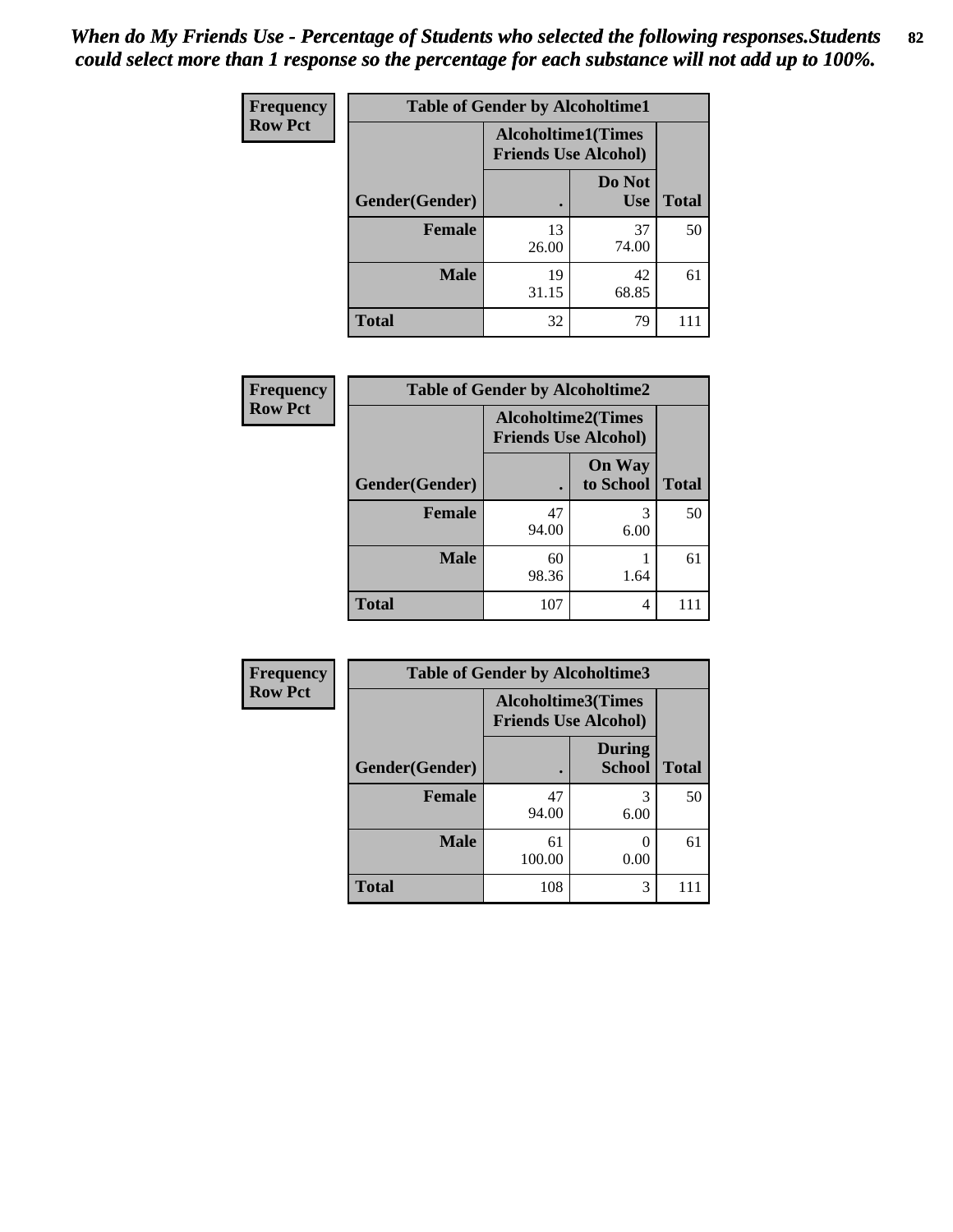*When do My Friends Use - Percentage of Students who selected the following responses.Students could select more than 1 response so the percentage for each substance will not add up to 100%.* **83**

| <b>Frequency</b> | <b>Table of Gender by Alcoholtime4</b> |                                                          |                                                |              |
|------------------|----------------------------------------|----------------------------------------------------------|------------------------------------------------|--------------|
| <b>Row Pct</b>   |                                        | <b>Alcoholtime4(Times</b><br><b>Friends Use Alcohol)</b> |                                                |              |
|                  | Gender(Gender)                         |                                                          | <b>On Way</b><br>Home<br>From<br><b>School</b> | <b>Total</b> |
|                  | <b>Female</b>                          | 47<br>94.00                                              | 3<br>6.00                                      | 50           |
|                  | <b>Male</b>                            | 60<br>98.36                                              | 1.64                                           | 61           |
|                  | <b>Total</b>                           | 107                                                      | 4                                              | 111          |

| <b>Frequency</b> | <b>Table of Gender by Alcoholtime5</b> |                                                           |            |              |
|------------------|----------------------------------------|-----------------------------------------------------------|------------|--------------|
| <b>Row Pct</b>   |                                        | <b>Alcoholtime5</b> (Times<br><b>Friends Use Alcohol)</b> |            |              |
|                  | Gender(Gender)                         |                                                           | Weeknights | <b>Total</b> |
|                  | <b>Female</b>                          | 43<br>86.00                                               | 7<br>14.00 | 50           |
|                  | <b>Male</b>                            | 57<br>93.44                                               | 4<br>6.56  | 61           |
|                  | <b>Total</b>                           | 100                                                       | 11         |              |

| <b>Frequency</b> | <b>Table of Gender by Alcoholtime6</b> |                                                          |             |              |  |
|------------------|----------------------------------------|----------------------------------------------------------|-------------|--------------|--|
| <b>Row Pct</b>   |                                        | <b>Alcoholtime6(Times</b><br><b>Friends Use Alcohol)</b> |             |              |  |
|                  | Gender(Gender)                         |                                                          | Weekends    | <b>Total</b> |  |
|                  | Female                                 | 36<br>72.00                                              | 14<br>28.00 | 50           |  |
|                  | <b>Male</b>                            | 40<br>65.57                                              | 21<br>34.43 | 61           |  |
|                  | <b>Total</b>                           | 76                                                       | 35          | 111          |  |

| Frequency      | <b>Table of Gender by Tobaccotime1</b> |                                                          |                      |              |
|----------------|----------------------------------------|----------------------------------------------------------|----------------------|--------------|
| <b>Row Pct</b> |                                        | <b>Tobaccotime1(Times</b><br><b>Friends Use Tobacco)</b> |                      |              |
|                | Gender(Gender)                         |                                                          | Do Not<br><b>Use</b> | <b>Total</b> |
|                | <b>Female</b>                          | 11<br>22.00                                              | 39<br>78.00          | 50           |
|                | <b>Male</b>                            | 15<br>24.59                                              | 46<br>75.41          | 61           |
|                | <b>Total</b>                           | 26                                                       | 85                   | 111          |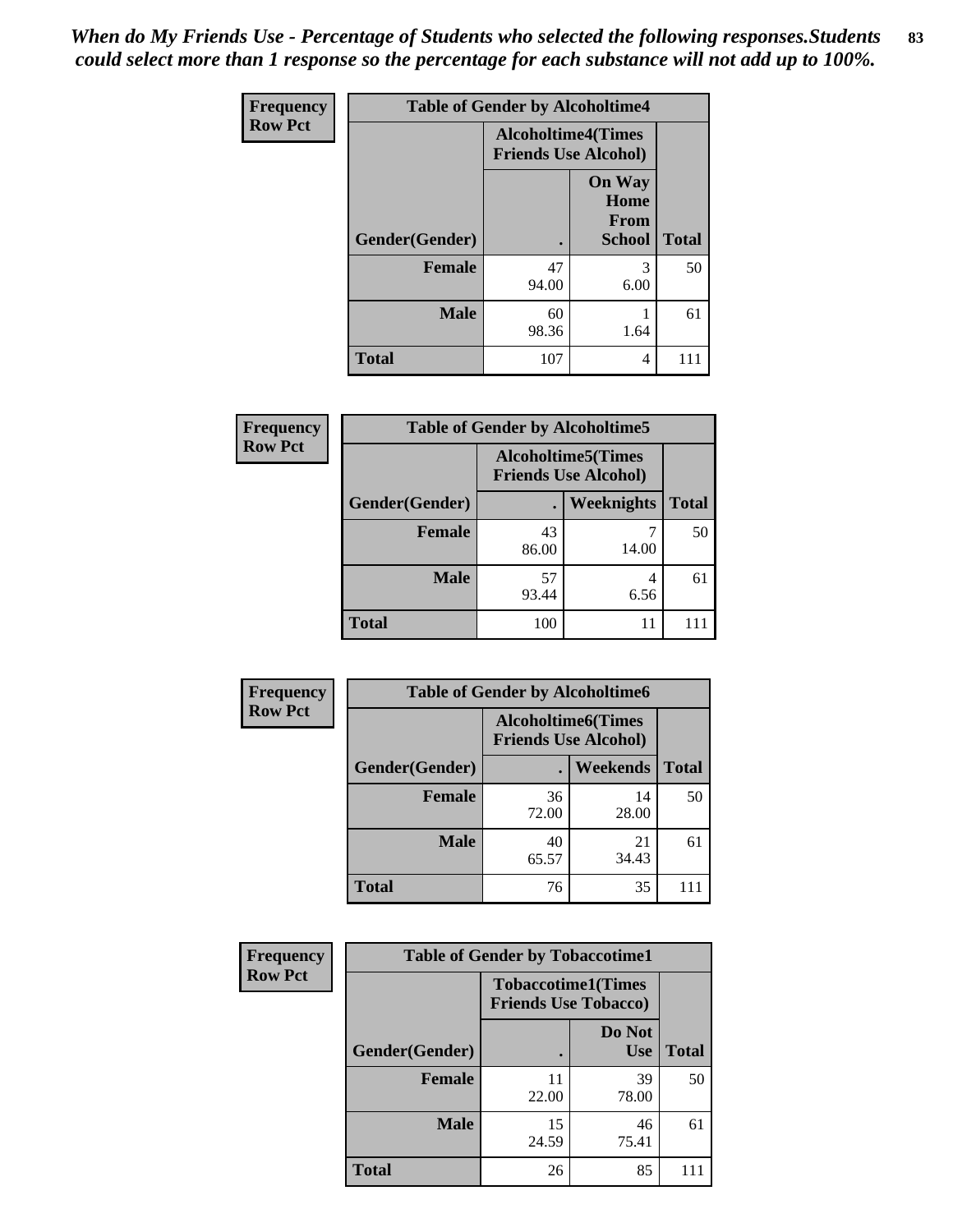| <b>Frequency</b> | <b>Table of Gender by Tobaccotime2</b> |                             |                            |              |
|------------------|----------------------------------------|-----------------------------|----------------------------|--------------|
| <b>Row Pct</b>   |                                        | <b>Friends Use Tobacco)</b> | <b>Tobaccotime2(Times</b>  |              |
|                  | Gender(Gender)                         |                             | <b>On Way</b><br>to School | <b>Total</b> |
|                  | <b>Female</b>                          | 43<br>86.00                 | 14.00                      | 50           |
|                  | <b>Male</b>                            | 57<br>93.44                 | 4<br>6.56                  | 61           |
|                  | <b>Total</b>                           | 100                         | 11                         |              |

| <b>Frequency</b> | <b>Table of Gender by Tobaccotime3</b> |                                                          |                                |              |
|------------------|----------------------------------------|----------------------------------------------------------|--------------------------------|--------------|
| <b>Row Pct</b>   |                                        | <b>Tobaccotime3(Times</b><br><b>Friends Use Tobacco)</b> |                                |              |
|                  | Gender(Gender)                         |                                                          | <b>During</b><br><b>School</b> | <b>Total</b> |
|                  | Female                                 | 47<br>94.00                                              | 3<br>6.00                      | 50           |
|                  | <b>Male</b>                            | 59<br>96.72                                              | 2<br>3.28                      | 61           |
|                  | <b>Total</b>                           | 106                                                      | 5                              |              |

| Frequency      | <b>Table of Gender by Tobaccotime4</b> |                                                          |                                                |              |
|----------------|----------------------------------------|----------------------------------------------------------|------------------------------------------------|--------------|
| <b>Row Pct</b> |                                        | <b>Tobaccotime4(Times</b><br><b>Friends Use Tobacco)</b> |                                                |              |
|                | Gender(Gender)                         |                                                          | <b>On Way</b><br>Home<br>From<br><b>School</b> | <b>Total</b> |
|                | <b>Female</b>                          | 47<br>94.00                                              | 3<br>6.00                                      | 50           |
|                | <b>Male</b>                            | 60<br>98.36                                              | 1.64                                           | 61           |
|                | <b>Total</b>                           | 107                                                      | 4                                              | 111          |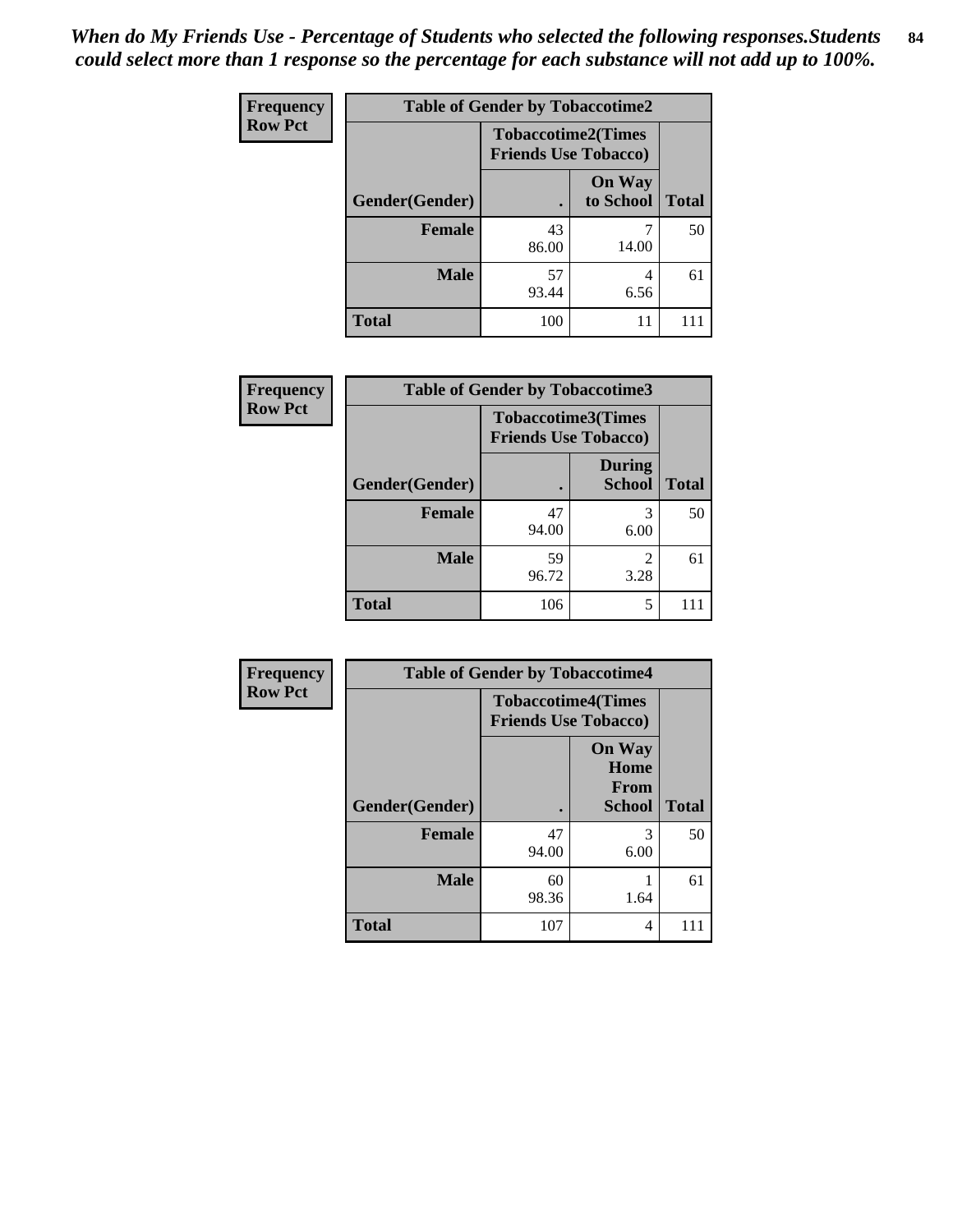| <b>Frequency</b> | <b>Table of Gender by Tobaccotime5</b> |             |                                                           |              |  |
|------------------|----------------------------------------|-------------|-----------------------------------------------------------|--------------|--|
| <b>Row Pct</b>   |                                        |             | <b>Tobaccotime5</b> (Times<br><b>Friends Use Tobacco)</b> |              |  |
|                  | Gender(Gender)                         |             | Weeknights                                                | <b>Total</b> |  |
|                  | <b>Female</b>                          | 41<br>82.00 | q<br>18.00                                                | 50           |  |
|                  | <b>Male</b>                            | 53<br>86.89 | 8<br>13.11                                                | 61           |  |
|                  | Total                                  | 94          | 17                                                        |              |  |

| Frequency      | <b>Table of Gender by Tobaccotime6</b> |                                                          |                 |              |
|----------------|----------------------------------------|----------------------------------------------------------|-----------------|--------------|
| <b>Row Pct</b> |                                        | <b>Tobaccotime6(Times</b><br><b>Friends Use Tobacco)</b> |                 |              |
|                | Gender(Gender)                         |                                                          | <b>Weekends</b> | <b>Total</b> |
|                | Female                                 | 39<br>78.00                                              | 11<br>22.00     | 50           |
|                | <b>Male</b>                            | 45<br>73.77                                              | 16<br>26.23     | 61           |
|                | <b>Total</b>                           | 84                                                       | 27              |              |

| Frequency      | <b>Table of Gender by Marijuanatime1</b> |                                                               |             |              |
|----------------|------------------------------------------|---------------------------------------------------------------|-------------|--------------|
| <b>Row Pct</b> |                                          | <b>Marijuanatime1(Times</b><br><b>Friends Use Marijuana</b> ) |             |              |
|                | Gender(Gender)                           |                                                               | Do Not Use  | <b>Total</b> |
|                | <b>Female</b>                            | 8<br>16.00                                                    | 42<br>84.00 | 50           |
|                | <b>Male</b>                              | 4<br>6.56                                                     | 57<br>93.44 | 61           |
|                | <b>Total</b>                             | 12                                                            | 99          |              |

| Frequency      | <b>Table of Gender by Marijuanatime2</b> |                                                               |                            |              |
|----------------|------------------------------------------|---------------------------------------------------------------|----------------------------|--------------|
| <b>Row Pct</b> |                                          | <b>Marijuanatime2(Times</b><br><b>Friends Use Marijuana</b> ) |                            |              |
|                | Gender(Gender)                           |                                                               | On Way to<br><b>School</b> | <b>Total</b> |
|                | <b>Female</b>                            | 46<br>92.00                                                   | 4<br>8.00                  | 50           |
|                | <b>Male</b>                              | 61<br>100.00                                                  | 0.00                       | 61           |
|                | <b>Total</b>                             | 107                                                           | 4                          |              |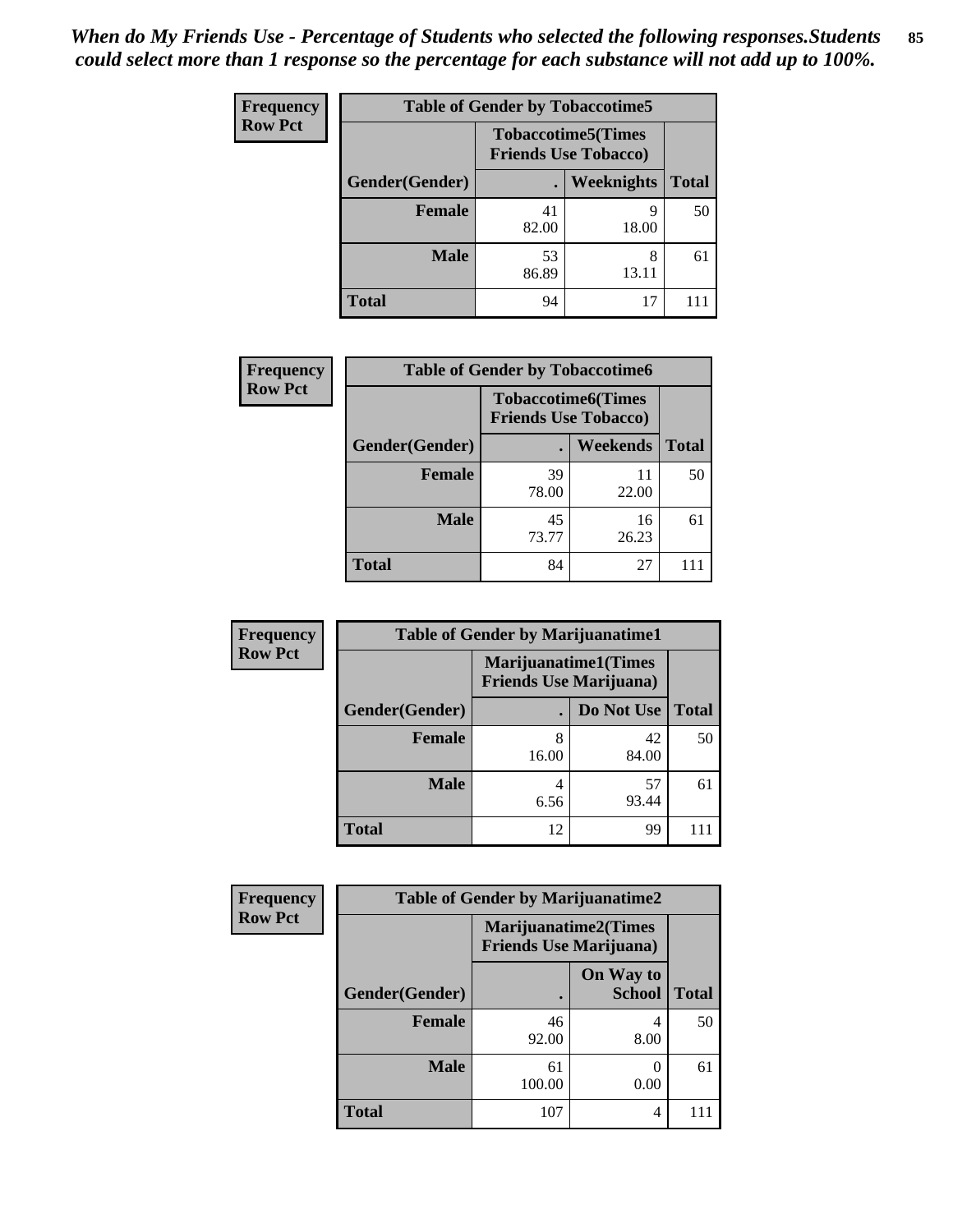| <b>Frequency</b> | Table of Gender by Marijuanatime3 |                                                        |                                |              |
|------------------|-----------------------------------|--------------------------------------------------------|--------------------------------|--------------|
| <b>Row Pct</b>   |                                   | Marijuanatime3(Times<br><b>Friends Use Marijuana</b> ) |                                |              |
|                  | Gender(Gender)                    | $\bullet$                                              | <b>During</b><br><b>School</b> | <b>Total</b> |
|                  | <b>Female</b>                     | 48<br>96.00                                            | $\mathfrak{D}$<br>4.00         | 50           |
|                  | <b>Male</b>                       | 61<br>100.00                                           | 0<br>0.00                      | 61           |
|                  | <b>Total</b>                      | 109                                                    | $\overline{2}$                 | 111          |

| Frequency      | <b>Table of Gender by Marijuanatime4</b> |                                                               |                                                       |              |
|----------------|------------------------------------------|---------------------------------------------------------------|-------------------------------------------------------|--------------|
| <b>Row Pct</b> |                                          | <b>Marijuanatime4(Times</b><br><b>Friends Use Marijuana</b> ) |                                                       |              |
|                | Gender(Gender)                           |                                                               | <b>On Way</b><br>Home<br><b>From</b><br><b>School</b> | <b>Total</b> |
|                | <b>Female</b>                            | 47<br>94.00                                                   | 3<br>6.00                                             | 50           |
|                | <b>Male</b>                              | 61<br>100.00                                                  | 0.00                                                  | 61           |
|                | <b>Total</b>                             | 108                                                           | 3                                                     | 111          |

| <b>Frequency</b> | <b>Table of Gender by Marijuanatime5</b> |             |                                                                |              |  |
|------------------|------------------------------------------|-------------|----------------------------------------------------------------|--------------|--|
| <b>Row Pct</b>   |                                          |             | <b>Marijuanatime5</b> (Times<br><b>Friends Use Marijuana</b> ) |              |  |
|                  | Gender(Gender)                           | ٠           | Weeknights                                                     | <b>Total</b> |  |
|                  | <b>Female</b>                            | 44<br>88.00 | 6<br>12.00                                                     | 50           |  |
|                  | <b>Male</b>                              | 59<br>96.72 | 2<br>3.28                                                      | 61           |  |
|                  | <b>Total</b>                             | 103         | 8                                                              |              |  |

| <b>Frequency</b> | <b>Table of Gender by Marijuanatime6</b> |                                                               |                 |              |  |
|------------------|------------------------------------------|---------------------------------------------------------------|-----------------|--------------|--|
| <b>Row Pct</b>   |                                          | <b>Marijuanatime6(Times</b><br><b>Friends Use Marijuana</b> ) |                 |              |  |
|                  | Gender(Gender)                           |                                                               | <b>Weekends</b> | <b>Total</b> |  |
|                  | <b>Female</b>                            | 43<br>86.00                                                   | 14.00           | 50           |  |
|                  | <b>Male</b>                              | 57<br>93.44                                                   | 6.56            | 61           |  |
|                  | <b>Total</b>                             | 100                                                           | 11              |              |  |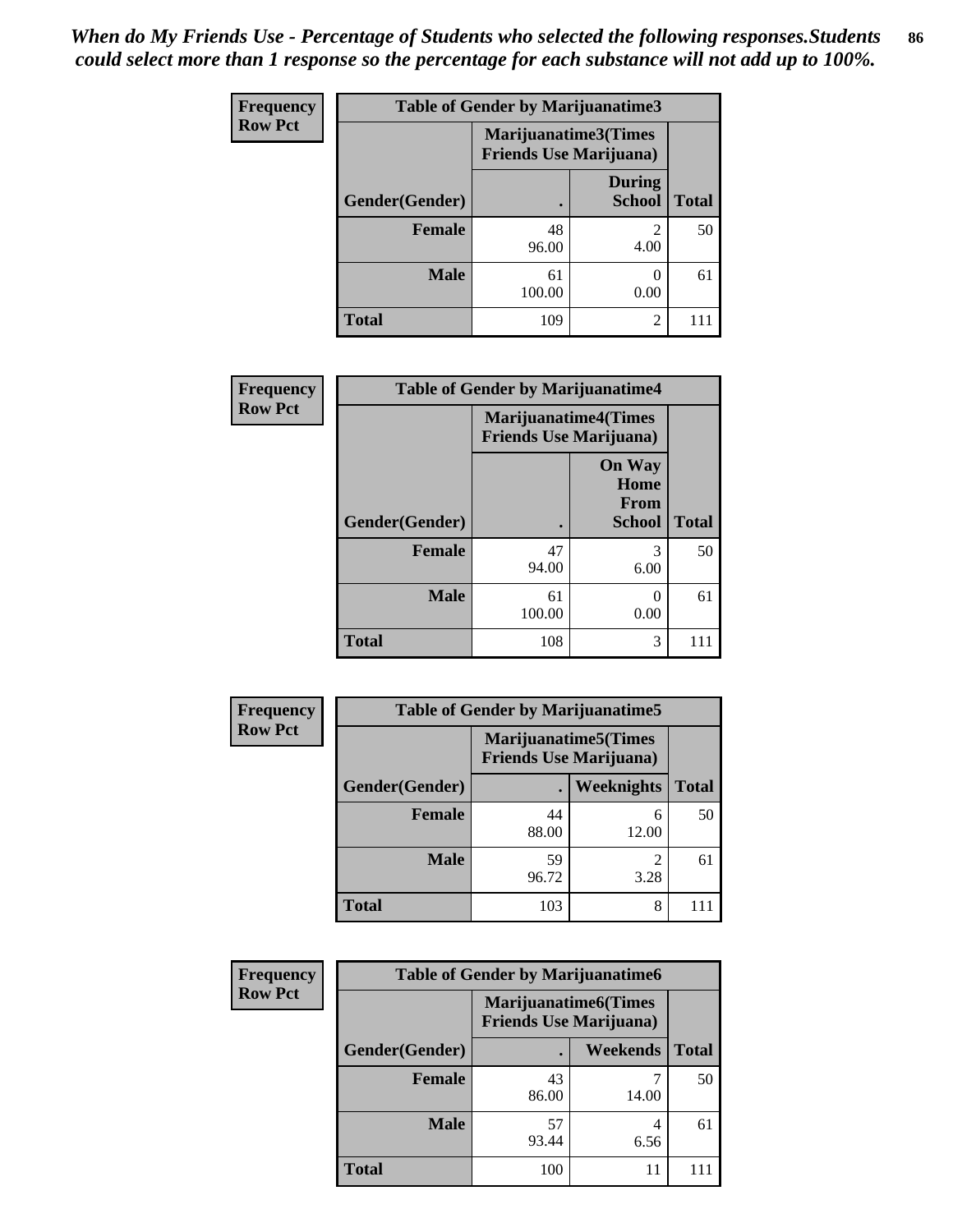| <b>Frequency</b> | <b>Table of Gender by Otherdrugtime1</b> |                                                        |                          |              |  |
|------------------|------------------------------------------|--------------------------------------------------------|--------------------------|--------------|--|
| <b>Row Pct</b>   |                                          | <b>Otherdrugtime1</b> (Times<br><b>Illegal Drugs</b> ) | <b>Friends Use Other</b> |              |  |
|                  | Gender(Gender)                           |                                                        | Do Not Use               | <b>Total</b> |  |
|                  | <b>Female</b>                            | 6<br>12.00                                             | 44<br>88.00              | 50           |  |
|                  | <b>Male</b>                              | 3<br>4.92                                              | 58<br>95.08              | 61           |  |
|                  | <b>Total</b>                             | 9                                                      | 102                      |              |  |

| Frequency      | <b>Table of Gender by Otherdrugtime2</b> |                                                                                   |                            |              |  |
|----------------|------------------------------------------|-----------------------------------------------------------------------------------|----------------------------|--------------|--|
| <b>Row Pct</b> |                                          | <b>Otherdrugtime2(Times</b><br><b>Friends Use Other</b><br><b>Illegal Drugs</b> ) |                            |              |  |
|                | Gender(Gender)                           |                                                                                   | On Way to<br><b>School</b> | <b>Total</b> |  |
|                | <b>Female</b>                            | 49<br>98.00                                                                       | 2.00                       | 50           |  |
|                | <b>Male</b>                              | 61<br>100.00                                                                      | 0.00                       | 61           |  |
|                | <b>Total</b>                             | 110                                                                               |                            |              |  |

| <b>Frequency</b> | Table of Gender by Otherdrugtime3 |                                                                                    |              |  |  |
|------------------|-----------------------------------|------------------------------------------------------------------------------------|--------------|--|--|
| <b>Row Pct</b>   |                                   | <b>Otherdrugtime3</b> (Times<br><b>Friends Use Other</b><br><b>Illegal Drugs</b> ) |              |  |  |
|                  | Gender(Gender)                    |                                                                                    | <b>Total</b> |  |  |
|                  | <b>Female</b>                     | 50<br>100.00                                                                       | 50           |  |  |
|                  | <b>Male</b>                       | 61<br>100.00                                                                       | 61           |  |  |
|                  | <b>Total</b>                      | 111                                                                                |              |  |  |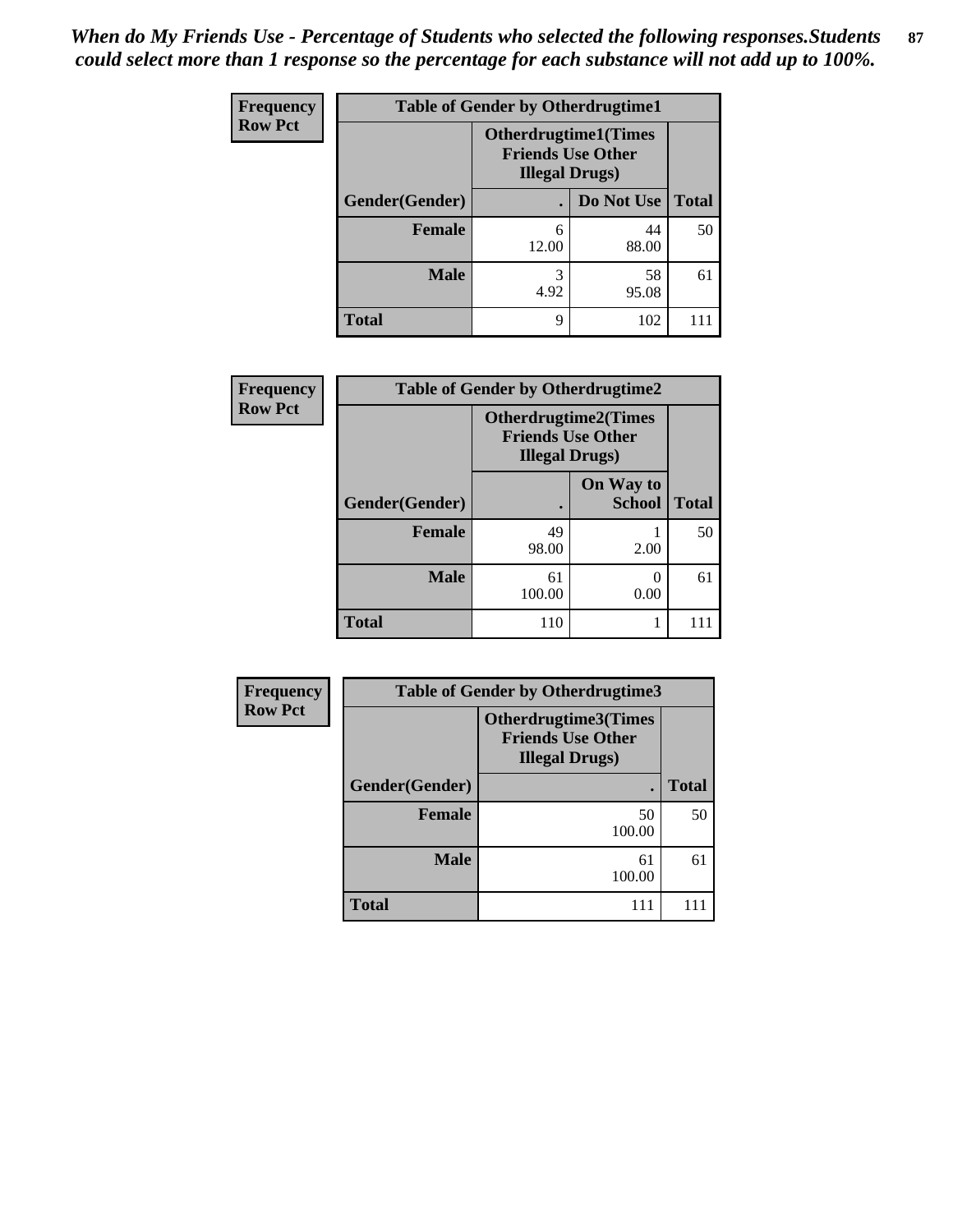*When do My Friends Use - Percentage of Students who selected the following responses.Students could select more than 1 response so the percentage for each substance will not add up to 100%.* **88**

| <b>Frequency</b> |                | <b>Table of Gender by Otherdrugtime4</b>           |                                                       |              |
|------------------|----------------|----------------------------------------------------|-------------------------------------------------------|--------------|
| <b>Row Pct</b>   |                | <b>Friends Use Other</b><br><b>Illegal Drugs</b> ) | <b>Otherdrugtime4(Times</b>                           |              |
|                  | Gender(Gender) |                                                    | <b>On Way</b><br>Home<br><b>From</b><br><b>School</b> | <b>Total</b> |
|                  | Female         | 48<br>96.00                                        | $\mathfrak{D}$<br>4.00                                | 50           |
|                  | <b>Male</b>    | 61<br>100.00                                       | 0.00                                                  | 61           |
|                  | <b>Total</b>   | 109                                                | 2                                                     | 111          |

| <b>Frequency</b> | <b>Table of Gender by Otherdrugtime5</b> |                                                                                    |            |              |  |
|------------------|------------------------------------------|------------------------------------------------------------------------------------|------------|--------------|--|
| <b>Row Pct</b>   |                                          | <b>Otherdrugtime5</b> (Times<br><b>Friends Use Other</b><br><b>Illegal Drugs</b> ) |            |              |  |
|                  | Gender(Gender)                           |                                                                                    | Weeknights | <b>Total</b> |  |
|                  | <b>Female</b>                            | 48<br>96.00                                                                        | 4.00       | 50           |  |
|                  | <b>Male</b>                              | 60<br>98.36                                                                        | 1.64       | 61           |  |
|                  | <b>Total</b>                             | 108                                                                                | 3          |              |  |

| <b>Frequency</b> | <b>Table of Gender by Otherdrugtime6</b> |                                                                                   |            |              |  |
|------------------|------------------------------------------|-----------------------------------------------------------------------------------|------------|--------------|--|
| <b>Row Pct</b>   |                                          | <b>Otherdrugtime6(Times</b><br><b>Friends Use Other</b><br><b>Illegal Drugs</b> ) |            |              |  |
|                  | Gender(Gender)                           |                                                                                   | Weekends   | <b>Total</b> |  |
|                  | <b>Female</b>                            | 45<br>90.00                                                                       | 5<br>10.00 | 50           |  |
|                  | <b>Male</b>                              | 58<br>95.08                                                                       | 3<br>4.92  | 61           |  |
|                  | <b>Total</b>                             | 103                                                                               | 8          | 111          |  |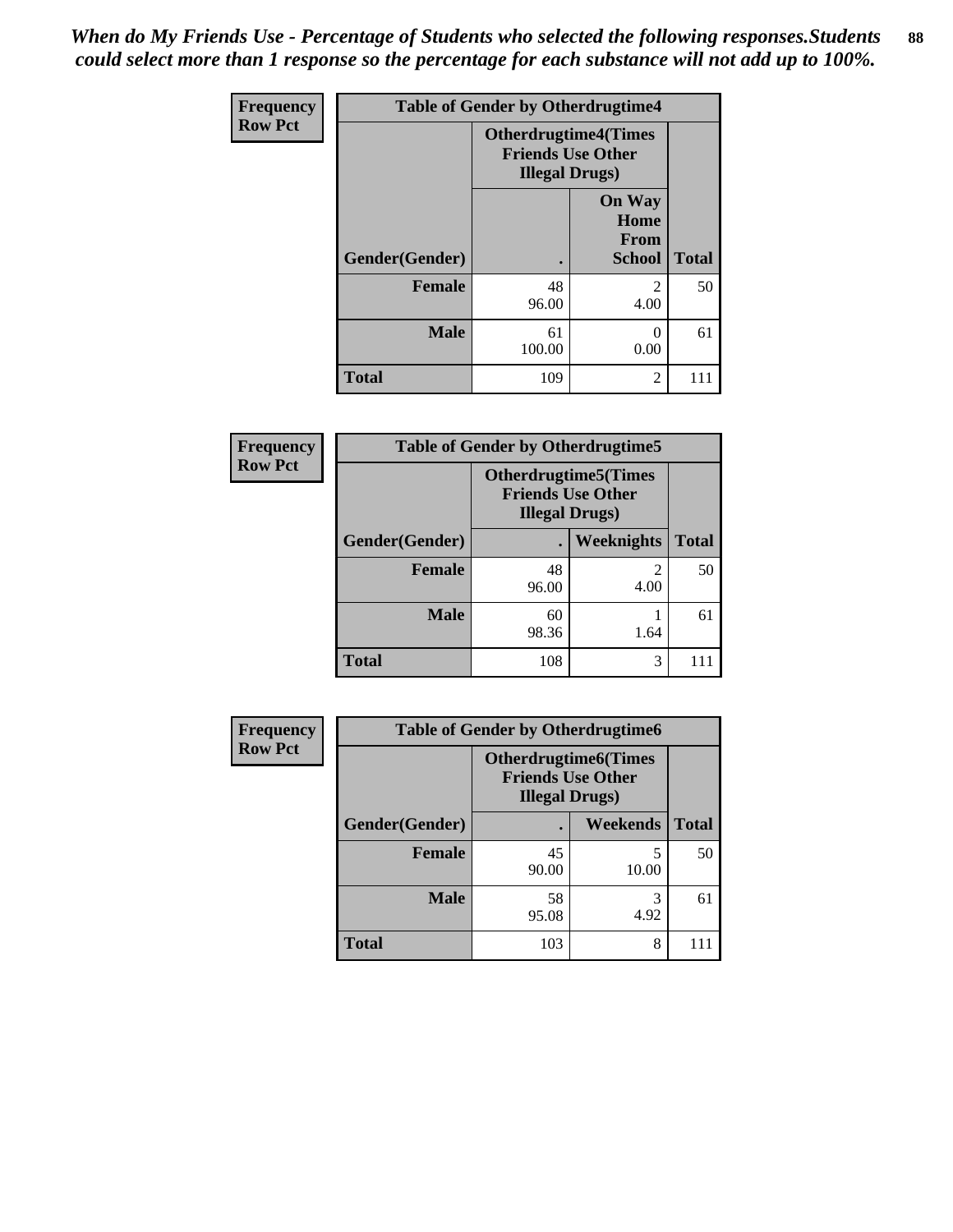# *Other Questions* **89**

| <b>Frequency</b> | <b>Table of Gender by Educationalcohol</b> |                                                                                                                                       |                |              |
|------------------|--------------------------------------------|---------------------------------------------------------------------------------------------------------------------------------------|----------------|--------------|
| <b>Row Pct</b>   |                                            | <b>Educationalcohol</b> (I<br>have been taught<br>about alcohol,<br>tobacco,<br>and other drugs<br>within the last year<br>at school) |                |              |
|                  | Gender(Gender)                             | <b>Yes</b>                                                                                                                            | N <sub>0</sub> | <b>Total</b> |
|                  | <b>Female</b>                              | 45<br>90.00                                                                                                                           | 5<br>10.00     | 50           |
|                  | <b>Male</b>                                | 54<br>88.52                                                                                                                           | 7<br>11.48     | 61           |
|                  | <b>Total</b>                               | 99                                                                                                                                    | 12             | 111          |

| Frequency      | <b>Table of Gender by Rodedrinking</b> |                                                                                                                     |             |              |  |
|----------------|----------------------------------------|---------------------------------------------------------------------------------------------------------------------|-------------|--------------|--|
| <b>Row Pct</b> |                                        | Rodedrinking(In<br>the past 30 days I<br>have ridden in a<br>car with a driver<br>who had been<br>drinking alcohol) |             |              |  |
|                | Gender(Gender)                         | Yes                                                                                                                 | $\bf N_0$   | <b>Total</b> |  |
|                | <b>Female</b>                          | 14.00                                                                                                               | 43<br>86.00 | 50           |  |
|                | <b>Male</b>                            | 11<br>18.03                                                                                                         | 50<br>81.97 | 61           |  |
|                | <b>Total</b>                           | 18                                                                                                                  | 93          | 111          |  |

| Frequency      | <b>Table of Gender by Drugsschool</b> |                                                                                                                                     |                |              |  |
|----------------|---------------------------------------|-------------------------------------------------------------------------------------------------------------------------------------|----------------|--------------|--|
| <b>Row Pct</b> |                                       | <b>Drugsschool</b> (During<br>the past 12 months,<br>I have been offered,<br>sold,<br>or given illegal drugs<br>on school property) |                |              |  |
|                | Gender(Gender)                        | <b>Yes</b>                                                                                                                          | N <sub>0</sub> | <b>Total</b> |  |
|                | <b>Female</b>                         | 2.00                                                                                                                                | 49<br>98.00    | 50           |  |
|                | <b>Male</b>                           | 2<br>3.28                                                                                                                           | 59<br>96.72    | 61           |  |
|                | <b>Total</b>                          | 3                                                                                                                                   | 108            |              |  |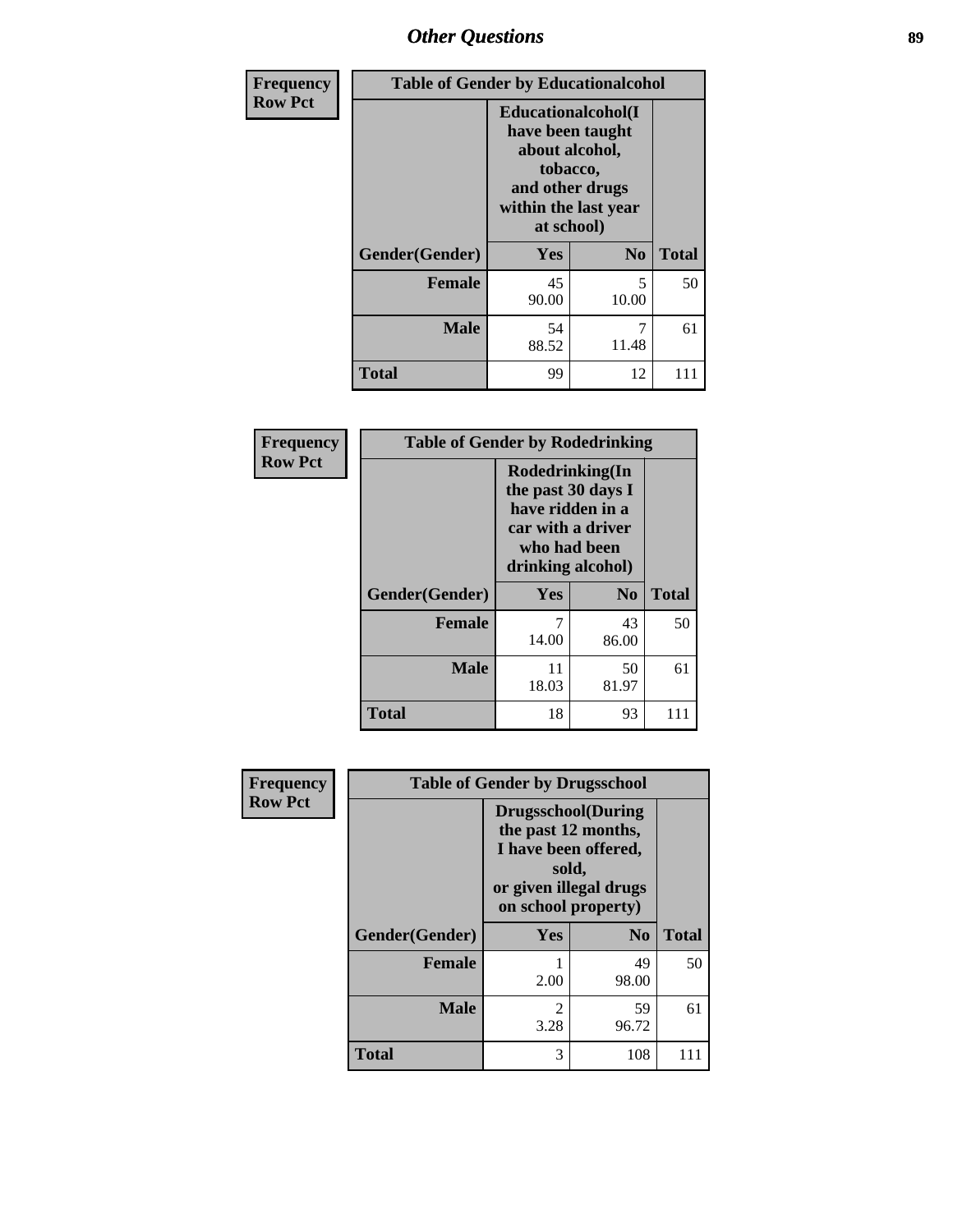*Other Questions* **90** 

| <b>Frequency</b> | <b>Table of Gender by Bingedrinking</b> |                                                                                                                   |                |                              |                        |                                     |              |
|------------------|-----------------------------------------|-------------------------------------------------------------------------------------------------------------------|----------------|------------------------------|------------------------|-------------------------------------|--------------|
| <b>Row Pct</b>   |                                         | <b>Bingedrinking(I have drunk</b><br>five or more drinks of alcohol<br>at one sitting during the last<br>30 days) |                |                              |                        |                                     |              |
|                  | Gender(Gender)                          | $\mathbf{0}$<br><b>Days</b>                                                                                       | 1 or<br>days   | 3 <sub>to</sub><br>5<br>days | 20<br>to<br>29<br>days | All<br>30<br>days                   | <b>Total</b> |
|                  | <b>Female</b>                           | 48<br>96.00                                                                                                       | 2.00           | 0<br>0.00                    | 2.00                   | 0<br>0.00                           | 50           |
|                  | <b>Male</b>                             | 57<br>93.44                                                                                                       | 1.64           | 1.64                         | $\Omega$<br>0.00       | $\mathcal{D}_{\mathcal{L}}$<br>3.28 | 61           |
|                  | <b>Total</b>                            | 105                                                                                                               | $\overline{2}$ | 1                            |                        | $\overline{c}$                      | 111          |

| Frequency      | <b>Table of Gender by Educationaids</b> |                                                                                                 |                |              |
|----------------|-----------------------------------------|-------------------------------------------------------------------------------------------------|----------------|--------------|
| <b>Row Pct</b> |                                         | <b>Educationaids</b> (I<br>have been taught<br>about HIV/AIDS<br>at school in the<br>past year) |                |              |
|                | Gender(Gender)                          | Yes                                                                                             | $\mathbf{N_0}$ | <b>Total</b> |
|                | <b>Female</b>                           | 16<br>32.00                                                                                     | 34<br>68.00    | 50           |
|                | <b>Male</b>                             | 20<br>32.79                                                                                     | 41<br>67.21    | 61           |
|                | <b>Total</b>                            | 36                                                                                              | 75             | 111          |

| Frequency      |                | <b>Table of Gender by Suicideconsider</b> |              |
|----------------|----------------|-------------------------------------------|--------------|
| <b>Row Pct</b> |                | Suicideconsider                           |              |
|                | Gender(Gender) | N <sub>0</sub>                            | <b>Total</b> |
|                | <b>Female</b>  | 50<br>100.00                              | 50           |
|                | <b>Male</b>    | 61<br>100.00                              | 61           |
|                | <b>Total</b>   | 111                                       |              |